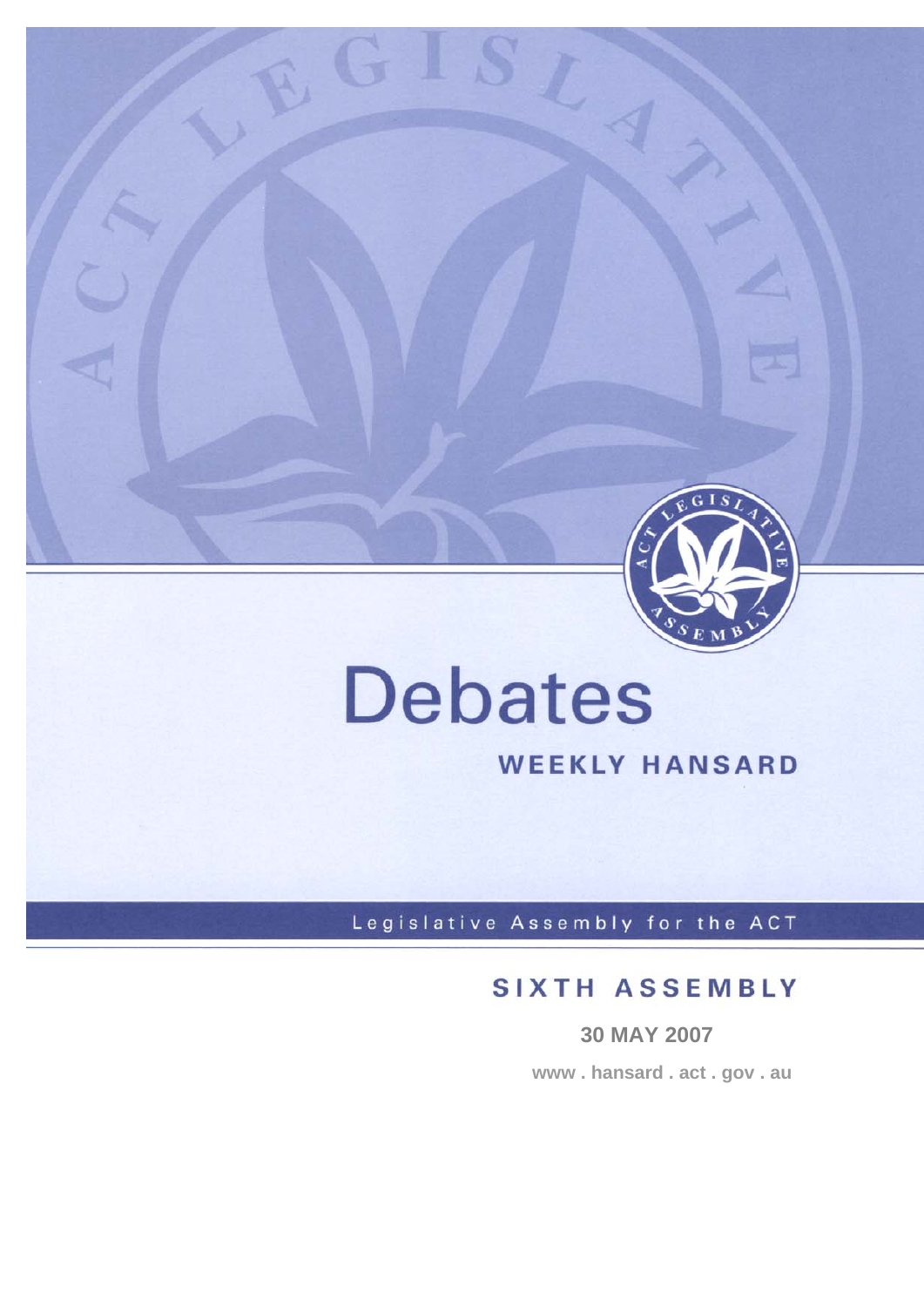| Questions without notice: |  |
|---------------------------|--|
|                           |  |
|                           |  |
|                           |  |
|                           |  |
| Questions without notice: |  |
|                           |  |
|                           |  |
|                           |  |
|                           |  |
|                           |  |
|                           |  |
|                           |  |
|                           |  |
|                           |  |
|                           |  |
| Adjournment:              |  |
|                           |  |
|                           |  |
|                           |  |
|                           |  |
|                           |  |
| Adjournment:              |  |
|                           |  |
|                           |  |
|                           |  |
|                           |  |

# Wednesday, 30 May 2007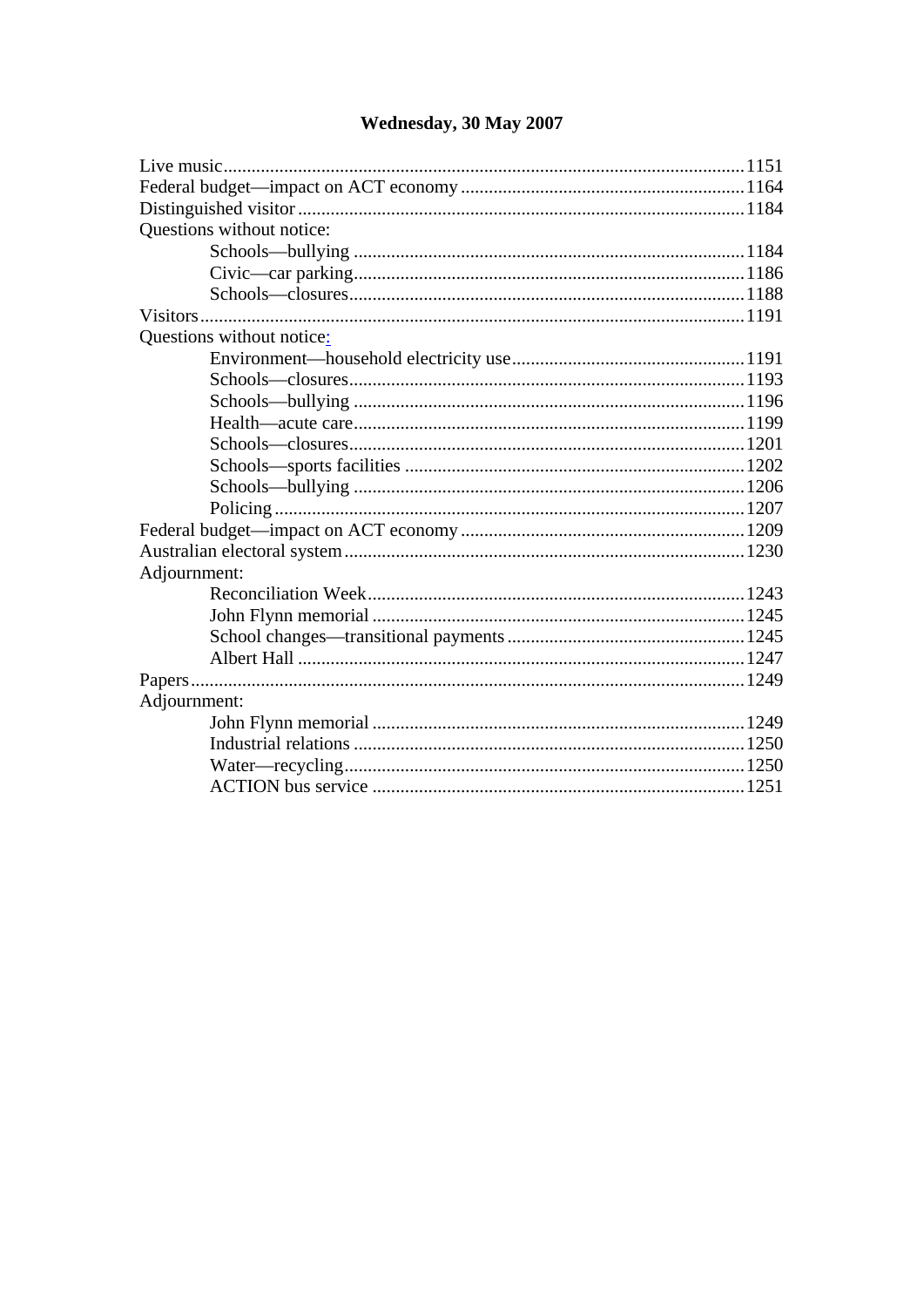## **Wednesday, 30 May 2007**

#### **The Assembly met at 10.30 am.**

*(Quorum formed.)* 

**MR SPEAKER** (Mr Berry) took the chair at 10.30 am and asked members to stand in silence and pray or reflect on their responsibilities to the people of the Australian Capital Territory.

## **Live music**

**MR GENTLEMAN** (Brindabella) (10.31): I move:

That this Assembly:

- (1) acknowledges that live music should be accorded a recognised cultural value;
- (2) recognises the importance of:
	- (a) live music and live music venues to the Canberra community; and
	- (b) protecting live music venues in Canberra; and
- (3) requests the Government investigate ways of ensuring the protection of live music venues in Canberra.

Every weekend Canberra's pubs, bars and clubs play host to regional, interstate and international acts. They do this because music is key to a cultured society, and live music is the ultimate form of expression for many artists. From Tuggeranong to Belconnen and Weston to the city centre, live music venues host a diverse range of performers who add to the colour and flavour of Canberra.

However, increases to the residential population in inner north and south Canberra suburbs, along with demographic and land use changes, make these areas more mixed in character. This is an exciting new era in Canberra urban development. However, there can be conflict—and there has been—between residential and other land uses as a consequence of these changes. This difficulty facing live music in Canberra is a result of the collision of the needs of musicians, live music venues, their patrons and neighbouring residents. The fragile relationship between residents and venues has long been the topic of community debate. Unfortunately Canberra's live music venues such as Gypsy Bar have had to close as a result of the inability to conciliate to find solutions that address the conflicting interests in this debate.

This motion seeks to bring to the attention of the Assembly the important issues that arise as a result of this conflict. For Canberra to grow as a cultural capital, as a harmonious community, it is necessary that respect is given to live music for the cultural value it brings.

In an age of increasing consumerism, some argue that live music, particularly that of newly established acts, has no place in the music scene; that music is to be consumed at the fastest pace by the fastest means; that live music is a thing of the past and we should accordingly pack up the stage and replace it with a stereo that beats out the top 40; and that culture and artistic expression are being replaced with bubblegum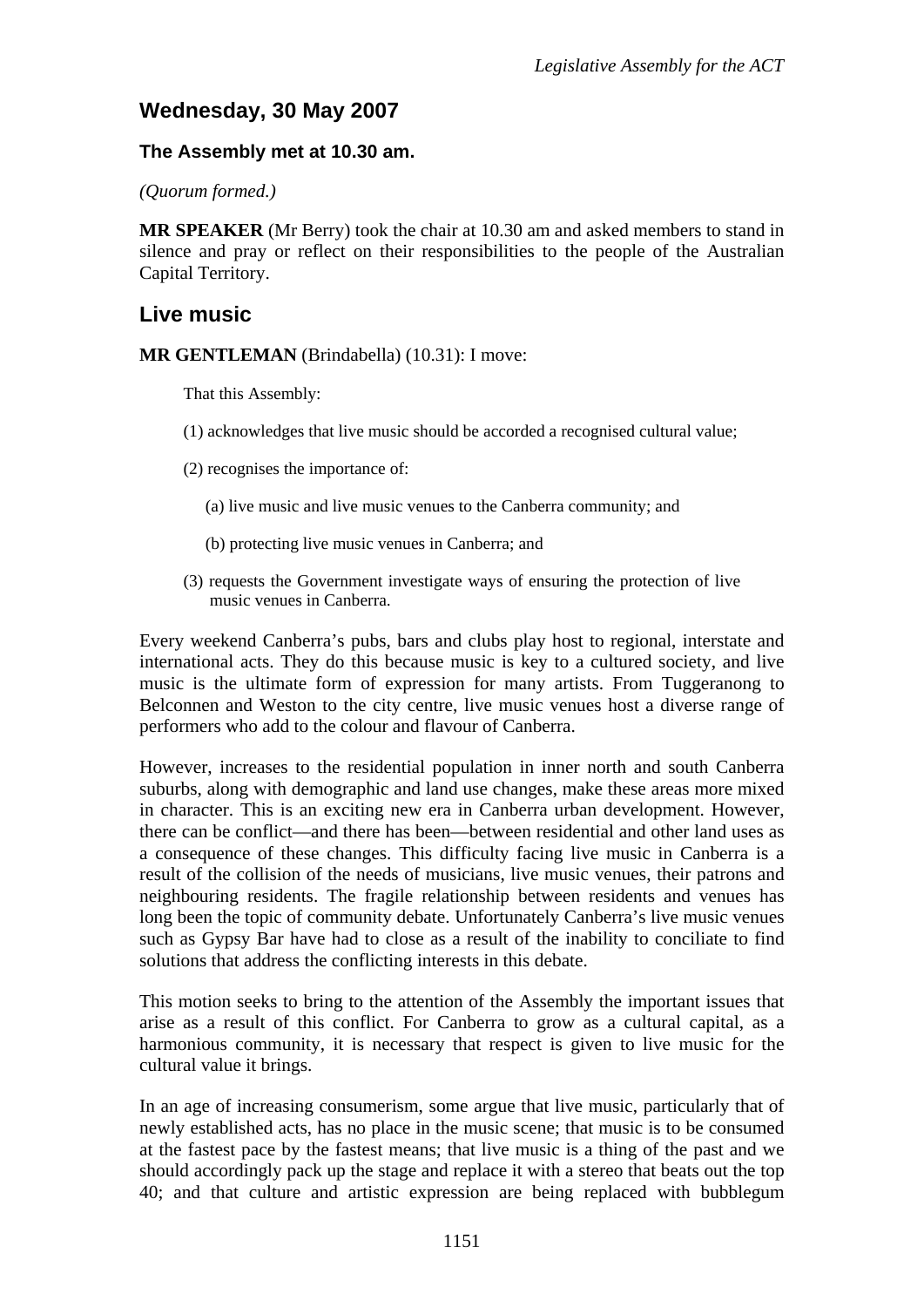culture—easy to chew but ultimately not good on the stomach. I believe that to the holders of these views the cultural value of live music has been lost.

Any argument about live music needs to explore the cultural value it brings to our community. When examining the cultural value of live music we need to look at three key players: the artists, their audience and the wider community. For the artists, live performance is an important form of artistic expression. Live performance remains crucial for the initial development of artists. It is also an exercise in refining business skills for artists pursuing music as a full-time career.

Central to live performance is a venue that can cater for musicians and audience. Peter Garrett, formerly of Midnight Oil, now the Labor federal member for Kingsford Smith, once said:

… every Australian band comes from a different pub, and it's there they define what they're about. Every band remembers that pub, and it's more than sentimental value; it's something much stronger.

For the audience, live music facilitates appreciation of the talent and skill of musicians. It is an opportunity to be inspired. It is also an opportunity to listen to upand-coming acts that are yet to be digitally compromised for wider consumption. It is also an opportunity to be involved in your community. I want to congratulate Paz and other players that come along to the Wanniassa tavern. I have enjoyed their music and their contribution to the Tuggeranong community.

Live music is crucially important to the community as it adds to the vitality of the city. In 2003 the Victorian government Live Music Taskforce report stated of live music venues:

They are places that nurture culture and social interaction. … Particular cultural recognition should be afforded to those venues that provide ongoing opportunities for musicians playing original material.

Proven already is the depth of Canberra's local talent. Bands like Little Smoke, the Re-mains and Meatbee now travel around the nation playing at live music venues and festivals. Clearly, it was the ACT's live music venues that gave these bands the leg-up to the national stage. While it is to be expected that great acts like these bands travel interstate to play to bigger audiences and to diversify their musical experience, it is a shame that some feel as though there is no future in Canberra.

Bryan Fitzpatrick, the owner of Toast bar in Civic, believes that his greatest motivation to continue with the business despite years of litigation is to provide a forum for local bands to perform. For Bryan it is particularly important to have live music venues in Canberra: all his friends have been moving away to Melbourne, Sydney and Brisbane due to the lack of live music opportunities in Canberra. He does not see why there cannot be a great live music scene in Canberra where bands can pursue a career in music and reach their potential playing to their friends and local fans. Bryan Fitzpatrick has survived various attempts to have his bar shut down and his licence taken away due to noise complaints. But due to the motivations just mentioned he has been successful in keeping Toast open to Canberrans.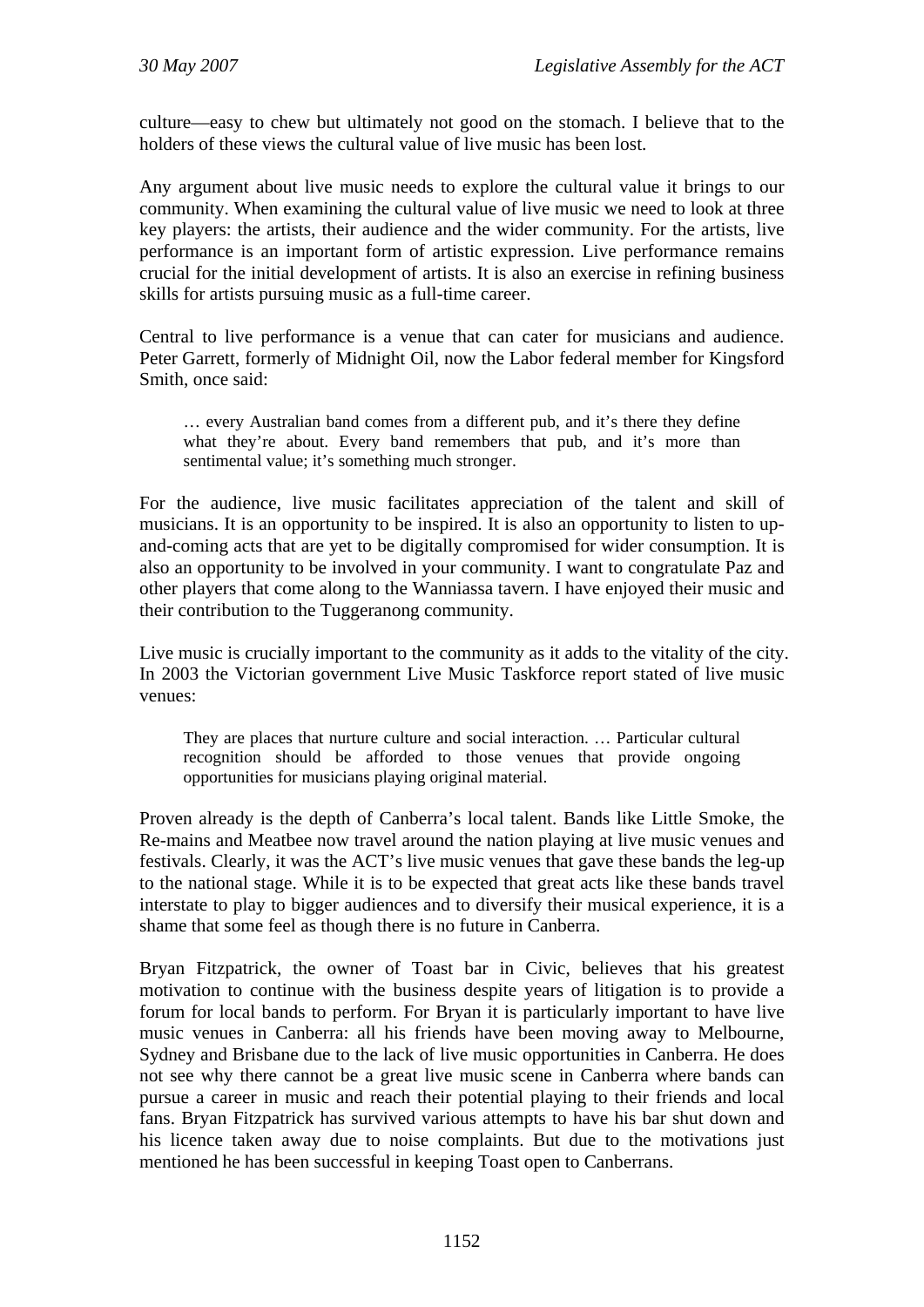Clearly there is a need to encourage local musicians to stay in Canberra and not to drive them out to other capital cities because of the lack of opportunity here. Added to this, live music makes living in Canberra more exciting, both for performers and for patrons.

Debate on the rights and responsibilities of live music venues and their neighbouring residents has not been limited to this community. Every state in Australia has seen fit to investigate these rights and responsibilities, with particular focus on delivering a model where interest groups at the core of the issue can come together in understanding.

In 2003 both the New South Wales and Victorian governments looked at the issue of the decreasing number of live music venues. In New South Wales it was discovered that there was a definite link between the increase in gambling facilities in pubs and clubs and the decreased willingness of pubs and clubs to host live music events. Even though gaming is restricted to clubs only in Canberra, this is still a problem. The social and economic benefits of having live music entertainment more regularly in both clubs and pubs would be significant in discouraging people from participating in gambling.

The New South Wales report was broader than that of Victoria in taking account of more social issues, but the Victorian government report focused solely on the issue of noise from live music venues. Early in 2003 the Victorian minister for planning and minister for arts established a task force to examine the effectiveness of current legislation, how current noise policies were working, the effect of these policies on the live music industry and the approaches taken by other states and territories in managing the issues.

In December 2003 the Victorian government Live Music Taskforce handed down a report on their findings. The report identified seven key issues concerning the fragile relationship between venues and residents. It said that submissions to the task force clearly articulated a wide range of support for the Melbourne live music scene. Further, live music through the pub music scene was distributed across many suburbs and regional centres in Victoria. Support for live music was as broad and diverse as the venues that host it. The report noted that demographic and land use change in inner urban areas is increasing with the residential population. Where once a pub had no neighbours, chic apartments now surround it. Conflict arises as a consequence of these changes.

Noise complaints are seen as a threat by venues, and residents are concerned with how venues are operated. The view was expressed that great opportunities for individual and community dialogue between venue operators and residential communities may reduce the potential for conflict. The task force also examined the issue of once compliant venues that are deemed non-compliant as a result of nearby construction of residential properties. Further, some venues are constrained locations where immediate compliance with regulations cannot always be achieved.

The Victorian experience demonstrates that this balance can be obtained—that live music venues can be protected and reinvigorated while maintaining harmonious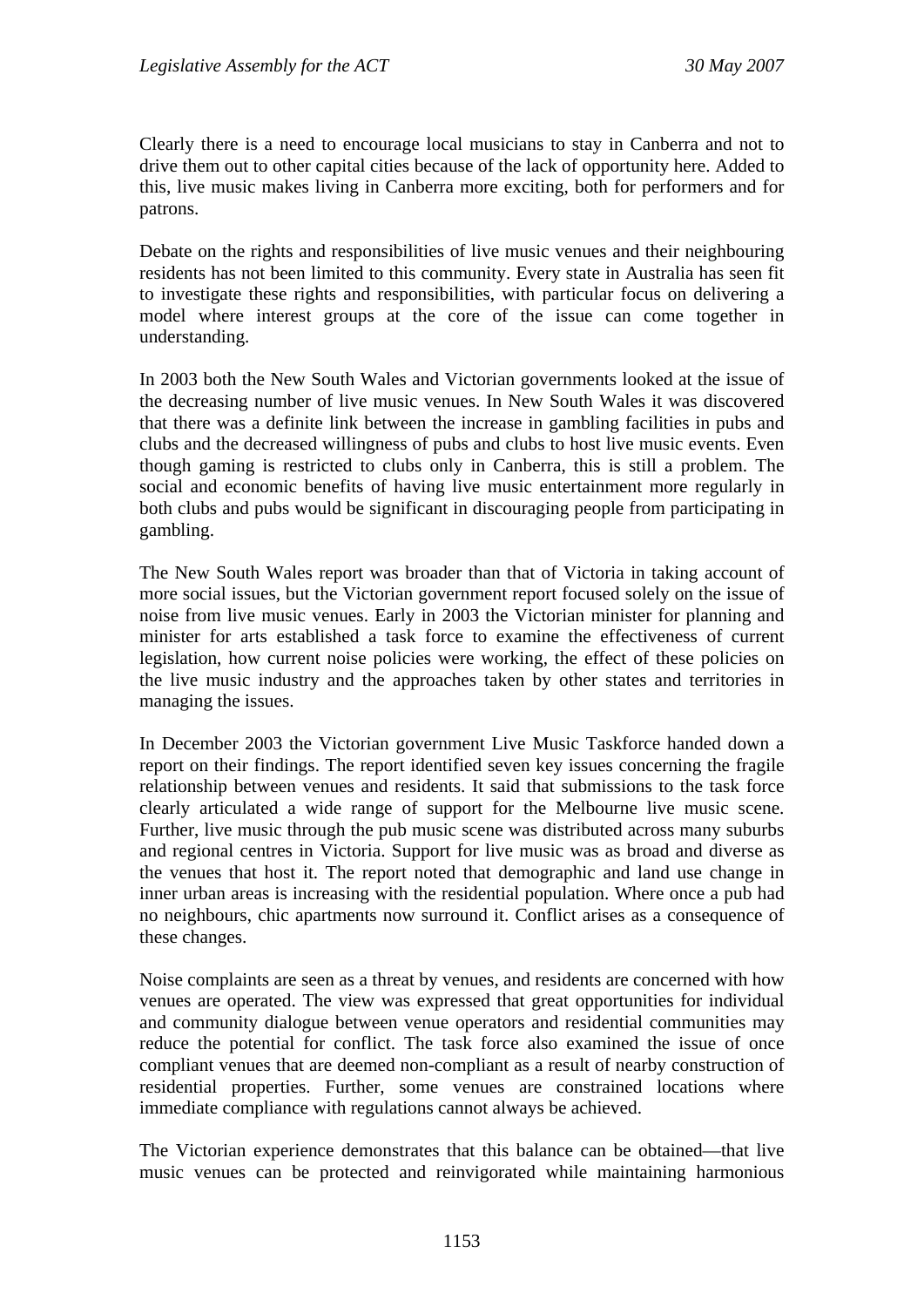relations with the local community. The key to harmony between musicians, live music venues, their patrons and neighbouring residents is to have a clear understanding. One of the potential casualties of the ongoing conflict between live music venues and neighbouring residents is Civic's own Toast bar. Accused of excessive noise by residents in the neighbouring Waldorf Apartments, over the past few years Toast has had to defend its attempt to keep live music a part of Canberra's culture.

The complaints surrounding noise levels like those of the Toast bar can be handled in two ways. The first approach to dealing with this conflict is the one taken by our Assembly colleagues in the Liberal Party—the blame game. Whichever group it seems most advantageous to blame is on their target list. The problem for our colleagues is that they cannot make up their minds as to who should be blamed and who is to be labelled the faultless victim. Unlike our colleagues in the Liberal Party, the government is about finding solutions that deal with the issue at hand and seeks forward vision should similar issues arise in the future.

**Mr Mulcahy**: So what is your solution?

**MR GENTLEMAN**: If you listen you will hear, Mr Mulcahy. There are other ways in which the ACT government has been successful in promoting live music outside our pubs and clubs while dealing with mixed area use and subsequent noise complaints. I am pleased to say that the government continues to support the live music sector through direct support for performance development and production.

A number of government facilities—such as the Belconnen Community Centre, Woden CIT, Tuggeranong Arts Centre and Woden Youth Centre—combine to provide important venues for youth music. Added to this, in 2007 the ACT Arts Fund provided assistance to a range of individuals and organisations to support the presentation, promotion and production of live music. These included a youth live music festival, Canberra Band Explosion, held in February; a diverse series of new jazz performances; the promotion of touring activities for live music performance; support for local contemporary musicians to produce high-quality recordings of their original work for distribution; and support for performance opportunities and skill development through support for the Australian National Eisteddfod.

The ACT Arts Fund also supported skills development in contemporary music by providing multiyear funding for Music for Everyone and funding for ArtSound FM. For example, in 2006 Music for Everyone provided classes in drum kit and electric guitar, and ArtSound FM continued to record, promote and broadcast live music events.

Furthermore, there are a number of ongoing government programs for free live music performances which contribute to the vitality and life of the city in outdoor venues. These initiatives include ParkLive, which showcased some of Canberra's best bands at Glebe Park on Australia Day this year; Groovin' in Garema, which provides regular live entertainment in the city; 'Round Town, which provides live music events in Canberra's local parks; and, of course, the multicultural festival, which included live music performances from a variety of different cultures. Local community organisations also play an important role in advancing live music in the territory. The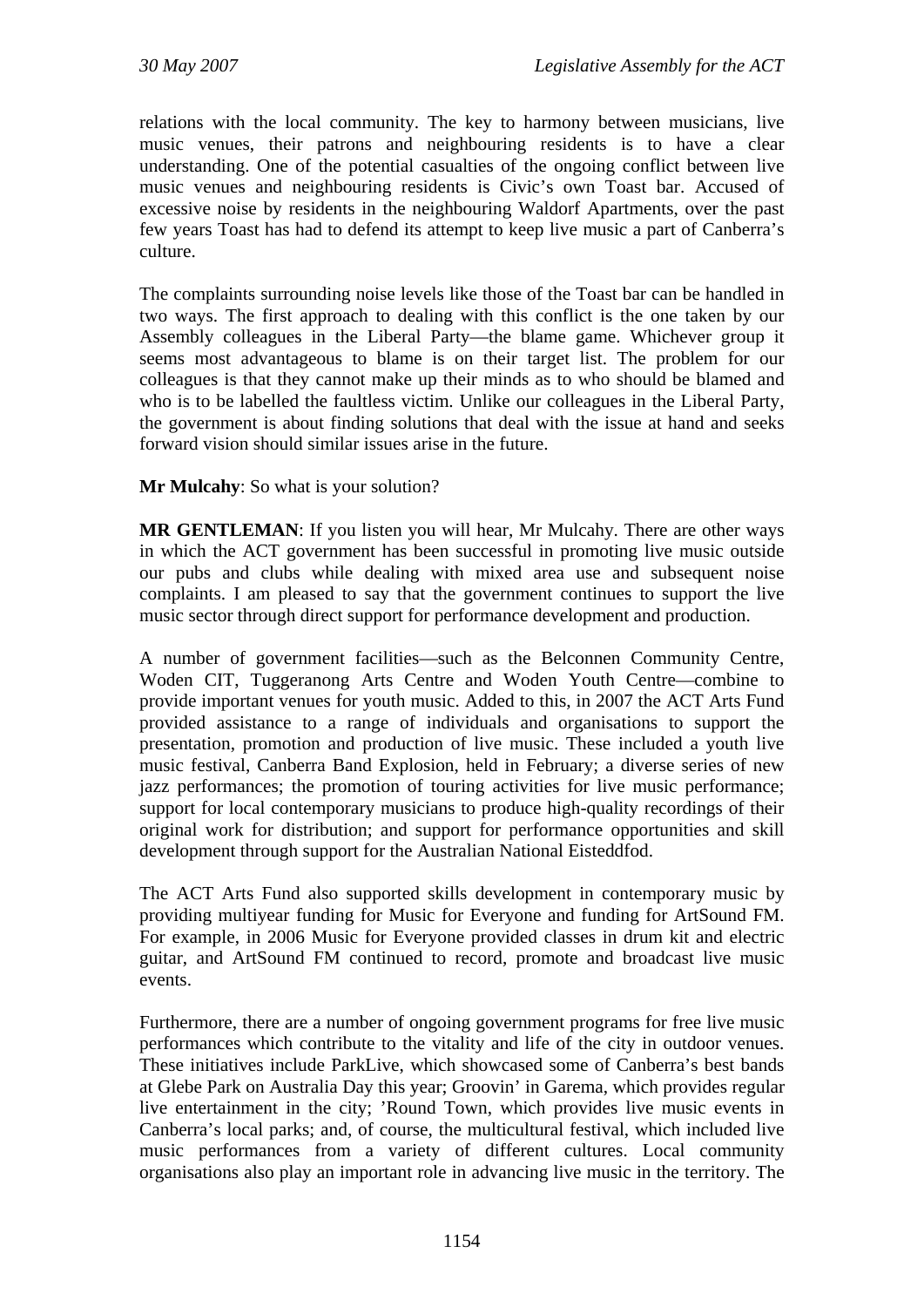government has established MusicACT, which represents and advocates for the interests of the local music industry.

The Environment Protection Authority and ACT Planning and Land Authority also play important roles in ensuring that our city is planned, built and managed to achieve an appropriate balance between the broader community's desire to enjoy live music and the need to preserve amenity for residents, business and people.

Live music produces noise, and this is unavoidable. What is avoidable is the conflict between live music venues and their neighbours. There are indeed examples of healthy levels of live music in the ACT, but I believe that the government can do more to make it easier for venues to offer live music and not be discouraged by the restrictive limits on noise.

As with all policy, there needs to be a balancing of the competing interests of a number of parties; I understand that there is a need to balance residential amenity with the desire for vibrant culture and live music venues. However, I believe that the current levels of noise restrictions under the EPA are too low and should be adjusted for Civic. They should be adjusted for the four town centres also, and particularly for other suburbs where an increasing number of live music venues are being established, such as at Lyneham shops, with Tilley's cafe and the Front cafe and gallery. Between 10 pm and 7 am from Monday to Saturday the level of noise for Lyneham cannot exceed 35 decibels.

To put this into context, the level in a quiet bedroom is between 20 and 30 decibels. Clearly, these are unrealistic limits for areas that have live music venues. It is impossible for a live music venue in Lyneham to operate without breaking the level of noise set out in the Environment Protection Act. If people wish to have live music during the week and on weekends, these restrictions should be raised to 50 db, which is the limit for Civic, and 45 db for other major town centres.

What I am alluding to here is the number of EPA exceptions for noise emitters. I have given some examples where the government has responded to live music initiatives, and some venues have survived and provided live music despite threats of closure. We cannot ignore the fact that noise from live music venues impacts on others; unwarranted noise can cause annoyance and sleep disturbance. However, changes to the EPA can ensure fairer and more balanced noise restrictions that can result in the growth of live music venues in Canberra—venues which make an invaluable addition to the culture and vitality of this wonderful capital city.

**MR MULCAHY** (Molonglo) (10.48): I am pleased to speak on the motion before the Assembly, although I notice that it has been on the notice paper for a couple of years, so I am interested in the critical urgency that does not seem to be attached to it. In this era, on this day, with major issues facing our community, one cannot help but wonder how this is the best the government can come up with as a matter for discussion. It is quite extraordinary, actually. It was put on the notice paper in June 2005. Anyway, I guess it is one way for Mr Gentleman to fill in the day.

In an age of CDs and portable MP3 players, live music is still going strong. There is still a great interest in seeing live music. There are still groupies, young and old, who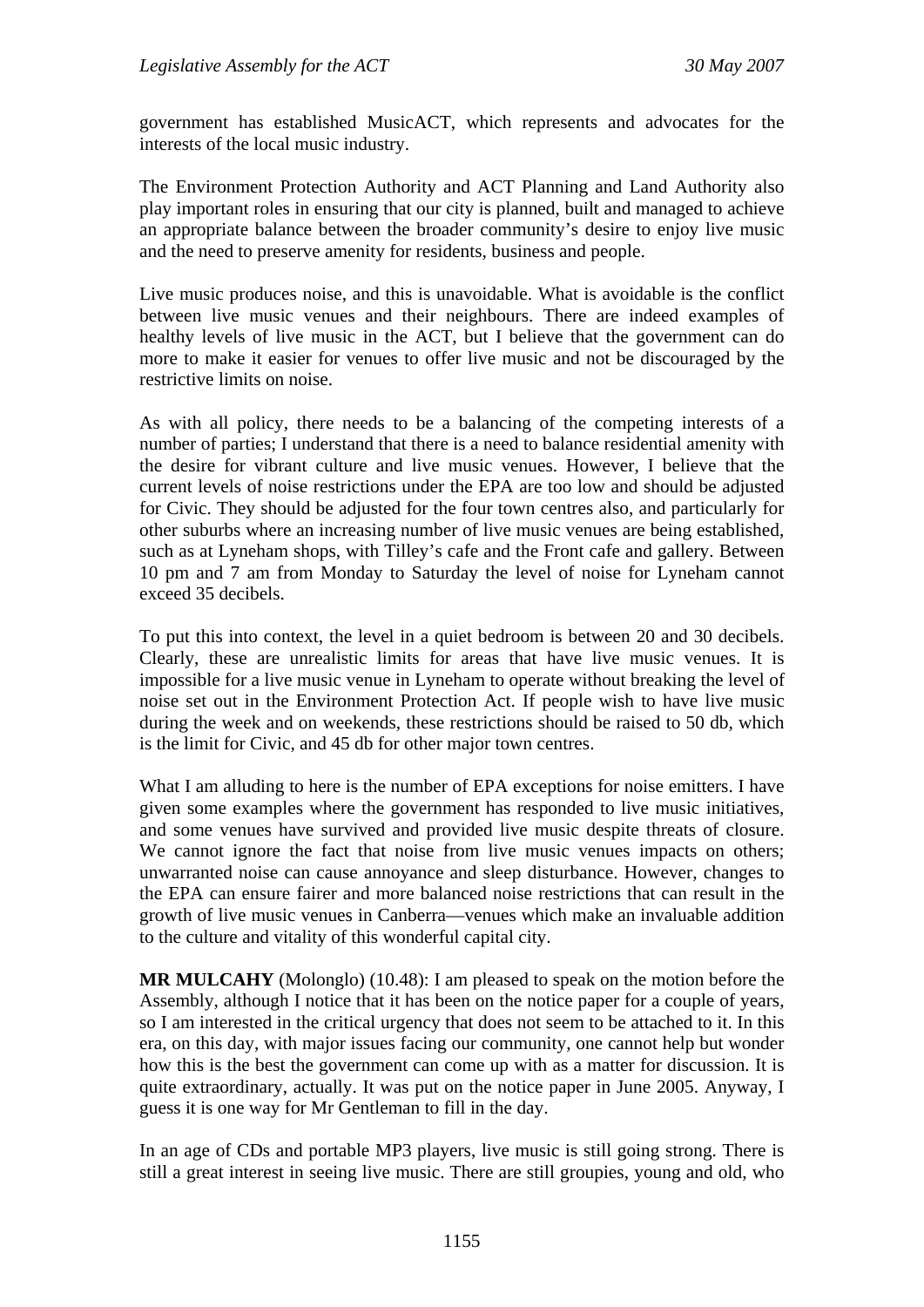enjoy the experience of seeing their favourite bands, singers or symphonies live on stage. Unfortunately, we have recently heard the news that the Green Room in Altree Court in Phillip will hold its last live show on Saturday, 4 August. The Green Room was voted best live music venue in Canberra three times and it has hosted over a thousand live bands in the last four years.

Despite this loss, there are a great many good venues in Canberra that play live music. The Durham Castle Arms in Kingston has live bands on Friday and Saturday nights. The Transit Bar in the city, very close to the Assembly, often features live music and is well patronised by a range of people of different ages. Both venues are regularly packed full of people of all ages supporting local and, occasionally, interstate bands. There are a great many concerts held at the convention centre and other large venues in Canberra which attract internationally renowned music acts. In the coming few months alone, Canberra venues will feature concerts by internationally renowned acts, including Alice Cooper—we will not get into the battery hen discussion with Alice Cooper—Jet and the famous John Butler Trio. This is a great boon for the people of Canberra. They do not have to travel elsewhere to see live music and they do not have to travel to Sydney or Melbourne to see internationally renowned bands.

We have to be a little careful with this motion, though. The motion calls for the protection of live music. It really does not spell out what it is being protected from. We all know that when it is inappropriately scheduled, especially if it is too loud or at an inappropriate venue, live music can interfere with the quiet enjoyment of others. We should not flippantly dismiss these claims. The challenge is not so much to protect live music from these others but to ensure that live music is organised, scheduled and played in such a way that there is minimal negative impact on others who may not be so keen on the performance.

This means that we need fair rules and processes for noise complaints to ensure that we can strike a proper balance between the interests of venues with live bands and the interests of those nearby. In considering ways of ensuring the protection of live music in Canberra, the government may be interested in a February 2006 report by John Wardle, a live music advocate, on the rationalisation of the regulation of live music in New South Wales. Whilst not bearing directly on the situation in the ACT, the report highlights a number of issues which are important to venues holding live music performances. I am indebted to the Australasian Performing Right Association for providing me with that document. APRA—not the corporate regulator, but APRA of the music variety—is there to protect the interests of songwriters and composers.

The main issues raised by the report were as follows. Governments should ensure that there is a fair licensing process and that there are fair rules and processes for dealing with noise complaints. The report suggests that assessment criteria for noise should be technology neutral, with live music being considered on an equal footing with other sources of noise such as sports broadcasts and poker machines—no doubt something near and dear to Labor members opposite, as it funds their repeated campaigns. Let me digress for a moment, because poker machines are probably the single biggest threat to live music. I would be keen to hear Mr Gentleman explain to us how he reconciles the growth of poker machines and the support they are providing for him and his colleagues with his declared commitment to live music, which generates far less revenue in places such as the Labor club.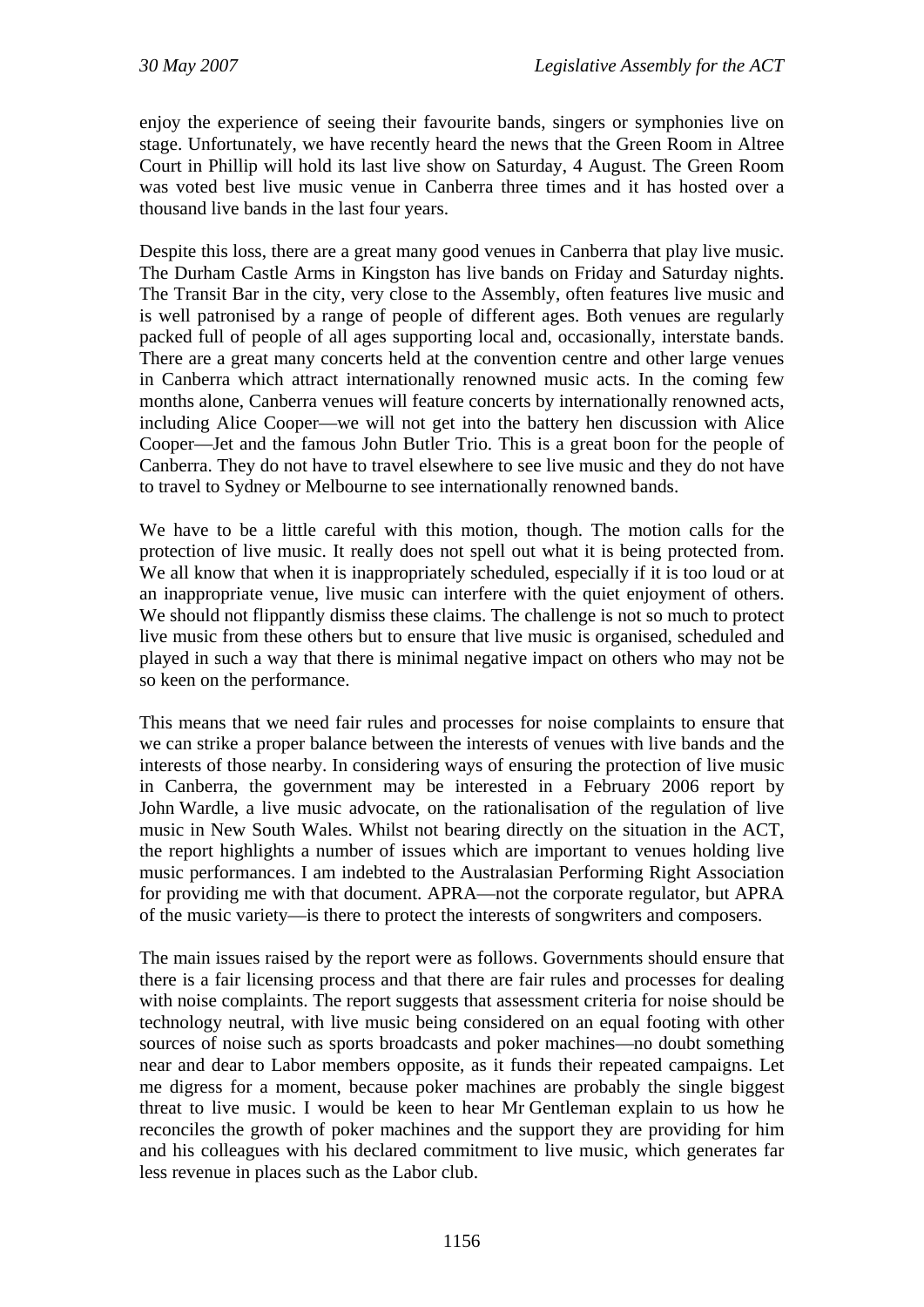The report suggests a range of possible licences to allow live music in restaurants, niche venues, pubs and clubs. The licensing process should be simple and should not hamper live music. The report suggests that licensees should be given certainty in their licensing arrangements to allow them to make long-term plans. I would welcome examination by the government to ensure that live music in Canberra can remain a viable and exciting part of the Canberra community. Although Melbourne was cited, I think Brisbane and Adelaide have been pacesetters in prior rights arrangements that protect long-term live music venues from new developments that may be adjacent.

We have a strange situation where it has become fashionable to live in the inner city areas of our major Australian cities once again—repeating the experience of centuries ago. People want to be close to the cafes and all the activity. But as soon as they move in they suddenly do not want any noise after about 10 o'clock. We have to have some balance there.

I find the term "recognised cultural value" in the motion an intriguing one. Despite my great appreciation for the general nature of this motion in commending live music, there is one thing that troubles me. Perhaps it is a sign of the political correctness of our times that, in every comment about any community issue, politicians seem to be determined to wrap their remarks up in fuzzy rhetoric about cultural values or some other sociological jargon as if to demonstrate their great brilliance. Can't we just say something is a fun activity? Can't we just say that people enjoy live music, that it is a great night out? Do we have to wrap this simple observation up in pompous sociological cant, as appears to be the case with this motion? There is no reason to use this kind of fuzzy language to make something sound more important; we can just say that live music is important and that it is great fun to listen to and watch.

Cultural values are not legislated from on high. They evolve from the practices of people in the community. When a certain recreational activity is widely adopted, or adopted by a certain group of people, when we start to feel that it is part of the community we say that it is part of our culture. It is a cultural value. You cannot make something a cultural value by announcing it in the Assembly. Something is either a cultural value or it is not. This is a matter for sociology, not politics.

Live music should be, and is, accorded a value. It is accorded a value by the people who frequent the pubs, clubs and concert halls where it is played. These people do not need their political masters to pronounce live music as a recognised cultural value to know it is important. When my kids go out and listen to live bands, I am sure they are not poised waiting for the Assembly to deem those activities to be recognised cultural values. It is quite absurd and rather silly.

I turn to two issues from Mr Gentleman's speech. He cited the Gypsy Bar. Having been in the hospitality industry, I would counsel Mr Gentleman to dig a little deeper into the circumstances surrounding the Gypsy Bar. The organisation I acted for dealt with a range of alleged industrial relations breaches at that establishment and fees for advocacy which were never paid—despite it being run, as I recall, by someone who was very close to the federal Labor government at a different time in their life. I do not think it is a simple case of protecting live music. I suggest that before Mr Gentleman cites those examples he should do his homework. If he had done that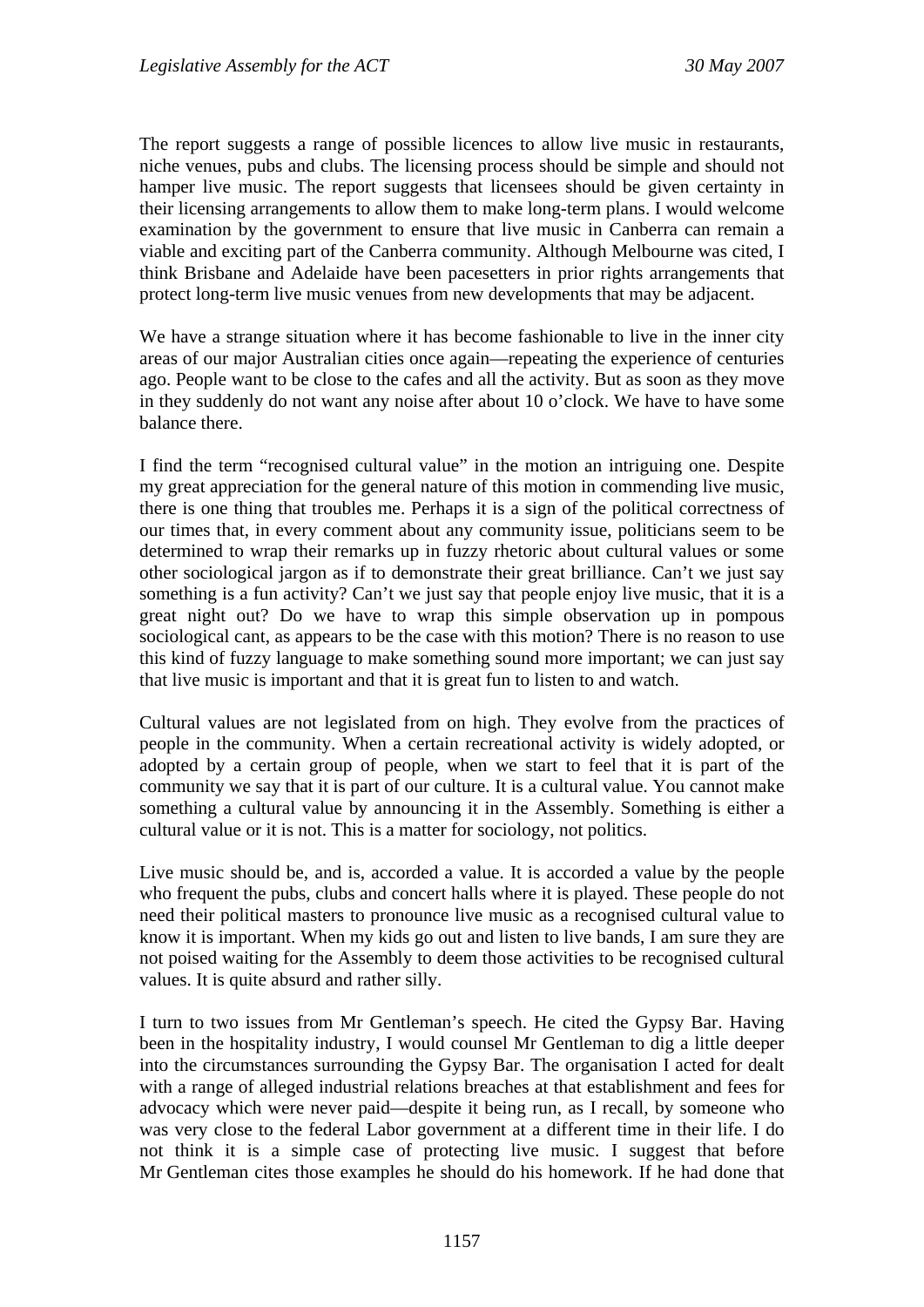he would have understood the circumstances around that establishment and the difficulties that people there encountered—some of which, I suggest, were of their own making.

I also take issue with Toast. It is all well and good to refer to the wonderful venue of Toast, but it has caused enormous distress to numerous occupants of the Waldorf Apartments. It has not been a good neighbour. It has not respected the enjoyment and quiet amenity of those nearby. There is little evidence to suggest that it has even tried to accommodate that. The matter has been the subject of numerous complaints to authorities in the ACT. Quite frankly, I think that some balance has to be given to the neighbouring enterprise, which has lost a lot of patronage because of the inconsiderate way in which that venue has operated.

I do not simply say, "Let these creative, wonderful people just do what they feel like." When they set up a venue like that, immediately adjacent to large numbers of people who are trying to sleep and work in normal day jobs, let us take into account the position of a large number of people who have been adversely affected. I do not think it is a good example. I am disturbed that the Green Room is going. That is in a pretty good location. It is not likely to disturb too many people out in the commercial area of Phillip.

We have to pay regard to adverse impacts from venues. I know that many live venue operators have gone to great lengths to try and ensure that they do not disturb their neighbours. They are the ones who I would stand behind and they should be the examples cited.

Notwithstanding those reservations, I agree that live music is a valuable part of the Canberra community. I hope that the government is doing and will do all that it can to ensure that the rules and processes applying to live music are fair. I hope that the government will ensure that these rules will not stifle live music in Canberra when conducted in a sensible fashion. The opposition will not be opposing this motion.

**DR FOSKEY** (Molonglo) (10.58): The Greens support Mr Gentleman's motion. I thank him for bringing the important issue of live music venues to the chamber. It seems that about once a year a live music venue finds itself in a situation where it must close due to financial circumstances or noise complaints. In the last two years, it has been Toast and Tilley's. Toast has survived, but Tilley's has decided to stop its regular live music program. People will be aware that Tilley's is one of the ACT's pre-eminent music venues.

We are a polity where we focus on ensuring that our students have excellent access to music education. But after they leave school, where do they go next? We know that the School of Music at ANU is in trouble. There is a lack of venues where people can play, listen to music and develop their musical experience and education.

In May 2004, my predecessor, Kerrie Tucker, moved a motion—which was successful—calling on the ACT government to develop programs and strategies regarding young musicians' access to venues and equipment, all-age gigs and amending building, planning and environmental regulations in the light of increased residential accommodation in city, group and town centres. This is a big problem. I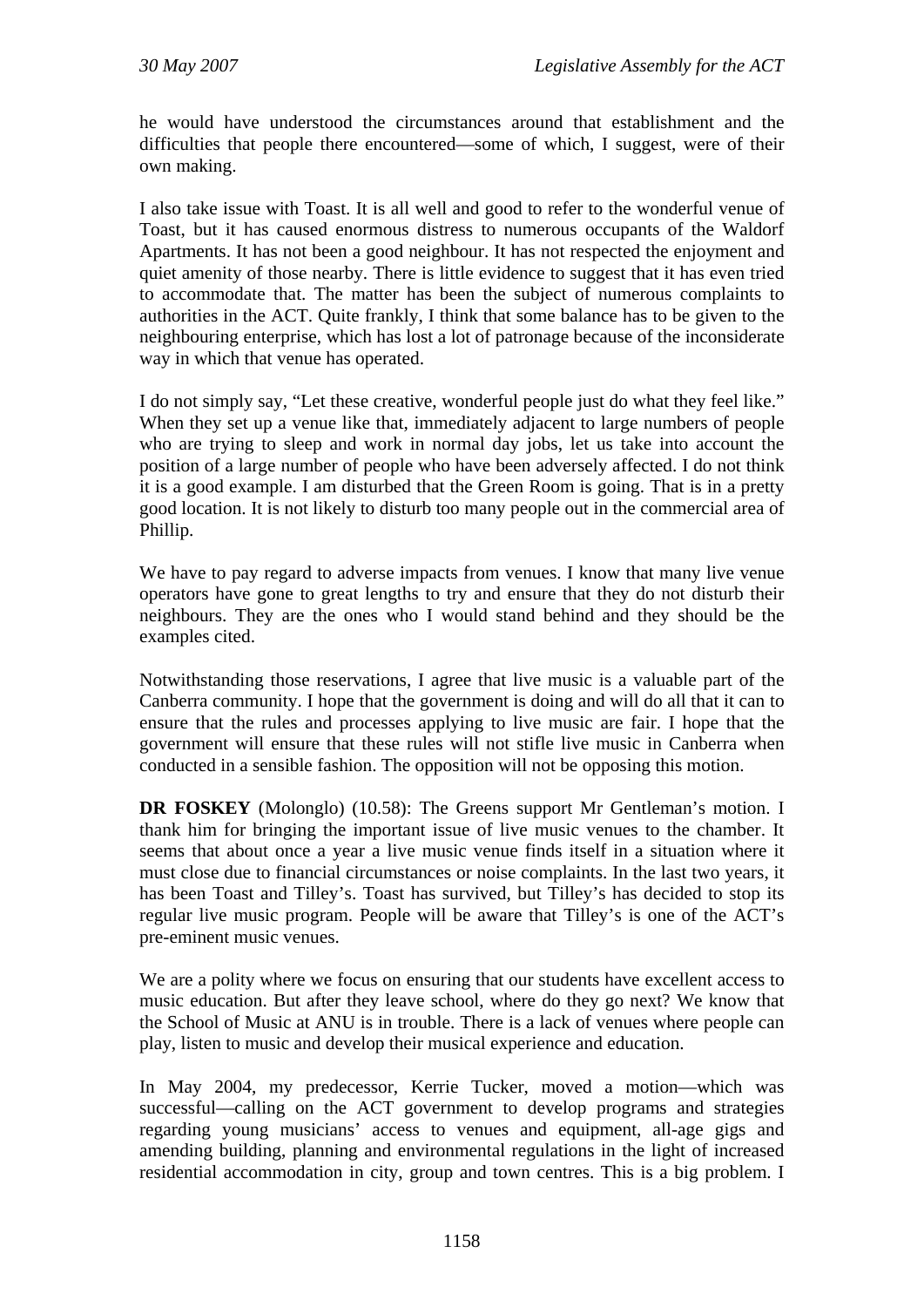would add—and I will not have time to go into it in this speech—that there is an issue of music venues for underage people. There are not many places where they can go which their parents will happy with and which also meet the young people's criteria, which are somewhat different. That is a really important issue too. Toast is not for them.

Kerrie Tucker also hosted a forum where people from the industry, including musicians, producers, venue managers, teachers, DJs and writers, expressed their concerns about the existing legislation, about government support and about the change in cultural tastes.

There are complex causes for the decline in local live music over the last three decades. The solutions will require a whole-of-government approach. For instance, in relation to planning, the government must consider establishing and protecting zones that are music and culture friendly and introducing legislation that protects the existing right of live music venues when residents move into their proximity. We really have to give this thought. When we look at densifying the city's population, we are, paradoxically, reducing the amenity that is the reason people live here if those people insist on their quiet comfort after 10 o'clock at night.

The insurance authority could provide some advice and assistance to venues and organisations that are having difficulties in meeting increasing insurance costs. The environment authority must consider regulated noise levels. And artsACT can provide a diverse range of support mechanisms for new and young musicians and assist and encourage collaborative promotion and marketing programs.

I believe that we should also encourage a regional approach. We should see the whole region as an audience and a source of performers. We should promote events across the region, which is culture hungry, and provide incentives for buses to bring groups here.

In relation to economic development and planning, it might also be worth studying the so-called Florida effect—that high indices in culture diversity, same-sex couples, innovation, patents and Bohemian arts activities lead to regional economic growth. And let us not forget Montmartre; it is probably the ultimate example of that kind of thing.

The ACT government's economic white paper and Live in Canberra campaign have highlighted the ACT government's desire to retain young people in Canberra. Yet government-reported statistics show that one of the key reasons young people leave is that they do not find the place lively enough. To quote Nirvana's song *Smells Like Teen Spirit*, "Here we are now—entertain us."

Mr Woods, the responsible minister at the time Kerrie Tucker's motion was debated, provided a response in August 2004. He noted that, after consulting with local stakeholders, the four core live music issues in the ACT were the need for a music association, young people's participation in live music, noise from live and recorded music, and the viability and diversity of live music venues. The ACT government committed itself to about eight key actions, but it appears that the government has successfully completed only one of those actions.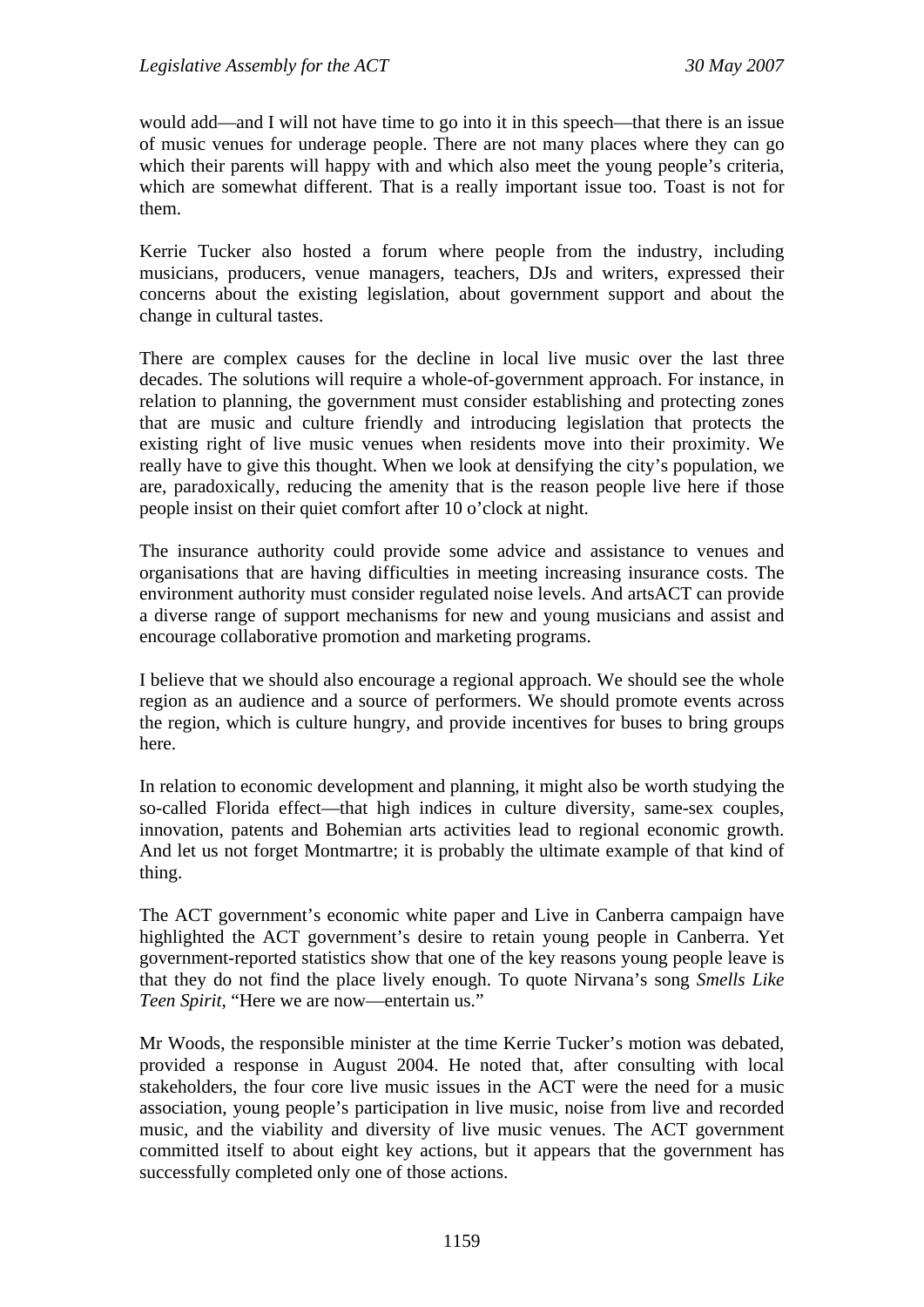The government committed to supporting the establishment of a music association and providing advice on program support to that association. MusicACT was established about two years ago but, despite applying for a number of grants, it has never received any government funding and it looks like closing in the near future.

The government said that, together with the Cultural Council, it would invite a number of young people to participate in the assessment of applications for funding for music projects through the arts funding program. The last I heard on this was that it has not occurred but that an adult person with extensive experience in working with young people was on the panel. I do not think this qualifies as youth participation.

The government said that it would develop an event planning guide that would provide detailed and accessible information to event organisers and provide practical guidance for people organising all-age events and events for younger people. I do not think the government ever did this. If it did, it has hidden it well. Then there was the assistance to venue operators with managing noise. There have been no new initiatives here by the government.

There was also the 2004 review of the Environment Protection Act, including issues such as noise and zoning. I understand that, although the review was finished and made publicly available on 1 June 2004, and although it contained 51 proposals for reform of the act, the ACT government is yet to respond. But what is new about that? The only action the government seems to have undertaken since it made these promises in 2004 is to produce a two-page fact sheet relating to noise emanating from entertainment venues. Internationally acclaimed saxophonist Dale Barlow recently said:

The best advice the older musicians can give to young musicians is to buy an air ticket.

That is a sad and sorry state of affairs. We have a great homegrown talent pool here that is not being utilised. It is a bit like the Australian Olympic swimming team not having its own pool to practise in.

The WA government has recognised the importance of supporting local artists and their dependence on local music venues to gain exposure to audiences and develop a following. Without these venues, many talented careers would not be nurtured. The Department of Culture and Arts has been working directly with live music venues through its sound attenuation support program. The program provides funding to venues on a dollar-for-dollar basis to undertake sound attenuation and improvement work and reduce the effect on surrounding residents. The government is also establishing a special cultural and live music entertainment precinct within Northbridge. That is a good idea.

In Brisbane, Fortitude Valley has become a declared entertainment precinct in which live music venues are protected. There has been talk of doing the same in Newtown-Enmore in Sydney. It is interesting to note that live music in Melbourne has never suffered a downturn. The South Australian government has given money to Adelaide venues to improve comfort and sound quality. It has also legislated for a caveat which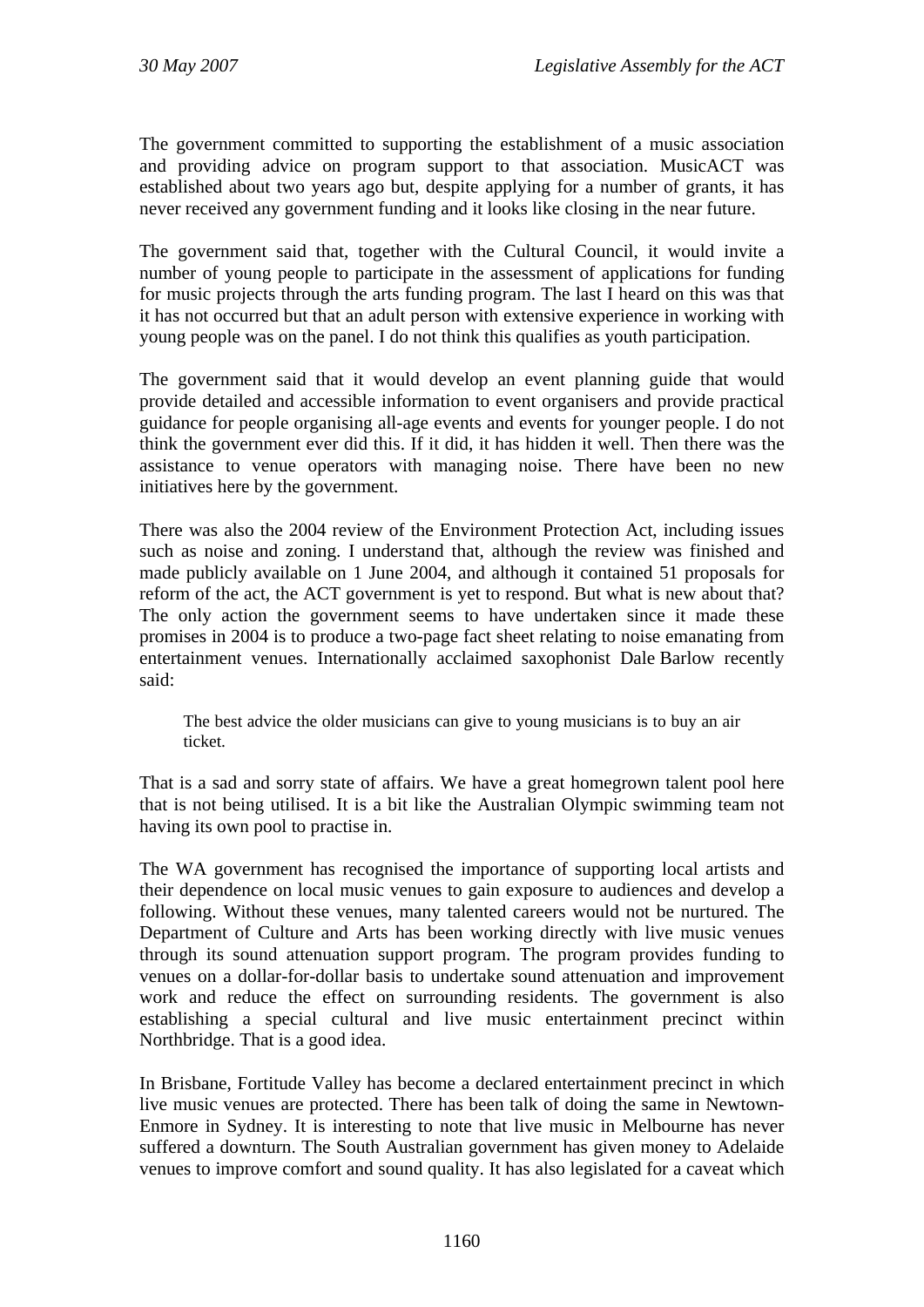warns people who want to buy new, trendy property in some inner city zones that the music venues were there first.

It is disappointing that there is a lack of music policy within the ACT government. I also find it very disappointing that the Minister for the Arts, Mr Stanhope, did not include any mention of music in his 2006-08 action statement for the arts. I recognise the small amount of funding that goes to local musicians through artsACT and the CMD events unit, but the government does not appear to have a policy or provide any direction on the issues of music, live music or musicians.

While I support Mr Gentleman's motion today, I note with some cynicism that all the ACT government needs to do is reopen books it had open three years ago and complete the work that it said it would do three years ago. There is nothing new here. Most of the solutions have already been figured out. It is just a matter of the government doing what it said it would do. I also note that Llewellyn Hall, which is another prime venue, has closed.

In closing, I would like to make mention of the ACT government's one and only arts facility that is solely dedicated to music, the Ainslie Arts Centre. Many community organisations were hit hard by the February freak hailstorm. The arts centre was hit very hard and is still struggling. I am not sure whether repairs have begun, but it is very important to the music scene in Canberra that they do. A thousand people go through that building every week. It supports many Canberra musicians. Yet at the time of writing this, there were no repairs. I hope that the minister gets onto this issue and provides some of the necessary support that our musicians deserve.

**MR BARR** (Molonglo—Minister for Education and Training, Minister for Planning, Minister for Tourism, Sport and Recreation, Minister for Industrial Relations) (11.08): I thank Mr Gentleman for raising this issue and Mr Mulcahy and Dr Foskey for their contributions. A number of issues have been raised in this debate, some of which fall within my portfolio responsibilities as Minister for Planning. I will take the opportunity to comment a little as education minister as well but I will have to leave the matters that lie within the arts portfolio for the Chief Minister to respond to.

What we have hit on here is an issue of finding the appropriate balance within our planning system to ensure that we are able to foster an environment where both residential activities and live music activities can operate with some harmony. Dr Foskey has highlighted some of the planning decisions that have been made in other jurisdictions, and I think that is the correct approach, particularly within the centre of Canberra, where we can seek to zone activities such that a proportion of the city is dedicated for live music venues and does not include any residential development.

Unfortunately, with the organic nature of development in the city, from time to time there is going to be conflict. Mr Mulcahy has observed that the Waldorf and Toast are such an example of this having occurred. It is disappointing that live music venues have been suffering as a result of a number of factors, as previous speakers have observed. The problem is finding a balance. Mr Gentleman is correct to highlight the issue of Friday and Saturday nights in particular and what degree of flexibility can be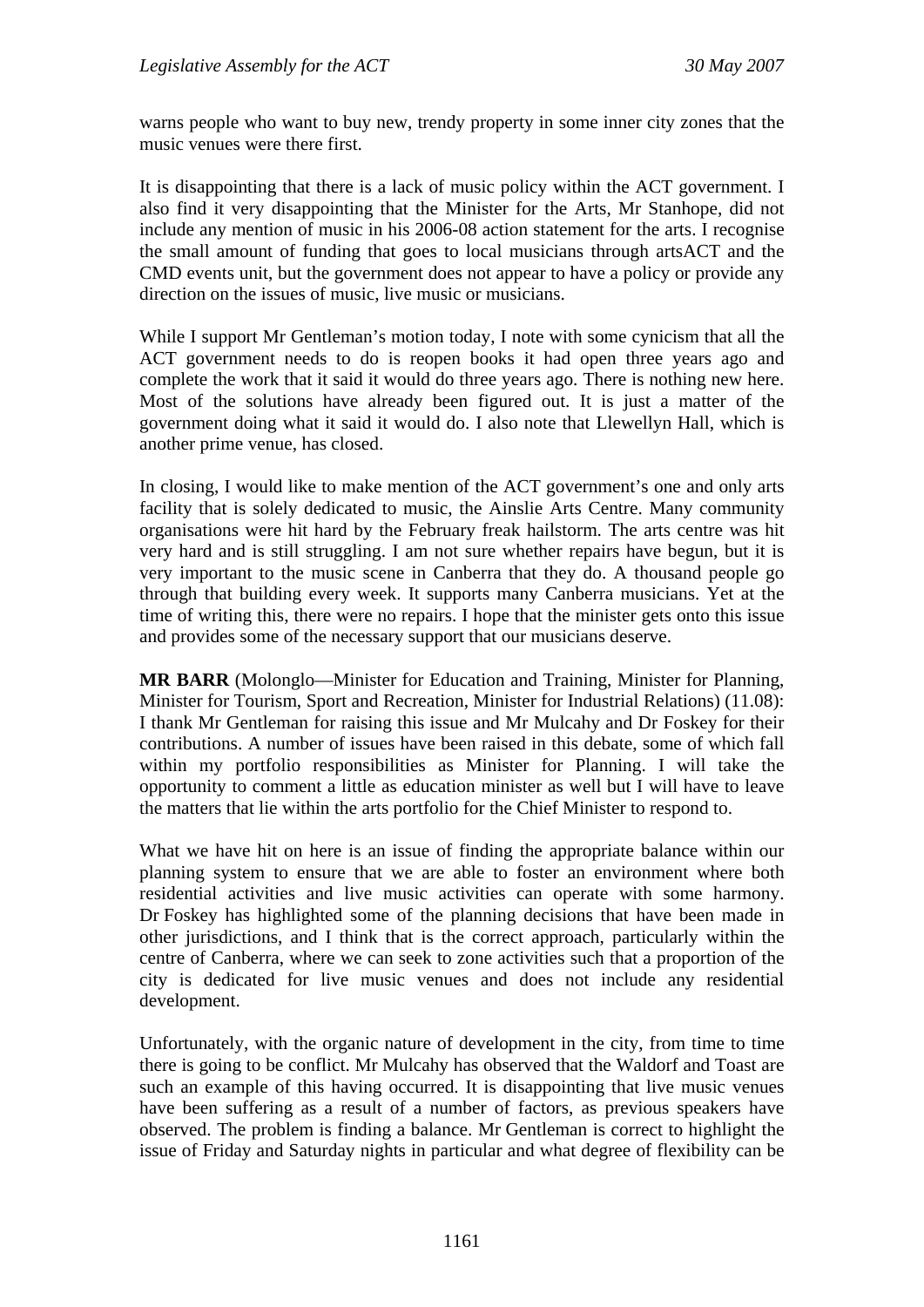given around an extension of time for noise on those particular nights, perhaps traded off with another part of the day. That is something that should be explored further.

In terms of the planning issues that arise, it is important that through the planning system we give greater certainty of operations for live music venues. Some success has been achieved in liaison with venue managers, supported by compliance measures and compliance responses that truly reflect the situation. I have particular concerns in my electorate of Molonglo around a couple of venues that have arrived after the residential component. I am talking specifically around Edgar's Inn in Ainslie and All Bar Nun in O'Connor. I know there have been issues for the residents who have been just across the street from these venues for some time.

There has been a constructive response to working through these issues, with the government seeking to regulate activity to ensure that the total amenity for residents is not lost. But people living in that area do need to acknowledge that they are living in an entertainment precinct and that that is part of what people desire when making a decision to live in such areas.

Dr Foskey raised some issues around how governments in other jurisdictions have provided funding for venues to improve their sound insulation, and that is a very relevant point. We also need to look more broadly at what the building code of Australia says about insulation. The government is supportive of changes to sound insulation rules that will make live entertainment more viable and that reflect the current changes in urban design, provided, of course, that the costs and benefits are properly assessed and that health and safety issues are not compromised. So further work can be done at a national level around those building codes.

Finally in the time that remains to me on this issue, something that has been overlooked in this debate is the removal of funding from university student associations and the ability for universities to be live music venues. I certainly remember from my time at the ANU, as treasurer of the students association back in the early nineties—

**Mr Mulcahy**: I hope you were better than some of the other Labor appointees.

**MR BARR**: I can think of a variety of up-and-coming bands that were sponsored through the students association through the use of the student union as a music venue and other venues at the university. It is sad that, whilst those opposite, for ideological reasons, have sought to remove the capacity of students associations and student unions to fund those collective activities, what we are seeing is another impact on live music and the opportunity for younger bands to come through.

A certain band that the ANU Students Association from 1992 through 1994 supported in their establishment was a band called the Whitlam's, who prior to their commercial success through Triple J in the late nineties were given their start and the opportunity to progress their musical talent through universities. Whilst there is still a live music scene on our campuses, there is no doubt that, particularly in regional areas, those activities have suffered as a result of a broader policy decision made by the federal government. It is interesting that they have acknowledged that by having taxpayers fund some of those facilities in regional universities. The difficulty for us here in the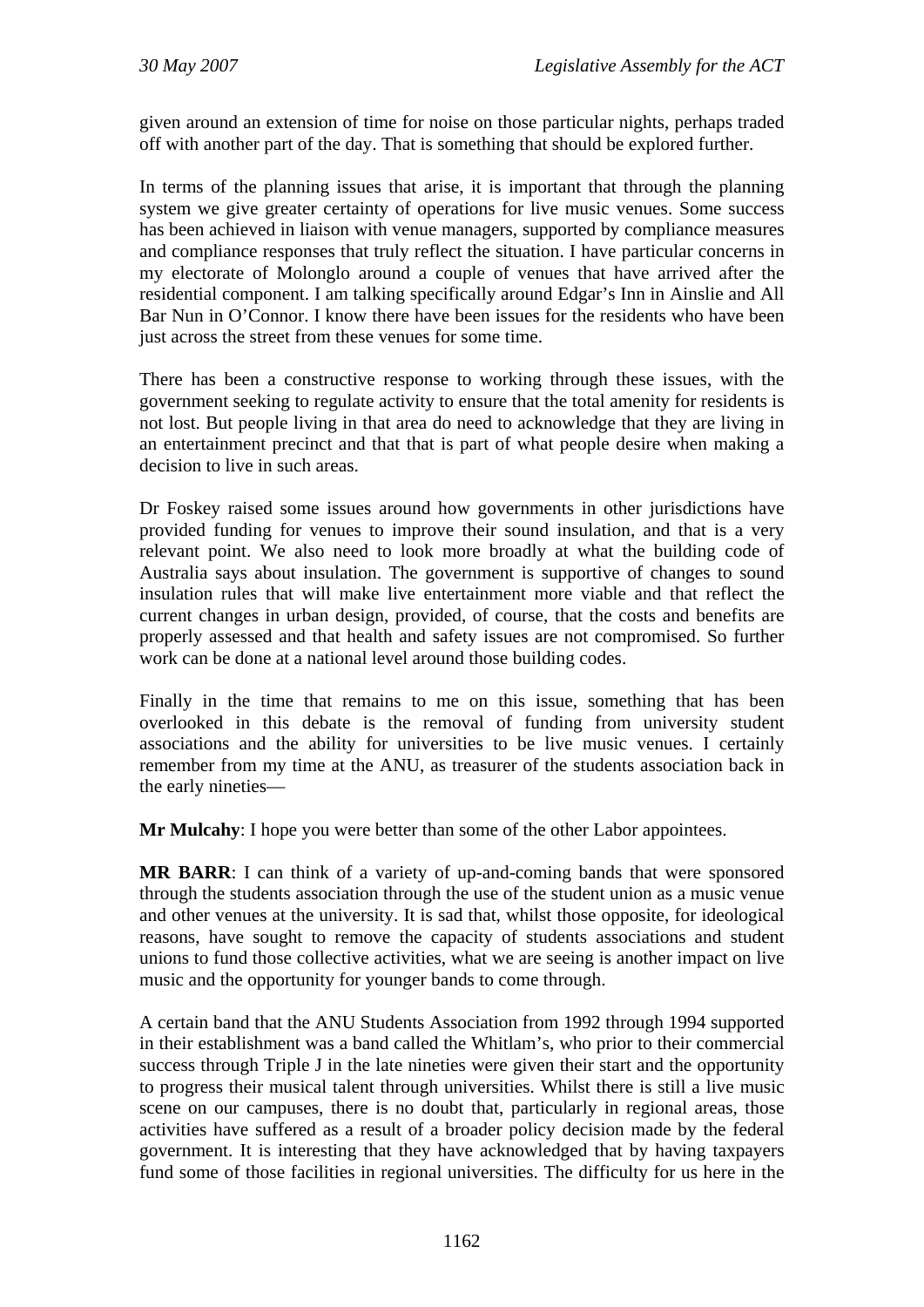ACT is that because there are no marginal seats in this jurisdiction we tend not to attract that sort of federal government subsidy that does seem to apply to other universities.

We need to acknowledge the important role that universities and university student associations and unions have in promoting live music. That then provides a pathway, as previous speakers have indicated, for what is a very strong music education program in the territory. In our colleges, high schools and the Canberra Institute of Technology we have some outstanding facilities, but what we are lacking now is the pathway through to greater success and greater development for those bands. So I thank Mr Gentleman for bringing this issue to the Assembly today. I can certainly assure him and the Assembly that through the planning and education portfolios this is an issue that the government takes very seriously and I will be continuing to pursue avenues for the promotion of live music in the territory.

I welcome the fact that the opposition, even though begrudgingly, are going to lend support to Mr Gentleman's motion today. I noticed that Mr Mulcahy could not bring himself to say "support"; he just said that he would not oppose it. So thank you, Mr Mulcahy, for your grand contribution to the arts scene in the territory. I know that as shadow minister you take a keen interest in these areas and I look forward to seeing you at many live music venues in the territory in the future.

**MR GENTLEMAN** (Brindabella) (11.16), in reply: I would like to thank members for their contributions and for their support of this motion, and I will close the debate with a couple of comments.

Firstly, I would like to thank Dr Foskey for her informative and constructive contribution on this motion and I note her comments that the arts scene does lead to economic growth. I thank Minister Barr for his insight into live music venues at the ANU in Canberra. I, too, attended quite a few of those events that occurred at ANU and they were most enjoyable.

**Mr Barr**: And the University of Canberra.

**MR GENTLEMAN**: That is right.

I think I should make a couple of comments about Mr Mulcahy's contribution, firstly to address his suggestion that my motion, which says that live music should be accorded a recognised cultural value, is a bit fluffy and that instead it should perhaps say something along the lines that we all know that we have a good time listening to music. But I hardly think that that brings the respect and authority to this Assembly that my motion does. But, if we were to use Mr Mulcahy's premise, perhaps we could do so to his motion to be debated later, paragraph 2 of which states that the Assembly "joins with the Chief Minister in welcoming the Howard government budget". We could probably replace that with—

**MR SPEAKER**: Relevance—and you are anticipating debate.

**MR GENTLEMAN**: We could probably say we would give John a pat on the back, or where Mr Mulcahy says "commends the Australian government on its commitment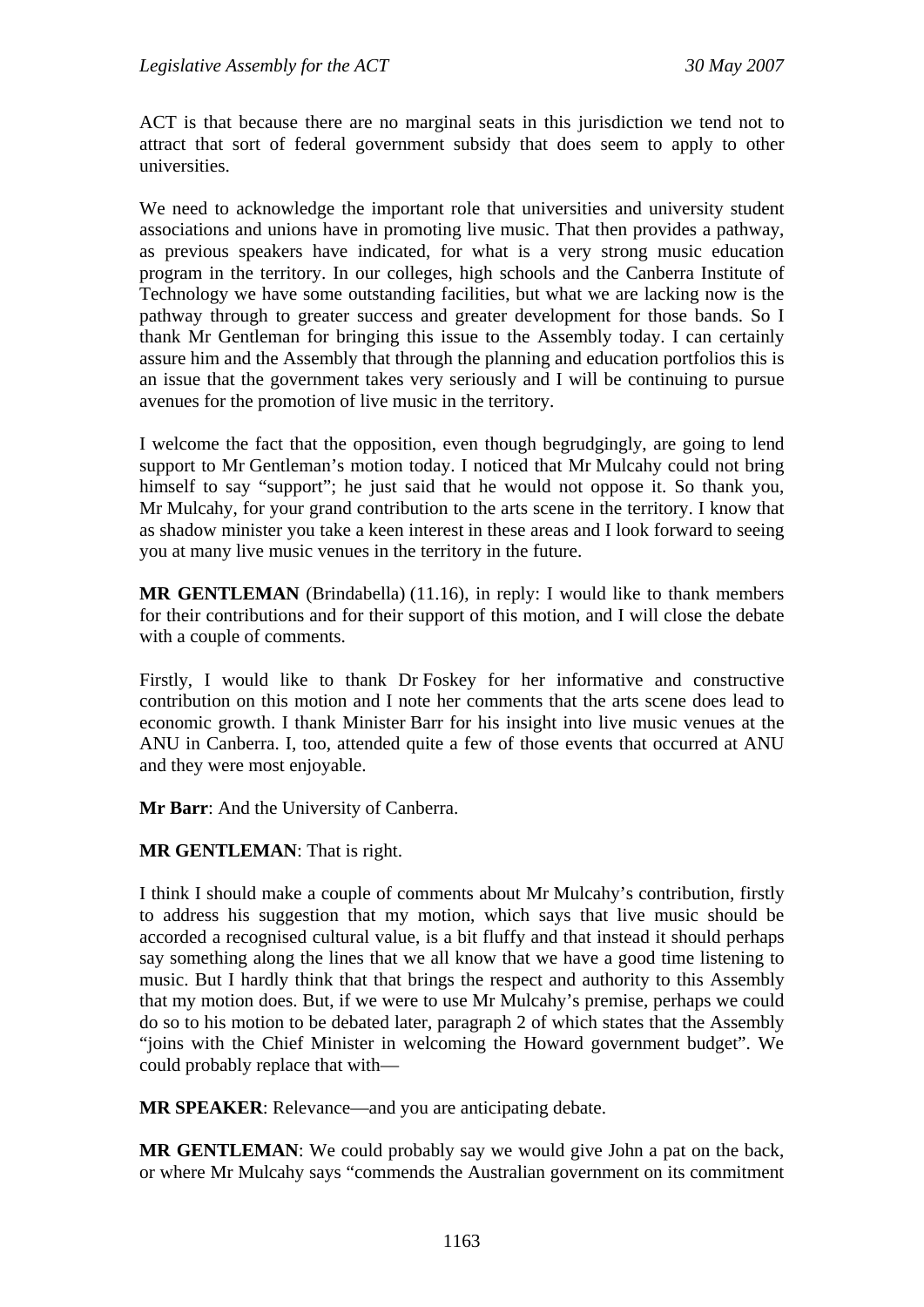<span id="page-15-0"></span>to sound fundamental economic policies" we could say "thank Peter and John for the GST".

**Mr Mulcahy**: I raise a point of order, Mr Speaker; he is anticipating debate. It is not the topic.

**MR SPEAKER**: Order! Standing orders do not permit the anticipation of debate.

**MR GENTLEMAN**: I will just go back to Mr Mulcahy's comments. I should remind Mr Mulcahy that this is private members' day and that his statement that this is the best that the government can do is a little bizarre on this day. He is wrong again, and it is hard to believe that after three years in this place he does not even know what day it is.

That closes my contribution. I would like to thank again those that are supporting the motion and I commend it to the Assembly.

Motion agreed to.

## **Federal budget—impact on ACT economy**

**MR MULCAHY** (Molonglo) (11.19): I move:

That this Assembly:

(1) notes:

- (a) that on Tuesday, 8 May 2007 the Howard Government delivered the federal Budget for the 2007-08 financial year;
- (b) the ACT Chief Minister, Mr Jon Stanhope MLA, greeted the Budget as "a good, attractive Budget for the vast majority of Australians" and "great for the ACT economy";
- (c) that the Howard Government has delivered ten consecutive Budget surpluses;
- (d) that in contrast to the \$10.6 billion surplus of the latest federal Budget, the 2005 06 ACT Budget recorded a deficit of \$162.3 million, outlined on page 9 of the 2006-07 ACT Budget Paper 3;
- (e) that whereas the federal Government is lowering taxes for ordinary Australians, in the last ACT Budget taxes increased; and
- (f) the ACT Government continues to receive higher than forecast returns from the GST;
- (2) joins with the Chief Minister in welcoming the Howard Government Budget;
- (3) commends the Australian Government on its commitment to sound fundamental economic policies; and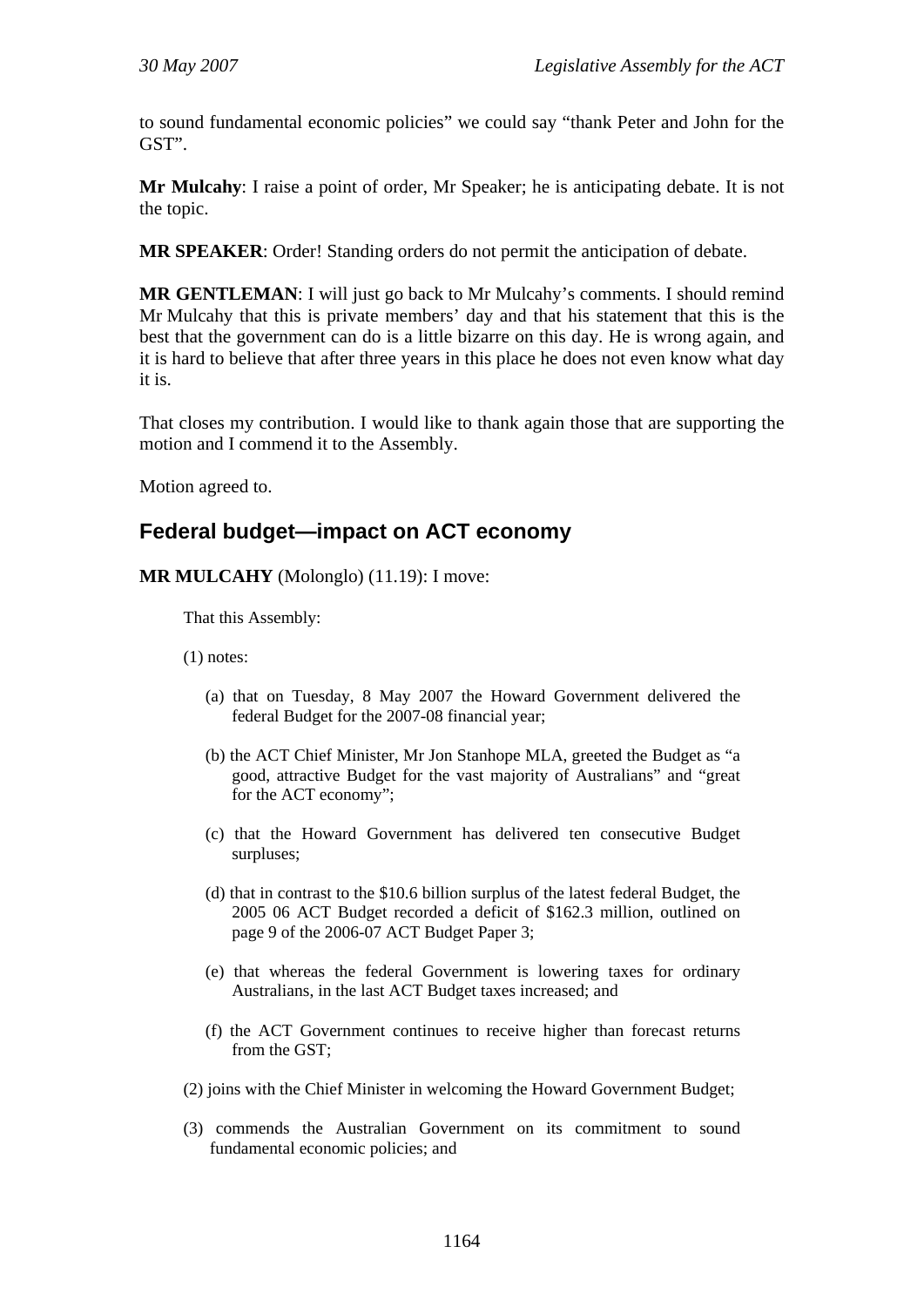- (4) calls on the ACT Government to:
	- (a) similarly commit to sound economic management;
	- (b) seek to reduce the tax burden on the people of Canberra by lowering the cost of Government in the ACT; and
	- (c) reduce the number of "nuisance" taxes in the ACT.

On 8 May 2007 the Australian government delivered the federal budget for the 2007-08 financial year, and that budget provides a surplus of \$10.6 billion, similar to the previous federal budget of 2006-07, which provided a surplus of \$10.8 billion. This 2007-08 budget was the Howard government's 10th budget surplus, building on a long tradition of responsible economic management. As a result of the sound economic management of the Howard government the Australian economy continues to grow in its longest period of expansion ever recorded.

We spoke yesterday of the positive impact of the federal budget on the ACT economy, so I will not go into that again in great detail today. But it is worth examining how the remarkably strong budget position was secured. This most recent budget surplus, in a long line of budget surpluses, was not achieved by ravenous taxation and ever-increasing levels of rates and charges, as has sadly happened in the ACT. To the contrary, the federal budget provided for \$31.5 billion worth of personal tax cuts over four years—tax cuts, not increases.

This continues the Australian government's commitment to sound economic management and to alleviating the burden on taxpayers. In last year's federal budget we saw the tax brackets moved up and we saw reductions in the tax rates. This year we have seen the tax brackets moved up again, which will ensure that 80 per cent of taxpayers face a top marginal rate of 30 per cent or less. The sound economic management of the Australian government, as well as the many reforms that they have introduced during their time in government, have led to record prosperity in a number of areas.

Since 1996 when the Howard government came to power there are two million more Australians with jobs. The unemployment rate is now at a 30-year low here in the ACT and, in addition, real wages—not nominal wages—adjusted for inflation have increased by 20 per cent over this time. This situation is a far cry from the image of a nightmare, which has been pushed by Labor's union cronies and which was the hallmark of claims by the Labor Party when the Howard government came to office and again, more recently, with the workplace reforms that it introduced. We were told that massive numbers of people would be put out of work, that there would be loss of employment and so forth. But that is contrary to what has happened; that is not what has happened. We have seen an economic boom in this country the like of which is without precedent in Australian history.

At the same time as the federal government have managed to cut tax levels they have still managed to get people into the workforce and so we have moved from a situation where people struggled to find jobs to one now where people can change jobs, they have no difficulty, by and large, in securing employment and they have substantial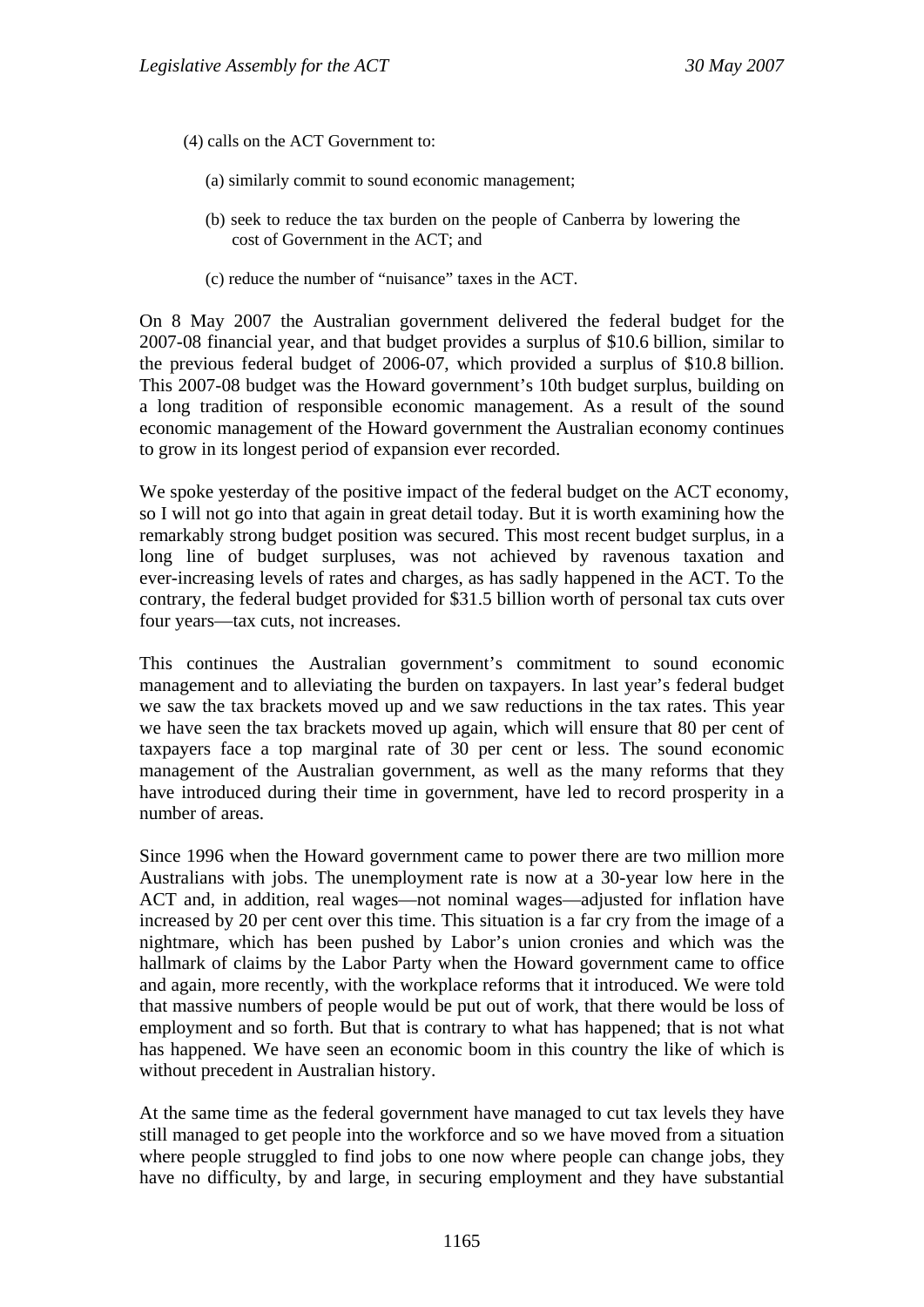after-tax earnings available to spend on all manner of things, including housing. We have seen a growth in the investment market in housing because of this prosperity.

It was interesting to hear Hugh Mackay talking about this this morning on the ABC and citing the number of people who are getting into investment properties and the like—their own personal additional form of superannuation. All of this is made possible when people have certainty of income and employment, which we have now, thanks to the Howard government. I will give some idea of the effect of this prosperity. Due to the increase in real wages during the term of the Howard government, a person who would have been on a wage of \$25,000 a year is instead earning \$30,000 a year and, in addition to earning more money, the tax cuts in this year's federal budget mean that this person will now be able to keep an additional \$1,100 of their money. This reduction in tax will be of great benefit to Australian families, who will now be able to better provide for their own needs without having to beg to their political masters.

The federal budget has been greeted across Australia. Even the ACT Chief Minister greeted the budget as a good, attractive budget for the vast majority of Australians and he said it was great for the ACT economy. I have no issue with those statements.

But let us look at the ACT. We are approaching the end of the financial year and it will soon be ACT budget time, a time when the people of Canberra wait with bated breath to see how much of their money will be taken away from them this time and on what kind of futile projects money will be wasted.

The people of Canberra have come to expect two very different budgets at this time of year. One budget has consistently provided surpluses through good economic management and restraint in spending. I would like to see more restraint in spending at the federal level and further tax reductions; but considerable progress has been made in the decade of the Howard government.

But what do we see on the other side of the ledger? The territory budget has consistently provided for runaway taxation and runaway spending. We are now expecting that the ACT budget may come in with a surplus, and this is hardly surprising. It has not come from great restraint in spending. It has not been achieved through efficiency gains either. So how is it that the territory is likely to be getting back into the black? As we discussed yesterday, the ACT government has continued to benefit from higher than forecast levels of GST revenue. This year the ACT government is expected to receive an additional \$55 million in GST revenue—and keep in mind that this is also paid by our citizens—and another additional \$42 million in other commonwealth grants. The ACT government has also benefited from higher returns on superannuation assets which it continues to count, of course, in its operating performance.

Then we come to the bit that the ACT government really is responsible for. The last ACT budget provided for massive increases in rates and charges. We saw a massive increase in property rates. On top of this we saw a range of other new taxes and charges introduced, punishing families in Canberra and hurting people who are on superannuation and fixed incomes, and were told: "Well, this is all necessary. You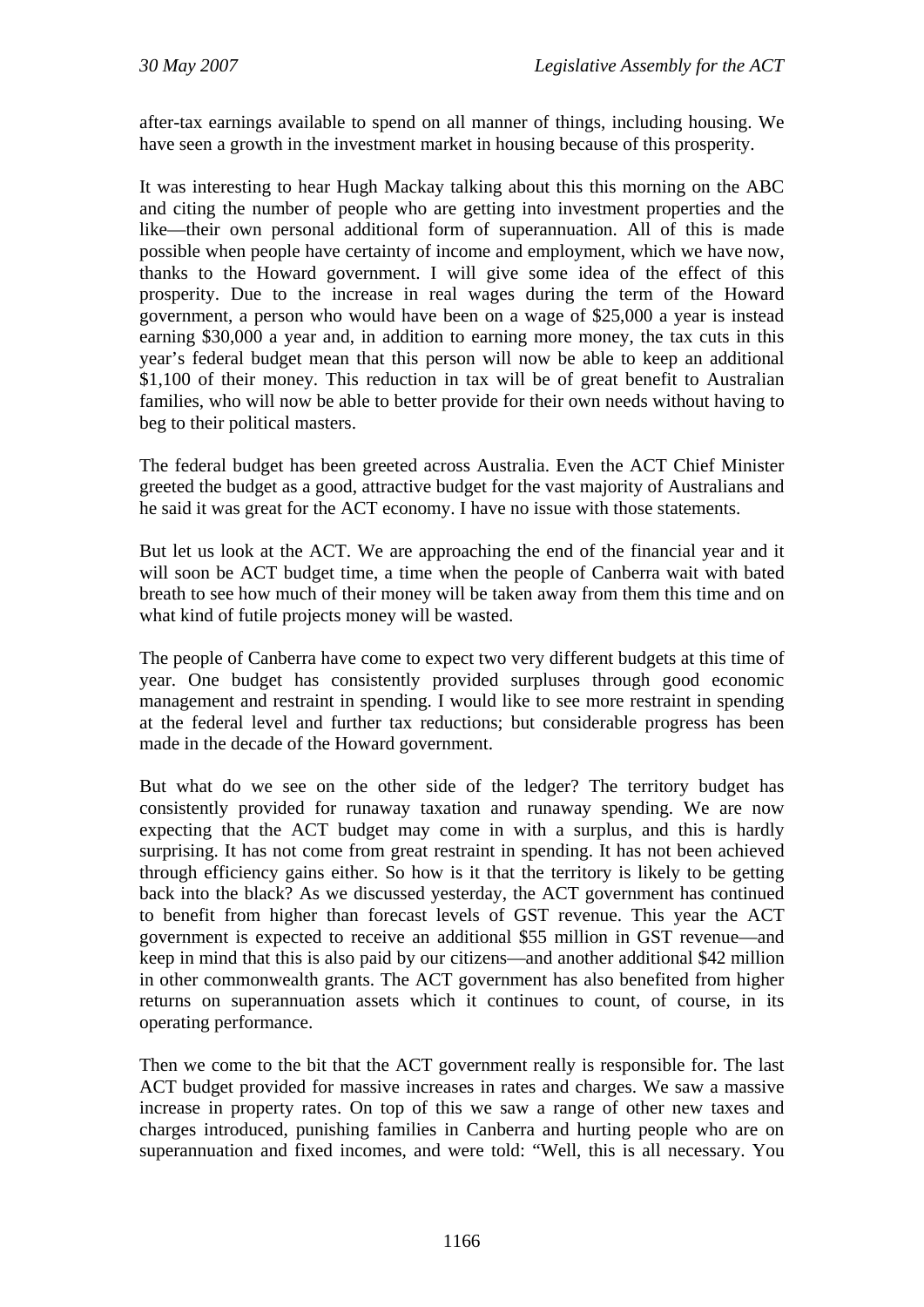expect too much. You have unreasonably high expectations of levels of service." And, of course, we got the tax increases—but we do not get the improvements to service.

We see a city with deteriorating services but coming at a higher and higher cost to individual families and households generally across the territory. These increases to rates are going to continue at a rapid rate under the government's new policy to index rates to the wage price index instead of the more commonly and appropriately used consumer price index. The wage price index is usually an index of prosperity. It is interesting that there is not a single member of the government in the chamber at this time, other than you, Mr Speaker; we are glad to see you here. The wage price index is usually an index of prosperity—an index that the Howard government is working hard to raise through increases in real wages. But now it will be used by the ACT government as a club with which to beat ratepayers over the head. This is a perfect example of the disparity in thinking between the Australian government and the ACT government and the disparity in their economic approaches.

The Australian Liberal government, through sound economic management and important workplace reforms, has managed to increase real wages by a massive amount over the last decade—and the best that the ACT Labor government can do is to use this to figure out a new way to tax people more. Despite some \$50 million-odd that has been taken out of the wages, out of the pay packets, of people around Australia by the ACTU to fund that lavish television campaign that no political party could match, and to promote disinformation about a threat to people's employment and to their children and grandchildren, the truth is that things have never been so good. People in the workplace know that they do not have to put up with unacceptable conditions, particularly in this climate of buoyant employment and a critical shortage of people to fill jobs. Indeed, it is very much a seller's market.

This motion calls on the ACT government to seek to reduce nuisance taxes. Every time we see more and more revenue come into the territory and we question the tax measures, Mr Stanhope says, "The Liberal Party is going to do away with hundreds of millions or billions of dollars." What we are saying to this government is: rein in the tax imposition that you keep throwing onto the people of Canberra.

How is it that we need all these taxes and that when a heap more money than expected comes in we are told that those taxes still cannot be reduced or got rid of? I know why that is happening. It is because this ACT government want to have a war chest to try and buy back their lost ground with the community in 2008 and hope that they can recover from the terrible position in which they are now held by the people of Canberra.

I have said publicly before that state and territory Labor governments, including those opposite, are guilty of the greatest hoax of our time. The introduction of the GST was supposed to be accompanied by the abolition of local inefficient taxes. The states and territories have taken a very literal interpretation of the IGA, the intergovernmental agreement. They are slowly getting rid of those taxes itemised in the agreement but at a much faster rate are introducing new local taxes to replace them. I detailed yesterday just how much more the ACT government is receiving this year because of the GST— \$82 million more than we would have received under the old system—yet the ACT government is still finding it necessary to tax us more and more.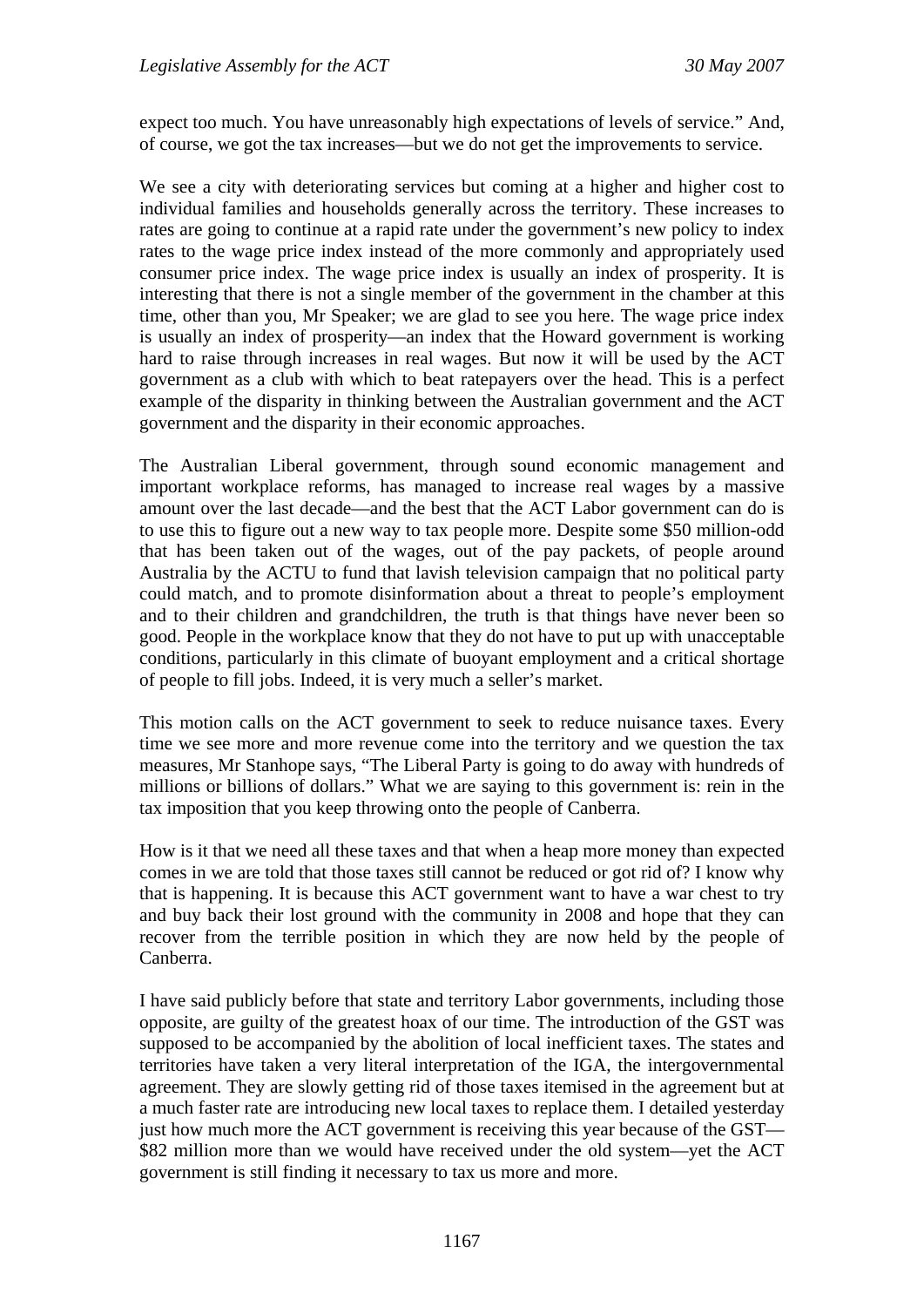The Australian government have managed to do what the Labor Party has found impossible. They have managed to provide higher and higher levels of spending on basic services whilst at the same time taking pressure off Australians with tax cuts, budget surpluses and good economic management. We are one of the best-managed economies in the world and that is the view of groups such as the OECD and many other independent international commentators.

The Labor Party, both in this Assembly and in the federal parliament, can only scratch their heads at this economic performance. They only know one way to deal with budgets. They have not figured out how to rein in spending or to get value for money in their operations, so they jack up taxes, rates and charges. Unfortunately, it is the only approach they seem to be able to embrace.

Budget time in Canberra provides a clear demonstration of the serious disparities between the sound economic management of the Australian government and the unsound economic management of the ACT government. Clearly, it is about time that the ACT government re-examined its runaway spending and took a leaf out of the book of the federal government. Balancing the budget should be achieved without increasing taxes, rates and charges and hurting those people in Canberra who are least able to protect their own position. It should be achieved through greater efficiency and a responsible approach to spending decisions.

It distresses me to see superannuants in this town, of which there are a large number and growing—numbers that will explode in the next several years as the baby boomers hit retirement—knowing that their pensions are going up by CPI and hearing the Chief Minister attempt to convince them that their rates and taxes and charges have to go up by wage price indexation when these people are not enjoying increases at the same level.

The defence provided in this place by the government yesterday was that wages are a big part of the cost of running government and so they have got to whack all the charges up by wage price indexation. But the fact is that wages are only part of the cost of government; they are about half of it. But where is the message of restraint? The attitude is: double the cost to government; pass it on basically to the consumer; pay no regard to the fact that people out there in this community who have planned their retirement, who are basing their future on a certain level of income and pension entitlement, are not in a position to generate more income.

So what do people do in that circumstance? They have to expend capital. They have to take equity loans out on their homes so they can maintain a civilised standard of living, or they rely on their children to help them out with this difficulty. This is because this government has no capacity to rein in its spending. Under this government the public sector has gone from 15,000 to 19,000 people in a time when we are achieving only 0.8 per cent growth in our population. It is time the territory government took stock of what it is doing and started showing a genuine interest in the wellbeing of the ACT community, rather than spending money on every possible cause and icon that comes across the table.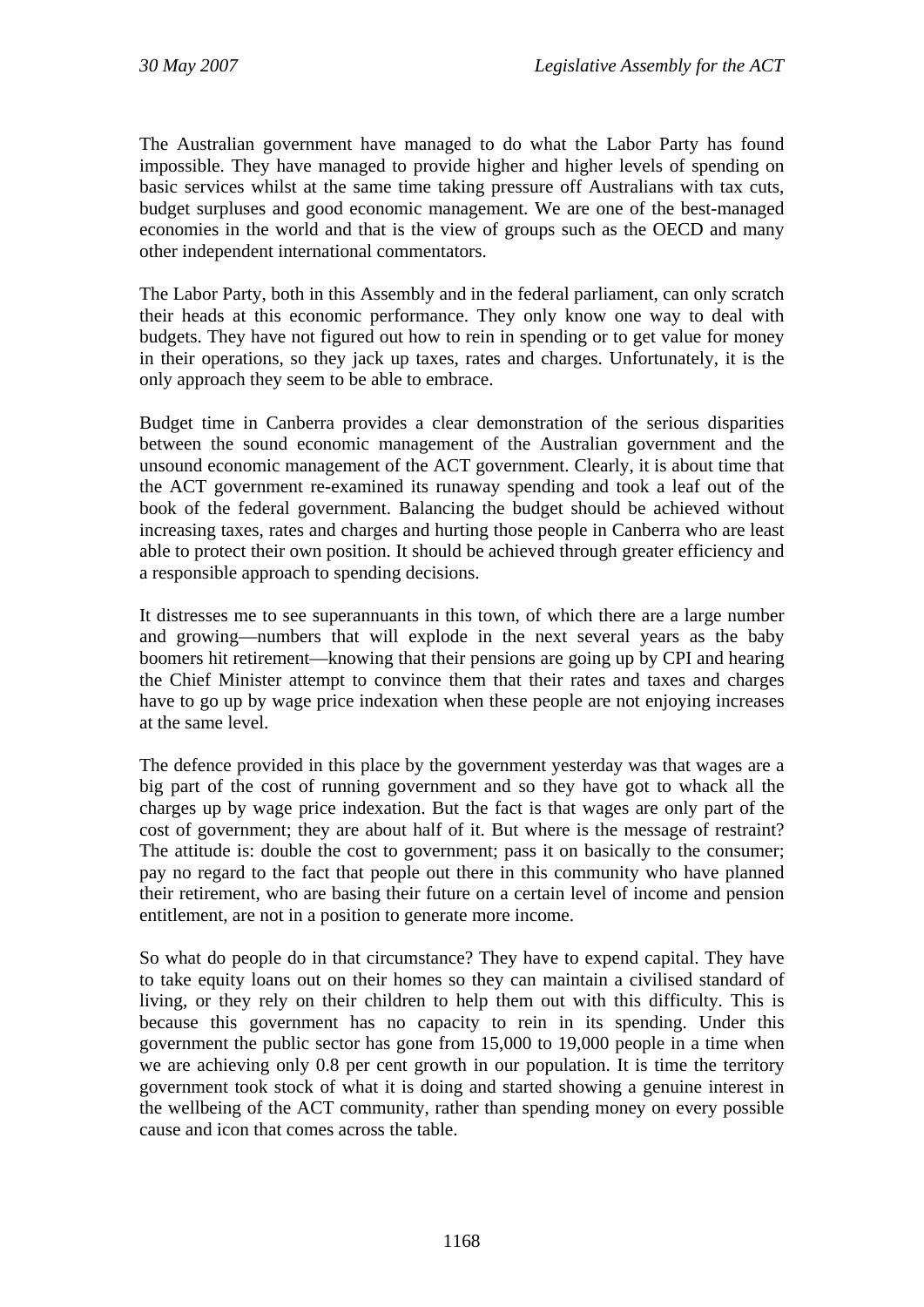The ACT government could learn a lot from its federal counterparts. The federal opposition are quick to attribute Australia's economic prosperity to the mining resources boom—that was cited yesterday—and to accuse the Howard government of somehow squandering this windfall. This shows their ignorance and ignores the sound fundamental economic policies that the Howard government has adopted. Indeed, if you look at the service sector, at retail and every other area, we are enjoying record growth across the board; it is not just a mining boom. I implore the Treasurer to look more thoroughly at national statistics and he will see that in fact it is not just the mining and commodity sector that have contributed to this boom.

The ACT is experiencing a boom and benefiting from greater amounts of federal investment than ever before. So are we paying less or receiving more? No. In fact it has been squandered by those opposite. The ACT government is squandering the windfall that it has been and is receiving through direct payments, through record levels of taxation and through growth in the property market, which has delivered massive levels of revenue to the territory government.

This motion calls on the ACT government to commit to sound economic principles and in doing so to seek to reduce the tax burden on the people of Canberra. I commend this motion to the Assembly.

**MR STANHOPE** (Ginninderra—Chief Minister, Treasurer, Minister for Business and Economic Development, Minister for Indigenous Affairs, Minister for the Environment, Water and Climate Change, Minister for the Arts) (11.34): I have made no secret of the fact that this commonwealth budget will be good for Canberra and will benefit our economy. I have also been unambiguously clear that under my leadership the ACT economy and the financial situation of the ACT government will not leave a millstone for future territorians.

The activities of the federal government and the fortunes of the ACT economy are inextricably linked and I intend to make the most of the good years but also to ensure that the economy and the territory's finances are sustainably based to ride out the bad years. We all remember, of course, the dark days of 1996 and 1997 when the Liberal Party cut 10,000 jobs out of the ACT economy.

The commonwealth government has an enormous influence on the territory's finances and this was clearly demonstrated in the myriad announcements contained in the federal budget. The expansion of commonwealth policy expenditure, which has amounted to around \$52 billion since the midyear statement, comes on top of the \$17.5 billion of policy expenditure between the last federal budget and the midyear statement, and of course can only be good for Canberra. Our economy will clearly benefit from a part of this additional expenditure and it will continue to provide a base for economic growth in the territory.

I was relieved, through this budget, to see that the hope of the Griffin legacy is beginning to be fulfilled, 95 years after it was set down. The commonwealth has pledged almost \$72 million over four years for two Griffin legacy infrastructure projects: the first, the duplication of Constitution Avenue, and the second—good news to those travelling to and from the airport—funding for a flyover at the Kings Avenue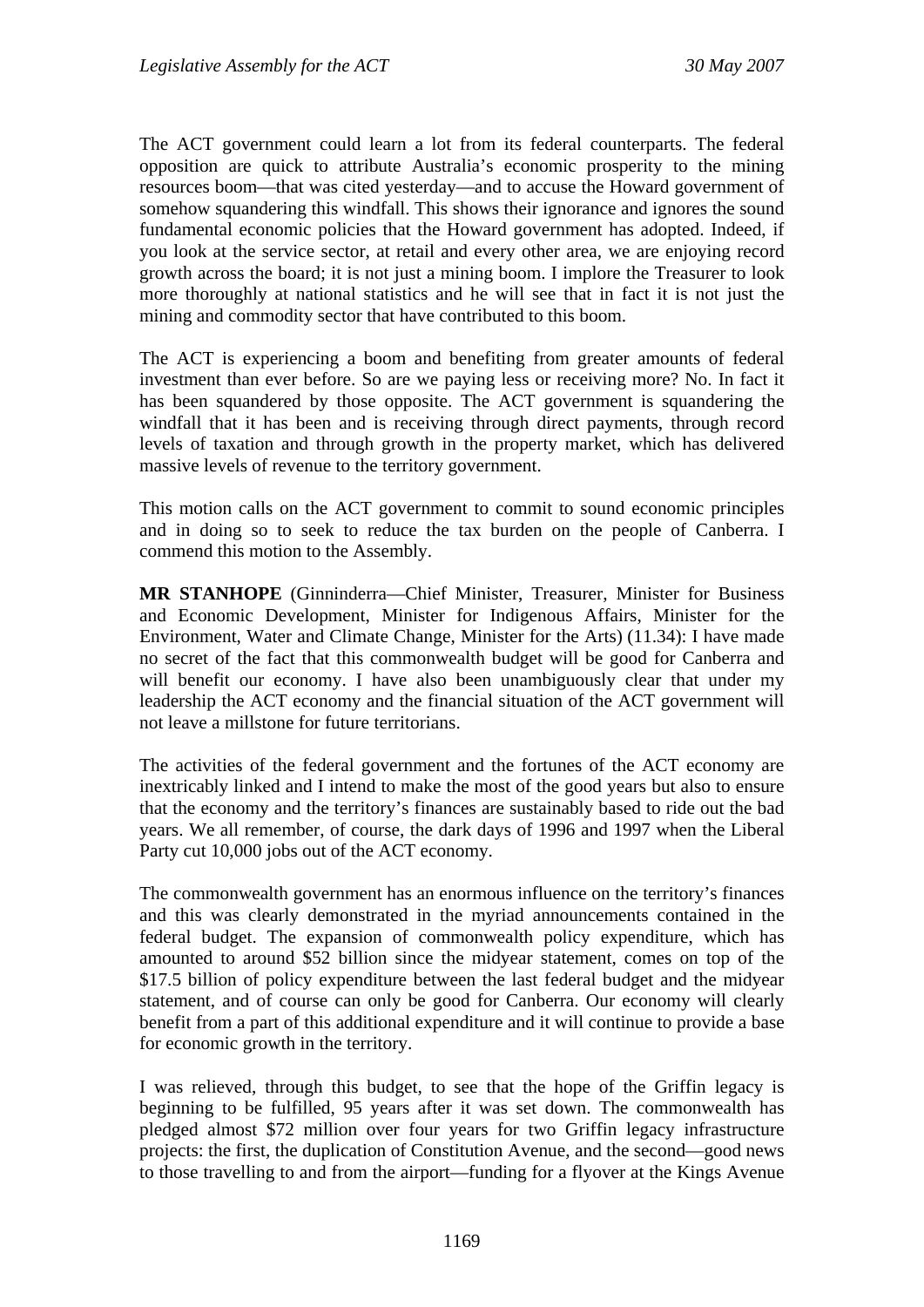and Parkes Way intersection, which, in conjunction with the ACT's commitment to Pialligo Avenue, will make a real difference for many motorists. I was very pleased, before the commonwealth's budget announcements, to have discussed each of those issues with both the minister for territories, Mr Lloyd, and the federal Treasurer, Peter Costello.

I also welcome the financial commitments to upgrades and extensions of a number of national institutions: \$12.5 million for the war memorial; \$14 million for the new home for the portrait gallery; \$3.5 million for remedial work on the High Court; and \$3.3 million for a scoping study for police accommodation. I certainly welcome, as I am sure we all do, any federal government prepared to make a significant capital investment in the national aspects of the city that we call home.

The expansion of a number of commonwealth departments will also increase job opportunities in the ACT. Approximately 5,000 additional jobs are budgeted for nationally, with some estimates of 2,000 of those being located in Canberra. The ACT government is always grateful for the additional labour market stimulation provided by the commonwealth budget. However, it is, or can be, a mixed blessing at a time when the housing market is tight for both renters and buyers and when we are experiencing essentially full employment.

I am also in favour of a number of aspects of the federal budget that promise to improve participation rates in the workforce. These include a boost to the childcare benefit and changes to public service superannuation rules that seem to hold out the prospect of older workers remaining in the workforce for longer, easing the looming employment impact of an ageing population.

I am supportive of the broad emphasis on training and education measures in the budget. Given our skills shortages, our knowledge based industry structure and the number of high-class tertiary education institutions in the territory, these budget measures are important to the prospects for our future economic growth. The provision of \$206.4 million over four years to first and second-year apprentices in high-demand trades to assist them with course fees is also welcome.

The federal government has also established a new higher education endowment fund with an initial investment of \$5 billion funded from the 2006-07 surplus. The fund will be invested to earn income, which will be distributed on an annual basis to individual universities for long overdue funding of capital and research facilities. But it does need to be remembered and acknowledged that, even with that significant investment, Australia's investment in research and development is about the lowest of all the OECD nations.

While there is much good news in the federal budget, a number of opportunities have been missed. While the federal budget confirms the previously announced \$10 billion water package, it does not address the immediate water crisis in Australia. Communities like ours are facing historically low water inflows and are looking at considerable investment in infrastructure in the years ahead. The drought, if it continues, will impose significant costs on communities throughout Australia and may impact not just on industries directly reliant on water but extend throughout entire communities, for example from less electricity capacity. We cannot avoid the fact that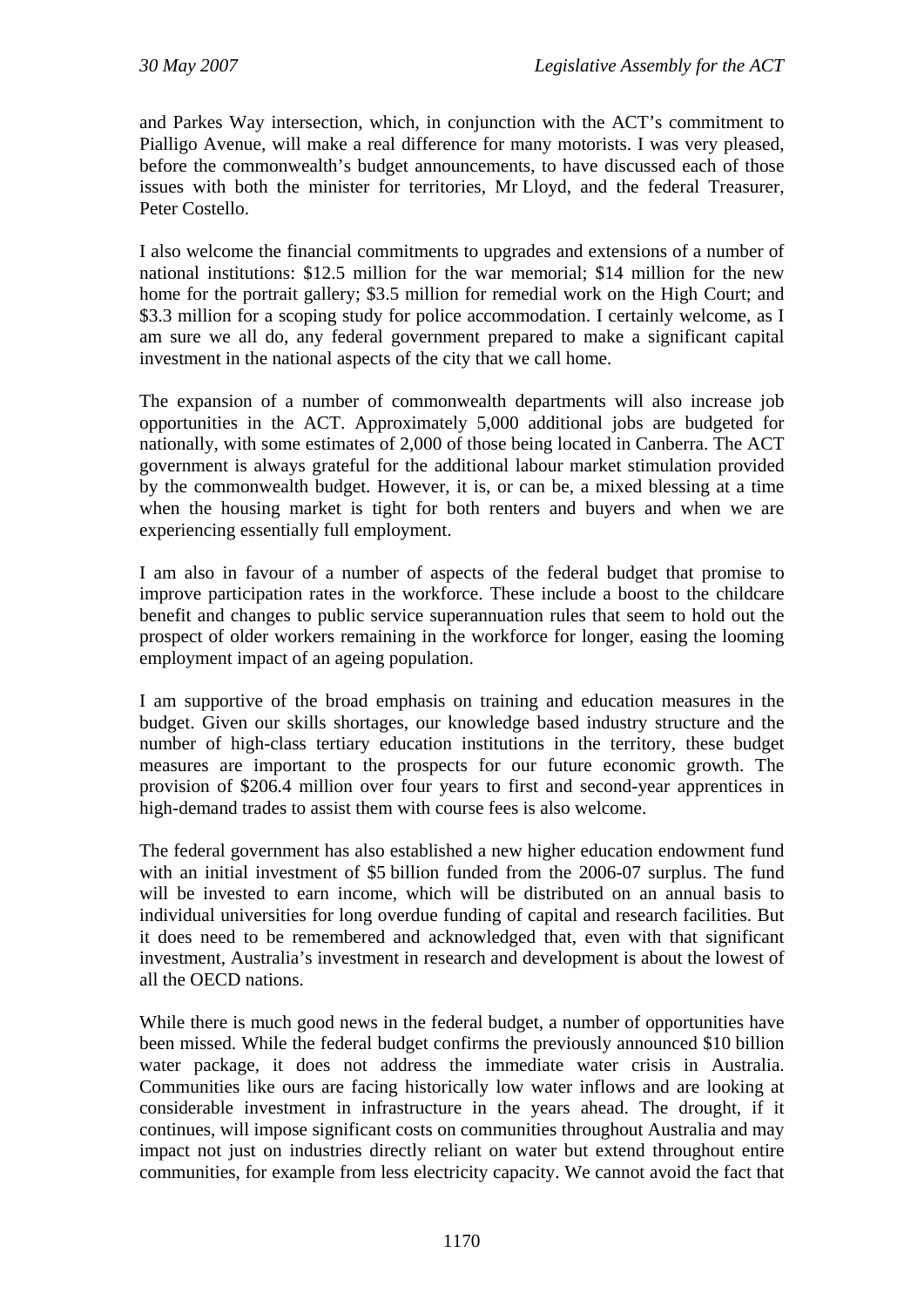the Howard budget has failed to fund a range of services which have been identified as important to the ACT and the nation.

In particular, I had already identified as a priority the restoration of the commonwealth dental program. I think we all recall that on entering office 10 years ago the coalition simply wiped away \$100 million from the dental health programs of this country. While the states and territories have attempted to compensate the community for this loss, public dental waiting lists nationally have blown out shamefully. The budget announcement that Medicare funding will provide \$378 million over four years for patients whose dental health is impacting on a chronic medical condition hardly compares with the value of the program with funding of \$100 million in 1996 dollars.

Another opportunity missed by the commonwealth lies in early childhood education. While all levels of existing educational sectors received increased funds from the budget, the vital role of early literacy and numeracy training before reaching school age has been ignored. This is a point that has been picked up, thankfully, by our federal colleagues in the ALP.

Even since the announcements of the commonwealth budget, a range of industry groups have called for developments to be provided in planning for the Griffin legacy. In particular, the Australian Hotels Association has expressed its continuing disappointment that the budget contained no provisions for a new national convention centre, provisionally sited in West Basin. Of course those of us who have been here long enough remember all too well the damage that was done to the ACT economy and community when the Liberal Party first came to power 10 years ago, with the loss of up to 10,000 public sector jobs crippling the economy and pulling the rug out from under the housing market, most particularly within the ACT.

It is my job as Chief Minister and as Treasurer to ensure that the territory's finances are placed on a sustainable basis. In many respects, this job is complicated by the predominance of the federal government in the nation's capital. As I have said, we are more than happy to accept the benefits of commonwealth investment and employment but we must also remain wary of being too dependent on the proclivities of a substantial part of our economy that we cannot influence.

Service provision and economic management are the core responsibilities of governments, but they are complementary roles. A strong economy means higher living standards and better overall wellbeing, more jobs and greater job security. It means more people can buy homes and strive to reach their personal potential. A strong economy and sound financial management create the conditions for a government to meet its people's needs.

While the sociodemographic profile in the territory suggests relatively lower service needs, government expenditure on services here within the ACT has remained consistently high, by about 20 to 25 per cent, since self-government. The territory's revenue-raising effort, on the other hand, has been at around average levels. The ACT, like all other jurisdictions, faces emerging risks and pressures for services. Increasing health costs are one example. The driver of this cost is partly ageing, which will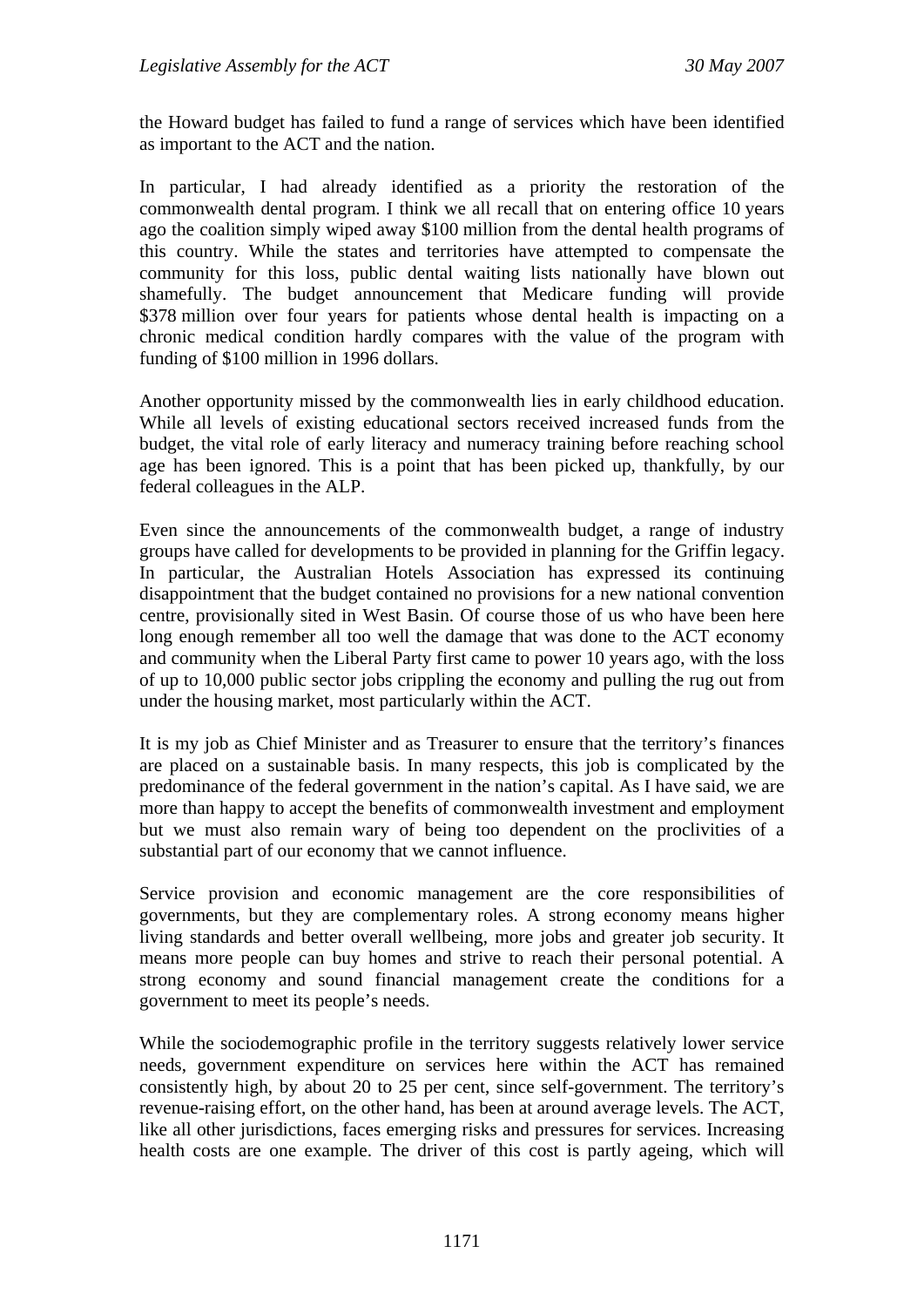worsen rapidly in the second and third decades of this century, but more particularly the high costs associated with many new medical procedures and technologies.

The 2006-07 ACT budget provided the highest ever investment in public schools and set health care costs on sustainable growth paths. The government has undertaken major structural reforms to put the territory's finances on a sustainable footing. The government over the past 5½ years has achieved the following results for the community. These achievements are all the more remarkable given that the commonwealth's per capita specific purpose payment contributions to high-need services such as hospital services, disability services and housing assistance have decreased by 10 per cent in real terms over the last five years.

Mr Mulcahy made some mention of deficits. The fact is that every deficit that has ever been delivered in the ACT has been delivered by an ACT Liberal government. I notice with interest that Mr Mulcahy continues to draw attention to this issue of deficits when he compares commonwealth performance over the last 10 to 12 years with that of the ACT. In the last 12 years in the Australian Capital Territory there have been four deficits. Those deficits were of \$344 million, \$170 million, \$157 million and \$161 million. Those deficits were produced in the years 1995-96, 1996-97, 1997-98 and 1998-99, measured and audited under the Australian accounting standards introduced by the Liberals, an accounting standard introduced by Mrs Carnell, under which she then proceeded to produce the only four deficits that have been produced in the last decade within the ACT.

I am interested that it is Mr Mulcahy, the would-be leader of the Liberal Party, who continues to raise the appalling financial management of the cabinet of which his current leader, Mr Stefaniak, was a member. We know why he keeps drawing attention to this appalling economic management of the Liberal Party—because he wants to continue to undermine Mr Stefaniak's leadership. We know the knife is out. We know he is just waiting. We saw it just two weeks ago when Mr Stefaniak, seeking to shore up his leadership, removed almost all significant portfolio responsibilities from two people within his party. Who? They are the two people that he has identified as his two backbenchers in a Liberal government: Mr Smyth and Mr Mulcahy. He just whipped their portfolios off them and added injury to insult by then requiring that the shadow Treasurer not have a thing to do with the estimates process—for two years in a row. Mr Smyth did it to Mr Mulcahy last year when Mr Smyth knew the knife was out; that Mr Mulcahy was poised to stab him in the back. Mr Smyth would not have his shadow Treasurer on estimates.

This year we have history repeating itself. The new leader is leader by virtue of the fact that Mr Mulcahy knocked Mr Smyth off. Mr Mulcahy is still waiting in the wings, waiting to knock Mr Stefaniak off. And what was Mr Stefaniak's response? It was to whip portfolios off him and refuse to allow him anywhere near his responsibilities as shadow Treasurer—in other words, a place on the estimates committee—because he knows that if Mr Mulcahy can get his way through his travails and his difficulties with the Australian Hotels Association inquiry he stands ready to leap at the jugular—and all the time he is shoring up, of course, the support of his other colleagues, as Mr Stefaniak vainly and desperately seeks to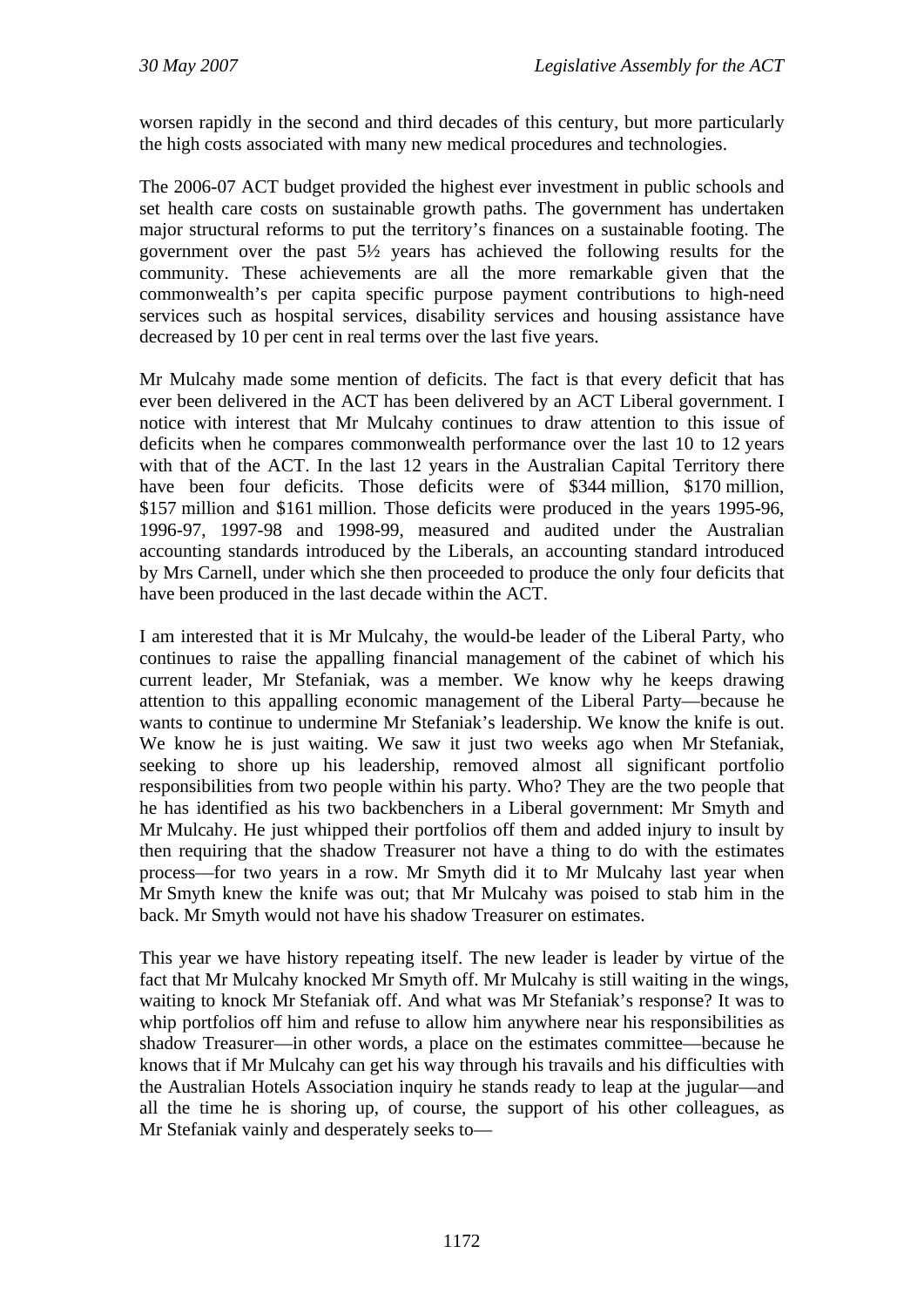**MR DEPUTY SPEAKER**: Order! Mr Stanhope, I think relevance might be in issue here.

**MR STANHOPE**: Well, it is relevant. It is relevant to the fact—

**MR DEPUTY SPEAKER**: I do not know that this motion has got much to do with the leadership—

**MR STANHOPE**: that Mr Mulcahy continually raises.

**MR DEPUTY SPEAKER**: Can I ask you to think about that, please, Chief Minister.

**MR STANHOPE**: I do. I am talking about the deficits. I am talking about the position in this motion today—the reference to an alleged deficit last year of \$160 million, of course, backcasted into an accounting standard that does not apply. We delivered the second highest surplus ever delivered by a government last year, under the accounting standards audited results introduced by the Liberal Party.

**Mr Mulcahy**: But what about the one you are operating under?

**MR STANHOPE**: We did not operate under it last year. We operate under that this year and we will see next year what the results are. But as things stand there have been four deficits in the ACT under the accepted accounting standard introduced by the Liberal Party—and all four deficits were produced by governments of which Mr Stefaniak was a member—all Liberal governments—significant deficits to the tune of \$600 million or \$700 million.

We wondered over this side why it is that Mr Mulcahy keeps drawing attention to the fact that in the context of economic management it is the Liberal Party that has consistently failed. We know why he is doing it. Of course, he washes his hands as a cleanskin, a new boy, and says, "That was the old guard; it was Bill Stefaniak and his colleagues in their cabinets that produced four successive deficits."

It is interesting too as we see this sycophantic praise of the federal government, that there is no recognition by the opposition of the significant cuts to essential services throughout Australia under the Howard-Costello regime. Certainly, the education budget in the ACT has risen to cover the reduction in funding and support by the federal government for education around Australia. The education budget in the ACT is now higher than at any time since self-government, with expenditure on government schooling increasing by 26 per cent from \$341 million in 2001-02 to over \$430 million in 2006-07. Last year we saw record investment in public schooling in the ACT.

Since being elected this government has increased expenditure on health by over 70 per cent to just over \$756 million, increasing Canberra's reputation as an Australian centre of excellence for medical facilities. Expenditure on hospital services has increased by \$220 million or 80 per cent, from just over \$275 million to \$490 million—more hospital beds, more elective surgery, enhanced intensive and critical care. Over the five years to 2005-06 our hospitals managed a 29 per cent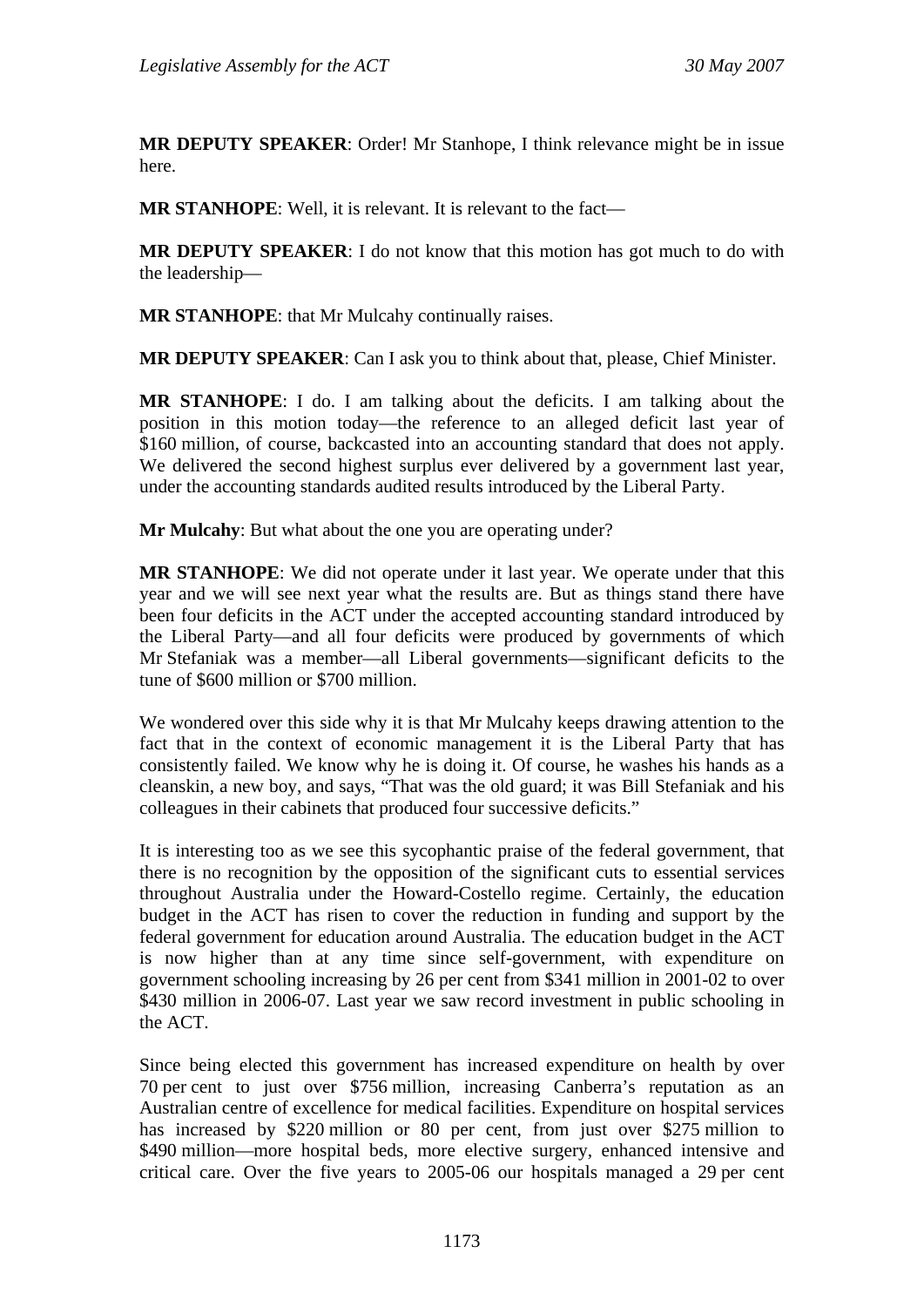increase in demand for inpatient services. Over the last four years the government has provided almost \$22 million in funding for additional elective surgery throughput.

Mental health expenditure—one of those issues of health expenditure that is to the eternal shame of the Liberal Party in the ACT—has increased by 97 per cent over the last five years, from the lowest in Australia. One of the most appalling legacies of the previous government was the lowest per capita expenditure on mental health in Australia. We have responded to that by increasing mental health expenditure by 97 per cent.

When the Liberals rail about this flood of GST money, they refuse to acknowledge or accept that the money has gone into education, the money has gone into health, the money has gone into mental health, the money has gone into disability services, to close the gap that we inherited from you.

**MR DEPUTY SPEAKER**: Chief Minister, you have circulated an amendment. Do you want to move that?

#### **MR STANHOPE**: Yes. I move:

Omit all words after paragraph 1(b), substitute:

"(c) and commends the ACT Government for its commitment to responsible financial management that will ensure the sustainable delivery of high quality services to the people of Canberra.".

**DR FOSKEY** (Molonglo) (11.49): I am not going to support either the motion or Mr Stanhope's amendment. Mr Mulcahy's motion is a traditional one, after the federal budget and just before the ACT budget. I think it reflects the ACT's position in relation to the federal government. The federal government and the ACT government are yoked together, rather like a parent with a child that cannot leave home despite the child's burning desire for independence simply because it cannot afford to and because the rules that were set up within the family have made it impossible for the child to make it on its own.

The territory is totally reliant on the commonwealth for the greater bulk of its income, but responsible for providing those areas of service which most closely affect our citizens. Therefore, when schools do not work, it is easy for citizens not to look beyond the ACT government. I have been very critical of the ACT government's commitment to the community school in the context of the closures last year. The government does not look to the funding formula that makes it so hard to maintain a good public school education. I do believe that this government does have a commitment to public education, although I am not sure that it goes about it the right way.

I suspect that Mr Mulcahy would not be so rosy-eyed about a federal Liberal government if he were the Treasurer of the ACT government. The friction that is inherent within the relationship between the territory and the commonwealth is not just because of party politics. It is because of the way the territory was set up. There is an inherent economic and political imbalance in the way self-government for the ACT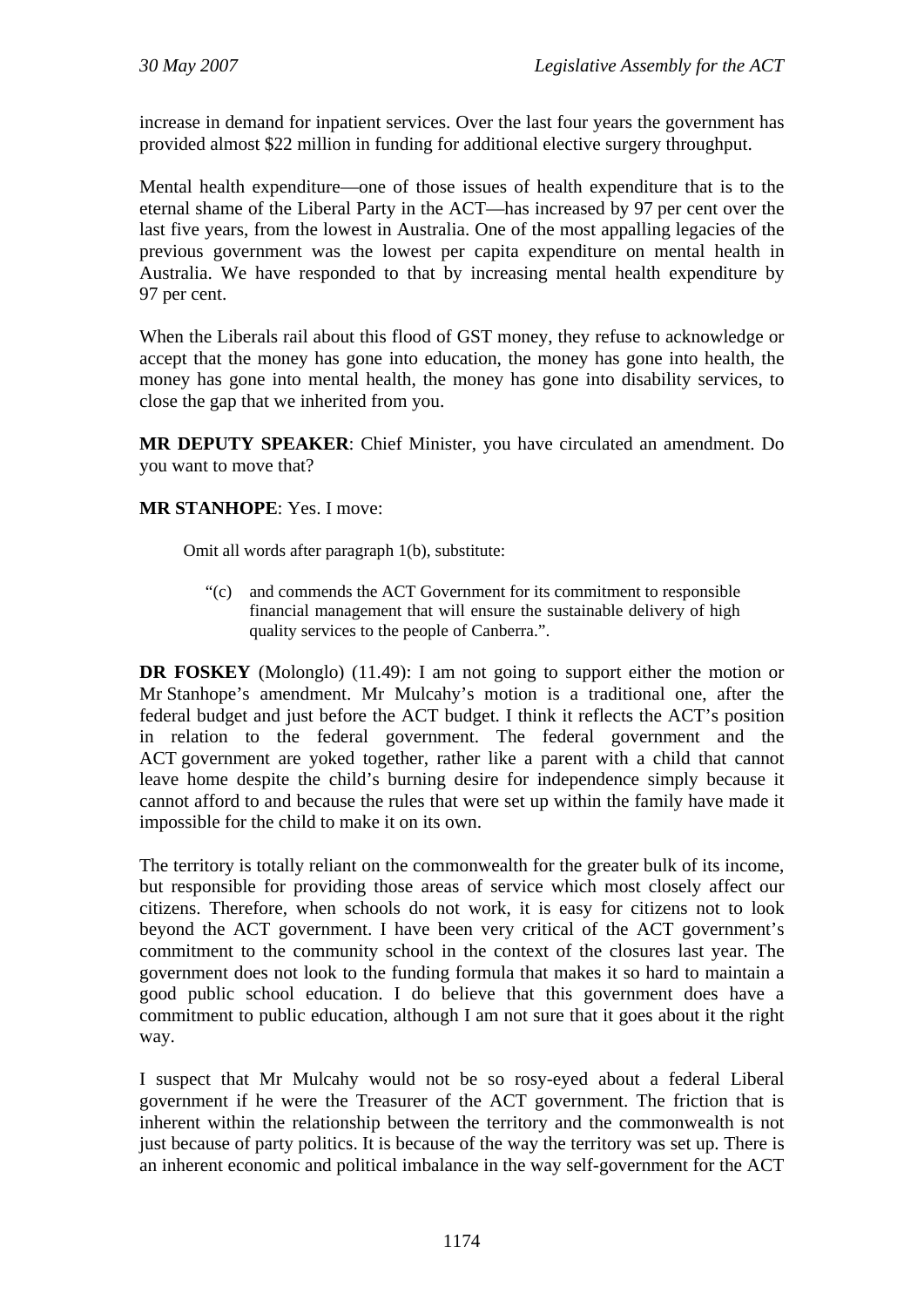was set up. Of course, it does not assist Mr Mulcahy's argument and ideology to admit to that in this debate. But as a Green, as someone who is not in the government, someone who is not in the opposition, I can say that that is how it is.

A number of things in the budget got high-profile headlines, but a number of things that were not in the budget which affect the way the commonwealth provides funds to community service organisations and community advocacy organisations are eroding our quality of life and equity in access to services. For instance, at the Senate estimates hearings, Senator Siewert, the Greens senator responsible for industrial relations, examined the staff of the Office of Employment Advocate and found out that they could not justify why they had cut funding to community legal centres for providing workplace advice at exactly the time when more and more demands were being made on community legal centres to provide just that advice. This really makes a nonsense of the federal government's recent tweaking of AWAs. These changes do not make the headlines, but they affect people's working conditions.

**Mr Mulcahy**: Why aren't they in the industrial commission? These are declining cases. Do your homework.

**DR FOSKEY**: Mr Mulcahy does not sound like a fan of social investment. He did say that he would like more tax cuts and less money in government, but I find very a strong contradiction in the kinds of things Mr Mulcahy says. He does not want people paying more taxes—and I suppose he is talking about himself here—but he does not like paying for services. I am just not sure what kind of place we would have, what it would like if we had a government with that philosophy running the place.

Does he believe that a well-off society like ours has responsibility to the people who are not doing well in what seems to be a sink-or-swim regime? If you are good, if you can make it, if you can use the devices that are out there to increase your wealth, good on you. But if you have not got that basic collateral even to put you on that ladder—to buy a home, for instance—you are stuffed. That is okay too. I believe that Mr Mulcahy does care about people on the margins. He said he did in his speech, but I just do not know how, as Treasurer, he would look after them. I challenge him in his closing comments to tell us how he would look after our most vulnerable people under a regime that applies the federal government's approach to the budget.

Mr Mulcahy said that he had been listening to Hugh Mackay. I heard him too as I was driving in. Interestingly, we arrived at exactly the same time. But it just shows that it is not the words that are spoken that dictate meaning, but the ears of the listener. I heard Mr Mackay say that one of the reasons housing is so unaffordable for first home buyers is that those people with the wealth are buying and investing in more property. They have probably got good super as well, but they are covering all their chances and that artificially puts up the prices of homes. That is what I heard, anyway, and that is what I think Mr Mackay was saying. But that is not what Mr Mulcahy heard.

Mr Mackay also said that there is a high degree of full unemployment and underemployment and that the polls were an accurate reflection of the electorate's view of the Howard government—that it is in trouble. Just in relation to Mr Mulcahy's continued demeaning of the Greens—he really treats us like that child—it was evident yesterday from his response to my speech that he believes that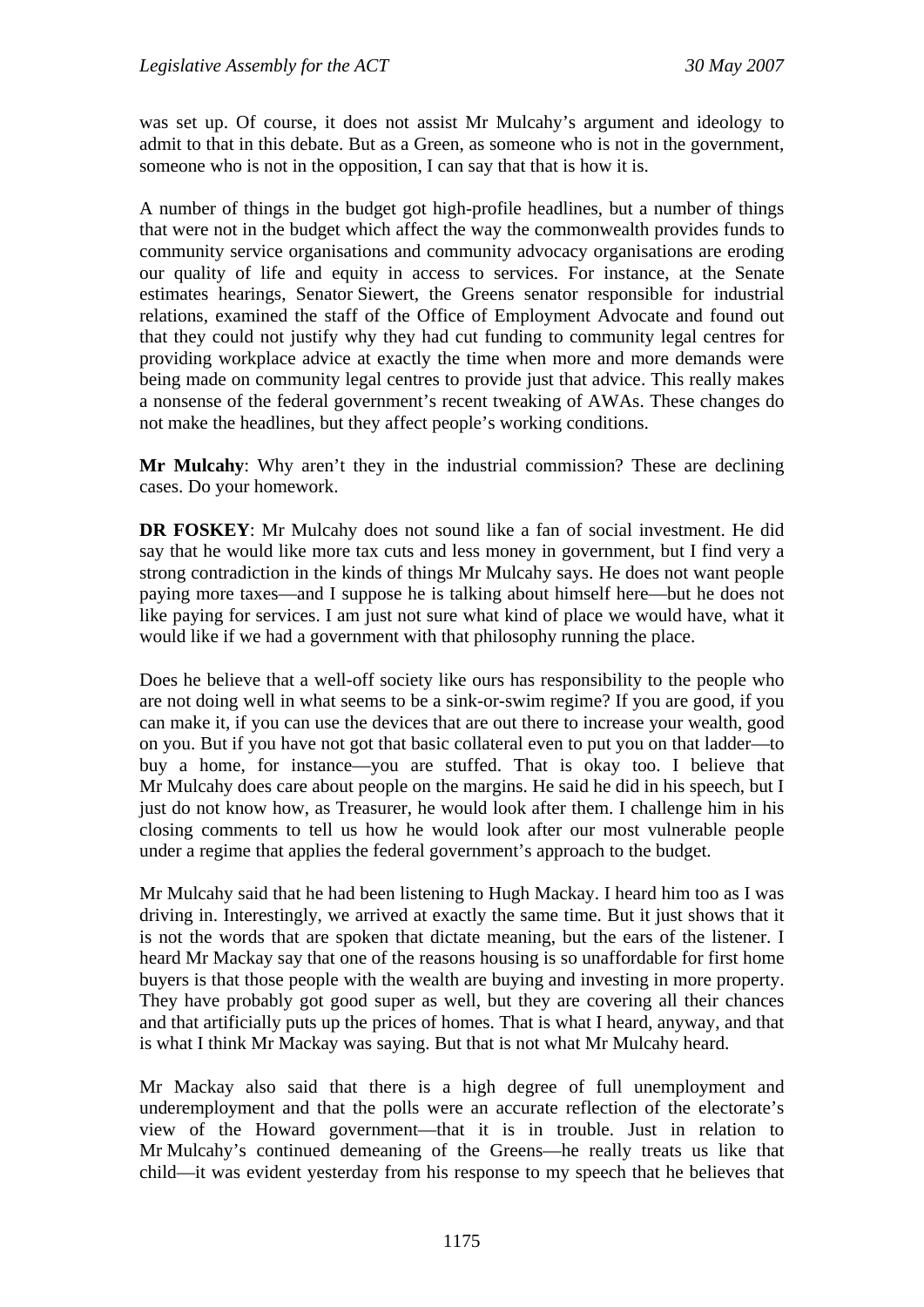when the Greens are talking about climate change, we are not talking about the economy. But, hang on. Climate change is inextricably linked to the economy. The Stern report, which I heard Howard demeaning yesterday, along with old Europe and all those people that provide the traditions he loves so much, estimates that the cost of doing nothing about climate change will be 20 per cent of GDP and the cost of addressing climate change will be as low as one per cent of GDP.

The Greens' economic analysis indicates that the economy is suffering from four major interrelated problems, and I did not see these addressed in the recent budget. The first is higher rates of environmental degradation of greenhouse gas emissions that have a direct impact on the economy. Without the environment there is no economy. The second problem is underinvestment in public infrastructure and public services, two areas that are hugely important to the success of our economy. We have a high rate of poverty and underemployment—and Mr Mulcahy used various statistical devices to disguise that—and we have a high trade and current account deficit that we are just putting off until later.

As anybody who has studied economics would know, if all these things are not affecting us now, they will undermine our economy in the long term. We have to start producing budgets that are for the medium and the long term as well as for the electoral fortunes of the party. I address my comments just as much to Mr Stanhope as to Mr Mulcahy and, through Mr Mulcahy, to Mr Howard. People are really sick of governments that just look at their political future instead of looking at our future, and especially our children's future. While you continue to leave the environment, Mr Mulcahy, and consider it to be trivial, then we are not going to trust your economic credentials.

**MR STEFANIAK** (Ginninderra—Leader of the Opposition) (11.59): I do not think Dr Foskey addressed the amendment there, but not to worry. I always enjoy listening to the Chief Minister; he is a great storyteller. In fact, some of the fantasies he comes up with are almost as good as those of JK Rowling or Hans Christian Andersen.

Aside from his amazing fantasies in relation to my own party, I was particularly interested in his comments about deficits under the previous Liberal government. He forgets the deficit we inherited from Labor—\$344.8 million—and the deficits of the Follett government and the fact that the ACT actually had money in the bank when we got self-government and, lo and behold, we did not have it by the time we became the government in March 1995. That is another of his fantasies. Should we be the government after October 2008, no doubt we will have to pick up the pieces all over again.

**Mr Seselja**: We will have to do it next year too.

**MR STEFANIAK**: That is right. The ABC's Michael Brissenden referred to the 2007-08 federal budget as "a well-crafted budget". He went on to say, "It has plenty in reserve, with continuing surpluses into the future." The *Australian* newspaper thought it was okay too. Its headline was "Costello master class".

How is it that a government's budget can be so good? It is because the Howard Liberal government has been a careful but innovative economic manager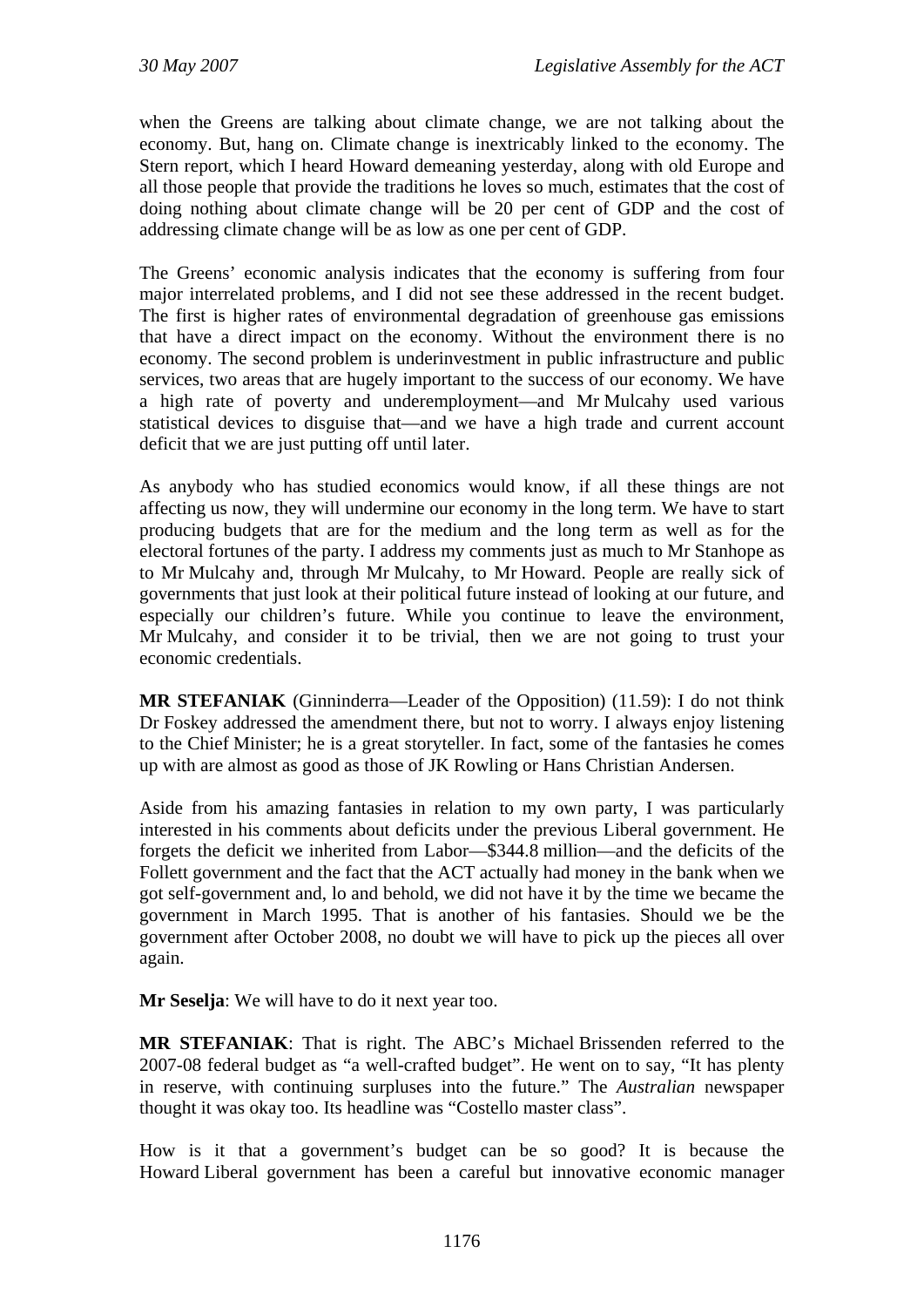since it came to office back in 1996. After inheriting a massive debt, with servicing costs alone of \$10 billion a year, a budget deficit and high unemployment and inflation, today's Australian economy, delivered by the federal government's careful economic management, is one of low and stable inflation, eliminated national debt, the lowest unemployment since the sixties and no fewer than 10 years of budget surpluses. That is an amazing achievement, and an even greater achievement when one considers what happened to the five Asian tigers in the Asian meltdown in 1997. That was hardly a blip on the Australian economic scene, thanks to the credibility and the competence of Howard and Costello.

The government has delivered a booming economy here in Australia, one that builds capacity, assures future prosperity, invests in infrastructure, protects our environment, and, despite what Dr Foskey might say, builds a skilful and healthy population and also secures our nation and its people. Importantly, the federal government's economic management delivers direct benefits to individual Australians. It has delivered tax cuts and other benefits for families, ageing Australians, young people and rural Australians. And after all this, the federal government is still able to deliver a budget in surplus—\$10.6 billion in surplus; a fine achievement!

Canberra and its people have been the beneficiaries of the Howard Liberal government's responsible economic management. It has delivered to Canberra a buoyant economy, a growing share of GST revenue, almost full employment and real wage increases under WorkChoices. Like the federal government, the previous ACT Liberal government inherited a fiscal and economic nightmare from its predecessor Labor government. But careful economic management enabled the ACT Liberal government to hand over to this bunch of incompetents opposite a stable, buoyant economy and generous government coffers. It was a hell of a lot of hard work and a lot of sweat and pain.

What did the Stanhope Labor government do with this? It squandered it. It squandered the previous Liberal government's legacy, and it squandered its land sale and GST fortunes too. I digress in relation to the GST. This government now gets over \$800 million a year from GST. That is basically why we now have a budget of about \$3 billion instead of the \$2.1 billion we had in 2001.

When we first started getting the GST in we thought it was wonderful. One year we banked on getting in \$47 million, which is about a 16th of what this lot get in now. Instead we got \$80 million. That enabled us to make some major reforms like the K-2 school initiative, which I am pleased to see you increased to K-3, but it enabled us to make some significant reforms which continue to this day.

Those significant reforms were made with a fraction of the amount of money coming in that you lot have. After about four or five years of ensuring we got our budget back into surplus, which we did for the last three budgets, you lot have absolutely blown the lot. You have squandered the fortune so much that you have had to increase taxes and slash services to compensate for it.

In 2007-08 federal government payments for the ACT will increase by eight per cent over the previous year. That is more than twice the ACT's wage price index increase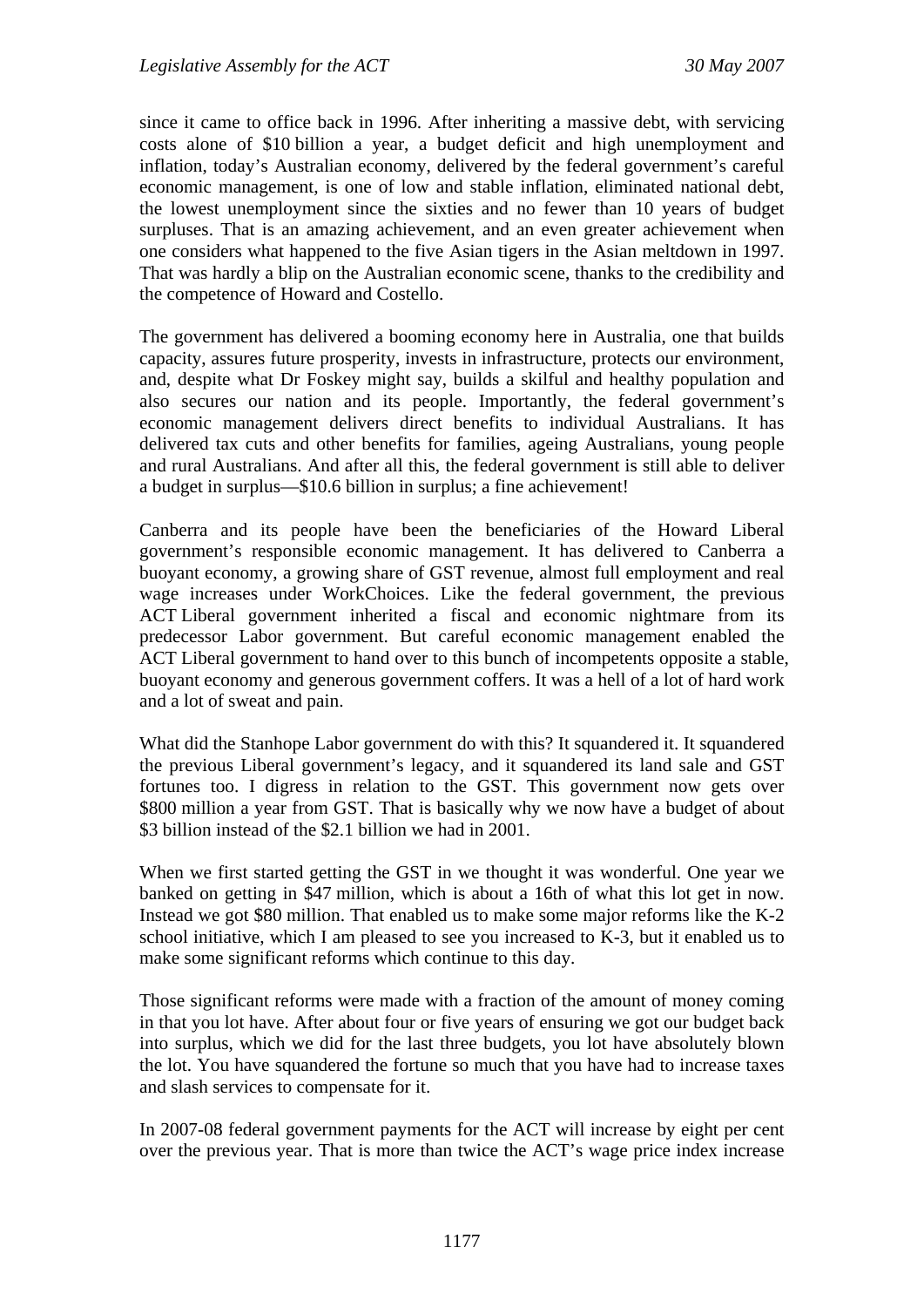of 4.1 per cent from 2004-05 to 2005-06. Will the ACT government's next budget still increase our rates by the wage price index rather than the lower CPI? I suspect it will.

**Mr Hargreaves**: You will have to find out.

**MR STEFANIAK:** "Bloody oath," says Mr Hargreaves. Well, there you go.

**Mr Hargreaves**: On 5 June.

**MR STEFANIAK**: Indeed. Since the Stanhope Labor government came to office in 2001, our GST payments have increased to \$823 million in 2007-08. That is a huge increase—a massive increase of 9.25 per cent a year. It also represents a bit over one quarter of our total revenue base. What has the government been doing with these windfalls? It has spent \$450 million on expanding the public service, and for what purpose when it cuts services, closes schools, libraries and shopfronts, and slashes businesses and social services? This is akin to that famous episode of *Yes, Minister* in which the government is so proud of its hospital with no patients. It certainly had a very efficient and effective administrative bureaucracy, but no patients.

**Mr Mulcahy**: It could not afford to put patients in.

**MR STEFANIAK**: Absolutely. Next week the Stanhope government is going to hand down its 2007-08 budget. What will that budget deliver? Will it follow the lead not only of the Howard Liberal government but also previous Liberal governments and deliver a budget that is responsible or will it be one that continues to be self-serving? Will we have more projects like arboretums, Al Grassby statues and prisons which no-one except the Chief Minister wants, or will we have services restored for the benefit of the people of Canberra? Will the Stanhope Labor government hand back to the people of Canberra, through some tax relief, some of the GST windfalls it is enjoying? I doubt it very much. The Chief Minister, while generally attacking the Howard government at every opportunity, has taken credit for all of the Liberal government's achievements federally.

The ABS this month revealed that the ACT recorded the strongest growth in building approvals in the country in March 2007 and that growth in retail turnover outstripped the national average for the year to March. The number of job advertisements appearing in ACT newspapers grew by 10 per cent over the year to April 2007, according to the latest ANZ job advertisement series released earlier this year. What are the achievements of the Howard government for which the ACT has derived so much benefit?

#### **Mr Hargreaves**: Nothing.

**MR STEFANIAK**: I have just read them out, John. Listen. Thanks to the federal government's work-creating opportunities, unemployment nationally is just over four per cent. It is under three per cent here, and we have not seen that since the seventies—indeed, the late sixties. Thanks to the federal government, 80 per cent of Australians now have a marginal tax rate of 30c or less in the dollar. Only 30 per cent had that in 1996. According to a barometer published by Price Waterhouse, small to medium-sized businesses are enjoying a strong increase in growth and profits of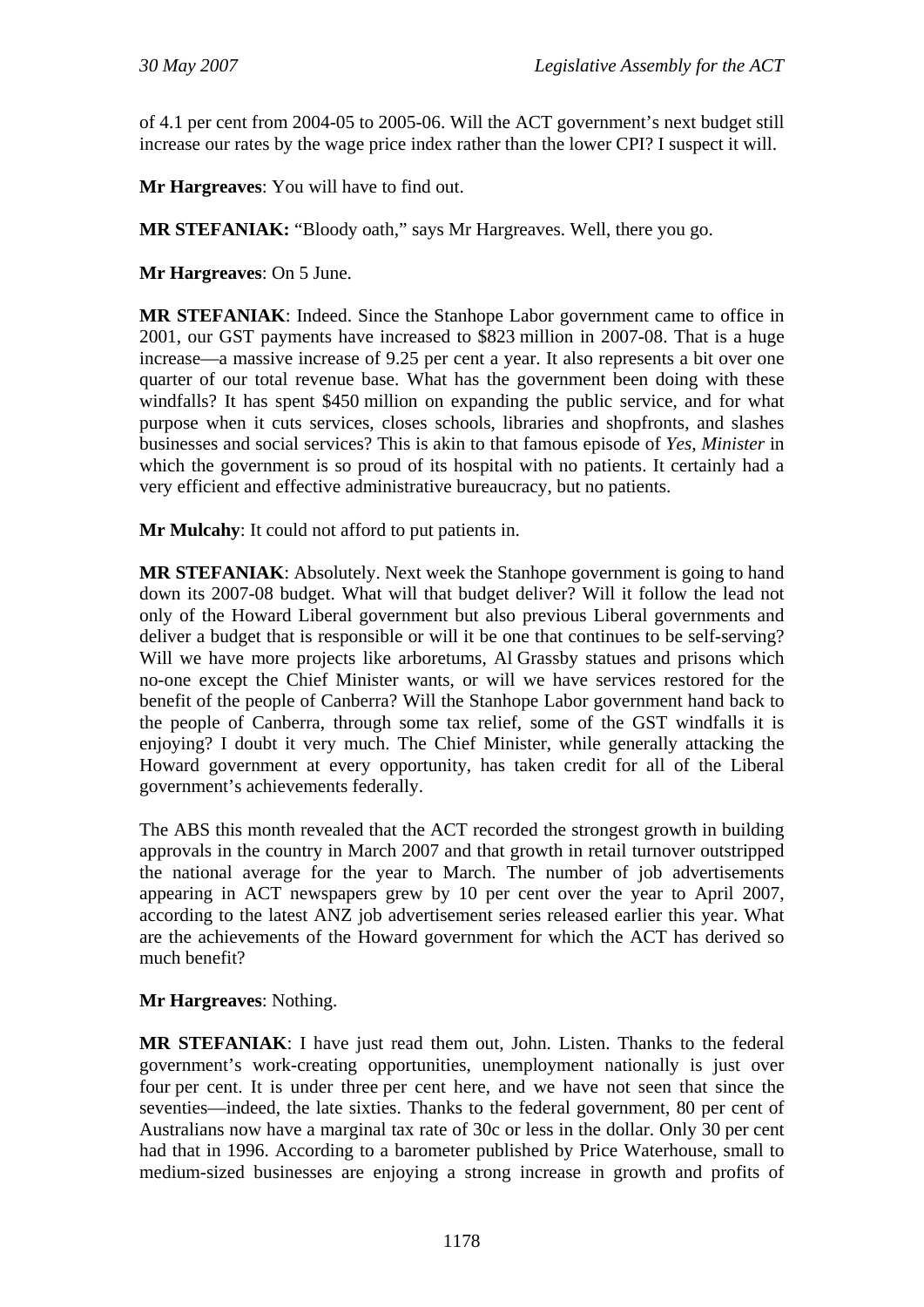around 11 per cent, with a forecast in the next 18 months of a profit increase of over 16 per cent.

The barometer shows that 48.6 per cent of businesses said the federal government's reforms would prompt them to hire more workers, and that only the shortage of qualified people is a constraint. Research also indicates there will be a softening of the employment market if the Labor Party wins government federally and repeals the unfair dismissal laws.

Labor federally and at state and territory level has resisted every key reform on which our current prosperity is based. Last year the Chief Minister described the federal budget as "generally superficial and expansionary". He went on to refer to "an additional \$36 billion splashing around in people's pockets at a time when our greatest fear is rises in interest rates; we will drop all this additional cash onto the table and challenge people not to spend it".

But this year even Mr Stanhope has had to concede the budget was, in fact, good for Canberrans. He said that a couple of weeks ago. And so it is this year. Mr Stanhope could hardly contain his glee. He actually said he did not think a federal Labor government would have done much differently. Coming from him, could any praise have been higher, albeit deluded? Mr Stanhope actually got so carried away this year that he described the federal budget as "a good, attractive budget for the vast majority of Australians". He told the chamber of commerce here that spending on roads and national institutions in Canberra was welcome and there was no point squibbing about other aspects. That is positive from the Chief Minister—telling it like it is for a change.

However, this Chief Minister, like all Labor premiers around Australia, is made to look almost okay because of the spectacular success of the federal government. The strength of the Howard government's economic management is propping up the hopeless state and territory governments, amongst whom none is more hopeless than this particular government. I think the Liberal Party in Australia and the federal government can stand proud on an excellent record of good fiscal and economic management over a sustained period of 12 years that has benefited this territory immensely. *(Time expired.)*

**MS MacDONALD** (Brindabella) (12.09): As the Chief Minister has already said, this commonwealth budget will be good for Canberra and will benefit our economy. We need to make hay while the sun shines, but we also need to ensure that our finances are on a sustainable basis for the longer term. There are indeed a number of positives coming out of the federal budget, although it is clear that it has been framed with the looming national election in mind. Turning specifically to matters affecting the territory, I would point out that the Griffin legacy has been developed and now agreed by both the commonwealth government and us.

While a substantial amount of commonwealth money, approximately \$72 million, has been set aside for developing roadworks in accordance with the legacy's plan, it concentrates on a single small patch of land; namely, the Russell end of Constitution Avenue and Parkes Way. There was the opportunity to develop the full sweep of land affected by the legacy all along Constitution Avenue, over City Hill and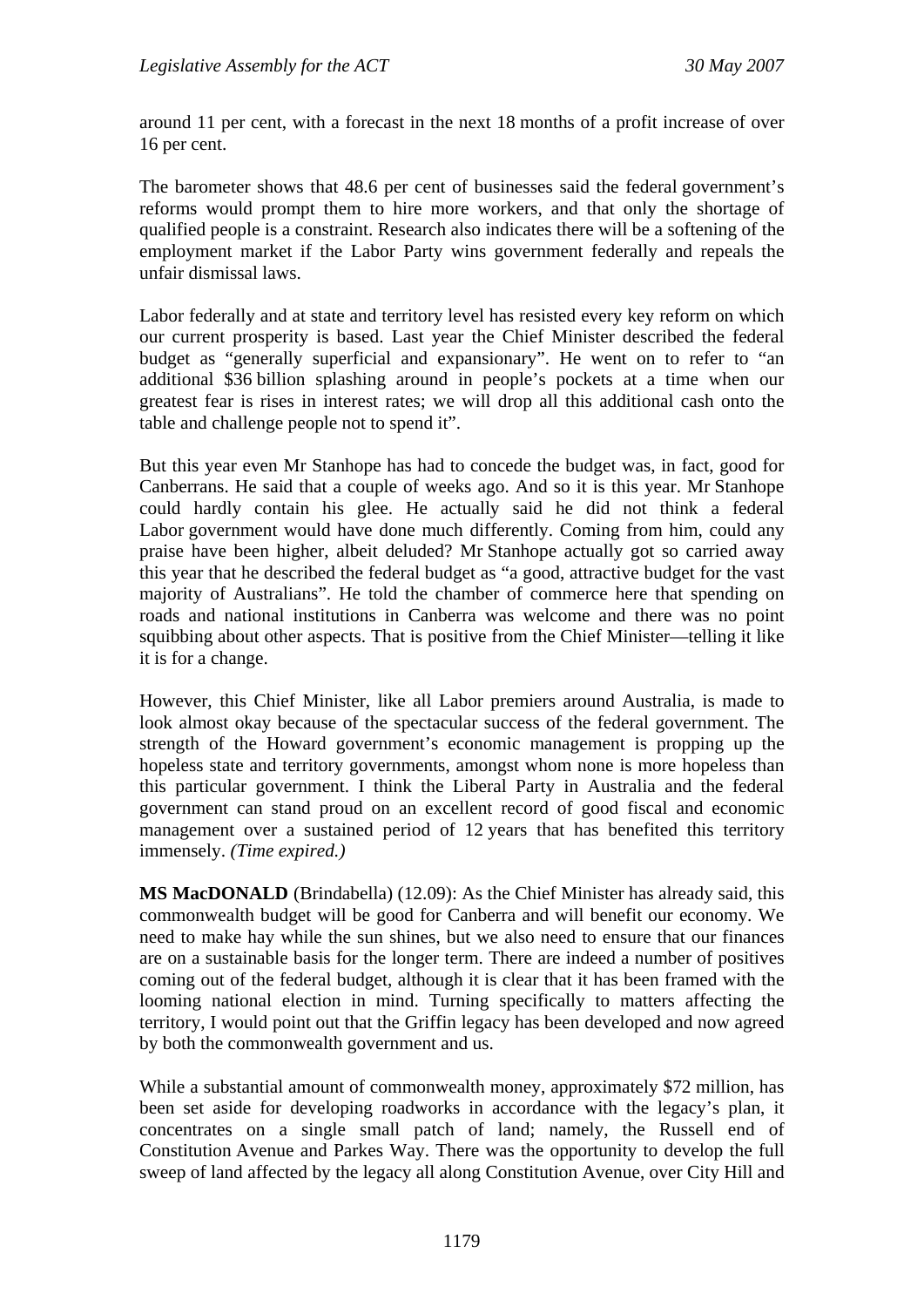into the West Basin of Lake Burley Griffin, which has been missed. I find this indeed an opportunity missed, particularly as the Centenary of Canberra is just around the corner. I would have liked to have seen signs of a greater commitment to the national capital.

I acknowledge that the ACT has benefited from stronger than expected growth in the GST pool over the past few years as a result of the Australian economy recording rates of growth well above the longer term average. This good news is unfortunately overshadowed by the fact that net payments to the states and territories from the commonwealth as a proportion of overall economic activity over the whole post-GST period remain at levels below the pre-GST average of six per cent of GDP in the 1980s and 1990s.

The GST is not the gravy train that some in the federal government would have us believe. State and territory government total revenue since the GST tax reforms have not kept pace with GDP growth and are expected to grow only modestly in the period ahead. Over the last 12 years, the Australian government has consistently increased its share of total tax revenues to the detriment of the states. The constitutional limitations on the ability of states to raise their own revenues has led to a fall in the states' share of total tax revenues by around 10 per cent over the last 12 years, from 44.9 per cent in 1993-94 to 35.2 per cent in 2005-06.

All states and territories have consistently pointed out that the revenue returns from economic growth are not being directed into those core services which are most important to Australians, areas such as public hospitals, government schools, policing and public transport. The states and territories have responsibility for the delivery of these services, but do not have the tax powers in order to fund the levels of services needed, nor to cater for the rapid growth in demand for these services.

The commonwealth government, for example, has progressively reduced its share of funding to public hospitals through the Australian health care agreements, the AHCA. In 2001-02, health care grants constituted around 31 per cent of acute care costs. This contribution has now reduced to around 23 per cent. This is over a period when health care needs have grown significantly. A similar trend is evident in disability services, where the commonwealth's share of funding has fallen.

The fact of the matter is that the commonwealth has increased the amount of tax it takes from the pockets of Australians, while the states and territories continue to provide the services and economic and social infrastructure that are important to people—managing the ever increasing demands for services in public hospitals, schools, law and order and public transport.

I say this because the federal Treasurer is demanding that the ACT, along with the states, abide by the Intergovernmental Agreement on the Reform of Commonwealth-State Financial Relations by abolishing a range of important state taxes. At the 2007 ministerial council, the Australian government Treasurer called on the states to develop a schedule for abolishing stamp duty on non-residential real property, the last business related stamp duties listed under the IGA for review. He repeated his call in the federal budget papers. The Treasurer indicated that the Australian government would be willing to be flexible as to the timing and phasing of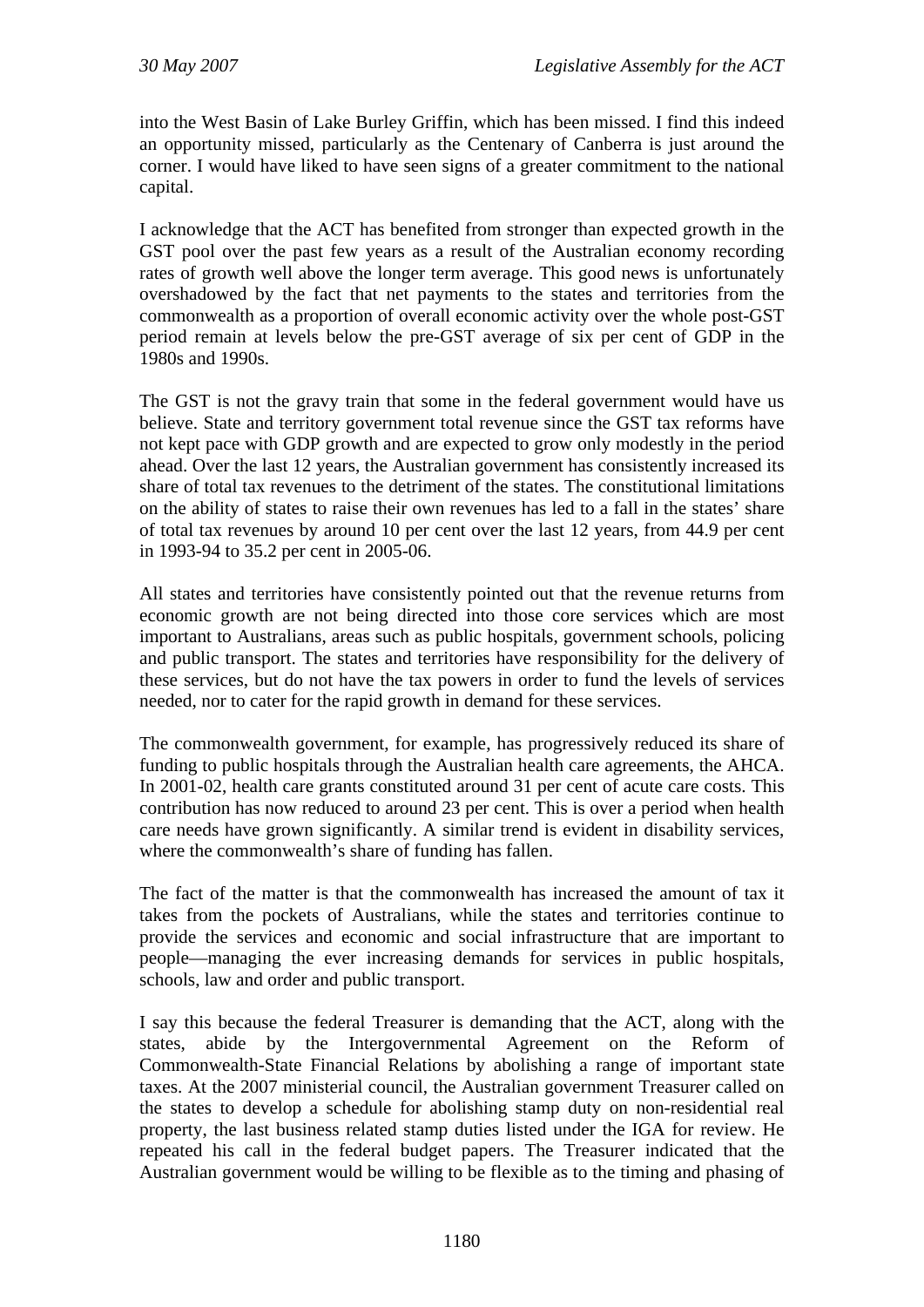the abolition of timetables and would consider alternative tax reform reductions of equivalent value.

The federal Treasurer is being disingenuous on a number of fronts. He claims to be motivated by a desire for reform by reducing inefficient taxes which place a burden on business. However, it is clear that he does not really care about which taxes are reduced as long as he can claim for himself a reduction in state taxes. At the same time, he is the highest taxing Treasurer in the history of Federation. Instead of returning that tax to the community, he has hidden it away under the spurious pretext of a future fund. The states and the ACT have categorically met the requirements to review the IGA taxes and, given the growing pressure to deliver more services in the areas of health and education, are not in a position to remove additional taxes at the Australian government's request.

Let us also not forget that this federal government unilaterally took from us approximately \$5 million in annual funding for corporate affairs compensation in 2005-06, a payment that all other jurisdictions continue to receive to this day. Moreover, this federal government in 2006-07 abolished national competition payments worth \$14 million each year to the ACT, even though the cost of those reforms are still being met by the states and territories and the benefits are being reaped by the federal government.

The territory's small size and narrow economic base limit the government's capacity to seriously influence and assist business activity and economic opportunities. This is not to say that the government is not responsible for good economic management. The ACT government therefore focuses on creating an environment that is conducive to doing business.

With the government's good economic management, the ACT has experienced a strong economy which provides many positive outcomes for the ACT community. Some of these are higher standards of living and general wellbeing, not just more jobs but higher wages and greater job security, reduced demand for welfare related services with associated less pressure on social providers, and increased private investment as business and household confidence flows through the economy.

There is clear evidence to support the claims of a strong ACT economy. One of the best overall measures of the health of the ACT economy is state final demand. It describes the level of private and public spending in the ACT and is currently growing at well about its long-run average. To reinforce the progress we have made, at the time of Labor coming to power in 2001, annual demand was growing at just 0.3 per cent. Since then, state final demand has grown by 36 per cent, outstripping national demand growth of 29 per cent and New South Wales demand growth of just 20 per cent. Fortunately, the source of this healthy growth has not been confined to any one segment of the economy. Contributions have largely come from the consumption spending by households, consumption spending by the commonwealth government, and private investment spending in non-dwelling construction.

Growth in certain areas of the economy is also having flow-on effects to other areas of the ACT economy. Rising ACT incomes and good employment prospects are stimulating consumption spending, leading to the influx of new retailers, the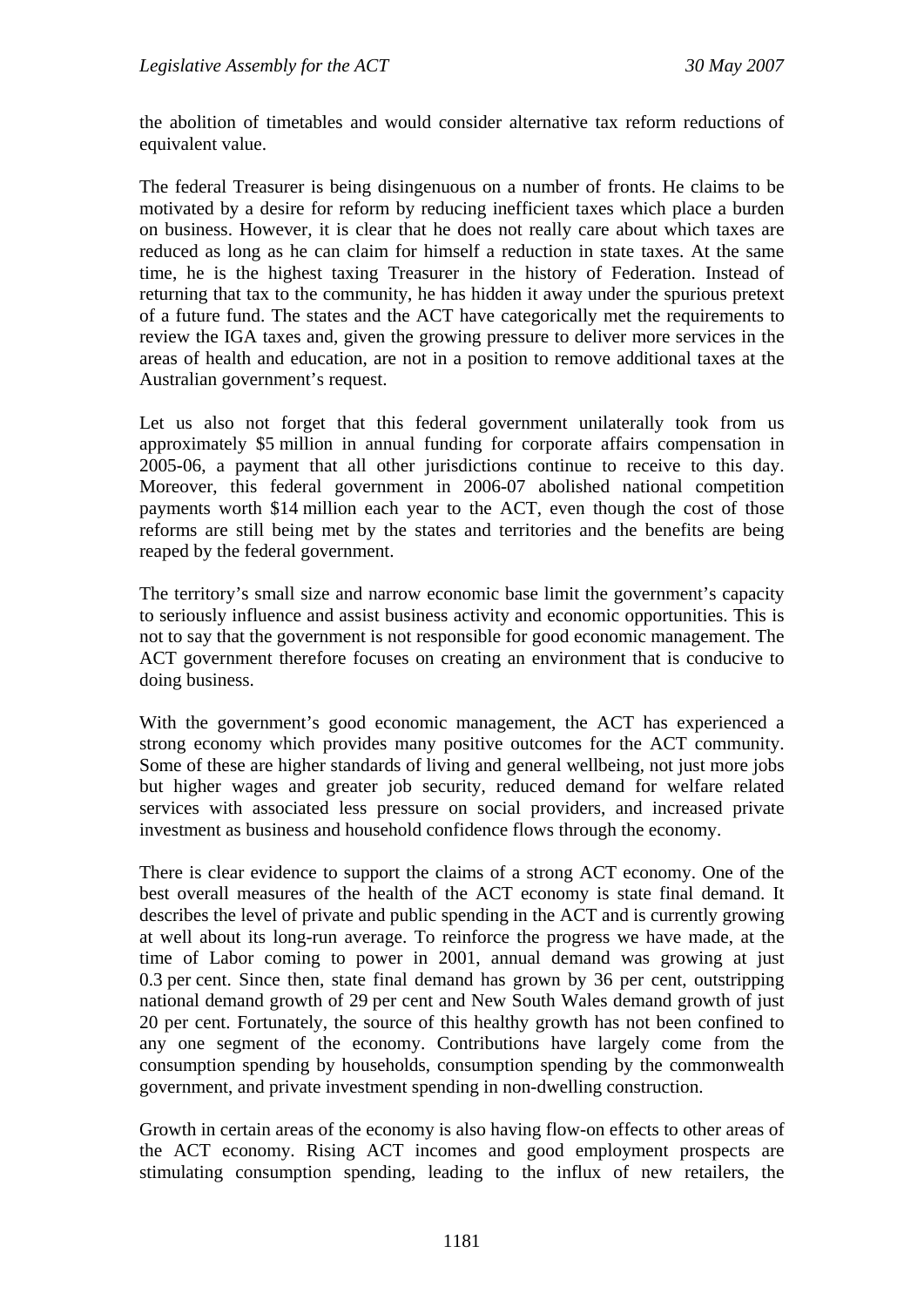construction of new shopping complexes, like the additions to the Canberra Centre, and the redevelopment of existing shopping complexes in the territory.

The government has helped to provide an economic environment conducive to rising living standards. Since 2001, when we came to power, gross disposable income per capita has risen by 34 per cent and now stands at \$45,382. This far exceeds the national story, where incomes have grown by only 23 per cent to \$29,257, and in New South Wales, where incomes have grown by only 17 per cent to \$25,782.

Increased spending by the commonwealth government in the ACT, largely in the form of an expansion in the size of the public sector, has led to the need for more high quality office space, resulting in an unprecedented growth in non-dwelling construction activity. Combined with private sector demand, the volume of non-dwelling construction activity experienced in 2006 has exceeded even that recorded during the period of construction of the new Parliament House in the late 1980s.

The levels of investment would not have been possible without the stable, investor friendly economic environment the Stanhope Labor government has provided. When the Stanhope government came to power in October 2001, annual spending on nondwelling construction in the territory was \$389 million. By December 2006, annual spending had reached \$1.1 billion, a rise of 182 per cent over this period. Nationally, non-dwelling construction grew by only 108 per cent over this period, while New South Wales reported only a 66 per cent increase.

Good economic management is also reflected by the state of the ACT labour market. The ACT is at near full employment, with most of those who want to work able to find it. Unemployment remains at an historic low as well as below the rate experienced in New South Wales and nationally. Similarly, workforce participation in the ACT is at near record highs and well above that achieved nationally. This is further evidence of the strong economy provided by the ACT government.

**MR SMYTH** (Brindabella) (12.20): I guess the temptation when speaking after Ms MacDonald is to talk much slower so that people can understand. So I think I will start with the cupcake analogy. The taxation system that we used to have used to be that the states all had little cupcakes. You can get 12 cupcakes in an oven tray. There was the wholesale tax cupcake and the FID cupcake. These were nuisance cupcakes in a way because they took up lots of room and they were really ineffective. They were cupcakes, so you would only get a little bite. But the federal government made the big cake, the big fruitcake, just like mother used to make for Christmas. You can get a bigger tray into the oven. You can get more substance into it and you get a better return for the effort.

The problem for the Labor Party when they put Ms MacDonald into this place to sell their economic policies is that, while she cannot even read the speech particularly well, she certainly does not understand the content. The reality is that in the financial year 2007-08, the states will be better off by an estimated \$3.2 billion due to the Australian government's reform—\$3.2 billion better off. You can have little cupcakes or you can have a big slice of fruitcake. That is the difference.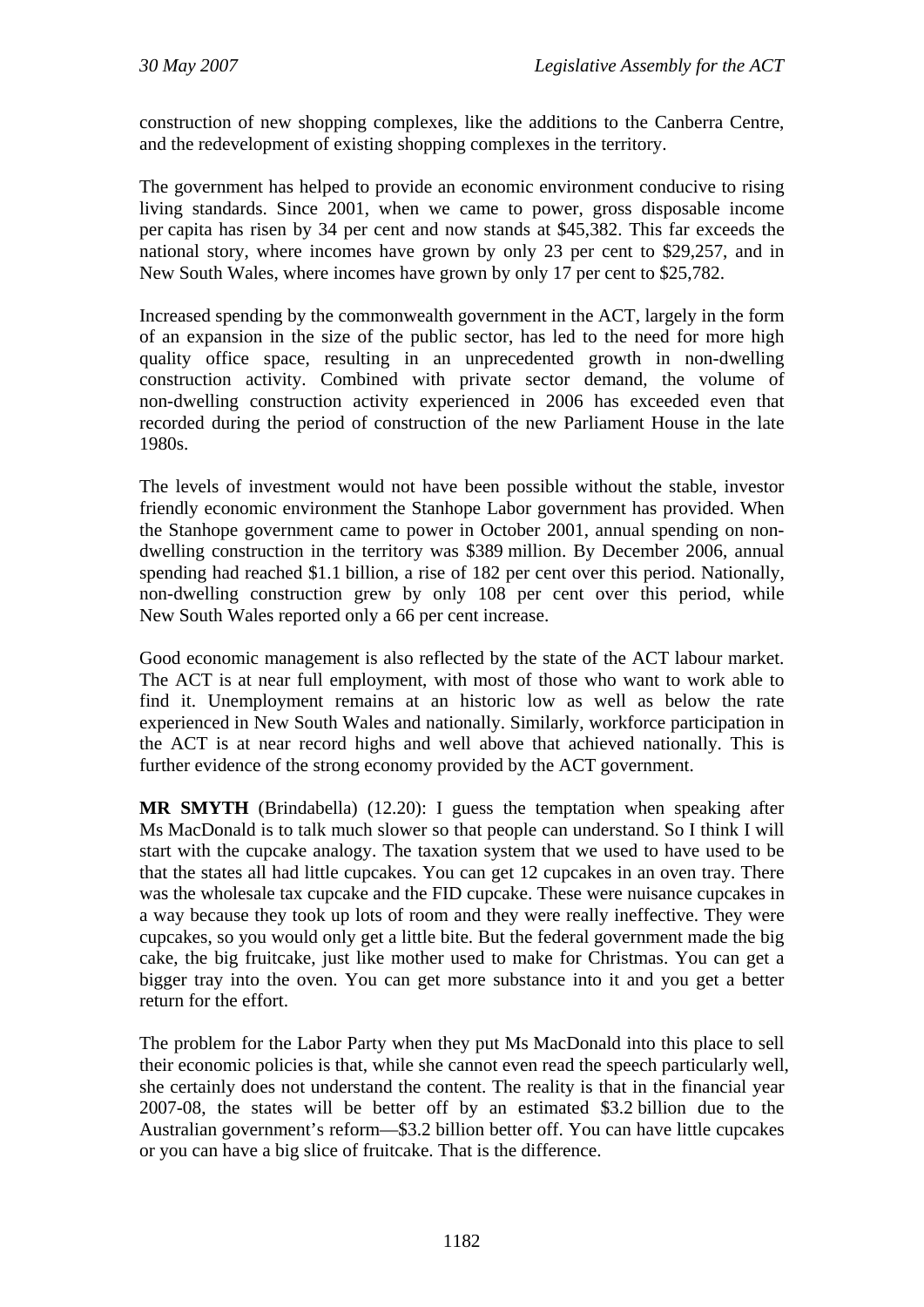I hope that is simple enough for those opposite, particularly Ms MacDonald, to understand. Each state will receive more revenue from the GST than it would have received from the previous financial arrangements. Just understand that there is more money for Labor states to squander. By 2010-11, the revenue windfall will increase to \$4.6 billion. That is the difference.

Let us compare the approaches. The Howard government chose to pay off the Beasley black hole and the Beasley debt—surplus budgeting the whole time. They have had 10 successive surpluses. They have reduced taxes. They have grown the economy, grown the cake. It is a bigger cake that we all get to share. At the same time they have been building infrastructure. Compare this to the Stanhope government approach. They have increased taxes, run budget deficits and ignored business growth. Let us face it. The growth in the ACT since the Stanhope Labor government came to power has been on the back of an incredibly strong federally powered Liberal government creating jobs, wealth and infrastructure.

#### **Mr Hargreaves**: What!

**MR SMYTH**: The Stanhope government has ignored infrastructure, the real infrastructure, for personal folly. Let us look at it, Mr Hargreaves. They have upgraded the Federal Highway and the Barton Highway and worked on the national gallery. We are getting a new portrait gallery. They have upgraded the mint and upgraded defence. We have got \$165 million worth of national museum, and the list goes on. We got \$72 million for the upgrade of the Walter Burley Griffin legacy. The list is enormous, and every year there is substantial funding to the national capital from the Howard Liberal government.

Let us contrast that with the approach that Kevin Rudd and Senator Lundy will take. The first cab off the rank will be to gut the NCA. Why? Because the NCA is the only thing stopping the wholesale destruction of the city of Canberra as we know it under the failed former planning minister, Simon Corbell, aided and abetted by his Chief Minister Jon Stanhope.

But then we get to be very selective. It is interesting. Yet again the Chief Minister is like a jack-in-the-box. He pops up to give a little speech and then he bounces away. He does not even give this place the courtesy of staying for a debate. There are currently two members on the government benches and six over here on the opposition benches. We take this issue seriously. The Chief Minister said, "Let us look at the surpluses and deficits in the last 12 years." Of course he did not want to talk about the Follett days—nobody would want to talk about them.

Did he give an explanation as to why some of the deficits occurred? He forgot to mention the former Labor leader's \$344 million black hole, the operating loss that we were left with and that we had to fix. He forgot to mention that they had flooded and devalued the housing market so dramatically that you could not sell a house. You certainly could not sell a block of land for the first two years Kate Carnell was in office because the market was awash.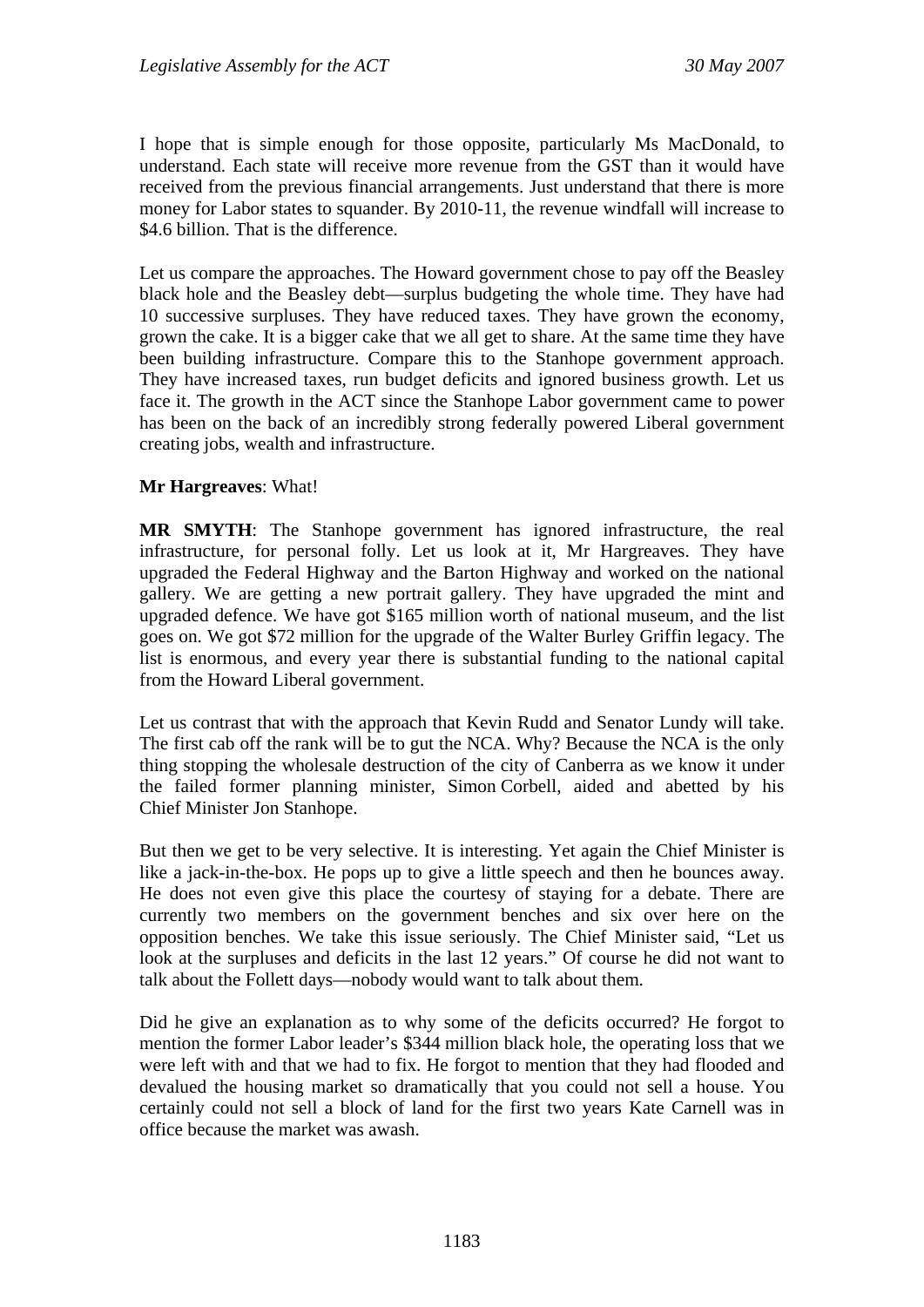<span id="page-35-0"></span>That is the problem. You cannot deliver good governance and more services unless you control your spending and your economy. Let us look at one of the ministers. It is a pity Mr Barr is not here. He is the Andrew Scissorhands of the ACT government. What has he done since he came to office? Cut, cut, cut, cut and cut.

*Debate interrupted in accordance with standing order 74 and the resumption of the debate made an order of the day for a later hour.* 

#### **Sitting suspended from 12.25 to 2.30 pm.**

# **Distinguished visitor**

**MR SPEAKER**: Before I proceed to questions without notice, I acknowledge the presence in the chamber of the Hon Mike Reynolds AM, Speaker of the Queensland parliament. Welcome, Mr Speaker.

## **Questions without notice Schools—bullying**

**MR STEFANIAK**: My question is to the Minister for Education and Training. Minister, there have been a number of attacks of violence perpetrated—

**Mr Stanhope**: Law and order, not education.

**MR STEFANIAK**: Why don't you just listen, Chief Minister? You might learn something. A number of attacks of violence have been perpetrated on school grounds and have come to light through the media recently. It is stated education department policy that violent incidents by any individuals over the age of 10 should be reported to police. Can you assure us that school principals are uniformly and consistently reporting to the police all bullying and violent attacks?

**MR BARR**: I thank Mr Stefaniak for raising this important issue. It has been unfortunate that in 2007 a number of incidents have occurred at ACT schools. Some of these issues have extended beyond what we would traditionally call bullying. In fact, they have simply been assaults that have occurred on school grounds.

I need to state categorically that the ACT government has a zero tolerance policy as far as bullying in schools is concerned. Any assault that occurs on a school ground should—and they have been—be appropriately reported to police. The seriousness of some of the instances that have occurred this year is such that it has elevated to police involvement.

The ACT government, through the Department of Education and Training, has some very clear protocols in place in relation to how these matters need to be dealt with at a school level. I have had some concerns that, with our school-based management system, the overarching departmental policy has not been adhered to as well as I would have liked. Following a couple of these issues being brought to my attention, I have asked the chief executive of the Department of Education and Training to conduct a number of key stakeholder meetings. I know that Dr Bruniges has also convened a meeting of all school principals to address just this issue.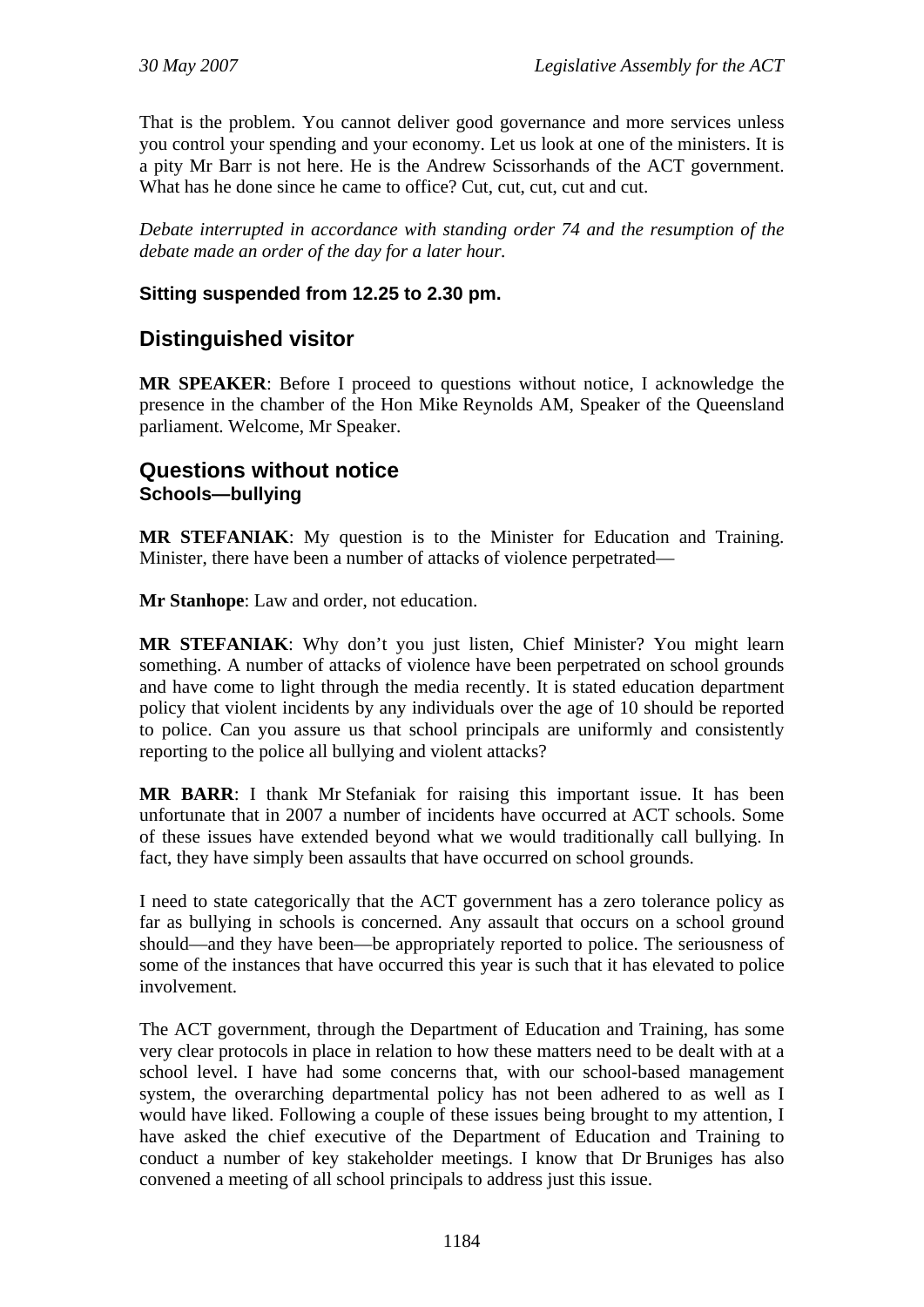I give this commitment to the Assembly: the government takes this matter very seriously; principals have been made aware of their obligations, and we are engaging with key stakeholders in some further discussions about how we can adapt whole-of-government—whole-of-education-department—responses to ensure that, through individual schools, the practices and guidelines we have in place within the education department are being followed.

I am pleased to advise the Assembly that principals are 100 per cent on board with this. A very clear set of protocols is in place. As Mr Stefaniak has quoted from the policy, that is correct: those instances should be reported to the police. There have recently been a couple of examples of people coming on to school grounds to seek revenge for various neighbourhood disputes or other things unrelated to the school. The school's response has been appropriate and has been supported by the parents of the victims in these instances.

It is important that these processes are clear, and that they are made clear to school communities and to school boards. That has occurred. We continue to consult with stakeholders. I met with the parents and citizens council on this issue only the week before last. We continue to engage with the stakeholders to ensure that our responses are appropriate; that where matters are serious, they are reported to the police. It is unacceptable—I repeat: it is unacceptable—that these sorts of incidents are occurring. The ones on the front page of the paper have been assaults, not bullying, and they are being handled by the police appropriately.

**MR SPEAKER**: Supplementary question, Mr Stefaniak?

**MR STEFANIAK**: Thank you, Mr Speaker. Minister, is it the case that some schools do not report the incident to the police and that some school authorities have actually discouraged parents from reporting to the police? You mentioned the protocols. Will you table those protocols by close of business today?

**MR BARR**: I would be concerned if any schools are not abiding by the protocols that the education department has put in place.

**Mr Pratt**: Do you know of any?

**MR BARR**: I am not aware of any. No instances have been brought to my attention whereby there has been a flagrant breach of any of the protocols that are in place. I am happy to have those protocols tabled in the Assembly. There is no issue there at all; they are publicly available documents. The Leader of the Opposition has quoted from them. There is no issue at all there.

I am concerned to see that we work together—that we are able to engage the resources across the ACT government, that we are able to work cooperatively with police when a critical incident occurs, that those people who are perpetrating what are serious assaults are brought to justice and that this matter is taken seriously. I take it very seriously. It should not be used as an opportunity to denigrate the public school system in the ACT. It should not be taken as some sort of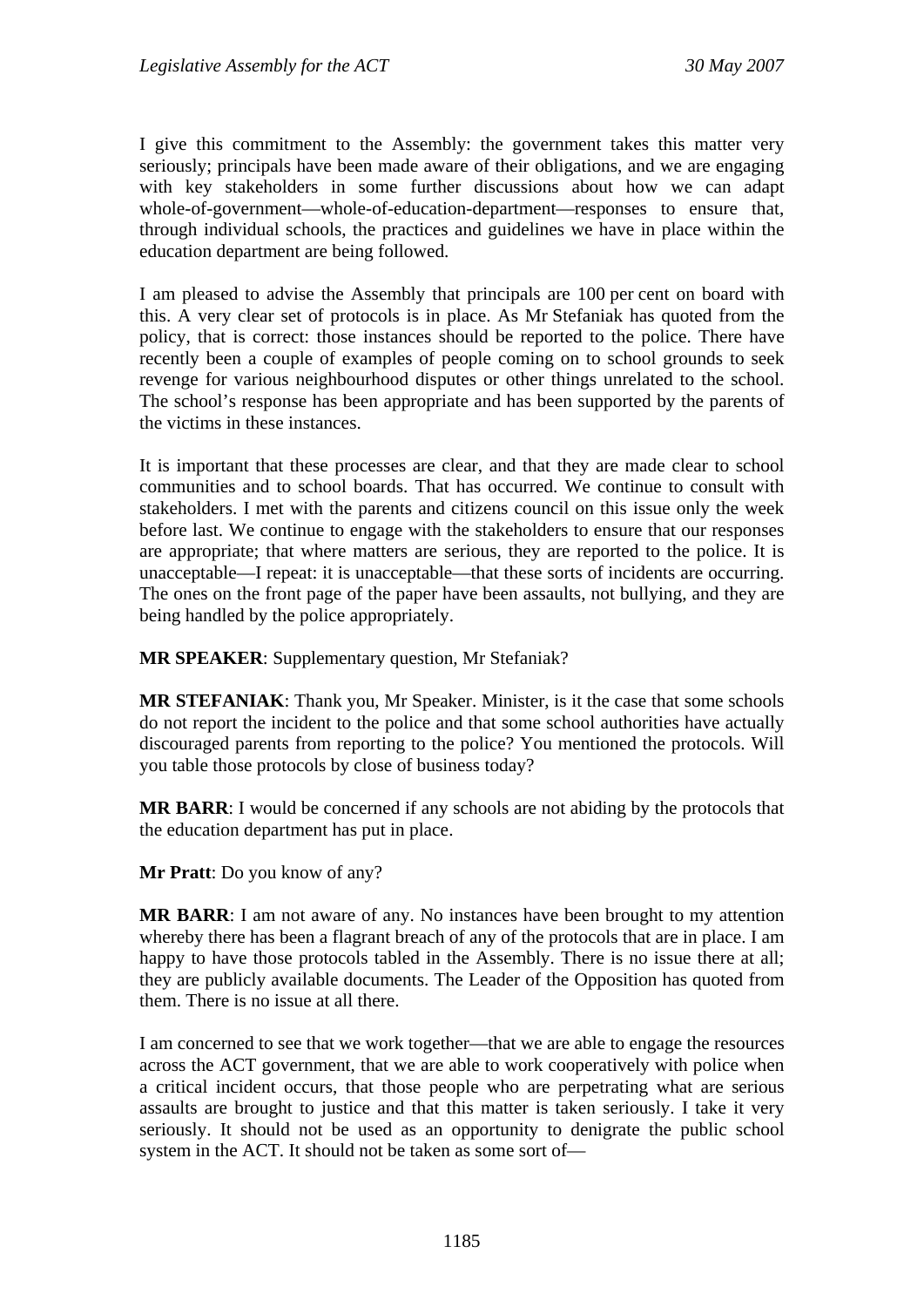**Mr Pratt**: Then why are you doing that?

**MR BARR**: Mr Speaker, it should not be taken as some sort of field day to beat up on school principals or school boards. We have a whole-of-government response. We have a variety of agencies and supports that we can bring to bear in terms of providing supports for schools. But where matters such as the ones that have been on the front page of the *Canberra Times* are brought to attention, they are appropriately referred to police because they are assaults. It is not bullying; it is assault.

## **Civic—car parking**

**MS PORTER**: My question is to the Minister for Territory and Municipal Services. In light of the government's announcement yesterday of the proposed development of section 63, can the minister outline the impact on parking in that area and what measures the government has taken to alleviate the resulting parking pressures during the construction period?

**MR HARGREAVES**: I thank Ms Porter for the question. I am pleased to inform members that the Stanhope Labor government will invest \$2½ million to increase parking in the city in support of the development of section 63. The sale of section 63, city will see displacement of parking from that site, which currently provides 700 publicly available multistay pay parking spaces for working commuters, visitors and those coming into the city for business.

Currently, parking on section 63 is taken up by city commuters and construction employees working on completing the Metropolitan development on section 6 in the city and the new offices on sections 61, 90, 91 and 92 in the city. At section 63 on average around 200 parking spaces remain unused each working day.

Once construction work on the new offices is completed, it is estimated there will be between 300 and 350 parking spaces available for additional office workers who will occupy the National Information and Communication Technology Australia office, the Department of Agriculture, Fisheries and Forestry office, plus private sector offices on sections 61, 90, 91 and 92 in the city. In addition, the current spare capacity in the Acton ferry terminal car park and the southern part of the section 19 car park on the eastern side of Commonwealth Avenue will provide further parking opportunities for commuters and visitors alike.

Movement of employees across the city is dynamic and consolidation of the Australian Taxation Office in the new Canberra Centre offices on sections 84 and 89 in the city will see parking demand in City West eased, thus freeing up additional spaces which can accommodate the growth in demand from developments presently under construction.

Development conditions associated with section 63 in the city will require the maintenance of at least 200 publicly available parking spaces on the section 63 site at all times, together with onsite provision of parking for construction workers. A further 150 temporary public pay parking spaces are to be provided on the southern side of an extended Edinburgh Avenue.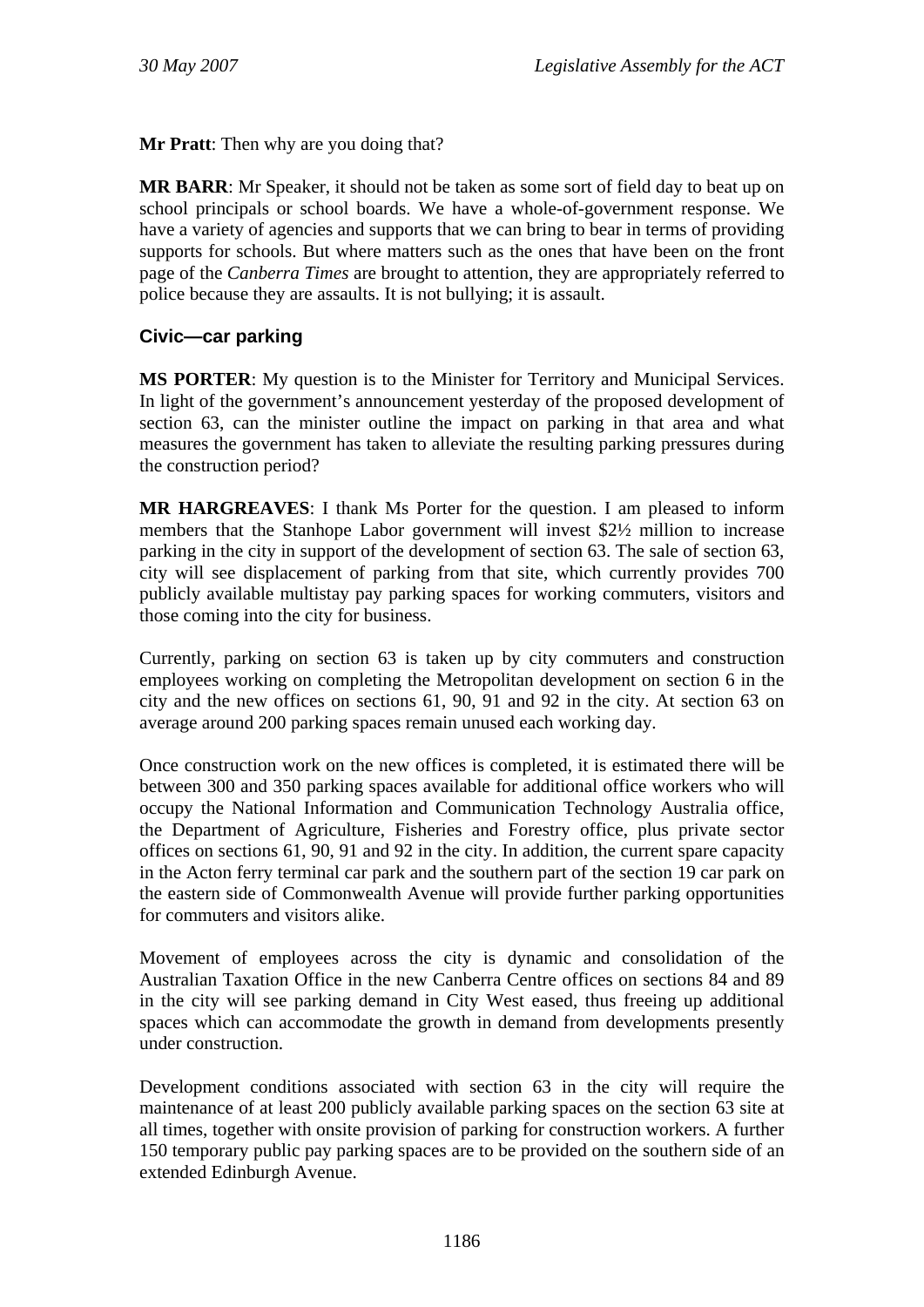The development of up to 71,000 square metres of offices, residential and other land uses at section 63 will see requirements for the developer to provide 1,000 publicly available parking spaces onsite and sufficient parking onsite to meet the balance of total parking demand generated by the development in integrated multilevel car parks. This means the provision of at least 300 more public parking spaces on the redeveloped section 63 than existed prior to the development.

The Chief Minister announced yesterday that up to 600 temporary parking spaces will be provided in the vicinity of the Acton ferry terminal, incorporating the site of the futsal slab, bounded by Commonwealth Avenue, Barrine Drive and Albert Street. Appropriate traffic management measures will be implemented for access to and egress from Commonwealth Avenue.

I believe the Stanhope Labor government, through these initiatives, will meet parking demand from the existing developments in City West south of University Avenue and those to be generated by the development of section 63 in the city.

**MS PORTER**: I ask a supplementary question. Can the minister further inform the Assembly on the progress of the draft parking strategy?

**MR HARGREAVES**: As members should be aware, the purpose of the draft parking strategy is to present a medium to long-term framework for parking provision across the city of Canberra. The key issues reviewed in the draft parking strategy include the adequacy and appropriateness of existing parking, particularly for commercial and retail activities in the major centres, and existing parking availability and location across the city and therefore future supply options, particularly as it affects those commuting to and from work.

The draft ACT parking strategy was released for public comment on 1 March 2007 until 30 April 2007. As minister responsible, I decided that the time for submissions was to be extended until 7 May 2007. To date, 50 submissions have been received and the Department of Territory and Municipal Services is presently analysing those submissions with a view to advising government on the draft strategy.

However, this is not a closed process. I invite any member here or members of the public who believe that they have further comment or issues to contribute to the discussion to provide them to the Office of Transport, Department of Territory and Municipal Services. I would be happy to facilitate this through my office, if members wish.

In the meantime, I expect to release the ACT parking strategy by the end of the year. I encourage members here, instead of just sniping away from the other side of the chamber wanting to make cheap political points, to actually put their pen where their mouth is and give us some written comments. That is, of course, if they can actually write.

*Opposition members interjecting—*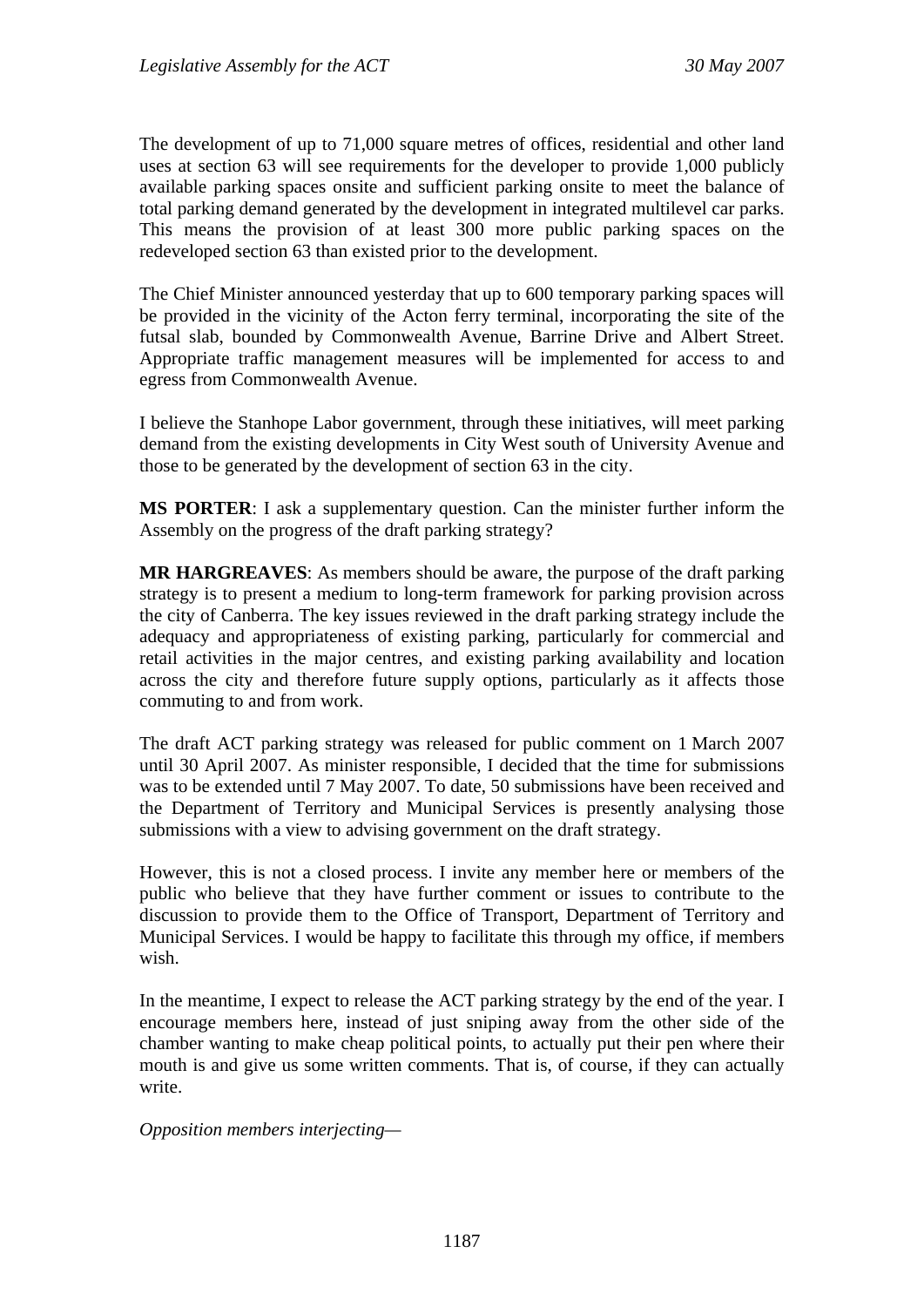**MR HARGREAVES**: Mr Speaker, I am hearing cackling and chortling from across the chamber. It would be very interesting to analyse the names of those 50 people on the list. I suspect that when I ask for the names of those 50 people, the names of Mr Pratt and Mr Seselja will be notably absent from that list. No doubt they find it easier to sit on that side of the house and carp and criticise and really get into it instead of contributing to the debate like the mature contributors we know them to be. If they are not mature contributors, I challenge them to grow up.

**Mr Barr**: He is not busy plotting for the leadership, is he?

**MR HARGREAVES**: That is right. I do not want my boss's job.

## **Schools—closures**

**MRS DUNNE**: My question is to the minister for education. The ACT government's *Towards 2020* policy—

**Ms Porter**: Goodness me, this is a first!

**Mr Stanhope**: Mr Speaker, we need to note the fact that this is the first question this year from the shadow minister to the minister.

**MR SPEAKER**: Order, members! Mrs Dunne has the call.

**Mr Stefaniak**: Jon, we have just had so many to ask you.

**MR SPEAKER**: The Leader of the Opposition will come to order.

**Mr Stanhope**: What high priority education is to the opposition!

**MR SPEAKER**: Chief Minister, come to order, please.

**Mr Stanhope**: The first question. It's only June.

**Mr Stefaniak**: It is actually May.

**Mr Stanhope**: Exactly half a year.

**MR SPEAKER**: Order, Chief Minister! Everybody should come to order.

**MRS DUNNE**: Thank you, Mr Speaker. The ACT government's *Towards 2020* policy saw the closure of many schools last year, resulting in many students having to change schools. Minister, how many students left the ACT government school system as a result of those school closures?

**MR BARR**: We conducted a full audit of all of the students who were required to move to a new school from 2006 to 2007. A number of students who live in New South Wales and were enrolled in ACT schools have now moved back to a New South Wales school. The total figure that Mrs Dunne is seeking is about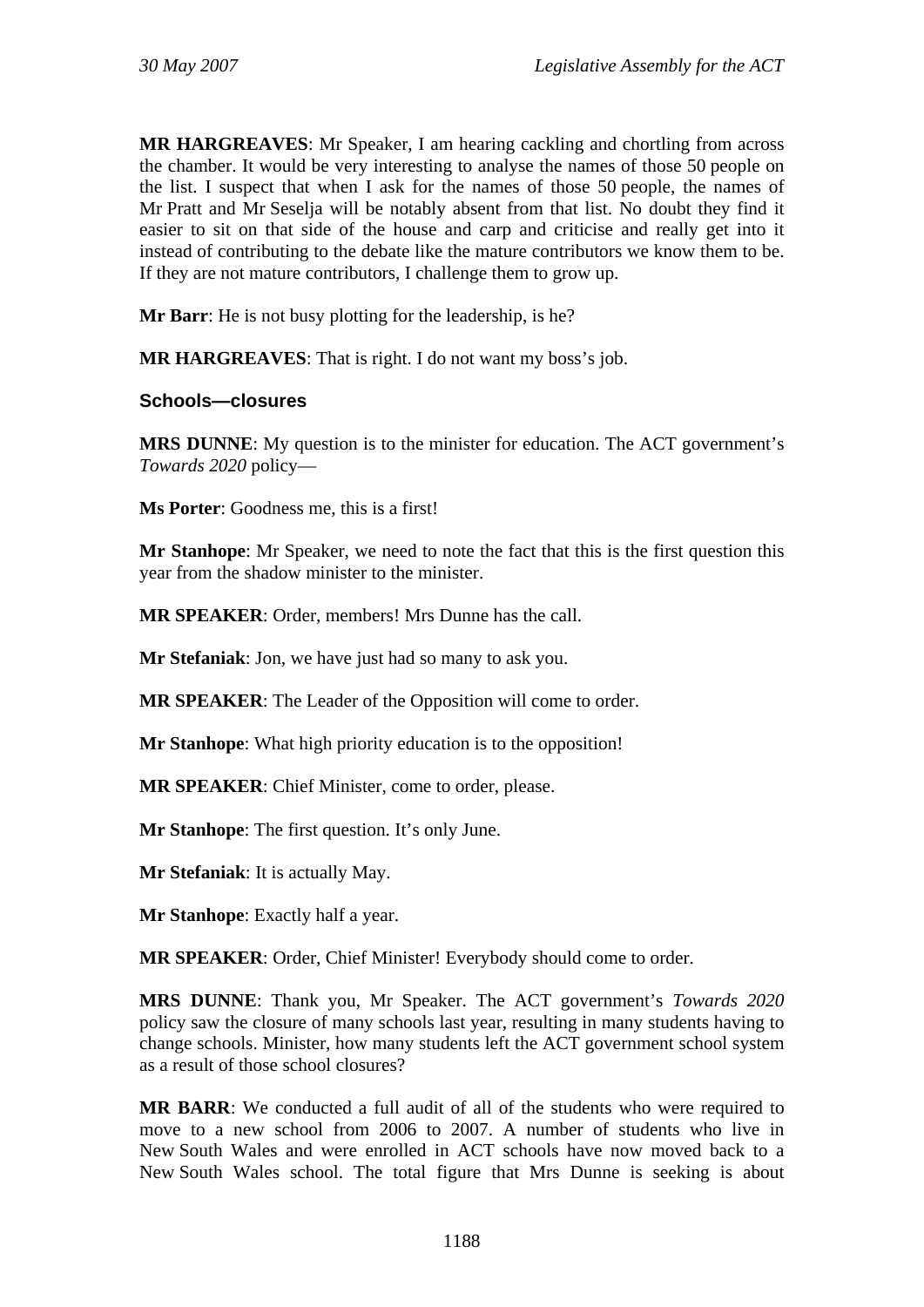90 students, but a large proportion of those were attending Hall, coming from New South Wales to the ACT and attending Hall, and have subsequently moved to a New South Wales school.

Also, a proportion of the students among that 90 were in year 6 at a school that closed and moved on to another high school outside the ACT government system. We are unable to track whether some of those have gone to New South Wales high schools or to non-government schools, but they certainly have not enrolled in an ACT government high school. There is a gap between our primary school and high school enrolments, but it was expected that a proportion of the students who finished year 6 in a government primary school would not go on to a government high school. I am very pleased to advise that about 85 to 90 per cent of the students who were in a school that closed at the end of last year have re-enrolled in another ACT government school.

**MRS DUNNE**: Mr Speaker, I ask a supplementary question. What surveys and other studies are you doing to determine the effect of *Towards 2020* on decreasing enrolments, taking into account that we have seen in the last census a decrease in enrolments across the board, part of which can be attributed to *Towards 2020*?

**MR BARR**: Mrs Dunne is factually incorrect with the statement she has made. The *Towards 2020* process had only a very minor impact on what has been a long-run trend. In fact, the enrolment shift from government to non-government was larger in four of the last five years than it was as a result of changes that were made at the end of last year. So the fundamental premise of Mrs Dunne's question is wrong. It is a continuing pattern, which I think people have observed.

I have said from the outset that the changes the government has made have involved a significant investment in education—the largest ever in the history of self-government. You guys did nothing when you were in government five or six years ago. You sat and watched this and did nothing about it—absolutely nothing.

**Mr Stefaniak**: We did a wonderful job. We maintained it in real terms despite your \$344.8 million deficit.

**MR BARR**: What I have said is that this process would not—

**Mr Stefaniak**: What you left us with—

**MR SPEAKER**: Order! The Leader of the Opposition.

**Mr Stanhope**: Your first deficit, Bill.

**MR SPEAKER**: Chief Minister, order!

**MR BARR:** I said—and I have been consistent throughout this process—that there was no way that in one year we were going to turn around a decade or longer worth of drift from government to non-government schools.

**Mr Stefaniak**: You accelerated it.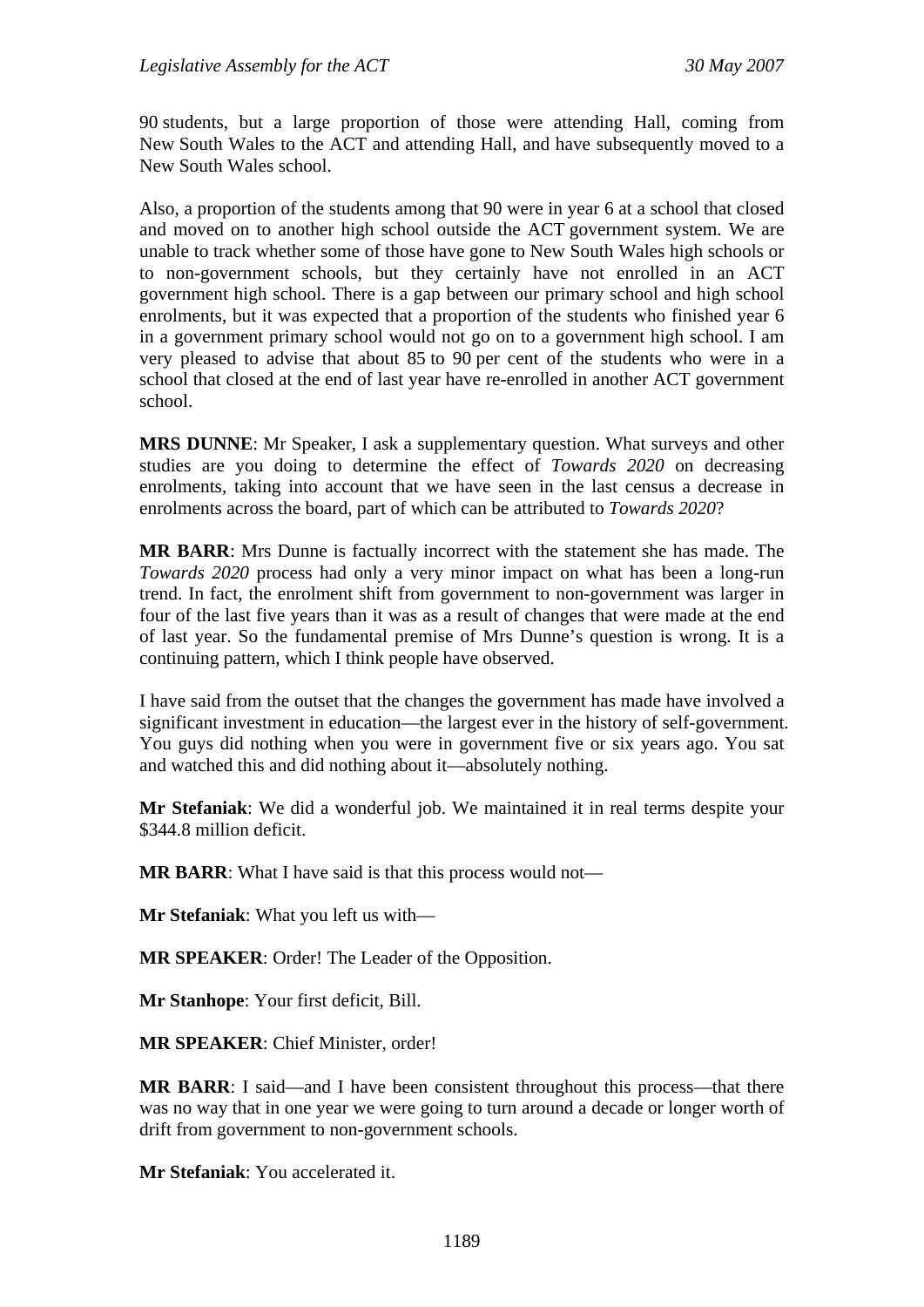**MR BARR**: No. The point is that we have not, Mr Stefaniak. Four of the last five years saw a larger move from government to non-government than what we saw between 2006 and 2007. Yes, it was more than the year before but it was not more than those other years and it was in line with the long-run average. If you were to take a long-run statistical look at this, you would see that it had no significant impact.

What we need is a four-year investment program in public education. We need new school facilities. We are building four new schools to meet the demands of students in this territory. Mrs Dunne, we are investing more money than any other government ever has in public education. We are doing it against a tide of a commonwealth government that walks away year after year from its obligation to education. It does it all the time.

### **Mr Stefaniak**: Oh, rubbish!

**MR BARR**: This government will pick up the slack, as we have, budget after budget, year after year—

**Mrs Dunne**: And the more money you spend, the more money you are wasting.

**MR SPEAKER**: Order! Mr Barr, resume your seat. Members of the opposition will come to order.

**MR BARR**: Mr Speaker, as I was saying, this government will pick up the slack, as we have year after year, budget after budget, and invest more money in education in this city. There are four new schools: Harrison in 2008; West Belconnen in 2009; the college in Gungahlin in 2010; and a \$54 million new facility in Kambah in 2011. This amounts to \$90 million in additional capital works over the next four years on top of the normal \$11½ million program. I am talking about capital upgrades, new facilities for our schools, new gymnasiums, new dedicated specialist teaching and learning facilities, science labs, arts rooms.

This government is delivering the most significant investment in public education in the history of self-government. It is a four-year program. It was always the case that it was going to take a number of years to address what has been a decade-long drift away from government schools. What we are seeking to do is ensure that every public school in the ACT is upgraded and that every public school in the ACT has worldclass facilities. We are doing it in terms of new facilities. We are rolling out information technology in our schools, involving \$20 million over the next four years—the most significant investment in technology in our schools that we have ever seen. The ACT will lead Australia and the world in the provision of information communication technology.

At the conclusion of this investment package, the largest ever in the history of selfgovernment, all ACT schools will have broadband internet, a bandwidth unseen in Australia, wireless networks—a whole range of new information communication technology investment in our schools. It is the most significant investment package in the history of self-government. Those opposite hate it. Mrs Dunne has described it as throwing good money after bad.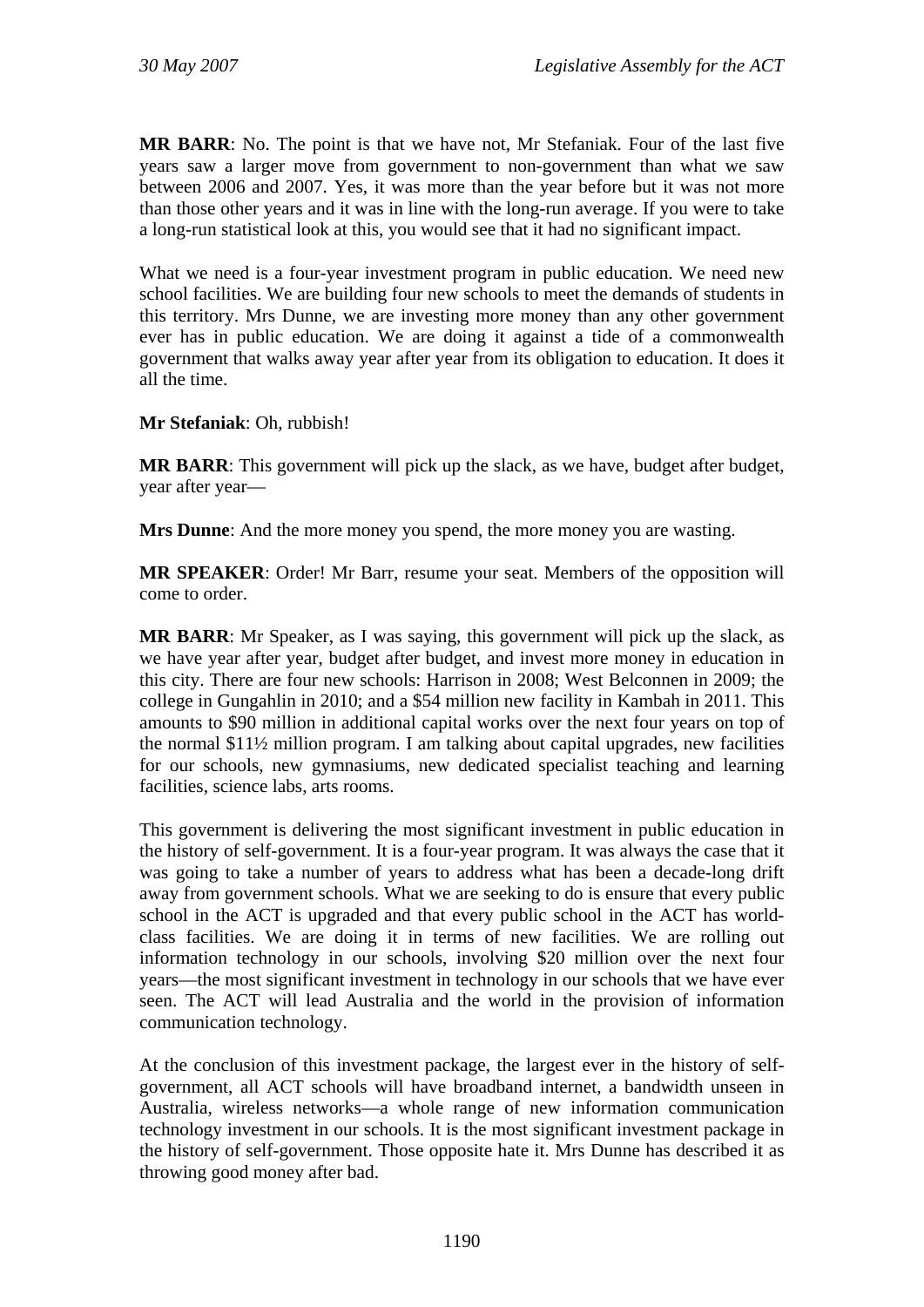We know the position of the opposition when it comes to public education: oppose every measure to invest in the system. They have been doing that consistently. The fact that it has taken until the end of May for Mrs Dunne to even ask a question on education gives you an idea of how devoid the opposition are of any policy on education—nothing to say, nothing constructive. You sit there and stew whilst we invest the money the public education system needs. You ought to be ashamed of yourselves.

# **Visitors**

**MR SPEAKER**: Before I go to you, Dr Foskey, I welcome two staff from the new Autonomous Bougainville Government who are here on a training attachment.

## **Questions without notice Environment—household electricity use**

**DR FOSKEY**: I am also very pleased to note that the Bougainvilleans are two women. That is great.

My question is to the minister for climate change, Mr Stanhope, and is in regard to household electricity use. Is the minister aware that Actew is currently running a program whereby Canberra residents are encouraged to use more electric power by providing interest-free loans so that they can purchase air-conditioning units, which are the biggest guzzlers of all, and offering power at a cheaper rate for a lifetime so long as a certain rather high amount of electricity is used, in exchange for Actew installing the air conditioners? Could the minister please explain how this assists us in reducing our greenhouse gas emissions and why he has not asked Actew to offer similar interest-free loans for householders who wish to install solar panels in order to run their air-conditioning units.

**Mrs Dunne**: Because he's opposed to the green bank scheme.

**MR SPEAKER**: Order! Mrs Dunne. How many times?

**MR STANHOPE**: I thank Dr Foskey for her question. I think it is fair to say at the outset that ActewAGL provides a range of incentives across the board in relation to what is now a highly competitive market for the retail of electricity in the ACT and throughout Australia. I think there are seven companies now competing with ActewAGL within the Australian Capital Territory in pursuit of customers. In that sense, ActewAGL has a range of incentives or marketing strategies which it employs as a method for highlighting its place within the ACT and its services and product.

By and large, I endorse the work which ActewAGL undertakes as a company half owned by the people of the Australian Capital Territory in relation to which we have a particular and significant interest. To that extent, I endorse broadly the marketing strategies employed by ActewAGL. I certainly endorse ActewAGL in the context of its support for and sponsorship of many activities throughout this community as the ACT's leading corporate citizen. There is no Canberran who would deny the significance of the support that ActewAGL provides in a range of ways to this community. I applaud it and its support for Canberra and for the people of Canberra.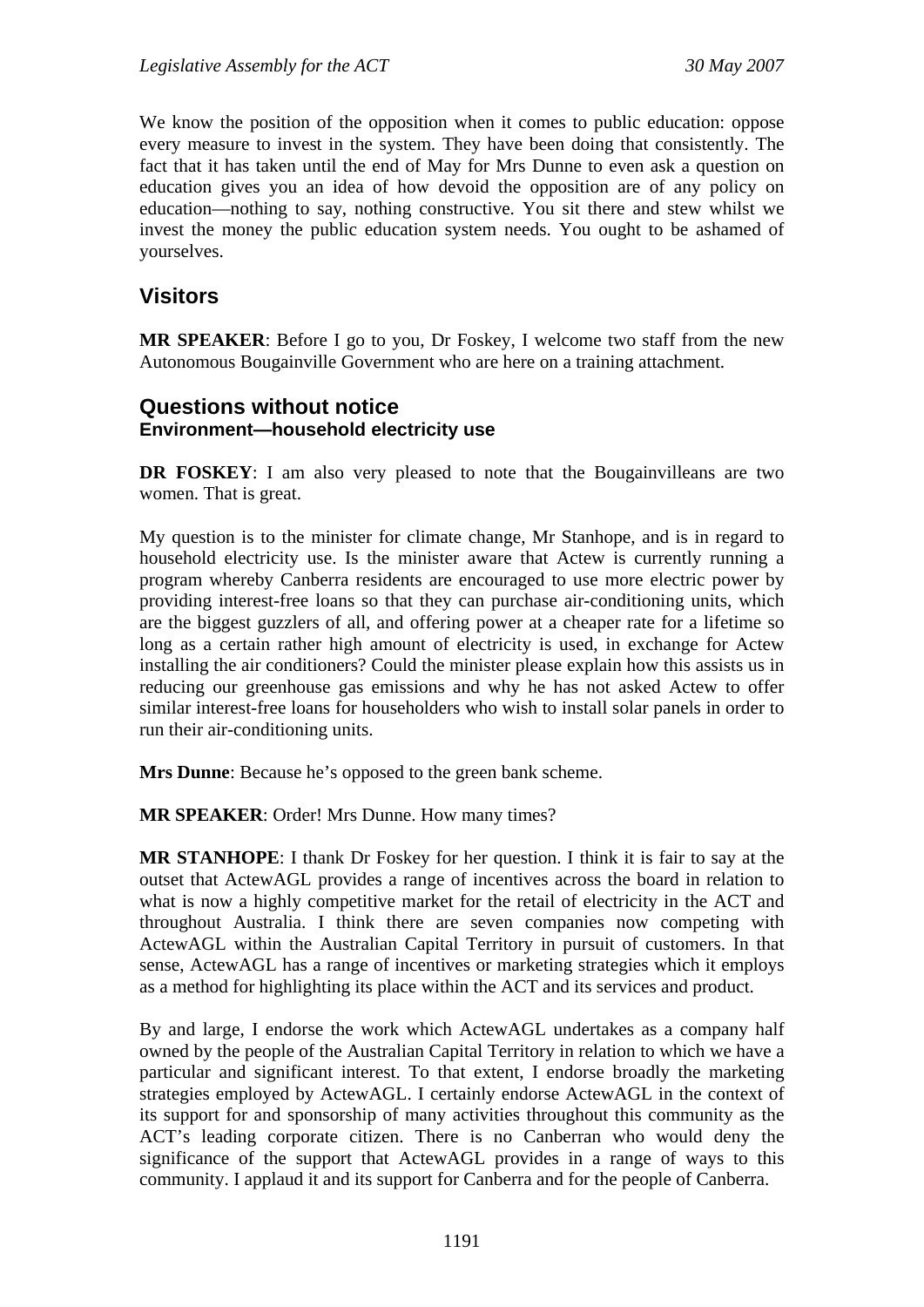Having said all that, Dr Foskey, I do not disagree with your essential thesis—the point that you make in your question—around the need to ensure, as a community and indeed as an ACT partly owned company, that we embrace the need to do all that we can to reduce greenhouse gas emissions within the Australian Capital Territory indeed, within Australia. ActewAGL is supportive of this government's determination to address the issues of climate change and greenhouse gas emissions cooperatively. It works with us on initiatives that might be pursued now and in the future in relation to how we might best address the issue of reduction of greenhouse gas emissions.

Dr Foskey, you raise a quite moot point and, you now having raised it, I am more than prepared and happy to take it up with Actew, particularly in relation to the end or aim that it seeks to achieve and whether there might be a more effective way of achieving its purpose without encouraging greater use of electricity and thereby greater emission of greenhouse gases. Dr Foskey, I am happy to take it up and report back to you.

**DR FOSKEY**: I ask a supplementary question. What plans does the government have to ensure that Actew does perform a significant role in assisting the ACT community to reduce its greenhouse gas emissions?

**MR STANHOPE**: Let me say, Dr Foskey, that in every conversation I have had with Actew or ActewAGL in relation to issues around this government's determination to vigorously pursue a climate change strategy and to work to reduce greenhouse gas emissions, Actew and ActewAGL, their chief executives and members of their boards have been fully accommodating and 100 per cent cooperative in ensuring that the government's policies and position and desires in relation to greenhouse gas emissions and climate change are adopted and pursued.

It is relevant in that regard to note that the ACT government requires of Actew that 23 per cent of the power which we, as consumers, utilise is from green or renewable sources—the highest percentage purchased by any government within Australia for its own purposes of renewable sources of energy. That is provided to us by Actew. We have made significant demands of ActewAGL on our own behalf. At 23 per cent, this government purchases more renewable energy for our purposes as a customer than any other government in Australia.

In the context of demands or requests that we have made of ActewAGL, they are always cooperative. In relation to the purchasing contract, there is not all that much of an option presented to them. But I think it gives some indication of the willingness and preparedness of Actew and ActewAGL to respond to the clear determination by this government to do all that it can to deal with the issues of climate change.

To the extent that there is a suggestion, and I see it referred to from time to time in letters to the editor and other commentary, that ActewAGL—and I guess this underscores the question you asked—as a retailer and business that is out there flogging its product to the greatest extent it can and employing whatever marketing techniques it can so that at the end of the day it sells more electricity, has an essential conflict of interest, that it has no interest in sourcing renewable energy and is only interested in its profit margin and the sale of more and more electricity.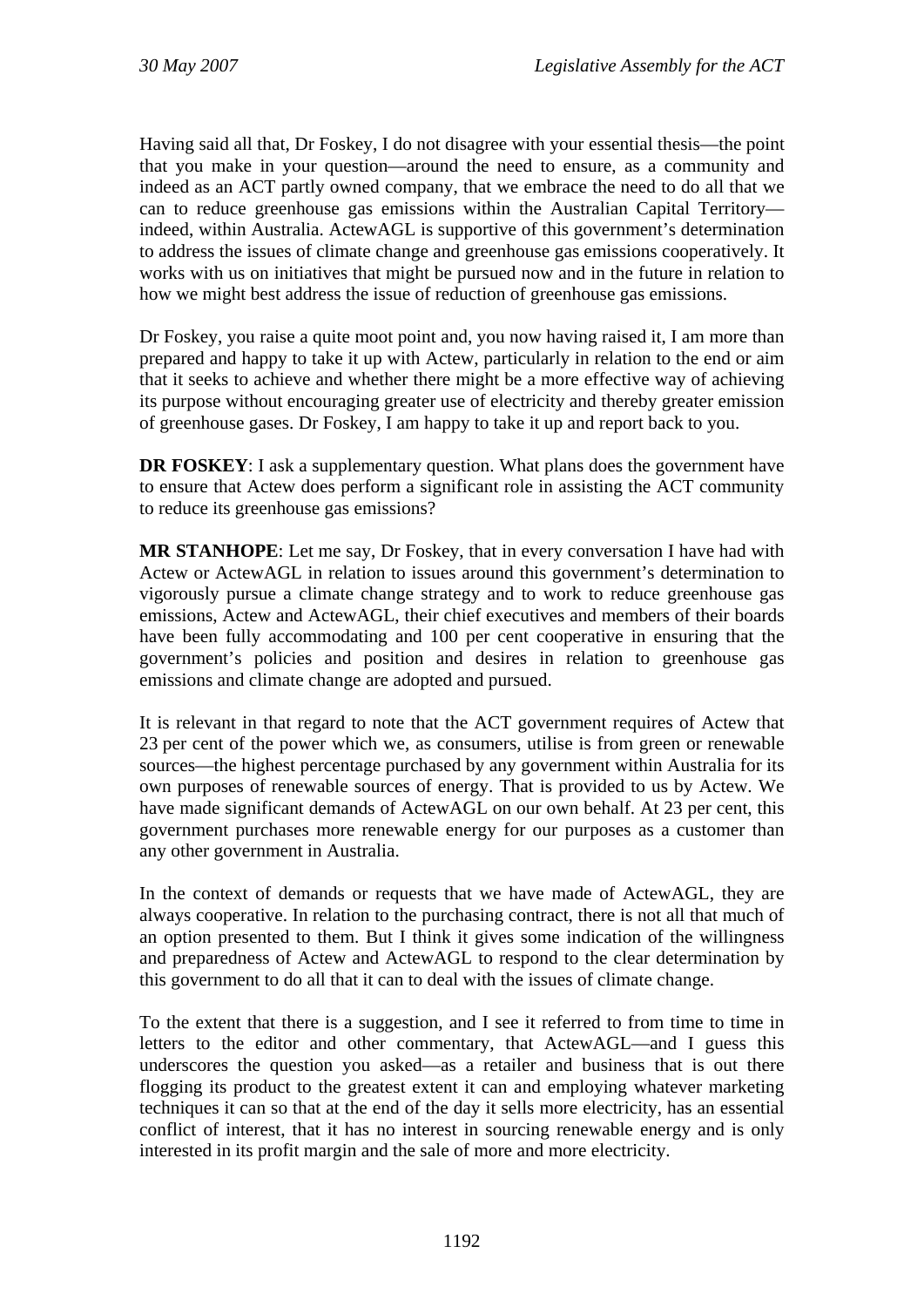I do not believe that to be the case. It is a responsible provider. It is responsible to the ACT government as a half owner. In partnership with the ACT government it will join in ensuring that we can achieve the aims that we need to achieve in relation to a genuine effort to reduce greenhouse gases within the ACT. We are not great emitters. We have a large ecological footprint, certainly, and we need to address that. We need to accept our responsibility, as significant consumers of power, to do all that we can to reduce our reliance on electricity. These are issues that will be addressed in detail in the climate change strategy that I will shortly release.

### **Schools—closures**

**MR SESELJA**: My question is to the Minister for Education and Training and it relates to the sale of school assets. The ACT ALP 2005-06 platform in relation to government primary schools, high schools and secondary schools states at page 54 that the Labor Party will:

Ensure that the proceeds of any government school assets sold are retained by the education system for the benefit of students.

On 10 May 2006 I asked you whether you would comply with the provision of the platform and you told the Assembly:

I believe that to be a very sound principle. Yes, we would comply with that.

On 18 May this year your colleague Mr Hargreaves said at a media conference that all revenues from disposing of school sites would go into consolidated revenue. Minister, do you stand by the ALP platform and your statement to the Assembly on 10 May 2006 and will you ensure that any proceeds from government school assets sold are retained in the education system?

**MR BARR**: Yes, I do stand by the commitment I gave to the Assembly. The government is investing a record amount of money in public education. I thank Mr Seselja for raising this issue again; it provides me with the opportunity to provide the Assembly with some more information around the level of the government's investment in public education.

The significant reform process that the government went through in 2006 provided the opportunity to reinvest the largest ever amount of money into public education in the history of this parliament. No other government has ever invested as much money as this government is going to—has already begun doing—in public education. Some of the projects Mrs Dunne has consistently described as throwing good money after bad.

**Mrs Dunne**: You don't know why you're doing it. You still don't know why you're doing it.

**MR BARR:** Let me begin by asking: is providing the new hall at Chapman primary school throwing good money after bad?

**Mrs Dunne**: Is that keeping people in the system? We don't know.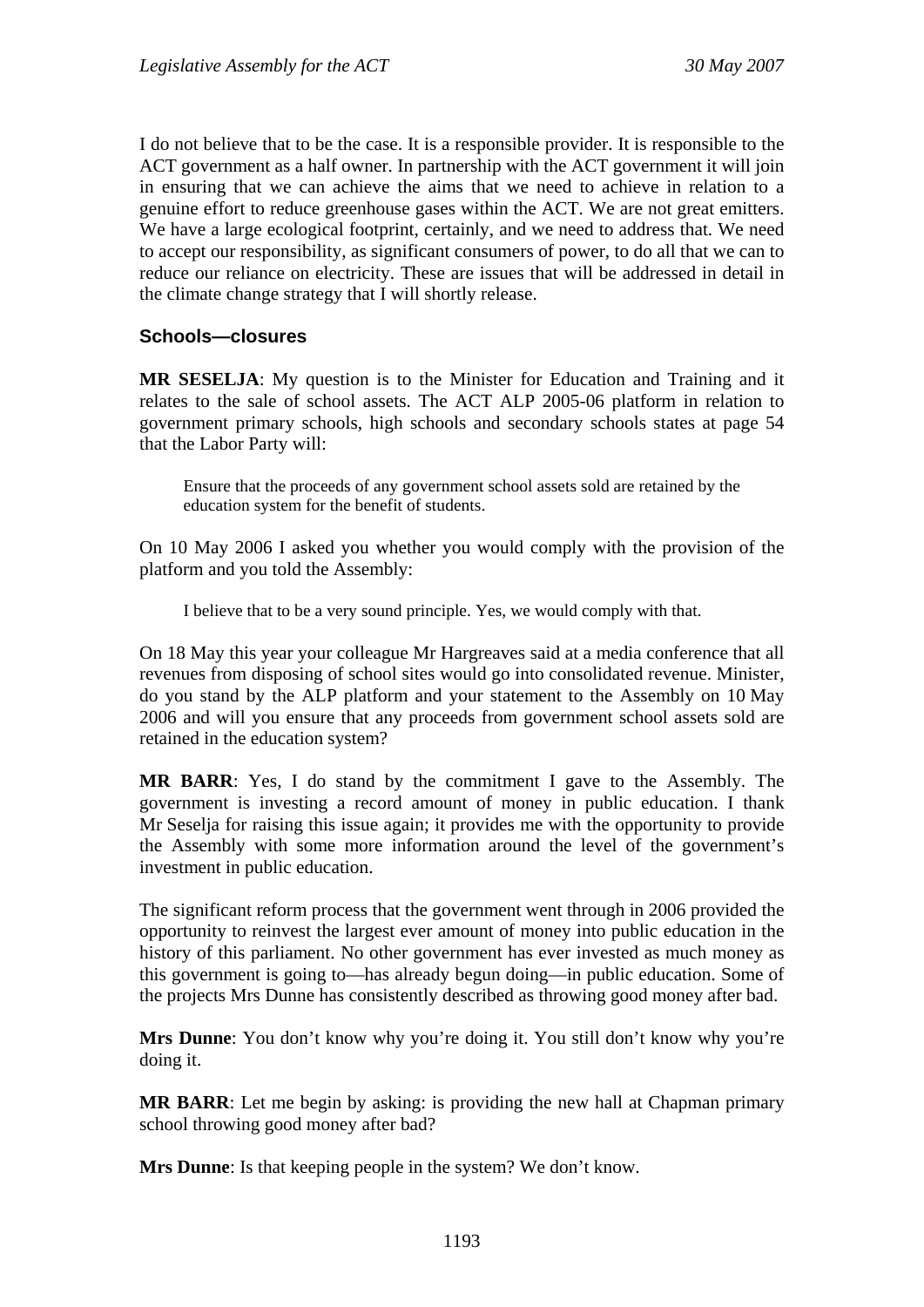**MR SPEAKER**: I warn you, Mrs Dunne.

**MR BARR**: According to Mrs Dunne, yes, it is. Was providing the new gymnasium that was opened at Melrose high school throwing good money after bad?

**Mr Stanhope**: According to Mrs Dunne it is.

**MR BARR**: According to Mrs Dunne, yes; according to the Liberal opposition, who have had nothing to say on the major education debates that have faced this community in the last 12 months—

**Mr Stefaniak**: I raise a point of order on relevance, Mr Speaker. He is sounding like a broken record. He isn't attempting to answer the question, which is about the proceeds of school sales.

**MR SPEAKER**: I thought he had answered it. Make sure you deal with the subject matter of the question, Mr Barr.

**MR BARR**: Indeed. The question related to reinvestment of the reform proceeds of 2006 into the public education system, and I am outlining in some detail the range of projects that the government is investing in: \$3.3 million towards the ongoing painting and external maintenance of 17 of the oldest schools in the territory; more than \$1 million—\$1.6 million in fact—as part of the older school upgrade for Campbell high school; \$1.3 million to improve school playgrounds, to upgrade some of the areas where we need to provide a soft-fall surface below play equipment, for example; and nearly \$400,000 just in the first year into a range of key sustainability pilot projects in schools, working particularly with the ANU and a variety of other organisations, working with school communities to improve the environmental sustainability of their school buildings. All of this is possible as a result of the reform process that occurred last year.

We are engaging in a complete transformation of the public education system to ensure that every school facility in the ACT is of the highest possible quality. As I have said before in this place, why we were prepared to accept a lower quality in our school buildings than we were prepared to accept in other public buildings is a great concern. We no longer accept that. Schools need to be upgraded. There are so many projects—pages and pages of them. Every public school in the ACT will be upgraded.

The size of the investment is in the order of \$350 million over a four-year period. In the context of the territory budget, that is a massive investment—and at a time when, over the last five years, we have seen 2,000 fewer students in our system. The demographic changes in our city were such that we needed to make the changes, and we needed to make them in 2006 to ensure that we could invest in the future of our public education system. That is what we are doing; we are investing more than considerably more than—any of the recurrent savings that are made from operating fewer sites.

We are investing money across the board—money that comes very clearly from the savings that are made from the reduced number of school sites, money that is derived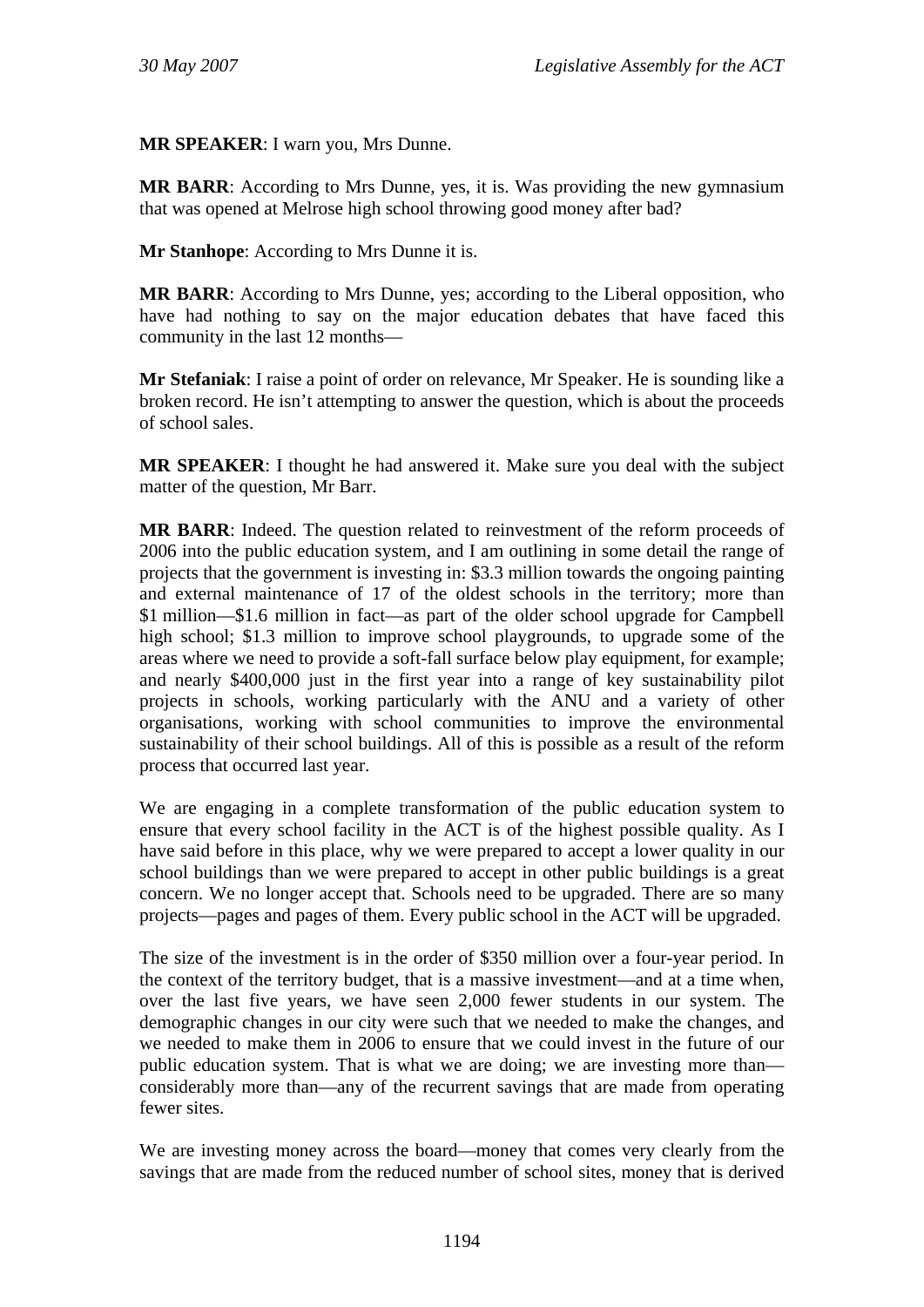from consolidated revenue—and very clearly in line with the party's commitment in our platform that any money achieved from any school site is retained within the education portfolio. We have already allocated a significant amount of money— \$350 million—and the process that Mr Hargreaves has outlined is that of course it goes into consolidated revenue first and then it comes out and is spent in education.

**MR SESELJA**: Mr Speaker, I ask a supplementary question. Due to Mr Hargreaves's confirmation that it will be going into consolidated revenue, how will you demonstrate to the people of the ACT that all proceeds from the sale of assets will be retained in the education system?

**MR BARR**: Mr Seselja should bother to listen. I will give him this offer: he can come with me to look at every project that we are investing in during the next four years and give it an endorsement that the government is spending the money. If he has the time, he can come with me.

**Mr Pratt**: Has every dollar gone back?

**MR BARR**: As I visit more than 100 of our school facilities in the first 12 months of the portfolio—

**Mr Pratt**: Has every dollar gone back?

**MR BARR**: If Mr Seselja wants to be there to give his tip—

**Mr Pratt**: Has every dollar gone back?

**MR SPEAKER**: Order! Mr Pratt, I warn you.

**MR BARR**: Mr Seselja needs to see these projects on the ground. If he would like to see where the money is going, I am more than happy. I know he has very little interest in matters education—like those opposite that have nothing to say on any of the major issues. We are still to hear a thing from that side of politics about the federal government's attempt to impose through the budget process HSC or VCE-style external examinations on the ACT. We are yet to see a single thing—a single statement—from those opposite. Again, they are silent on every important matter in education. Consistently, they have nothing to say.

This government will continue to invest record amounts in our school infrastructure. New gymnasiums—every government high school in the ACT will have a purpose-built gymnasium. There are now two left that do not: Stromlo and Belconnen.

**Mr Smyth**: When?

**MR BARR**: That investment, as part of the government's—

**Mr Smyth**: When?

**MR BARR**: Next year. Look to Tuesday's budget papers, Mr Smyth; I have already made this announcement. Gymnasiums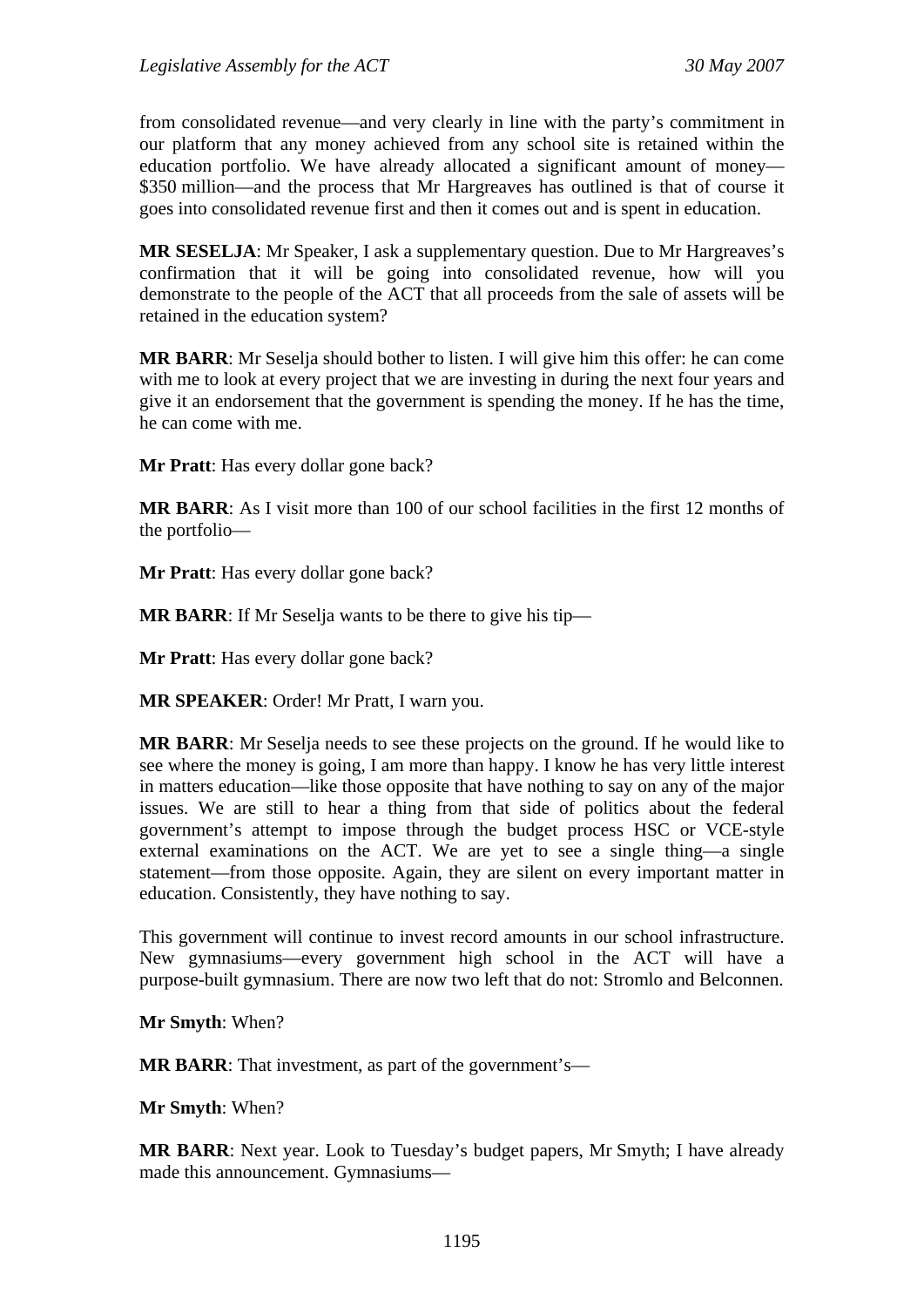**MR SPEAKER**: Mr Smyth, order! Mr Smyth, I have called you to order.

**MR BARR**: I have already made this announcement. We opened the new facility at Melrose the week before last. The government will be investing in additional gymnasium facilities for those high schools that do not currently have them.

There is a series of strategic investments in new facilities in public schools—a variety of important upgrades to improve the environmental sustainability of our schools. If there is a clear message from the community, it is that they want to see government take a leading role. Our schools are one of the larger consumers of electricity and water. We have the opportunity, through this significant investment, to provide the resources needed for schools to make the change; to take that leap into providing much more environmentally sustainable facilities.

The advantage that this brings to schools is that it reduces their ongoing expenditures on electricity and water. That money is then able to be invested back into education. It is a clear win for the environment, it is a clear win for our schools, and it is a clear win for education—made possible only by the reform process that the government went through last year. There were significant investments in so many areas of public education to ensure that ACT schools—all ACT public schools—are of a standard that our community would expect and that we are able to see an ongoing process of reform that will deliver benefits in the long term for students in the ACT.

It is not just a one-year program; it is a four-year significant investment program that will see major gains. Those opposite have opposed it every inch of the way. "Good money after bad"—we have heard it time and again from Mrs Dunne. She stands condemned today. It is the first time in five months that they have bothered to ask a question on education. Is it any wonder?

### **Schools—bullying**

**MRS BURKE**: My question is to the minister for education. Research shows that students with certain disabilities, such as Aspberger's syndrome, are likely to be bullied in schools. What programs does your department have in place to prevent and respond to bullying of students with disabilities?

**MR BARR:** There is a variety of policies in place. I will take the time that Mrs Burke has afforded me to detail those to the Assembly. As I indicated in an earlier answer, the Department of Education and Training has revised a variety of policies and provided further guidance and direction to schools in promoting safe school environments. There is a series of papers: the providing safe schools preschool to year 12 document; *Countering bullying, harassment and violence in ACT public schools*; *Countering sexual harassment in ACT public schools*; and *Countering racism in ACT public schools*.

These policies require all schools to have practices and programs in place to ensure that students are protected from bullying, harassment and violence. Schools must report instances of bullying, harassment and violence that pose an immediate threat to the safety of students and staff, to the central office of the department. Schools also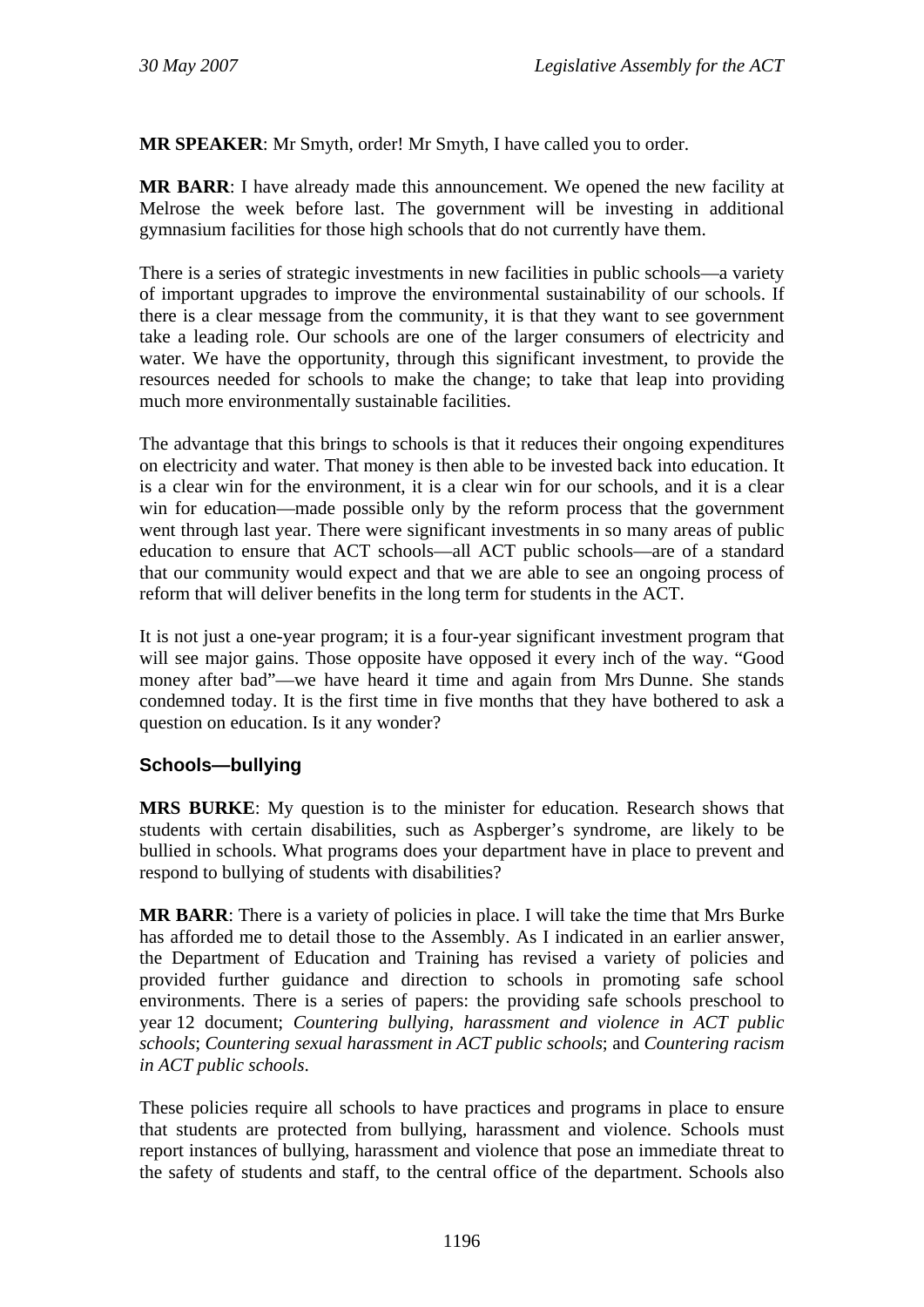use a range of approaches to address bullying. These approaches include restorative practices, something in which I know that Ms Porter has a particular interest, leading a committee inquiry into this issue at the moment; pro-social skills programs to address respectful relationships and appropriate behaviour; and peer mediation and countering bullying programs to address the issue of bystander behaviour and the development of resilience.

Schools generally adopt or tailor programs to fit their school communities. There is a range of established programs, such as Bounce Back, You Can Do It, and M and M Pathways. They are examples of some of the programs commonly in place in ACT schools. Schools also access the "Bullying. No way!" website for ideas and strategies.

The department is currently trialling two new social skills programs in one high school and three primary schools under the titles of PATHS—promoting alternative thinking strategies—and Second Step. These are whole school programs that were evaluated in the United States and have proven to reduce aggression and increase social competency in students. Restorative practices are used in the whole school approach to counter bullying. Restorative practices are seen as a way of promoting non-coercive and non-punitive approaches to challenging and antisocial behaviours in school communities.

This issue, I know, is very topical. Recently, the Prime Minister sought to enter the debate. His statement did not provide a great deal of specifics about how schools were expected to meet the standards that he has set. Nonetheless, as I have indicated in other answers today and previously in the Assembly, these issues are taken very seriously. There is no tolerance of bullying in ACT schools. There is a range of measures and programs in place that are aimed at addressing these issues.

It is impossible, though, with 59,000 students going to ACT schools every day, to assume that there will never, ever be an incidence of bullying in a school in the ACT. That is an unrealistic expectation, just as it is unrealistic for every workplace and every other part of our society. But we do have in place a range of programs and policies. If Mrs Burke is interested in having some more details on the wide array of programs that I have just listed, I would be very happy to provide her office with a briefing or some further reading material. I would certainly encourage Mrs Burke to look at the variety of programs and the particular websites that are available. In all of these programs we do not seek to discriminate between students with a disability and students without.

**Mrs Burke**: Oh!

**MR BARR**: Mrs Burke, these programs meet the needs of all students.

**Mrs Burke**: One size fits all.

**MR BARR**: These programs meet the needs of all students, Mrs Burke. I understand the point that you are seeking to raise here.

**Mrs Burke**: I don't think you do.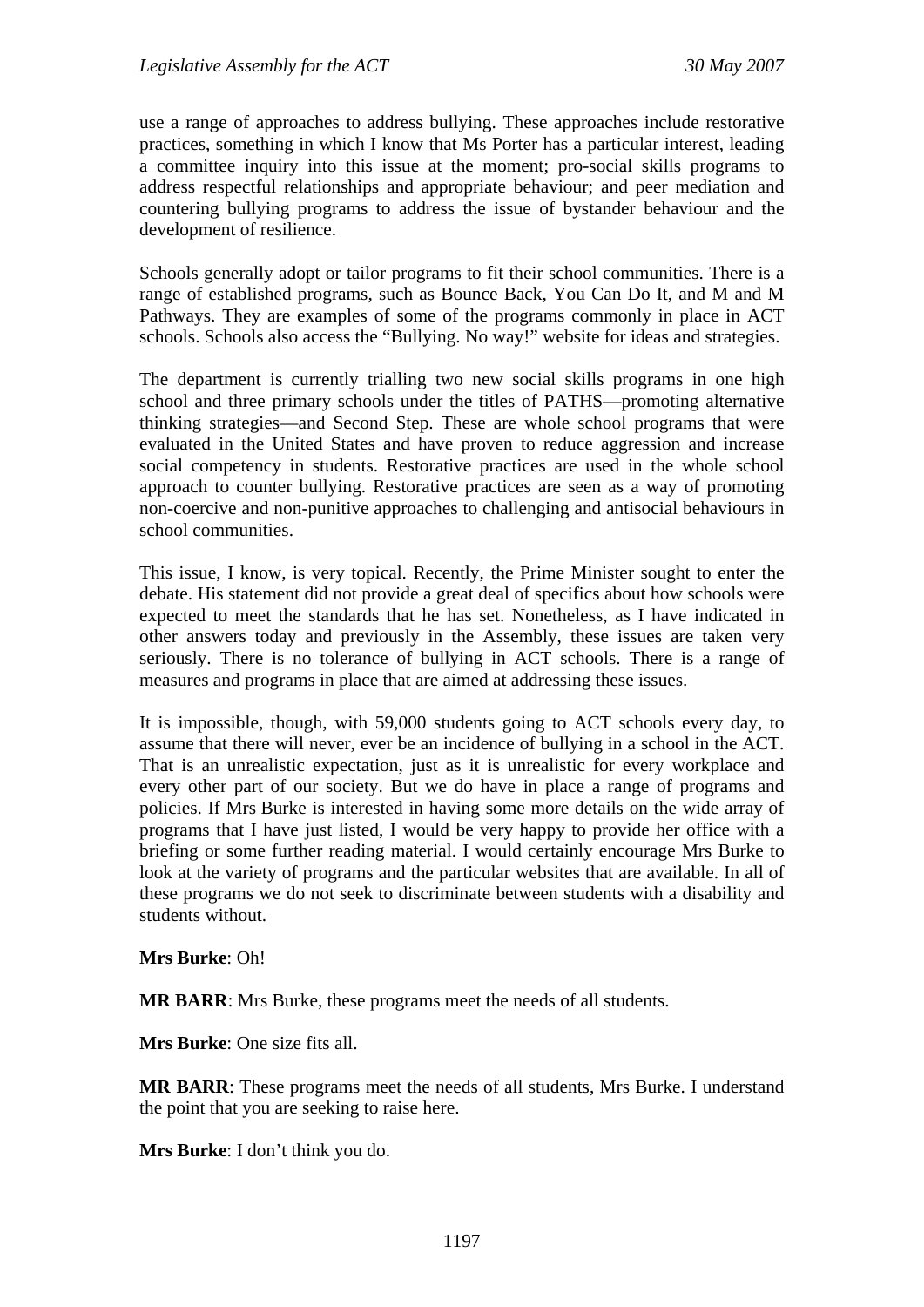**MR BARR**: I do, Mrs Burke. Trust me; I do. The point is that there is such a wide array of programs and practices. These are issues that are taken seriously by school boards, by school principals and by whole school communities. Again, what we are seeing here is some sort of underhanded attempt to say that there is a massive crisis in public schools.

**Mrs Burke**: No, we are not saying that.

**MR BARR:** That is the message I am hearing, perhaps from other channels, but we know what is going on.

**Mrs Burke**: You hear what you want to hear.

**MR SPEAKER**: Order, members! This is not to be a conversation.

**MR BARR**: We know what is going on. We have a wide variety of programs in place. We are always looking at new measures. But what we have to face up to as a society as well is how much children are mimicking the behaviour of adults. That is a responsibility that is broader than just schools. It is a whole of society issue. If we seek to throw all of the responsibility onto the schools, we are not doing society a favour. We all have a responsibility here and, as adults, we should be involved in it.

**MRS BURKE:** I look forward to a specific briefing on specific—

**MR SPEAKER**: Come to the supplementary question, Mrs Burke.

**MRS BURKE**: programs for students with disability. What impact, minister, has the closure of schools had on the bullying of students with disability?

**MR BARR**: There have been a variety of responses to my office in relation to some of the changed arrangements; for example, the move of autism units and other support units from Rivett primary school into a new environment at Duffy. Those reports have been universally positive: the facilities and programs at Duffy are at a level so far above what was available at Rivett. I have even had a number of parents say they feel like traitors to their Rivett community for saying that the programs are better at Duffy. But they acknowledge they are and that the change has been positive.

We have invested a significant amount of money in providing the best environments in our schools to ensure that the issues and the concerns that Mrs Burke has raised do not occur. Of course, again it is not possible for any minister or any government to stop any bullying from occurring, ever. That is unrealistic and effectively setting the benchmark so high as to ensure that anyone will fail to reach that goal. But what I can say with surety is that the staff in the receiving schools, my department and all of the agencies that provide support within ACT public schools have done an outstanding job in managing the transition of students into new environments.

We have sought to create better environments—that is acknowledged—and that is certainly the case in the change from Rivett to Duffy. There are a number of other examples throughout the public education system. It is something we take very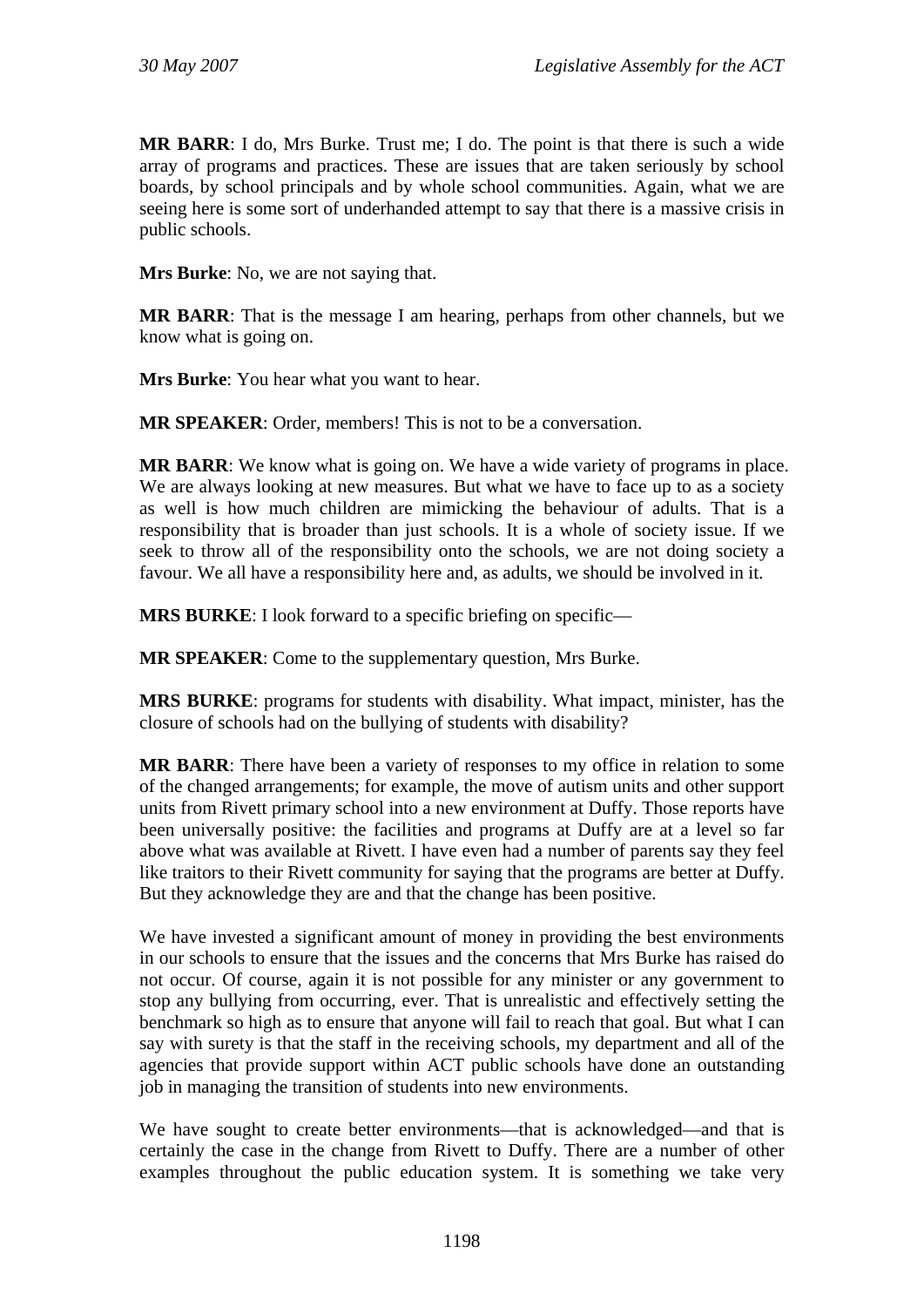seriously. We have provided additional levels of support in terms of counselling and other services to ease the transition. But it has been very positive and the new school environments are a considerable improvement on what was available previously. Schools overall are benefiting from the reforms of 2006.

#### **Health—acute care**

**MS MacDONALD**: My question is to the Deputy Chief Minister, Ms Gallagher, in her capacity as minister for health. Minister, could you update the—

**Mr Mulcahy**: I seem to know the question.

**MS MacDONALD**: Sorry, Mr Mulcahy, were you wanting to say something?

**MR SPEAKER**: Never mind Mr Mulcahy; just come to the question. Order, Mr Mulcahy!

**MS MacDONALD**: Minister, could you update the Assembly on recent investments the ACT government has made in acute care in the ACT health system?

**MS GALLAGHER**: I thank Ms MacDonald for the question. Since coming to government, the Stanhope government has committed increased investment in renewal of our health system. In fact, we have seen a 60 per cent increase in the health budget—over \$250 million. The increases have meant more beds, more nurses, more doctors, more elective surgery, more mental health services, more cancer services and more public dental services.

In the past two weeks, the government has opened the medical assessment and planning unit at the Canberra Hospital, which is the latest demonstration of our improvement in access to health services for the people of Canberra. This new investment, at a cost of almost \$3 million per annum, includes a 14-bed unit to streamline admission and intervention processes, facilitate early consultant review and expedite multidisciplinary review. The purpose-built unit—built at a cost of over \$1.25 million—will provide a much better environment for complex medical patients to have their diagnosis confirmed and treatment commenced.

The MAPU is designed as a short-stay ward, specifically staffed and equipped to receive medical patients for assessment, care and treatment. The type of patient who would be targeted for the MAPU is someone who presents to the emergency department who may have previously experienced an extended wait in the emergency department while they had their complex medical history assessed and reviewed by a number of different health professionals. Instead of waiting in the emergency department, staff from the MAPU attend the emergency department specifically seeking out this type of patient and ensuring that they can get them into a ward setting and have the processes of review and diagnosis undertaken in a much more comfortable environment.

We are hoping that the MAPU will enhance the capacity of the emergency department by ensuring the early transfer of these patients out of the emergency department and into a ward setting. Evidence shows much better long-term outcomes if patients are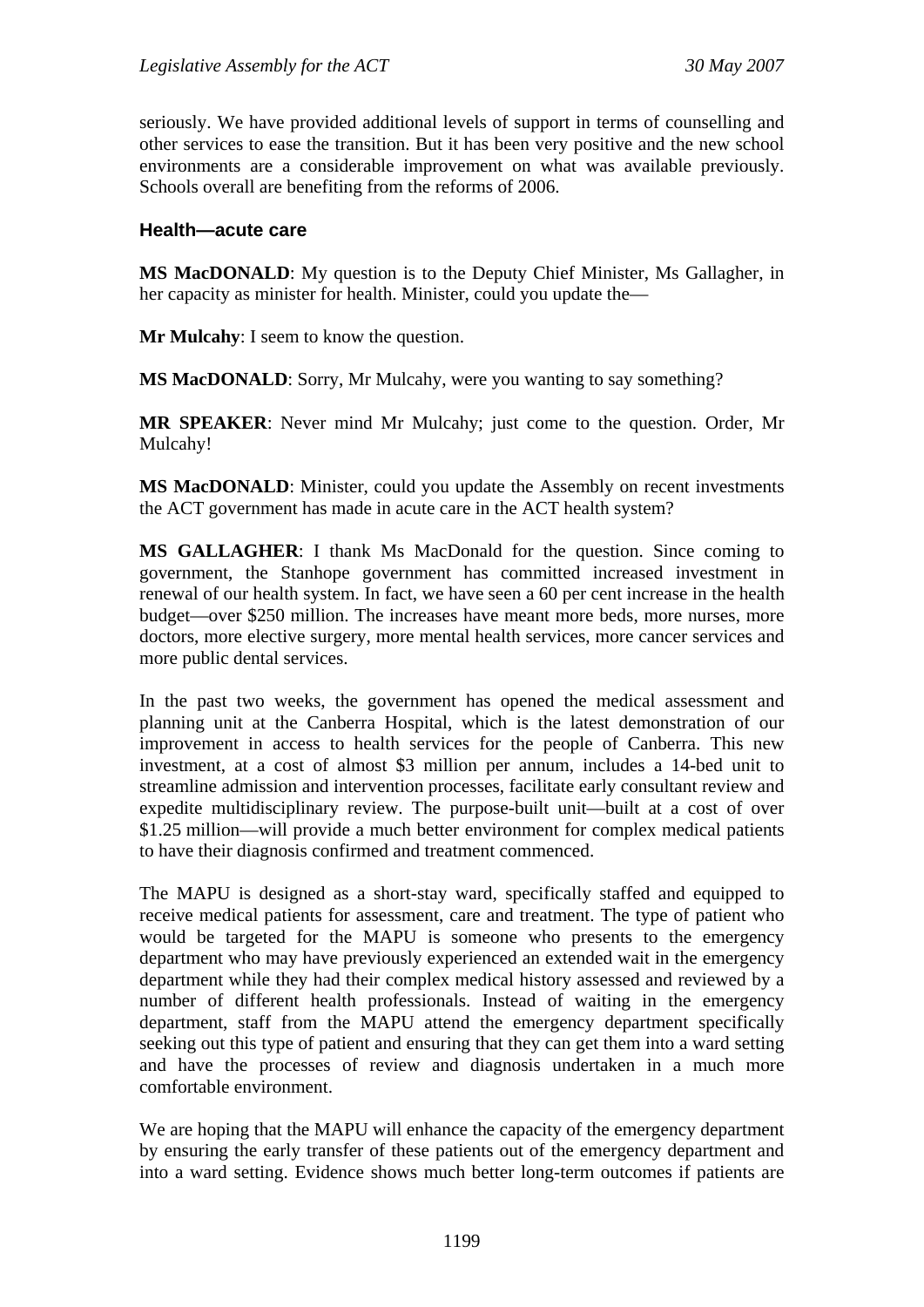moved quickly through the emergency department and, if they are to be admitted, admitted into the hospital system.

In relation to access to acute care services, the MAPU brings the government's continuing investment in beds in our hospital system to 126 extra beds. These are a range of beds funded over a number of years. There are acute care beds and critical care beds but there are also subacute beds and transitional care beds. We provided 20 extra beds in the 2004-05 budget, 45 beds in the 2005-06 budget and 61 additional beds in the last budget—bringing the total to 126 extra beds over the three years.

We will continue to lease beds from the National Capital Private Hospital to ensure that we can meet the needs and demands of the health system. The previous opposition spokesperson for health said that we were opening theirs and closing others. We are not. Our contract with the National Capital Private Hospital will continue. From time to time, particularly over the winter months when there is pressure on the hospital for beds, we will have those beds available to us and use them as required.

In relation to these 14 new MAPU beds, already I am hearing about the success of the MAPU—that it is providing exactly the right type of solution to what had previously been a complex issue about where very complex, often elderly, patients went within the hospital. They are now moving through the emergency department. I understand that we have not had any bed blocks since the MAPU opened and that the MAPU is being well used and is meeting its short-stay criteria. That is, people are coming in and then moving to other areas of the hospital once their diagnosis and treatment options have been confirmed or returning home with whatever supports they require.

I look forward to the continued success of the MAPU. We will continue to focus on access to acute care. It is an area of growing demand. This government will need to continue to address that demand in future budgets.

**MS MacDONALD**: I ask a supplementary question. How does this contrast with previous investment in the ACT health system?

**MS GALLAGHER**: It is interesting to look at the extra beds that have come into the health system. I actually asked the health department to have a look at this, to go back over previous years so that I could get a grip on where all the beds were going and where they had gone in the past. I asked them to tell me why we had fewer beds a couple of years later than we had in, say, 1995.

It is interesting to look at the data published by the Australian Institute of Health and Welfare every year. There is quite a history to the number of beds in the ACT, and I can see why Mr Smyth's preoccupation with 100 more beds overwhelmed him at the last election. He has not been able to remove himself from that number. I guess it was a question for me, too: why was there this obsession with 100 more acute care beds and no other health policy to speak of?

So we went back and had a look. In 1996, following the election of the Carnell government—this is all published data and it is available from the Australian Institute of Health and Welfare—there were 784 available beds that year.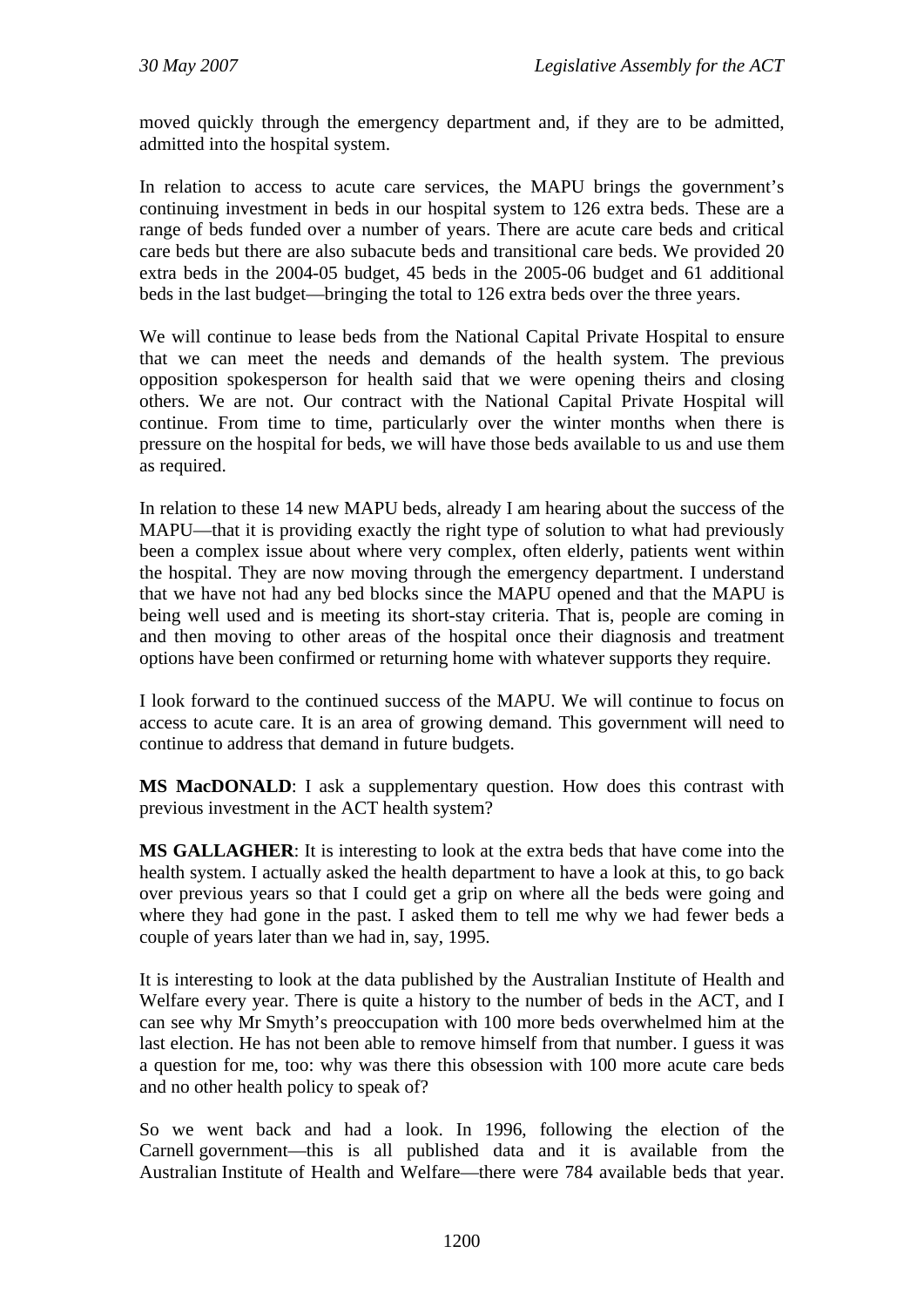In the next year there were 768, so that is a little decline. The year after that there were 710. The year after that there were 675. In 2000-01, it was a little bit up, to 680. When Humphries took over as Chief Minister, we hit the all-time low of 670 beds. When you take the lowest point from the highest point, 110 beds went missing over the term of the Carnell-Humphries government—100 beds! Over the past few years Mr Smyth has been wracked with guilt. He just wants to replace the 100 that were taken out. This is not 100 new beds; it is the 100 they removed. One hundred acute care beds were lost from the system.

The story then improves through the investment that the ACT government has made, with the number back up to about 714. The data indicates that it is just over 700. We will see those numbers increase as all the beds that we have currently funded come online. So the history of beds is that 110 beds were lost under the Liberal government. This government has been investing and we are back up to 126 extra funded beds.

We will have to do more. We can see the guilt, but you probably need to move on, Mr Smyth. We have addressed your problem. We have replaced your 110 missing beds. It has taken us some time, because it does take some time to commission beds, but you need to move on and think of a new health policy. At least the new shadow needs to think of a new health policy. You should accept that we have fixed the problem. We have replaced more than your 110 missing beds. We have added 126, and there will be more to come.

### **Schools—closures**

**MR PRATT**: My question is directed to the Minister for Education and Training. The ACT government's Towards 2020 policy saw the closure of many ACT schools last year, resulting in many students having to change schools. Transition payments were promised for all students moving from closed schools to another ACT government primary school. Minister, why did some families not receive their transition payment for many months after the commencement of school this year?

**MR BARR**: I thank Mr Pratt for joining the education revolution. What are we seeing today? We have had nothing for five months and then it is five questions in a row. I thank Mr Pratt for his interest in transition support and for drawing again to the Assembly's attention the fact that the government provided \$750 in transitional assistance to each student who was affected and required to move to a new school.

Mr Pratt has identified that a number of students—I think it was about 560 to 600 students—were affected in this first year of the process. It is a figure of that order. Yes, it is just under 600. Parents were provided with the opportunity to apply for transitional assistance.

**Mr Pratt**: Why were they late?

**MR BARR**: The criterion for the transitional assistance required confirmation of enrolment at another ACT government school, not just a primary school; if you were in a high school that was affected, such as those at Kambah high for the end of this year, it could mean transition to a high school, but largely for 2006 into 2007 it was primary school students.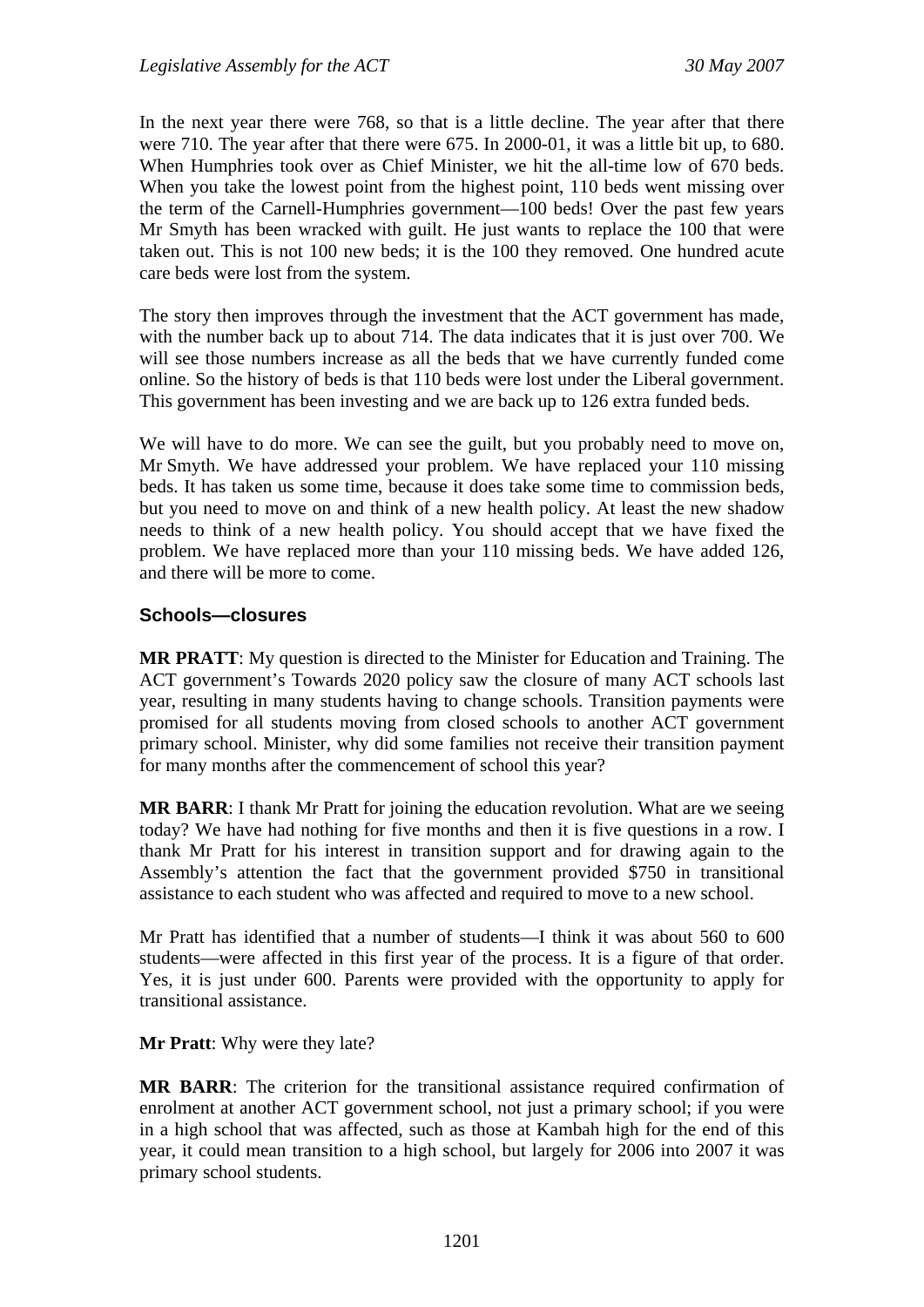Upon confirmation of enrolment at another ACT government school and the receipt of the application from the parent on behalf of their child, that was processed and the money was paid. My advice from the department is that around 600 payments have been made. There were some delays because there was a requirement to have confirmation of enrolment in another ACT government school. Where there were cases of hardship and the principal of the receiving school certified that the student had enrolled, we did provide that money in advance, but most parents were happy, upon confirmation of their child's enrolment in another ACT government school, to receive that money.

As far as I am advised by the department of education, with a couple of exceptions for people who sought to access the money to pay private school fees or to enrol in New South Wales, nearly all of the applications that were made have been accepted and processed. Those who met the criteria have received their \$750 transition payment, as the government advised they would.

**MR PRATT**: I have a supplementary question, Mr Speaker. Minister, can you assure the Assembly that families eligible for the transition payment over the coming years will have received their payment before the commencement of school?

**MR BARR**: No. The criterion for the transition funding is that confirmation of enrolment in another government school must be received.

**Mr Stanhope**: Which is quite reasonable.

**MR BARR**: That is quite reasonable, as the Chief Minister says. I can advise that 705 applications have been received, so some people who were anticipating a change at the end of 2007 have already provided that information to the department and, following confirmation of their enrolment in another ACT government school, that transitional assistance will be available. More than \$500,000 has already been directly provided to families who were affected by a school closure at the end of 2006. The government is absolutely clear that the transition payment of \$750 for any affected child is available provided the student enrols in another ACT government school.

### **Schools—sports facilities**

**MR SMYTH**: My question is to the minister for sport and recreation, who is also the minister for education. Minister, recently you and I attended a valuable forum on the importance and benefits of sport and recreation in education. Today we attended another meeting in the luncheon break at which approximately 200 other interested individuals heard of the reduction of watering of playing fields in the ACT. Minister, what impact will the impending wholesale abandonment of playing fields, in particular school playing fields, through the reduction of watering have on students of the ACT in both the government and the non-government sectors?

**MR BARR**: Undoubtedly, as was discussed at the forum today, a large part of it before Mr Smyth's arrival, these issues present a major challenge not only to sport but also to schools in the government and non-government sectors. Perhaps fortunately for a number of schools, they have the ability to move sporting activities and physical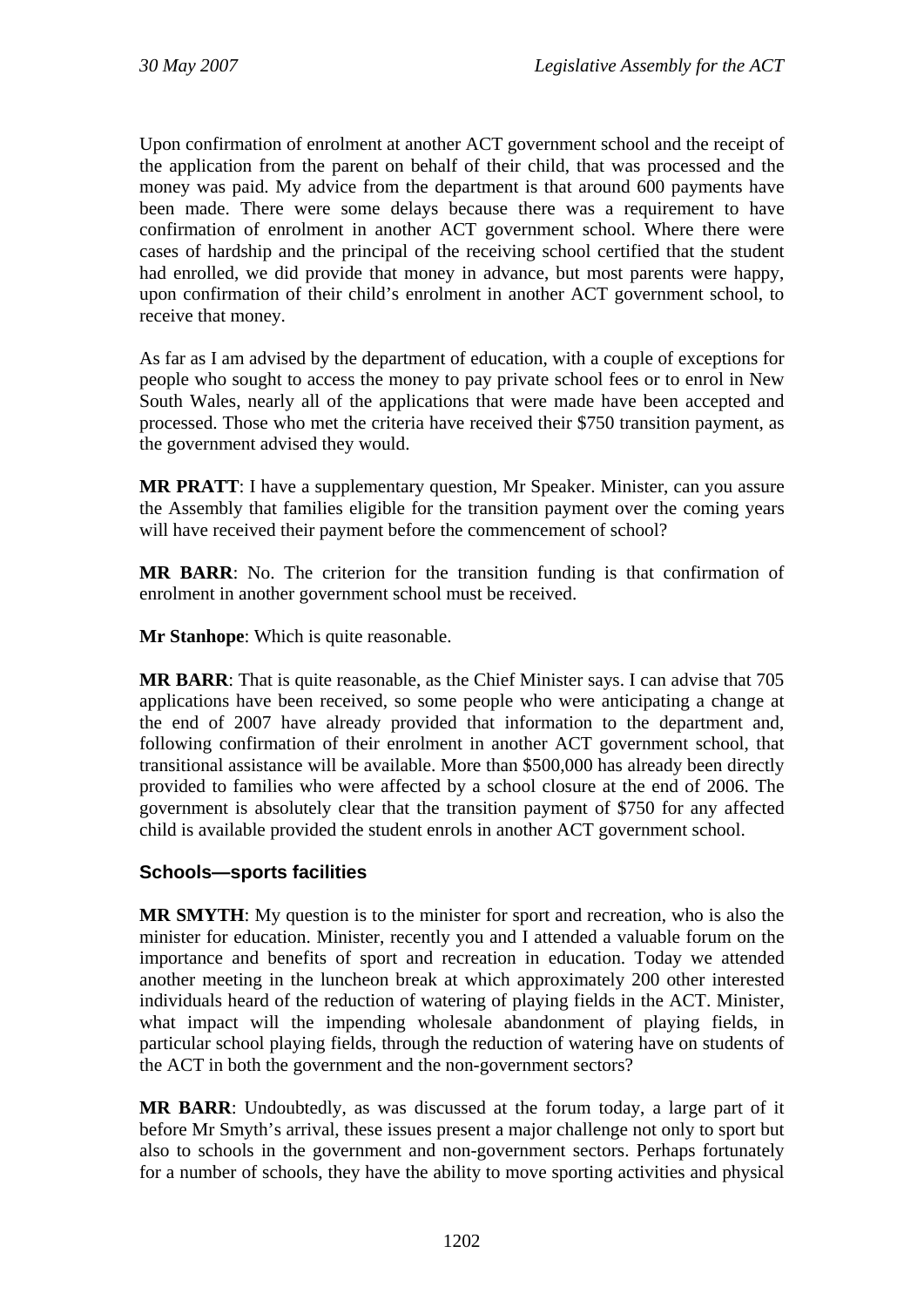education classes into indoor facilities. They do as a matter of course through the Canberra winter, generally speaking.

**Mr Stefaniak**: They are not playing Aussie rules, rugby league and rugby union in there.

**MR SPEAKER**: I warn the Leader of the Opposition.

**MR BARR**: That is true, Mr Stefaniak, but the issue is one that this jurisdiction and virtually every other jurisdiction in Australia, except perhaps the Northern Territory, is facing. Severe water restrictions will have an impact on sporting facilities. What we learned—as Mr Smyth would understand, as he did attend for the full day the forum that Sue Campbell and Steve Grainger spoke at—is that these issues are confronted, perhaps in slightly different circumstances, in the UK, whereby their fields are waterlogged and useless for six months of the year, but they adopt different techniques. They look at different ways of delivering physical education within schools. We will have to be innovative. I have said that from the outset.

One clear thing that we do need to do is to continue to provide first-class gymnasiums for our schools and indoor sporting facilities, playground upgrades—all of the things that come as part of the reform process of last year. Had we not undertaken that, Mr Smyth, we would not be in a position to respond to these issues. That means upgrading playgrounds within schools. It means upgrading the available synthetic, concrete or other surfaces so that some sporting activity can take place, be it basketball or netball. There is a range of sporting activities that can occur outside of a playing field. We will have to conduct more physical education of that variety than unfortunately, Mr Stefaniak—we will be able to of rugby and AFL, for example. That is unfortunate. We would all like it to rain.

**MR SPEAKER**: Order! Direct your comments through the chair, please.

**MR BARR**: I am sure there is tripartite support, Mr Speaker, for there to be some rain and for us not to have to face these issues, but we will work within the public school system and with non-government schools. I had a long discussion about physical education in non-government schools with the Non-Government Schools Education Council only about 10 days ago. We discussed the new curriculum framework and how we can improve the quality of physical education in our schools, and that is across the board—public and private. We need to see greater emphasis on quality in physical education.

The biggest challenge, I think, is around specialist physical education teachers. That is where we face the biggest challenge. We have difficulties in some areas, particularly the primary school sector, in attracting qualified physical education teachers. We need to address that through the University of Canberra, through our teacher training programs. But, where schools are too small to have within their own staffing arrangements a specialist PE teacher, we also need to look at the possibility of clustering, of schools sharing a fully qualified physical education teacher. I think we need to take some steps to revitalise school sport.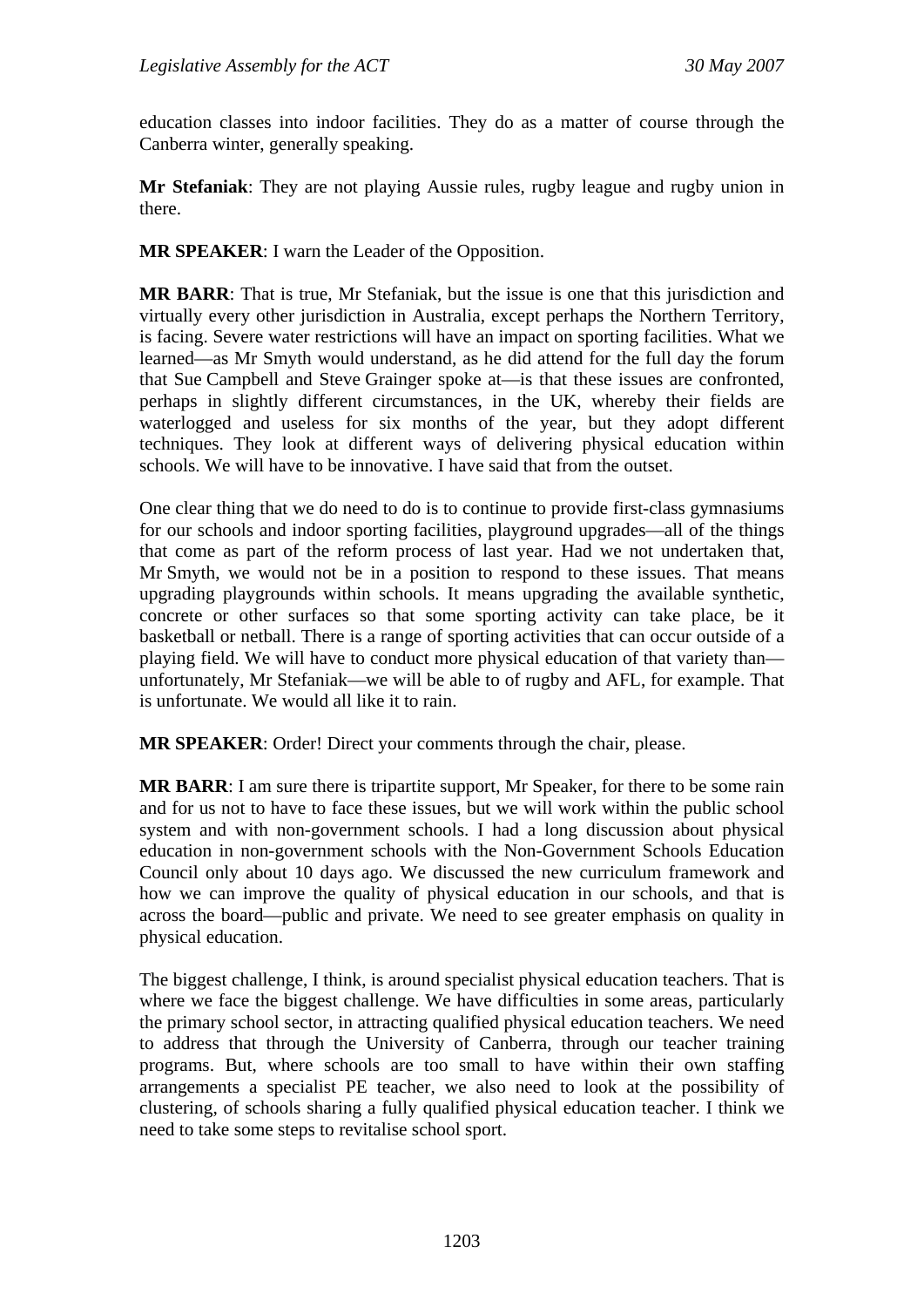I have raised this issue, again, with the non government schools council and the parents and citizens as well as with the public schools through my department, through the department of sport and recreation, but we will have to change our approach a little from what has been the traditional model. We are somewhat used to this because the Canberra winter does not always lend itself to outdoor sporting activities for a large part of the school year. So we need to invest in new gymnasiums and we need to continue that process of high-quality physical education, using the facilities that we have available.

**MR SMYTH**: I have a supplementary question. Minister, with more than 13,000 students enrolled in the Catholic education system, why was the Catholic Education Office not consulted about the new regime until it received an email yesterday inviting it to today's forum?

**MR BARR**: The issue here is in relation to this particular forum. They were invited.

*Mr Hargreaves interjecting—* 

**Mr Seselja**: At the eleventh hour.

**MR SPEAKER**: Order! Mr Hargreaves and Mr Seselja.

**MR BARR**: The previous consultations in the sport and recreation portfolio focused on sporting groups. There was the sport and drought seminar that we held at the University of Canberra a number of months ago. I did not see Mr Smyth there; he was not particularly interested in the issue then. When we held that forum—

**Ms Gallagher**: He's been briefed. He's been freed up.

**MR BARR**: He has? He now has more time on his hands to focus on sport?

**Ms Gallagher**: Yes.

**MR BARR**: I welcome that attention from Mr Smyth. It is important that there is a bipartisan approach to this. This issue is too important for Mr Smyth to play political games with. It is too important for that. It is clearly an issue—

*Opposition members interjecting—* 

**MR BARR**: Mr Speaker, I know that he cannot help himself. I know that he sees this as an avenue back to the leadership of the party. But this issue is too important to play political games with. I have undertaken a variety of consultation processes through the sport and recreation portfolio and also through the education portfolio. I discussed with the Non-Government Schools Education Council, which includes representatives from the Catholic Education Office, at my most recent meeting, not only the physical education in schools forum—which you and I both attended; we discussed this issue and I discussed my desire—

**Mr Smyth**: What did the non-government teachers say?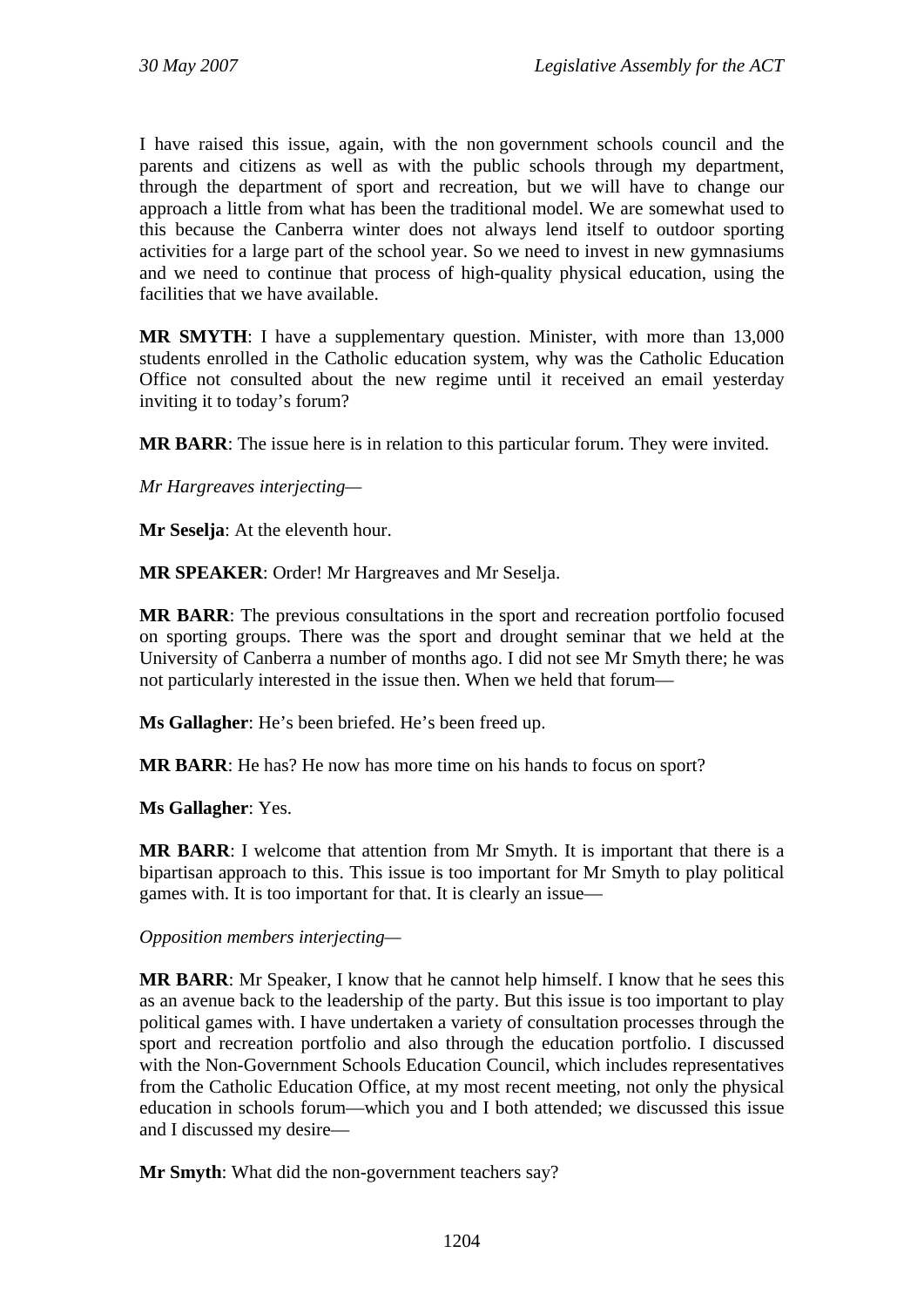**MR SPEAKER**: Order! Direct your comments through the chair.

**MR BARR**: Through the Non-Government Schools Education Council, I discussed my desire for us to have a look across the education sectors at the quality of physical education programs. I said—I stated this very clearly, and I state it now for the Assembly—that the non-government schools, in a number of instances, have better programs than what is on offer in public schools. I said that I was interested in looking at some of their programs to see if they could be more broadly applied.

Through the collaborative process for the new curriculum framework, which has involved the Catholic Education Office as one of the major players in this curriculum renewal process, we have a renewed focus on physical education in schools. This has been a major part of the process that Ms Gallagher began back in 2003. Consultation around physical education in schools and the issue of drought and how we will respond across the board—

**Mr Smyth**: That is not what I said. I talked about ovals.

**MR SPEAKER**: Order! Mr Smyth.

**MR BARR**: —has been the subject of ongoing conversations. We have talked about school sport. We have talked about the Pacific School Games and a range of options and opportunities that are coming forward for both the government and nongovernment school sectors.

In relation to the concerns that have been expressed by the Catholic Education Office through Mr Smyth—alleged concerns; they are yet to directly contact me—I will take the matter at face value. I perhaps should not. I am being generous in taking the concerns that Mr Smyth says are there as genuine. I will take it that they are. We will continue, as we have today. If Mr Smyth had been there—which he was not—in time to see the process of consultation that is occurring over the next six to eight weeks around the specific issue of stage 4 restrictions, he would have seen that there is an extensive process that will involve all of the key stakeholders.

Once again, for the sake of some relevance, to try to catch up in this debate, Mr Smyth recently showed concern about the sporting community—concern never before seen. Suddenly this morning on radio—

**Mr Smyth**: Not true.

**MR SPEAKER**: I warn you, Mr Smyth. There are not many left to go now.

**MR BARR**: He determines that there is a climate of fear and that the world is about to end. Utter rubbish!

**Mr Stefaniak**: There is a climate of fear.

**MR BARR**: There has been an extensive consultation process. There will continue to be. These issues about the drought have been front and centre for the Australian population for years. For Mr Smyth to say that no-one knew that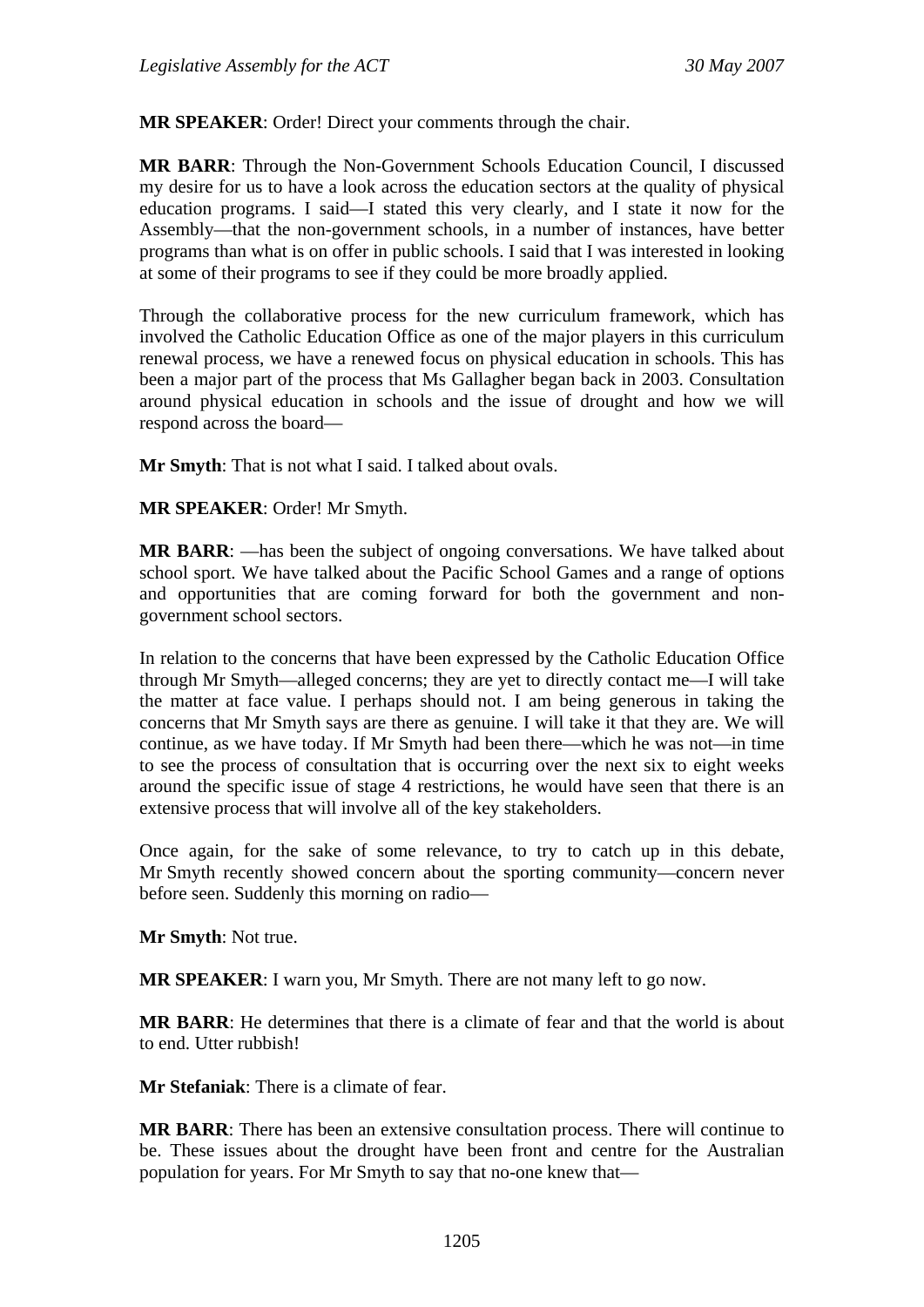**Mr Stefaniak**: I told you how to solve it in 2003.

**MR SPEAKER**: I name you, Mr Stefaniak.

Motion (by **Mr Corbell**) put:

That Mr Stefaniak be suspended from the services of the Assembly.

The Assembly voted—

| Ayes 8       |               | Noes 7     |              |
|--------------|---------------|------------|--------------|
| Mr Barr      | Mr Gentleman  | Mrs Dunne  | Mr Seselja   |
| Mr Berry     | Mr Hargreaves | Dr Foskey  | Mr Smyth     |
| Mr Corbell   | Ms MacDonald  | Mr Mulcahy | Mr Stefaniak |
| Ms Gallagher | Mr Stanhope   | Mr Pratt   |              |

Question so resolved in the affirmative.

*Mr Stefaniak was therefore suspended at 3.44 pm for three sitting hours in accordance with standing order 204, and he accordingly withdrew from the chamber.* 

#### **Schools—bullying**

**MR MULCAHY**: My question is to the minister for education. Recently a former New South Wales government school student received a payout of around \$1 million as a result of government schools in that state failing to take appropriate action to stop bullying. In light of some recent celebrated so-called cyber bullying incidents in the ACT, can you assure the ACT Assembly that the territory and its taxpayers are not exposed to like actions as a result of the absence of adequate controls in the ACT education system?

**MR BARR**: Yes, it was an interesting decision in New South Wales. Along with all education systems, the ACT is concerned about the impact of bullying and harassment on students' learning. The recent case in New South Wales does highlight the responsibility education systems and schools have to ensure that all students are protected, that reasonable measures are taken to maintain safe schools and that parent concerns are addressed.

I am pleased to advise the Assembly that the revised policies of the Department of Education and Training provide that clear direction to schools: that bullying must be addressed and reported. As I outlined in response to Mrs Burke's question, a variety of policies are in place. They come under the four key policy papers: the safe school environment, preschool to Year 12; the countering bullying, harassment and violence in ACT public schools policy; the countering sexual harassment in ACT public schools; and countering racism in ACT public schools.

I state again that these policies require all schools to have practices and programs in place to ensure that students are protected from bullying, harassment and violence. Schools must report to the central office of the department instances of bullying,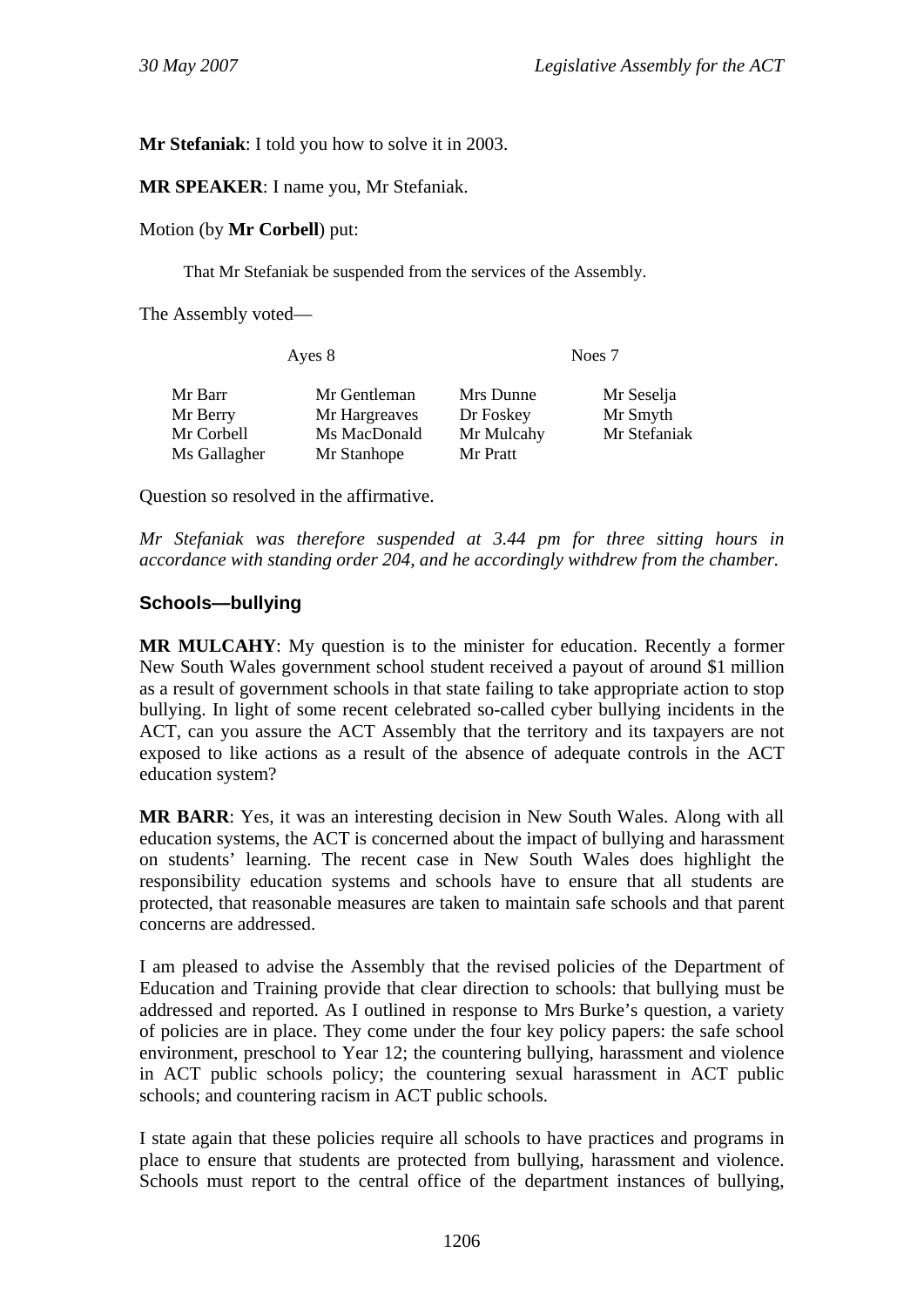harassment and violence that pose an immediate threat to the safety of students and staff. Issues—such as the ones that have been in the *Canberra Times* recently—that are out-and-out assaults occurring on school grounds are appropriately referred to the police.

**MR MULCAHY**: Mr Speaker, I ask a supplementary question. Minister, what studies or surveys have been undertaken in recent years in relation to bullying in ACT government schools?

**MR BARR**: There have been a variety of such studies and work undertaken. "Studies" is perhaps not the best term to describe it but a variety of measures and programs are in place. Some have been trialled across different schools and different settings. A school-based management system and the rights of school boards to set individual policies within the broader education framework provide the opportunity for schools to tailor packages to meet the needs of their individual communities. So there are a variety of programs in place.

I particularly want to highlight the restorative practices that are being run. In particular I would like to highlight the work of the Charnwood-Dunlop school, which has received some media interest. There were significant issues at that school only four or five years ago that have been turned around in a most magnificent way by the school community as a result of instituting restorative practices. That was as a result of consultation with the school community and of discussions at a school board level and a parents and citizens level.

If you are talking about "tick a box" survey work, I will have to take that part of your question on notice. I am not entirely sure whether there has been that level of survey carried out but I do know that within school communities these issues have been addressed at a board level and at a P&C level. So to the extent that parental opinion and student opinion within a school is sought, yes that does occur. But whether it is in the form I think you are getting at in terms of ABS-style data surveys, I am not entirely sure. I will have to take that part of the question on notice. But I am certainly aware that school communities go to great lengths to address these issues from the smorgasbord of polices and programs that are available and the best practice that occurs in Australia and around the world. They are looking to apply policies that work effectively in individual schools. There are some fantastic examples.

I would encourage Mr Mulcahy to have a look at the transcripts of some of the hearings from Ms Porter's committee which is looking at just these issues, particularly around restorative practices. They are working very effectively, and none more effectively than at the Charnwood-Dunlop school. The fantastic turnaround that has been achieved is testimony to the principal at that school, to all of the staff, the school board and the school P&C. It has been an amazing effort. They have completely turned that school around and they are seeing fantastic enrolment growth. They have a fantastic school—one that the ACT government supports very strongly.

## **Policing**

**MR GENTLEMAN**: My question is to the Minister for Police and Emergency Services. Minister, can you inform the Assembly of progress on implementing the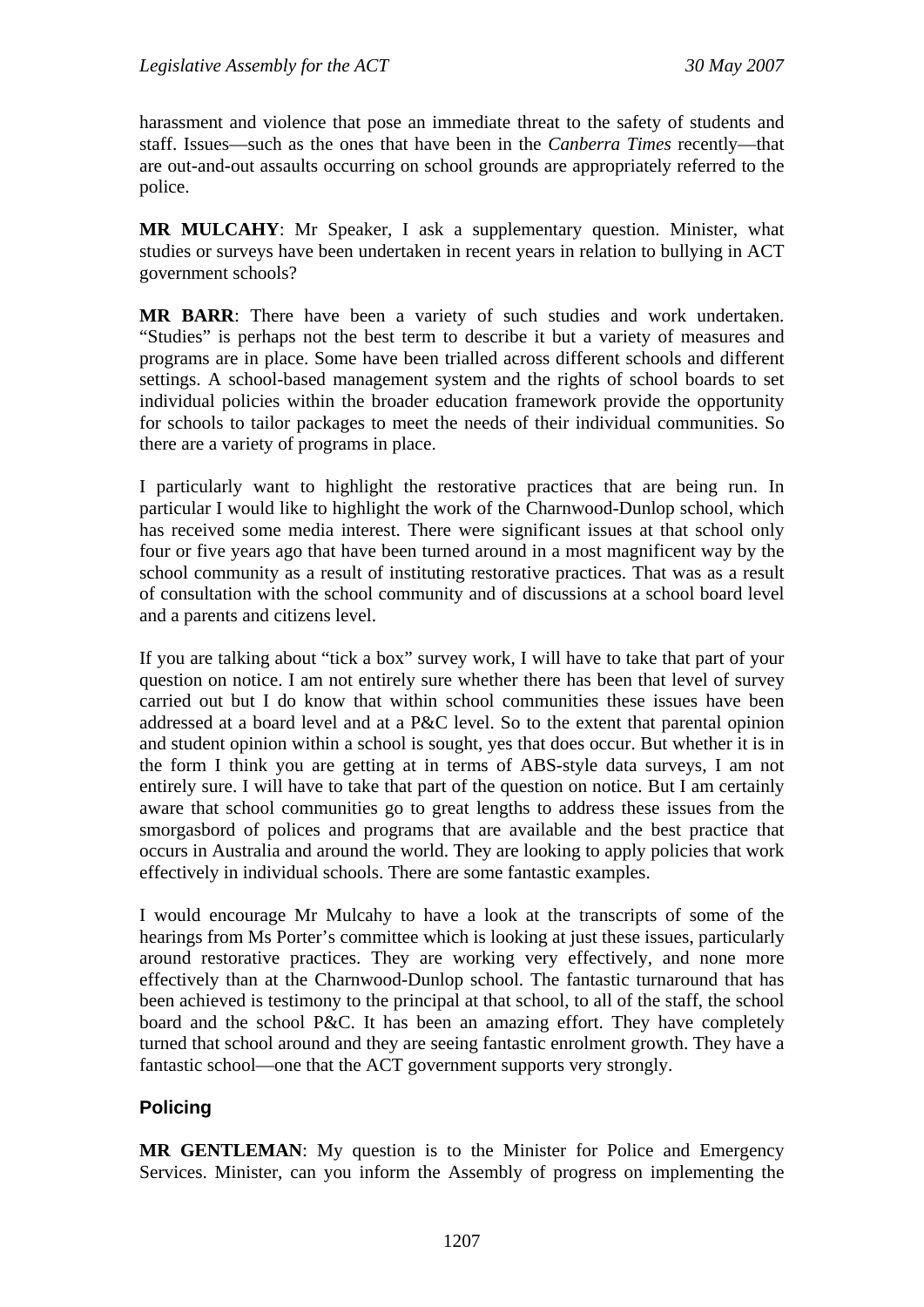ACT government's \$28.7 million 2006-07 budget initiative to deploy 80 additional police to the ACT streets by 2008?

**MR CORBELL**: I thank Mr Gentleman for the question. Yes, I am pleased to advise the Assembly that the initiative to roll out an additional 60 police officers that was funded in last year's budget on top of another 20 that had been funded in a previous government for the same period is now well underway. This will bring the total number of police recruited through funding by this government since our election in 2001 to 107 officers, which is one of the largest increases in community policing in the ACT since self-government.

The government provided just over \$28 million in last year's budget to fund 60 additional police officers. That came on top of funding in the previous budget of an additional 10 officers funded for 2007-08 and an additional 10 in 2008-09. This coming financial year will see the single largest implementation in terms of police numbers from those budget initiatives. In 2007-08, 43 additional police will hit the ACT streets as a result of this government's funding commitments. I am pleased to say that the recruitment processes for these additional police are already well underway.

We already have two recruit intakes currently being trained at the AFP college in Barton. They will be dedicated resources for ACT community policing. That is 30 people undertaking those recruit training processes. They are expected to graduate in July this year; so in the next month or so.

The remaining 13 positions to be recruited and trained this year will be recruited through what is called a lateral intake process. That will be through the recruitment of police who are moving or who are from other jurisdictions. So this is a very significant increase in the number of police on the streets in the ACT.

I think it highlights, too, the hypocrisy of the Liberal Party's position when it comes to policing in the ACT. I recall that when we made the announcement of 60 additional police in last year's budget, the comment from a previous Liberal staffer was, "We thought it was a big deal—

### *Opposition members interjecting—*

**MR CORBELL**: He worked for the Chief Minister of the time. He said, "We thought it was a big deal when had five extra police to announce in our budget. We thought it was a really big achievement and we sold it like nothing else." I am referring to the former media adviser to the former Chief Minister.

The government has delivered a really substantial commitment to ACT Policing—not five, not 10, not 15 or 20, but 60 extra police in last year's budget. And that comes on top of 20 funded in the previous budget. There will be 89 additional police by 2008, bringing the total to 107 extra police since 2003-04. That is a significant net gain. The net gain is 107 police. That brings the ACT Policing's establishment to 872, which is a significant increase. We know these police are needed and we are taking the steps and putting our money where our mouth is to deliver them.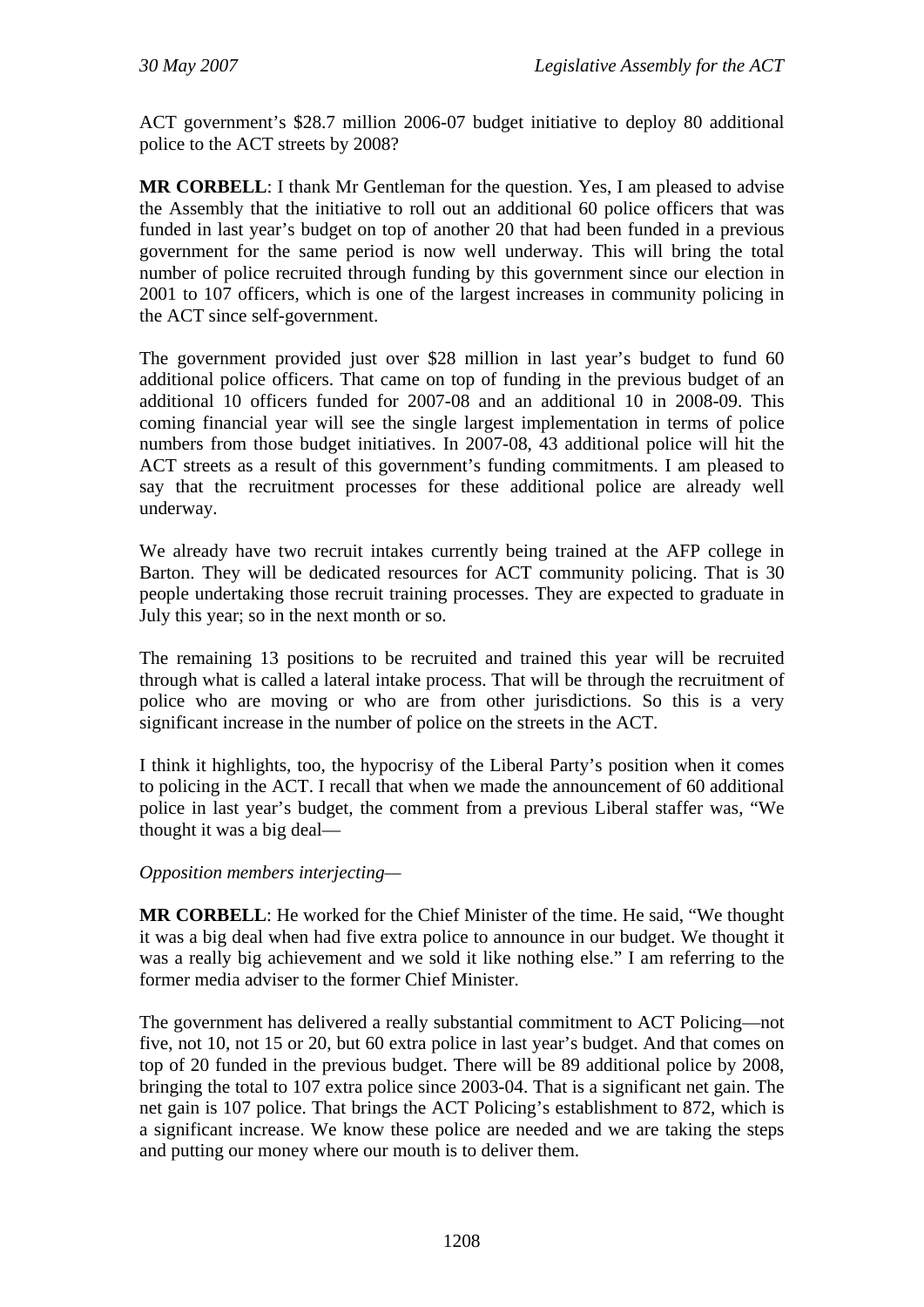What does it mean? It means extra patrol resources 24/7 in the north and south regions of Canberra. It means extra patrol car strength for both those patrol districts. It also means more capacity to respond to the category 2 and category 3 incidents where people do not need to see the police straightaway but do need to see them within 24 or 48 hours of reporting a particular incident or event. This gives our police the capacity to do that better, more often and in a more timely way.

The government remains committed to improving community safety in the ACT. This is a very important part of making it happen.

**Mr Stanhope**: I ask that all further questions be placed on the notice paper.

# **Federal budget—impact on ACT economy**

Debate resumed.

**MR SMYTH** (Brindabella) (3.56): It was interesting to hear earlier from the Chief Minister about the federal government cutting back on health funding. He sets a percentage and says that the percentage seemingly is set in stone and cannot change. I think members would be more than interested to know the progress of health spending over the last couple of years by the federal government. When Tony Abbott says that he has been the best friend of Medicare, he is not joking, because what you will see over the three years from the 2005-06 financial year to the 2007-08 financial year is not a cutback in spending on health; you will see an additional \$5,898,000,000 for health—let me say that again: \$5,898,000,000, an additional 15 per cent—from the federal government. That is not a cutback. That is a mammoth endorsement of the federal government's support for the public health system in this country.

Let us look at education. In 2005-06, they spent they spent \$20,035,000,000 on education. In 2007-08, they will spend an additional \$1.663 billion, up to \$21.698 billion, an increase of eight per cent. Those are not cuts. Those are not illusionary. That is not fiddling with the figures, as Mr Stanhope continually does—to quote the quote "lies, damn lies and statistics"—to try to portray the federal government as having reduced funding on health and education. They have not. The Chief Minister should stand up and acknowledge the 15 per cent rise in health funding and eight per cent rise in education funding. That is something that should be acknowledged.

The Chief Minister has moved an amendment. The Chief Minister wants to cut off the motion at the end of the first page of the notice paper because he does not want to acknowledge the facts. How can you delete a fact that says that the Howard government has delivered 10 consecutive budget surpluses? Why would you? Is it surplus envy? Is it the fact that you do not want to give credit where credit is due? Having grown the economy and given tax cuts, they have still managed to deliver 10 consecutive budget surpluses, unlike the budgeting for a deficit approach of the Stanhope Labor government. Indeed, in contrast to the \$10.6 billion surplus of the latest federal budget, the 2005-06 ACT budget recorded a deficit of \$162.3 million, as outlined on page 9 of the ACT's 2006-07 budget paper No 3, Jon Stanhope's own facts. I am not sure why you would want to delete reference to your record, Chief Minister, unless you are embarrassed by it.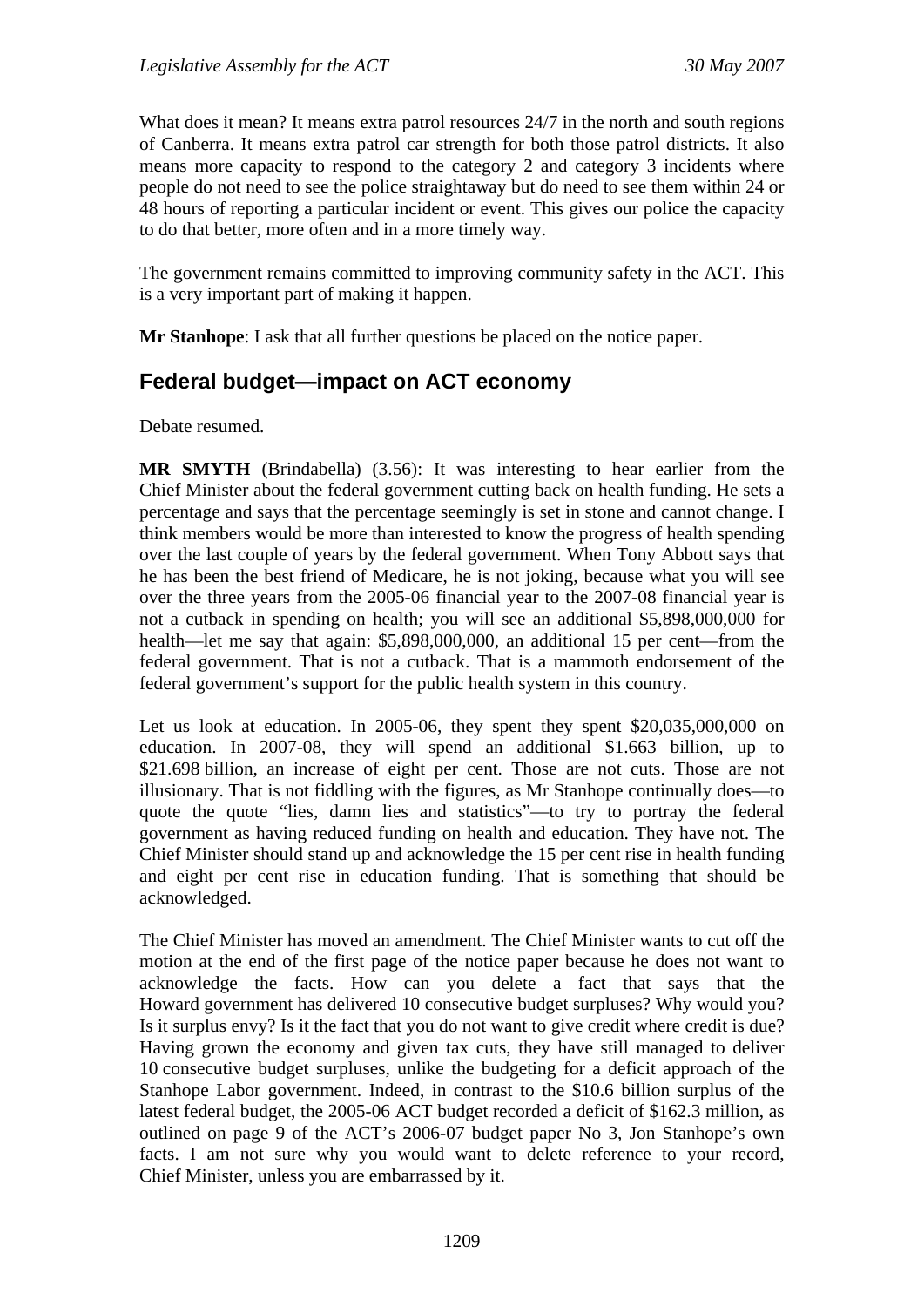Paragraph (1) (e) of the motion is again the truth. It says that whereas the federal government is lowering taxes for ordinary Australians—a fact, and they have done so again—in the last ACT budget taxes increased. That is true. Why would you want to delete that from this motion, unless you were embarrassed by the truth? Paragraph 1 (f) says that the ACT government continues to receive higher than forecast returns from the GST. Again, that is a fact. Why would you want to delete that fact unless it highlights your ineptitude and financial mismanagement in squandering the additional revenue of the tax reforms and the economic reforms that the federal government have put in place and you are embarrassed by that?

I would have thought that the Chief Minister would have liked paragraph (2), which says that the Assembly joins with the Chief Minister in welcoming the Howard government budget. Why wouldn't you want us all on your side, Chief Minister? Why wouldn't you want to send a message that we as a united Assembly, at least for once, agree with our Chief Minister? No, we cannot have that. It is snide. It is picky. We have to get rid of all these references.

And so it is with the rest of the motion. Paragraph (3) commends the Australian government on its commitment to sound fundamental economic policies. It is interesting that federal Labor says, "You are just riding on the back of the resources boom." If a resources boom is going on and it is worldwide, why are other economies looking at our federal economy with envy and saying, "How are you doing that?" How is it that we have survived the collapse of HIH and Ansett, the Asian meltdown, SARS, and September 11? We have come through all those because of the sound financial practices of the federal government. *(Time expired.)*

**MRS BURKE** (Molonglo) (4.01): I will be speaking to the motion and to the amendment. I am very pleased to stand and speak to this motion today. The first thing I would have to say is that, as Mr Smyth was saying, the Chief Minister really does not want to acknowledge the federal government. It seems that we do have a very double-minded Chief Minister, because I am sure I heard the Chief Minister stand up and say at the federal budget breakfast I was at that it was a good budget for the ACT. It seems that today we have got somewhat of a backflip, that he wants to delete all the good stuff that he agreed with earlier as he just cannot bring himself to agree with it today, despite the very handsome spin-offs from the excellent management of the Australian economy by the Howard government.

I will read out the amendment, which is interesting. It "commends the ACT government for its commitment to responsible financial management that will ensure the sustainable delivery of high-quality services to the people of Canberra". Mr Temporary Deputy Speaker, I would put it to you and to members that it is about two very different things. Commitment is one thing and delivery is another. Saying is one thing and actually doing it is a totally different thing.

I move on to an article in the *Canberra Times* in relation to the Chief Minister's comments about his forthcoming budget. It would seem to me that the Chief Minister is playing good cop/bad cop with himself. I quote from an article by Cathy Alexander entitled "No budget ogre this year, vows Stanhope":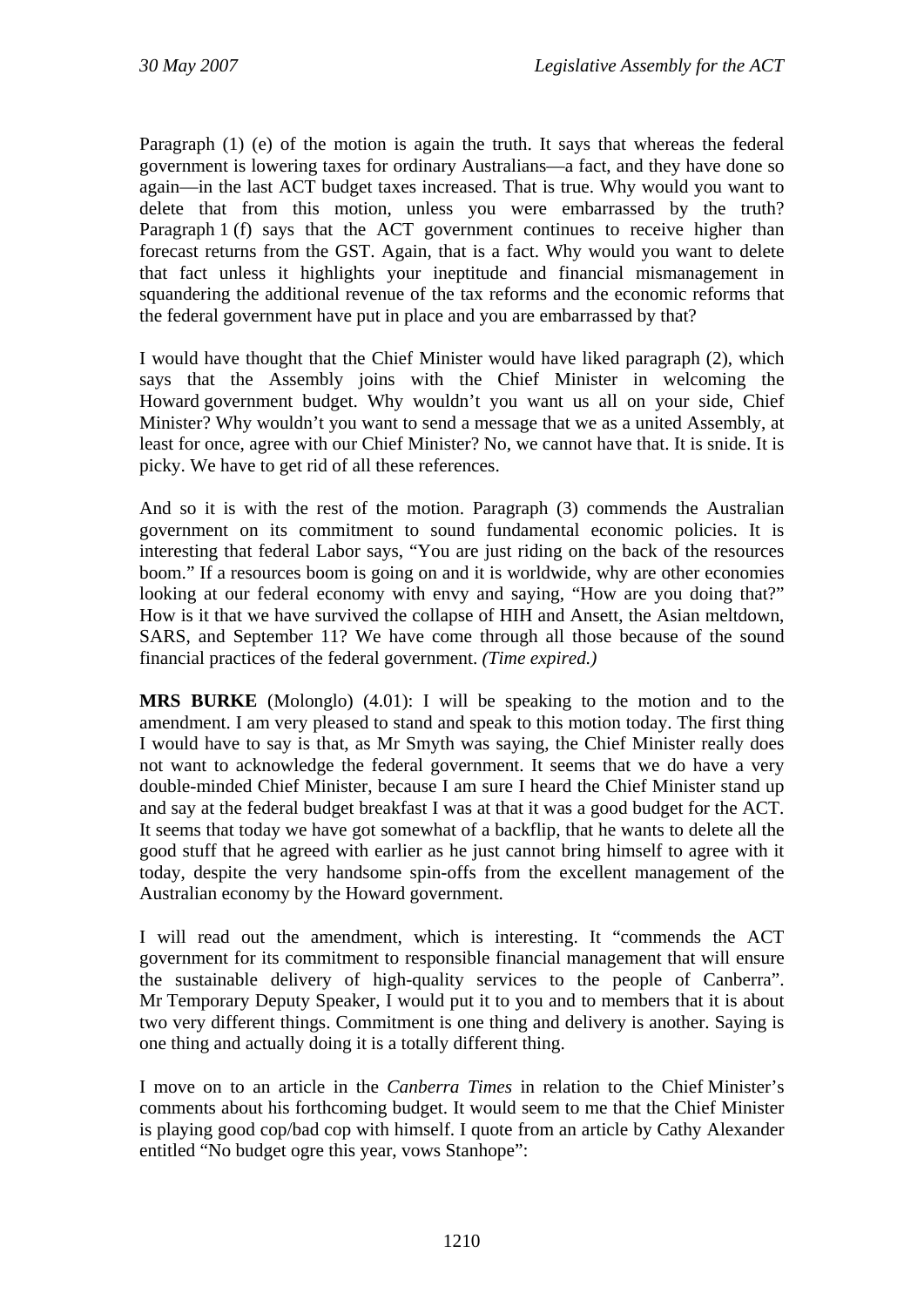Chief Minister, Jon Stanhope has promised not to play "the ogre" in the upcoming ACT budget—unlike last year.

The article went on to say:

Mr Stanhope said he had to be "the ogre" and expose himself to community odium last year. He said there would be no repeat of the razor-gang approach to finances this time around.

I think that is interesting. Much has been said today in regard to the paragraphs (1) to (3) of the motion. I will therefore try to restrict most of my comments to paragraph (4), which calls on the ACT government similarly to commit to sound economic management, to seek to reduce the tax burden on the people of Canberra by lowering the cost of government in the ACT and to reduce the number of nuisance taxes in the ACT. The shadow Treasurer is continually berated, inaccurately, by the Chief Minister. Clearly, we can see something that he cannot; that is, efficiency, working more openly and transparently, and doing things more effectively with what you have got.

Leading on from what my colleagues have been saying in this place today, I find it difficult for the ACT government to justify that its economic management principles are sound. In fact, I would go further and say that it has a very weird perception, to my mind, of the true priorities for the everyday needs of all Canberrans. Looking at the portfolio areas for which I am the shadow minister, I believe there is a real opportunity to make additional cost savings in areas such as administration and logistics associated with delivering essential services such as health, housing and disability services.

As the shadow Treasurer has pointed out, there is certainly more room for a more efficient public service. I do not know about other members, but I talk to public servants a lot and, by their own admission, they will tell you that it is embarrassing a lot of the time to see people just sitting there running businesses from computers in offices and walking around with clipboards, as the old expression goes, simply wasting time. Why are we not on top of that? Why is this government not looking into its public service and the effectiveness of what is happening within the system? That is one really good area. In fact, Mr Mulcahy called for tax cuts and said that they could be balanced by spending cuts from having a more efficient public service.

Sound economic management sometimes does require very difficult decisions. It is a key component of good governance, something the territory desperately needs at a time when we are seeing budgets in deficit, thus requiring a significant shift by the government to deliver us back into surplus. What we have here is a government in denial that it is awash with cash from all the areas that we have spoken about many times in this place—the GST, land sales et cetera. I could go on and on. We hear about it day in and day out when we sit in this place.

Surplus budgets surely must allow governments to expend more funds on essential services, something the Stanhope government has always indicated it would do. In fact, that is what it is saying in its amendment it is going to do. It is saying it is going to focus on essential services—commitment, delivery. We have yet to see it, I fear.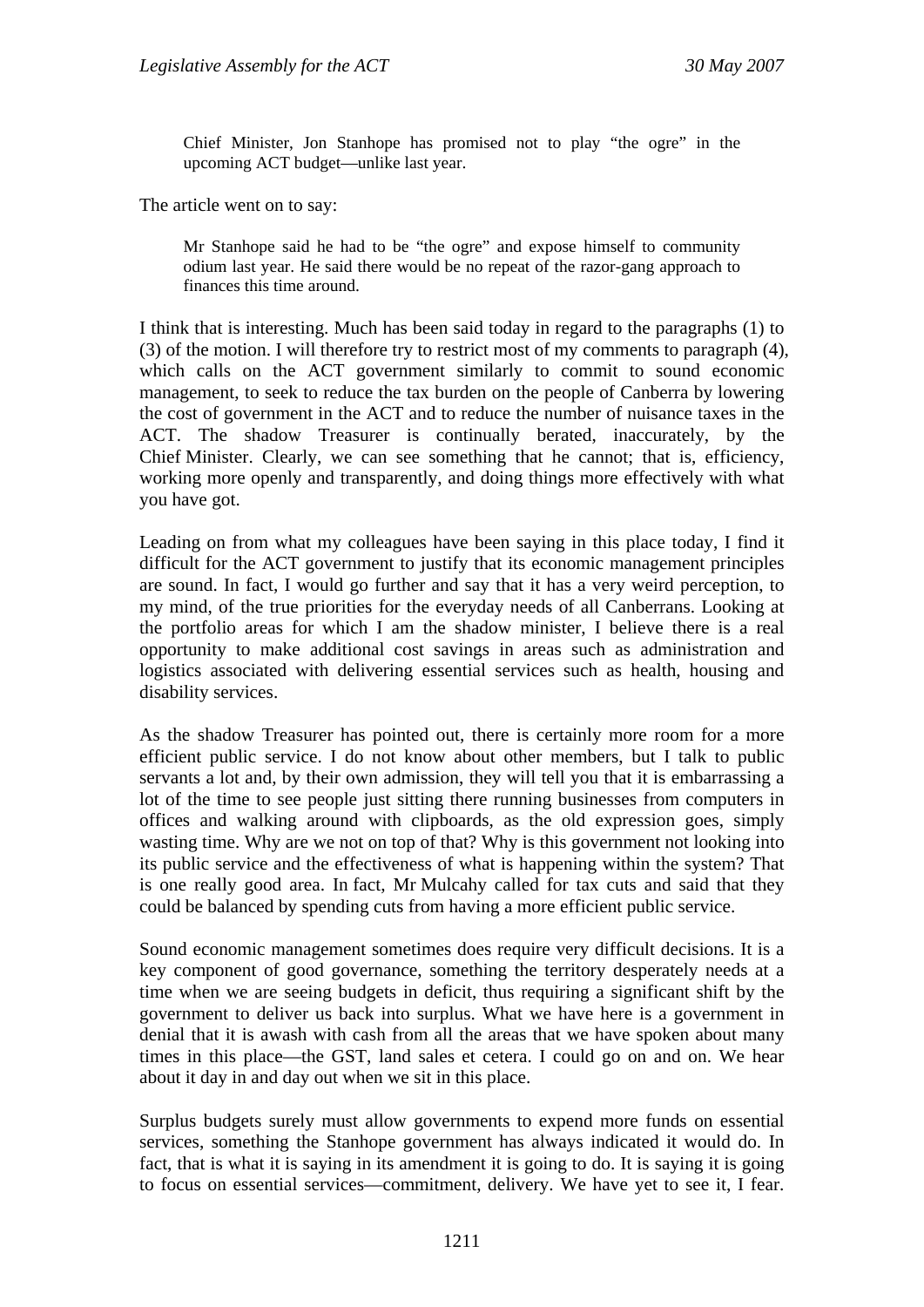The way this government expends funds that it does not have on vanity projects provides Canberrans with the evidence needed to show that their government, it would seem, is committed to expending taxpayer funds on anything other than people.

I say "people" because it is difficult to understand how the Stanhope government can explain to the electorate its justification for expending tens of millions of dollars on fanciful projects at a time when we can least afford them. In particular, I am talking about the arboretum. Leaving aside the water issue, let's look at the sheer practicalities of spending this amount of money on such a project. As I have said, it would be obviously far more beneficial at this point in time to plough these funds into reducing access block, for example, in our hospitals and on chronic disease management. I see that the federal government have very much highlighted that and pumped money into the system, Ms Gallagher. We may talk about the dental program soon.

### **Ms Gallagher**: Yes, we will.

**MRS BURKE**: Are you are saying they are wrong and that you do not like \$5,898,000,000 being pumped into the federal health system? I think that that is an interesting notion from the health minister. Will this government commit to providing more individual support packages to improve the quality of life of people with a disability or to offering more appropriate forms of housing options to Canberrans in need of housing assistance? They talk a lot about that but, again, do nothing.

Mr Speaker, it is our obligation in this place to remind all Canberrans that the territory continues to do exceptionally well in economic terms from the programs or initiatives delivered, not so much by the local government, but by the Howard government. The Howard government takes its budget and estimates processes and reporting seriously.

### **Ms Gallagher**: Oh, yes!

**MRS BURKE**: They do, Ms Gallagher. It seems that the ACT Treasurer, through his absence for the first week of the forthcoming estimates committee hearings, does not. I think we really have to take a long, hard look at why this government is in denial. Unlike the Howard government, which clearly has people at the heart of its economic decisions, the Stanhope government is continually focused on personal projects and wasting taxpayers' money. We can see from the complaints we get—I am sure the government have done their own polling and are getting the same message—that we are paying more and getting less.

The growth in the ACT could only be attributed to the excellence in economic management of the Howard government creating jobs, creating wealth and creating infrastructure projects. My final point, which is a very important one, is that when the Stanhope government runs out of money due to poor financial management, what does it do? It cries poor. What does it do then? It expects the commonwealth to cough up the funding to cover its financial ineptitude.

**MRS DUNNE** (Ginninderra) (4.09): This is an important motion in the run-up to the ACT budget next week, keeping in mind that this government had held off its budget this year ostensibly so that it could find out what goodies were in store for it in the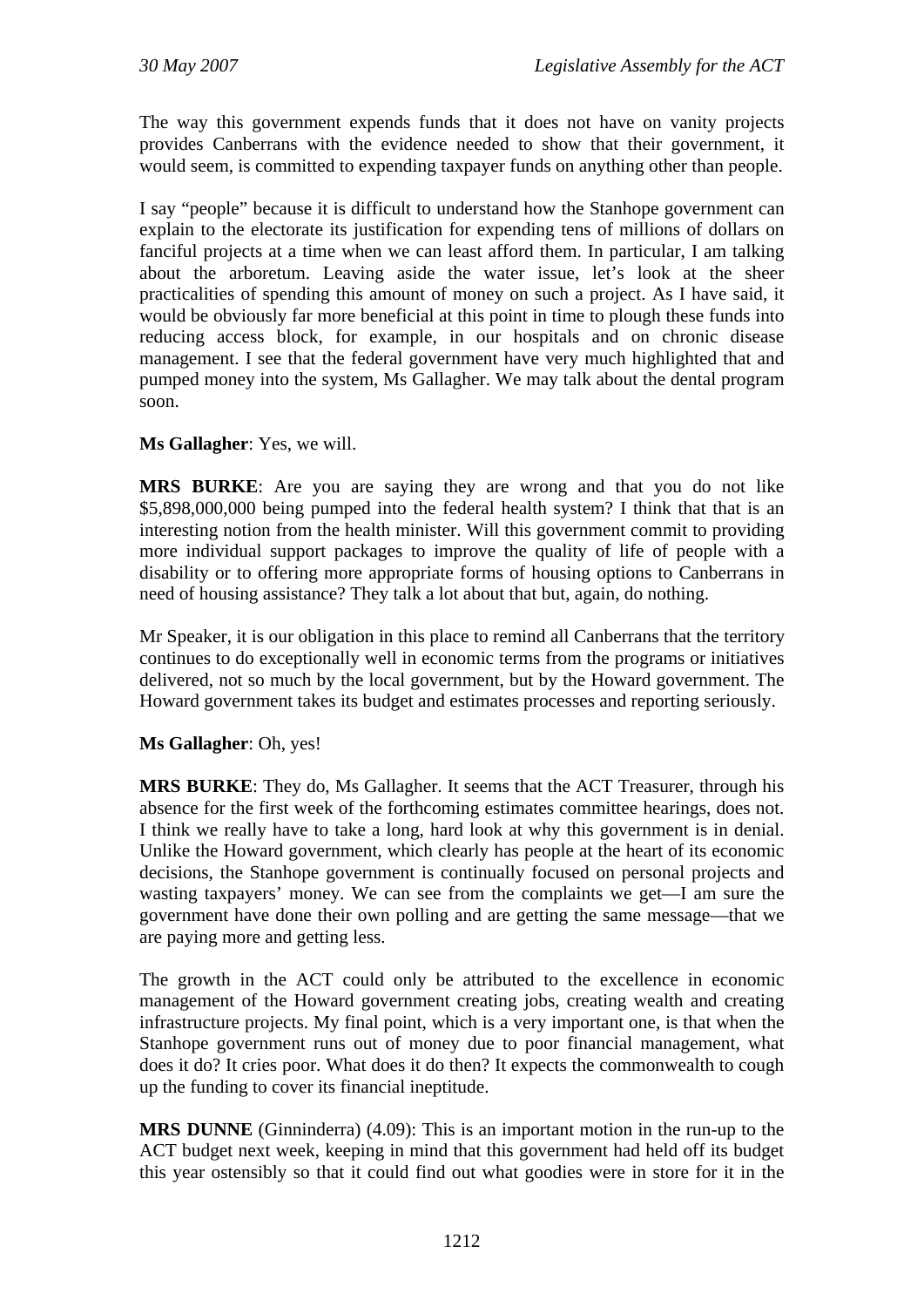federal budget. It seems that again we have the churlishness of the Stanhope government. They are so churlish when it comes to non-government motions in this place on private members' day that, even when there is a motion that commends the Chief Minister, if the words are not their words, if they are the opposition's words, they cannot possibly use them and have to amend them, even taking out congratulatory words.

The small-mindedness of the Stanhope government when it comes to opposition and private members' business is quite telling. It cannot stand to have any proposal put forward by people who are not part of the ALP. What we have here today is a pretty straightforward motion that calls for financial responsibility, but in the process it actually congratulates the Chief Minister on some of the things that he has done. He cannot even bring himself to congratulate himself because he thinks there might be a trap in it and the wicked Liberal Party is going to do him in, come what may.

The whole thing with the budget, as my colleagues have dwelt on at great length, is that it is about sound financial management year on year, which is hard work. It is about keeping your eye on the ball. I noticed in an address today by the Hon Andrew Robb in relation to vocational training some of the things that he said about the constant slug of sound financial management. He said in his speech today:

A successful company does two things; it pays a healthy dividend to its shareholders, and it takes from the profits and invests in the future. An unsuccessful company pays little or no dividend because they don't have profits to distribute and they borrow to keep the company afloat.

In 1996 the Howard government took over an unsuccessful business with little or no dividends being paid, and a \$96 billion government debt requiring yearly interest repayments of \$8.5 billion. Yet, today we are paying Australians healthy dividends and investing heavily in the future.

Just as the creation of a highly successful mining company doesn't come easily, so too the key measures that have enabled the economy to be in such strong shape—the tough fiscal measures to pay off that \$96 billion debt, the budget reforms, the waterfront reforms, the tax reform, the workplace relations reforms, the superannuation reforms, the Future Fund, independent contractor legislation—

the list goes on—

have been very hard fought.

Getting the economy in order and keeping it in order is a hard fought business. But what we have here and what we have seen in successive years of Stanhope government is profligacy. What we had with the previous Labor government, which Mr Stanhope took great pains to avoid talking about this morning, was profligacy. When the ACT was set up, the commonwealth gave us money in the bank. When Kate Carnell became the Treasurer in 1995, not only had all that money disappeared from the bank, but also the operating loss for that year was \$344 million. When they put together the budget soon after the 1995 election the operating loss, courtesy of the Follett government, was \$344 million.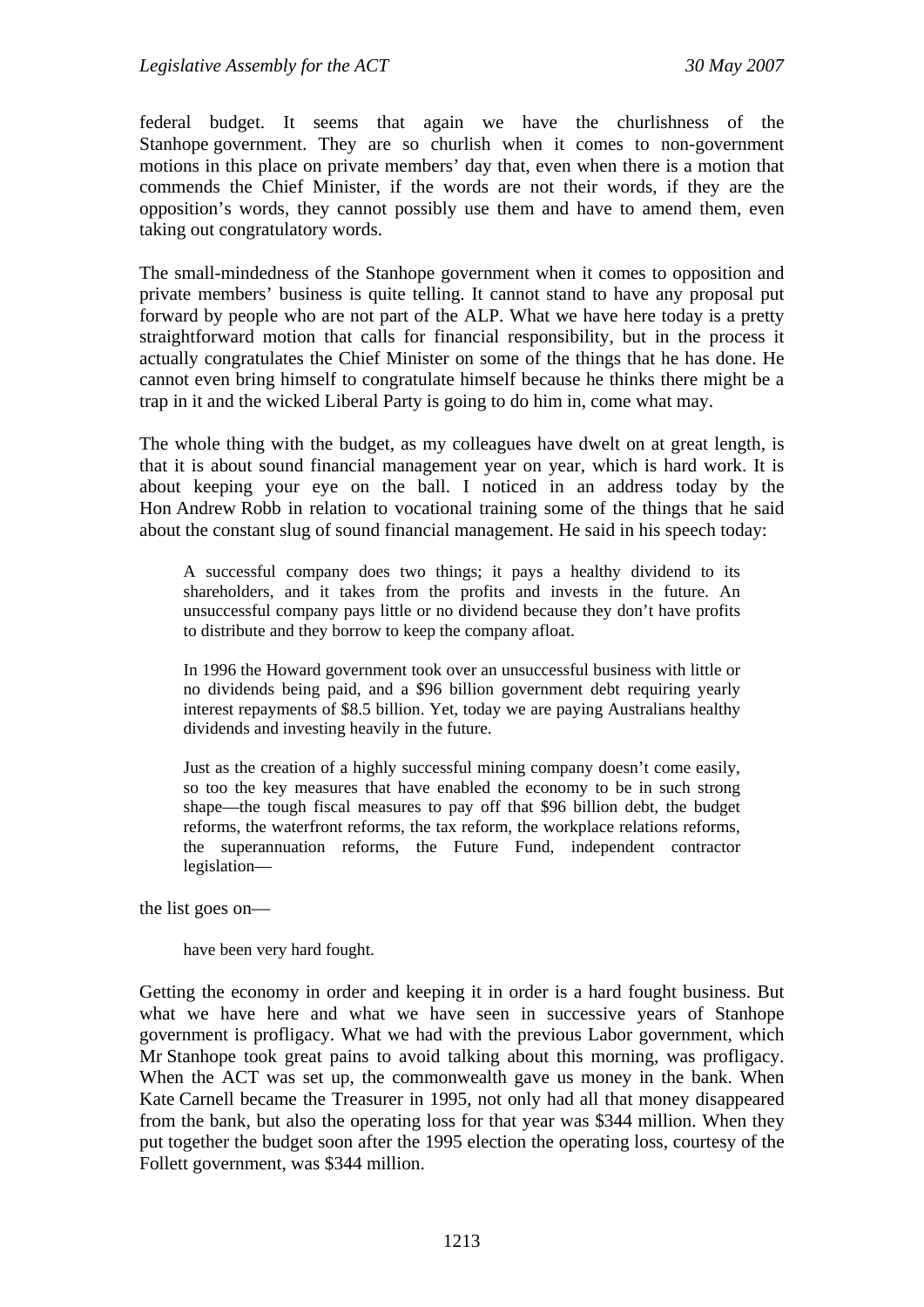What we had after that were years of hard slog, taking an operating loss, which was at that time about a quarter of the entire budget, and turning it round into a surplus by the time of Gary Humphries's second budget. It was only a small surplus, a \$6 million surplus, but to take us from losing a quarter of the budget every year and turning it into any sort of surplus in that short period of time, those six years, was a phenomenal effort. What we see today is that by any reckoning, except Jon Stanhope's reckoning, we have been in deficit year on year while he has been the Chief Minister, while he has been the Treasurer and while he has let his departments, his officials and his ministers run riot and waste money.

We had him this morning talking about record levels of spending on education. Yes, there has been a lot of spending on education, but let's put it in context. The Howard government has provided record levels of spending on education since 1996. Federal funding for state schools has increased 70 per cent in real terms since 1996, while enrolments have increased by only 1.2 per cent over the same time, and 76 per cent of students go to state government schools and receive 75 per cent of total taxpayer funding.

**Ms Gallagher**: That is because the states fund them.

**MRS DUNNE**: The Australian government's recurrent funding of public education has been linked to state government funding by the same formula since 1985. Therefore, the more that state governments spend in their schools, the more the commonwealth automatically increases funding to those states. If Mr Barr is correct and we are spending unprecedented amounts on government schools in the ACT, he will see unprecedented amounts of commonwealth grants for education to match the fact that he is spending unprecedented amounts.

In addition to that, the Australian government provides funding for specific purposes, such as the \$1.2 billion for investing in our schools, two-thirds of which goes to government schools and the other third goes to non-government schools, and the \$1.8 billion for literacy, numeracy and special learning needs programs. In 2006, the Howard government increased total funding of state government schools by 11 per cent, while state governments increased funding, on average, only by 4.9 per cent. It was higher in the ACT than that but, generally speaking, the states and territories are sitting on their hands and taking money from the commonwealth and then complaining when they get it.

What we had here today was Mr Stanhope saying that the ACT government is spending unprecedented amounts on ACT government schools. While we are doing that, while we are spending more money, there are fewer people in our schools. There are many fewer people. Part of that is due to the demographic shift which Mr Barr talks about. There are fewer people in the schools because the cohort of people five to 19 is just getting smaller through demographic changes.

The other thing that we have been seeing over the last 10 years is that there has been a 1.3 per cent decline every year in people attending government schools and a 1.4 per cent increase in people attending non-government schools. That is the 10-year rolling average. In 1998, 64 per cent of ACT children were in ACT government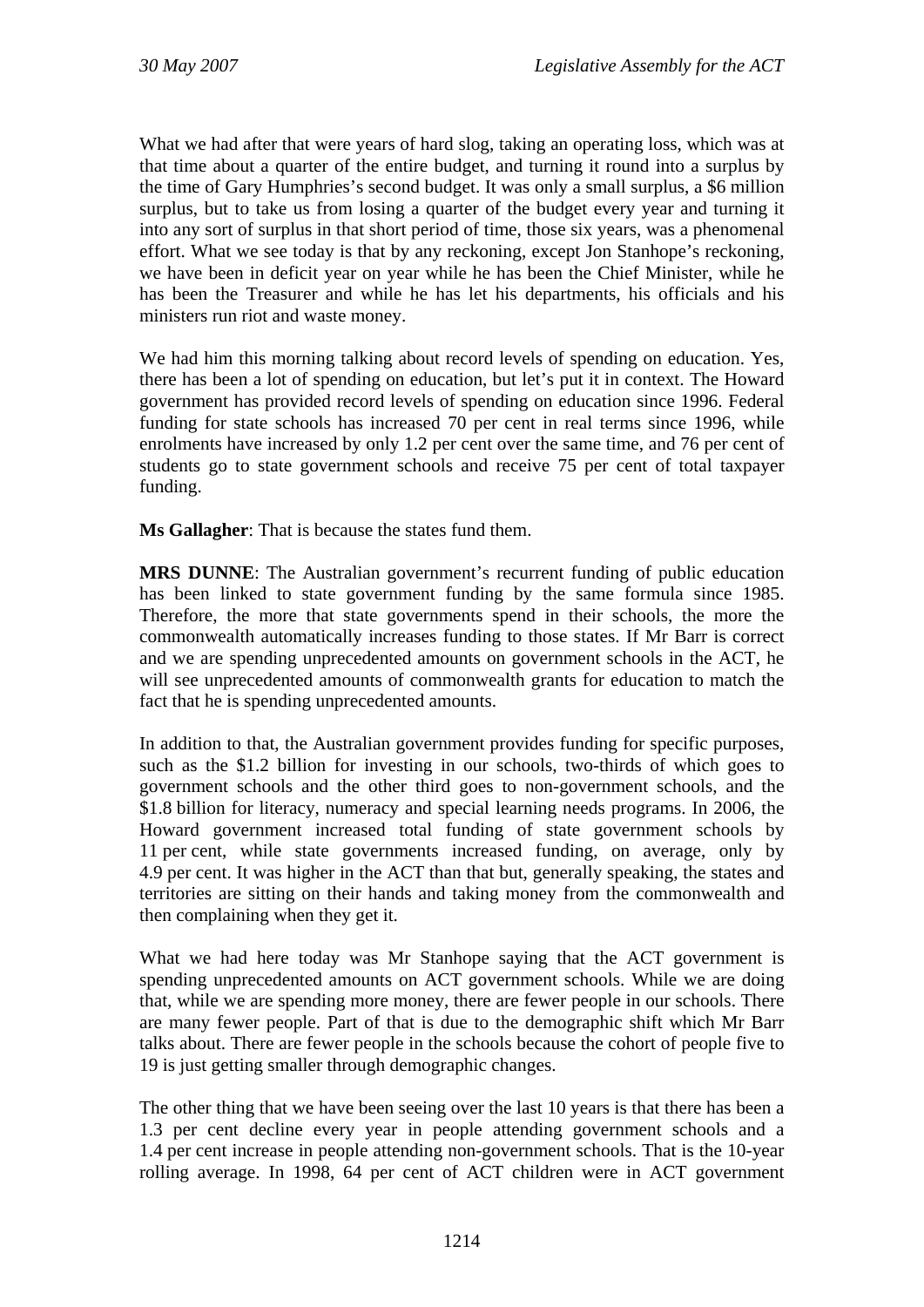schools. That figure is now 58.4 per cent. There has been a commensurate rise, of course, for non-government schools. The thing that is of considerable concern to me is the complete abandonment by the Stanhope government of high schools in particular.

We had all the promises that were broken about how we would not close schools. That was despite the promises about how the Stanhope government would do so much in this term to support government high schools, because that was the key to improving education in this territory. We had commitments of equivalent funding for two extra staff members in high schools over the life of this government, but what we have actually seen as a result of the EBA arrangements, which were concluded finally in January this year, is that ACT government schools have lost the full-time equivalent of 35 teachers: 35 teachers have gone out of the schools, more than the two new teachers each that were promised to the schools.

This Stanhope government has completely abandoned government high schools. As a result, we have seen that, despite a 2.9 per cent increase in the population attending high school in the ACT, the ACT government share is continuing to fall. Every year, year on year, there has been a 0.5 per cent fall in student enrolments in ACT government schools. That has been happening year on year for close to 10 years now. In three years, that will mean that the government school system will become the minority system in this territory. The minister admits that it will become a system of last resort and he is doing nothing about it. He does not know why the children are leaving and he does not know what he can do to turn it round. He might say that he is spending money, but he does not know why he is spending that money. *(Time expired.)*

**MR SESELJA** (Molonglo) (4.20): I commend Mr Mulcahy on bringing this motion forward today because it demonstrates a study in contrasts. It is a stark contrast between the budgetary position and the budgetary management of the federal government and the budgetary position and the budgetary management of the ACT Labor government. When we look first at the record of the Howard government in terms of budgetary management, it is quite an impressive list. Over the last 11 years they have paid off \$96 billion of Labor's debt.

In the midst of this they have established a future fund to pay for our future public service super liabilities. We have now seen the Higher Education Endowment Fund and the massive increase in Medicare spending. All the while we have seen taxes cut. At the same time as we have seen Labor's debt paid off, we have seen extra spending for health, an endowment fund established, a future fund established to pay for our future debts and at the same time this government is consistently cutting taxes.

What a difference to the ACT government. Look at the tax cuts we have seen. We have seen great increases in family tax benefit from the federal government which have benefited greatly low-income and middle-income families in this country. It is absolutely undeniable that low and middle-income families are seeing much, much more of their money in their pockets as a result of this government than they were prior to 1996.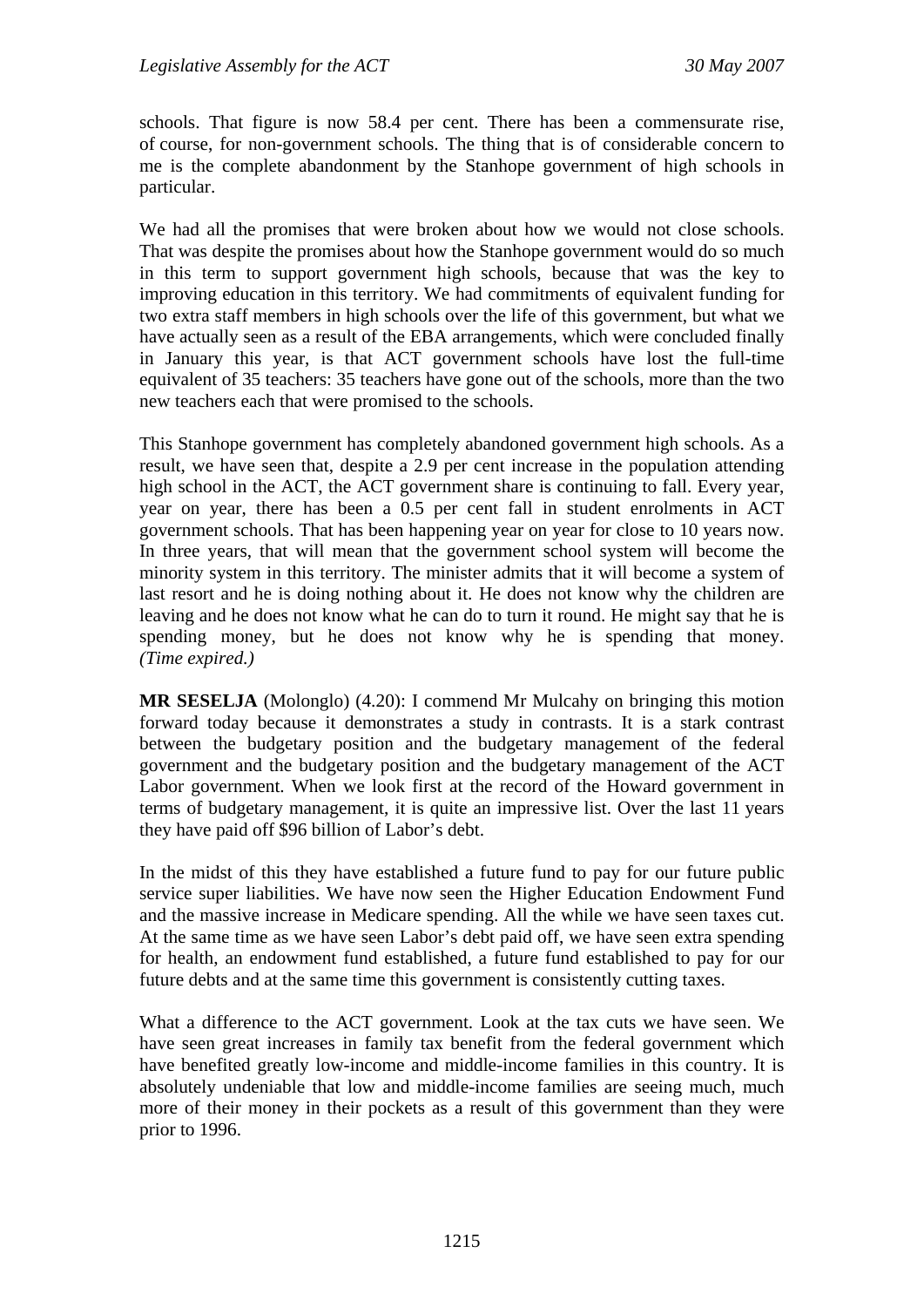We have seen income tax cut. We heard the Labor Party federally only a few years ago say people who were on \$50,000 were rich, which is why they applied the top personal rate of income tax to people on \$50,000 a year. As of next year, it will be \$180,000 a year, and that top rate is lower than it was. It has gone from \$50,000 to \$180,000 a year. If we had gone with inflation it would have moved up to about \$70,000, but it has gone up to \$180,000. They have cut the middle rate and they have cut the lower rates as well. They have cut income tax across the board.

We have seen cuts to company tax, capital gains tax and other taxes and charges at the same time as they have been increasing spending on important national security issues, health and various important services to the Australian community. At the same time they have been cutting taxes. What a difference!

The budgetary position of the Australian government is now the envy of other nations. Look at the most powerful, biggest economy in the world now and the level of government debt that they have: something like \$30 trillion. They are extraordinary levels of debt. For Australian taxpayers and the Australian people to be in such a good position now, where we have no net government debt and in fact are in a position to be planning for our future debts and for our future liabilities, we are the envy of most developed nations.

We have seen the economic legacy of this management. We see unemployment hovering around the 4½ per cent mark now. We have seen about 20 per cent real wages growth. That is 20 per cent more money in people's pockets and does not take into account the significant tax cuts which see much more money flowing into people's bank accounts. We have seen years of uninterrupted economic growth.

It has not been the case that there has been uninterrupted economic growth everywhere else. We have seen the Asian financial crisis, we saw a recession in the US, yet Australia has weathered that. A lot of the credit needs to go to the excellent budgetary management and fiscal management of the federal government, the federal Liberal-National coalition. We have seen in this latest budget significant benefits for the ACT.

The Chief Minister talked about \$72 million for the Griffin legacy, which is welcome, but the bigger benefit has been our unemployment rate in the ACT, which is in large part a result of the expansion of the Australian government. It has been able to expand because it has managed the budget. It has done that not with deficits but with surpluses. We now have almost more workers than we know what to do with because of the federal government at the moment. In fact Mr Hargreaves said, "We do not know what to do with them." Clearly the ACT government has not been ready to respond to that.

Once again, it is a study of contrasts. We have a responsible federal government that is able now to spend more money because it has managed taxpayers' money well, and we have an ACT government not ready to respond through sufficient land release or even through sufficient commercial accommodation for these people to work in. That is a significant contrast.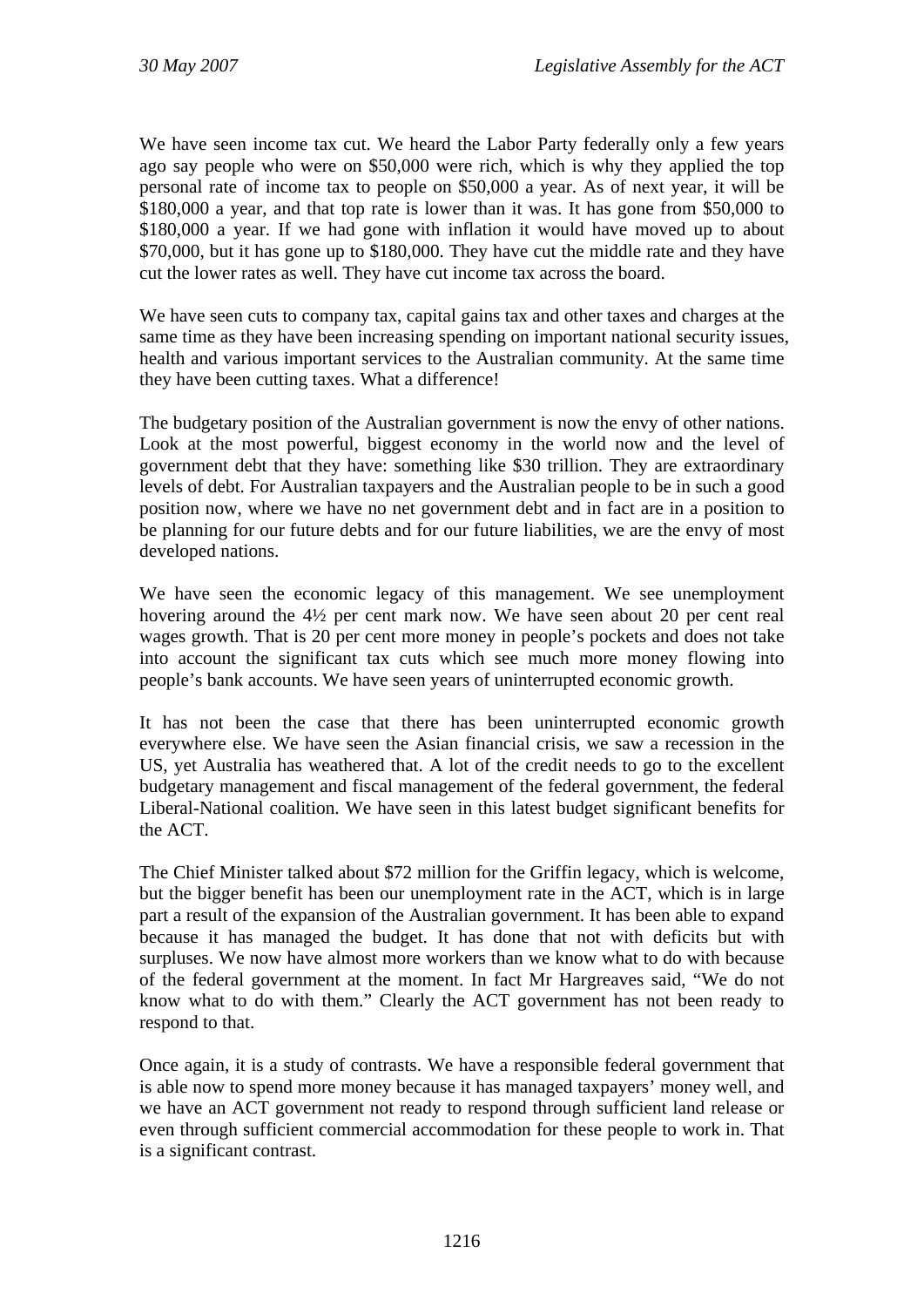Compare this now to the ACT government legacy. In the midst of massive increases in the amount of GST that is coming to the ACT—much, much more than would have been anticipated—we still saw over the last few years, in GFS terms, deficits from this government. We saw deficits in the 2006-07 budget of \$80.3 million; in 2005-06, \$162.3 million; and in 2004-05, \$270 million. We have got one government that has been cutting taxes and delivering surplus after surplus and paying off debt, and we have another government that is not only delivering deficits and receiving more GST revenue—GST which Labor opposed; so they would like to give that extra revenue back because they do not support that tax—but also in the midst of that is delivering tax increases. There were massive increases in rates and taxes last year. We are going to continue to see big rises because it is linked to the wage price index.

We see taxes and charges going up exponentially under this government. We see school closures. We see the running down of infrastructure and cuts to public transport. We have simply not seen the benefits in the ACT from this government in terms of local government services and infrastructure that we should be seeing in the boom times, given the booming economy, given the financial management of the federal government and given the massive boom revenues that we are seeing as a result of the GST.

At the end of all that we see school closures and massive increases in taxes and charges. Those increases in taxes and charges under this government will continue, and will continue over and above inflation as a result of the policies put in place by this government. The reason they have done that is that they simply cannot control their spending. We see it in all areas. They cannot control their spending.

The Chief Minister always asks us to give examples. We constantly give them examples. We gave them examples when we saw the obscene waste of \$4 million on the busway, which was never going to happen. We have seen millions in wasteful expenditure on marketing and advertising by the LDA. We have seen money for the arboretum in the midst of a drought. We saw the unexpected, in the eyes of the Chief Minister, blow-out in the number of public servants by 2,003. They are simply unable to control the management of the public service and simply unable to rein in expenditure.

To pay for a lot of this extra expenditure, we heard the Chief Minister tacitly acknowledging recently on ABC radio that this government has been fleecing first home buyers. He acknowledged that, and that is the absolute truth of it. They have been fleecing first home buyers. First home buyers' tax burden is massive as a result of this government. It has propped up the LDA and has propped up the extra spending of this government because it has failed to rein in its spending. It has failed to make hay with the significant revenue that is coming into its coffers as a result of great economic times in this country and as a result of extra GST revenue.

The people of the ACT are suffering. We see them paying more taxes and charges but nowhere is it more keenly felt than by first home buyers who have to bear such a significant burden. We saw the property council some time ago estimating that up to a quarter of a house and land package goes in taxes and charges. A significant amount of that is propping up the LDA. A significant amount of that is at a local level, an ACT level.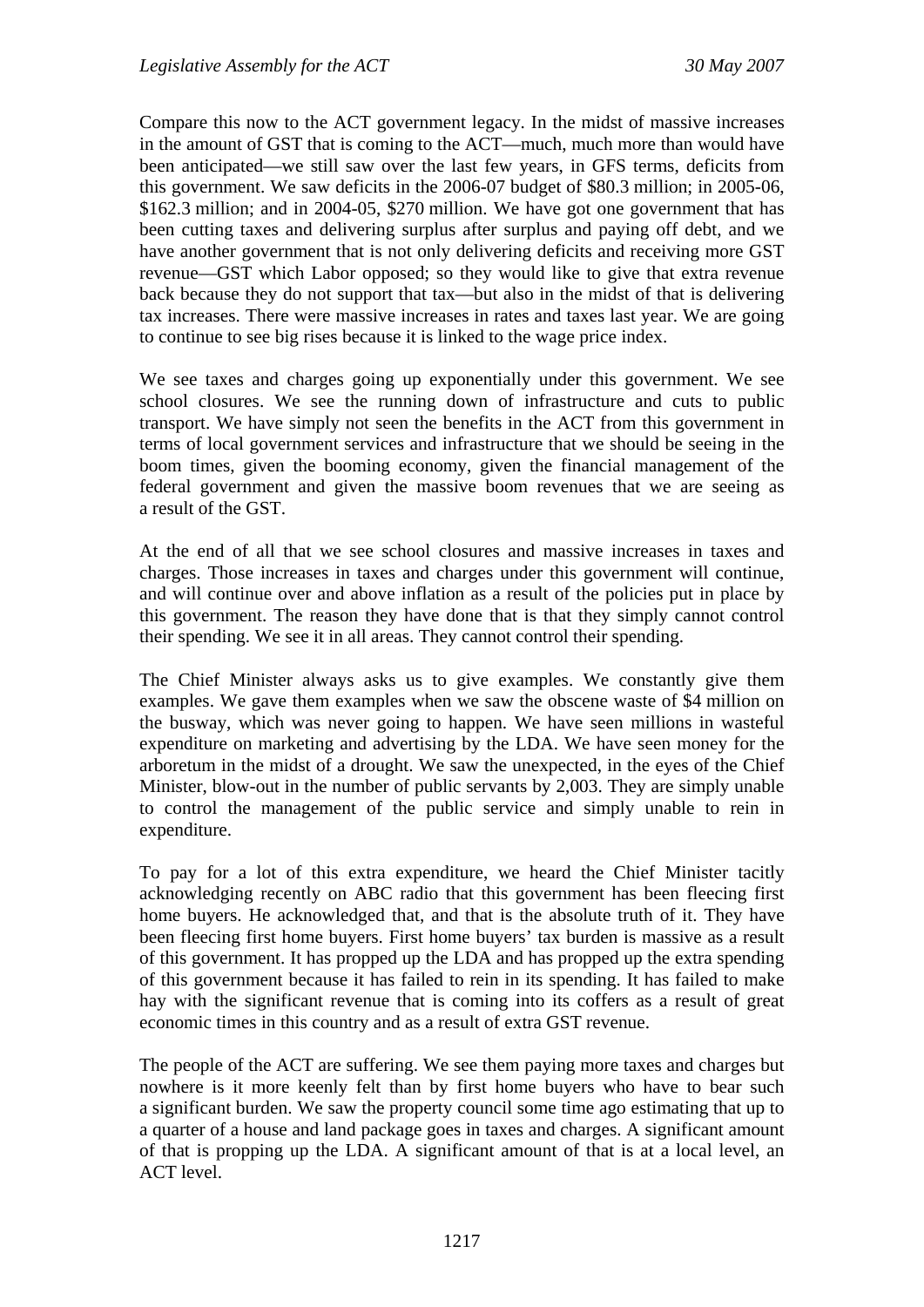The contrast could not be clearer. The federal government has managed its budget well, has cut taxes, has given people opportunities and has increased spending on health, defence, national security and all other areas. We have seen boom times in the ACT as a result. We have seen record low unemployment in Canberra, yet in response to that, in the midst of these boom times, we have a Chief Minister and a government that have so failed to manage their resources that they have to slug Canberrans with hundreds of dollars in extra rates and charges. We are going to be paying more for electricity and water, as well as our extra rates, and we are seeing no better services.

If anything, we are seeing a rundown of services. We see a bus network that is the worst in the country. We see roads that are not being maintained as they should. We see massive school closures. We still see a flood of people moving to the non-government system. We see the mismanagement of our water infrastructure. They are always blaming the drought but they have mismanaged our water to the extent that we will potentially see 80 per cent of our ovals closed because this government has not invested in water infrastructure. It has failed in so many areas and is in stark contrast to the federal government's budgetary management.

**MR PRATT** (Brindabella) (4.30): I stand to support the motion. I will not be supporting Mr Stanhope's amendment. We know now that the federal budget this year was extremely well received, perhaps the best-received budget in 11 years. For people on the other side of the chamber to decry that budget and to use that budget as a whipping boy to explain away and excuse away their own deficiencies is simply outrageous.

Look at the comments of noted economic commentators across Australian print media, the Paul Kellys and the Dennis Shanahans, and then at the ABC reporters who have a decent economics and commerce background, Michael Brissenden, the *7.30 Report*'s Kerry O'Brien and Cassidy's comments from the *Insiders*. Most of the *Insiders* panels that have appeared in the last two or three weeks in the wake of the budget talk about a budget which has not only brought a degree of windfall to the Australian economy and seems to drought-proof, for want of a better term, the management of the economy for the next couple of years but is responsible as well.

It was not a budget which provided largesse and rewards at the expense of probity of management. It is clearly a budget which is well in the black and remains there. I see the *Canberra Times* article of 9 May headed "ACT benefits from largesse". Across the board, we have media praise for the federal government's budget.

Yet we see Ms MacDonald stand up here today and challenge why we should be celebrating that budget and decrying the fact that GSTs are "not all they are cracked up to be". Ms MacDonald said here today that GSTs are not all they cracked up to be. What did we have pre Howard? We had the Paul Keating wasteland in terms of economic management and budgetary management in this country. There was no return of revenue to the states.

**Mr Seselja**: There was a \$96 million deficit.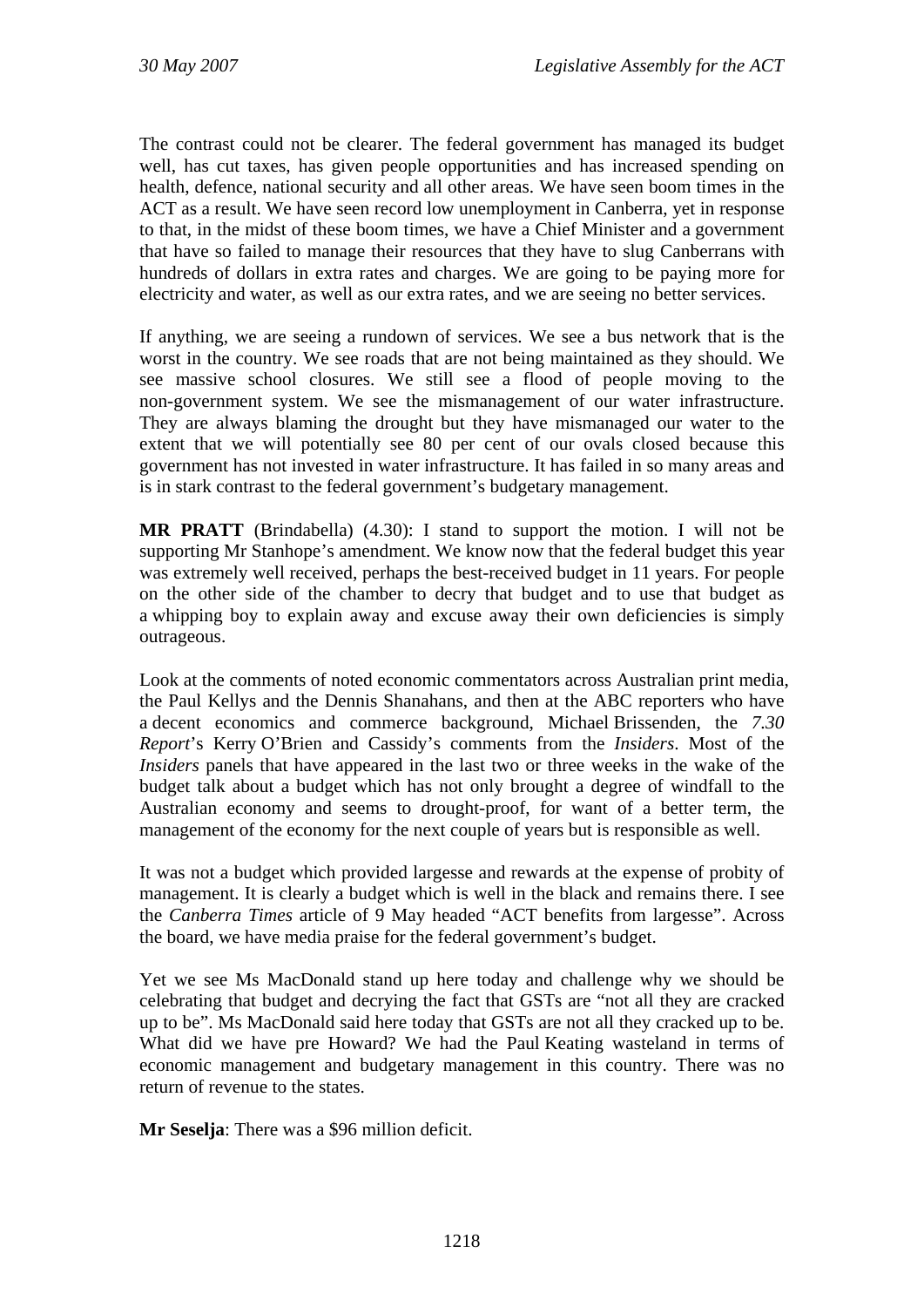**MR PRATT**: You are right. As my colleague reminds me, a \$96 billion deficit was left behind by Keating.

Not only have John Howard and Peter Costello in recent years had the challenges of the drought to manage in terms of budgeting but also they have had to manage Australia's national interests and our commitments overseas in terms of international terrorism. Those issues, which have clearly put pressures on the budget, have been so well managed. But on top of that, the \$96 billion deficit has had to be paid off in the life of the Howard government.

International commentators well recognise that. If you were to have scanned the BBC and CNN in the immediate days after the handing down of the Australian budget, there was a fair amount of pats on the back internationally for what was seen to be an excellent budget in one of the world's better-managed economies. In effect, what that has meant for us in the ACT is this: the federal budget has proved a useful here-comes-the-cavalry relief for the ACT versus Stanhope's neglect of ACT budgetary management.

Let us have a look at a number of advantages provided to this community by the federal budget: \$480,000 maintenance will be provided for the Barton and Federal highways; \$0.602 billion will be provided to fix four, yet-to-be-disclosed, crash hot spots; and \$3 million is allocated for the duplication of the Barton Highway in addition to the \$480,000. A fair share of the Oz link funding will be provided for ACT roads. The fact is that the Chief Minister is on the record as having said that he recognises that we are going to get a fair share of the Oz link funding. Yet we see the ACT government's neglect on a range of road upgrades and ongoing maintenances.

The Tharwa Drive duplication has been neglected. The Pialligo Road upgrades have been neglected. The Majura Road upgrades have been put back and back, with smaller amounts of money provided, because a lot of the budget that should have been quarantined or left in place for road maintenance and road upgrades has been bled off, to be poured down the sinkhole of the GDE. We now know that the GDE has, let us say conservatively, at least doubled and, more likely, tripled the original project analysis costs of 2001. We have got less bang for the buck. We have got one lane each way versus the two each way envisaged under the initial project analysis.

We also see that, in relation to the Tharwa bridge project—and I talk about all aspects of that, the heritage aspects, perhaps the refurbishment aspects when Labor were on the drawing board and now the decision to replace that old bridge with a new one the whole thing has been a project management screw-up. For some reason, the ACT government did not identify 18 months ago, when they should have, that the old heritage bridge needed urgent works. Suddenly the Tharwa community and, more broadly, the ACT community are stuck with a project which had not been envisaged.

The jury is still out, by the way, in the thinking of many engineers, as to whether or not the Tharwa bridge could not be refurbished. It is interesting to note that, when the Tharwa community have approached the ACT government department of municipal services to get a more definite understanding of those implications, they could not get answers.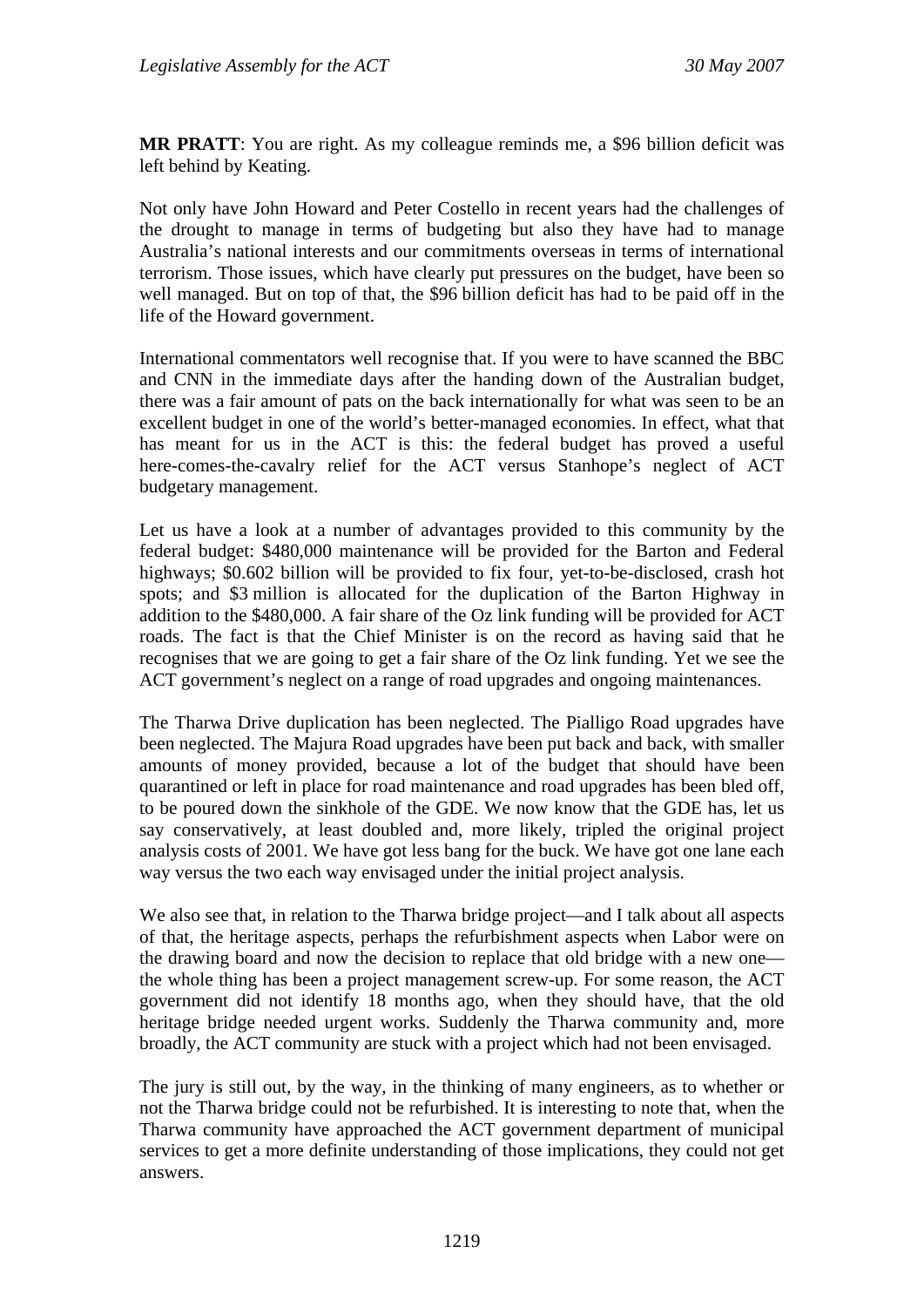Beyond that, the minister promised in September last year that the project for the new bridge—let us accept a new bridge replacement—was to have commenced by now. It has not. The tendering for design has not even commenced. Minister Hargreaves's milestone to be achieved by the end of this year is clearly not looking particularly good. It is very, very likely now that the new bridge replacement will be put through to the end of 2008 if we are lucky.

Let us look at the other neglects: the Albert Hall maintenance, the \$1.02 million immediately needed to refurbish and for priority needs. My colleague will later talk this day, if we get there, on the conservation and heritage needs and the funding needed to address those issues. Those have been neglected.

There is the Griffith library closure—the failure to consult, the failure to have funding in the budget to ensure that Griffith library, as part of a broader ACT network, could have remained open. There is also the closing of the ACT shopfront and the impacts that are imposed on town centre shopfronts as a consequence, the failure to clean up graffiti in this city, and the failure to ensure that grass-growing contracts are achieved on time.

In Conder and Chisholm, we have still got major spillways severely damaged as a consequence of the January 2007 rains. The rubble remains. The banks are exposed, because the footways, the pathways and the concrete overcoats have been cracked and washed away. We now have exposed earth in those embankments, waiting to be washed away by the next winter rains.

There were the school closures; the emergency services run down; the failure to sort out the emergency services; the failure to ensure that bank accounts for volunteer units are squared away; the pay parking debacle; the failure by the government to rule out pay parking at the hospital; our bus system, the worst in the country; and unsafe interchanges. All of these amount to failures by this government. Thank God for the federal budget.

**MR BARR** (Molonglo—Minister for Education and Training, Minister for Planning, Minister for Tourism, Sport and Recreation, Minister for Industrial Relations) (4.40): I am pleased to be able to make a contribution to this debate. I will be drawing upon—and I acknowledge from the start—the work of Rory Robertson, Macquarie Bank interest rate strategist, in outlining the broader picture and some of the issues that those opposite have sought to raise.

It is interesting that the publication of the ABS's annual report on taxation revenue in Australia from last month has provided Mr Robertson with the opportunity to extend some of his longer term analysis of the federal budget and of federal, state and territory financial relations. He has drawn the following conclusions:

That Canberra—

and I will refer to them as the federal government from now on—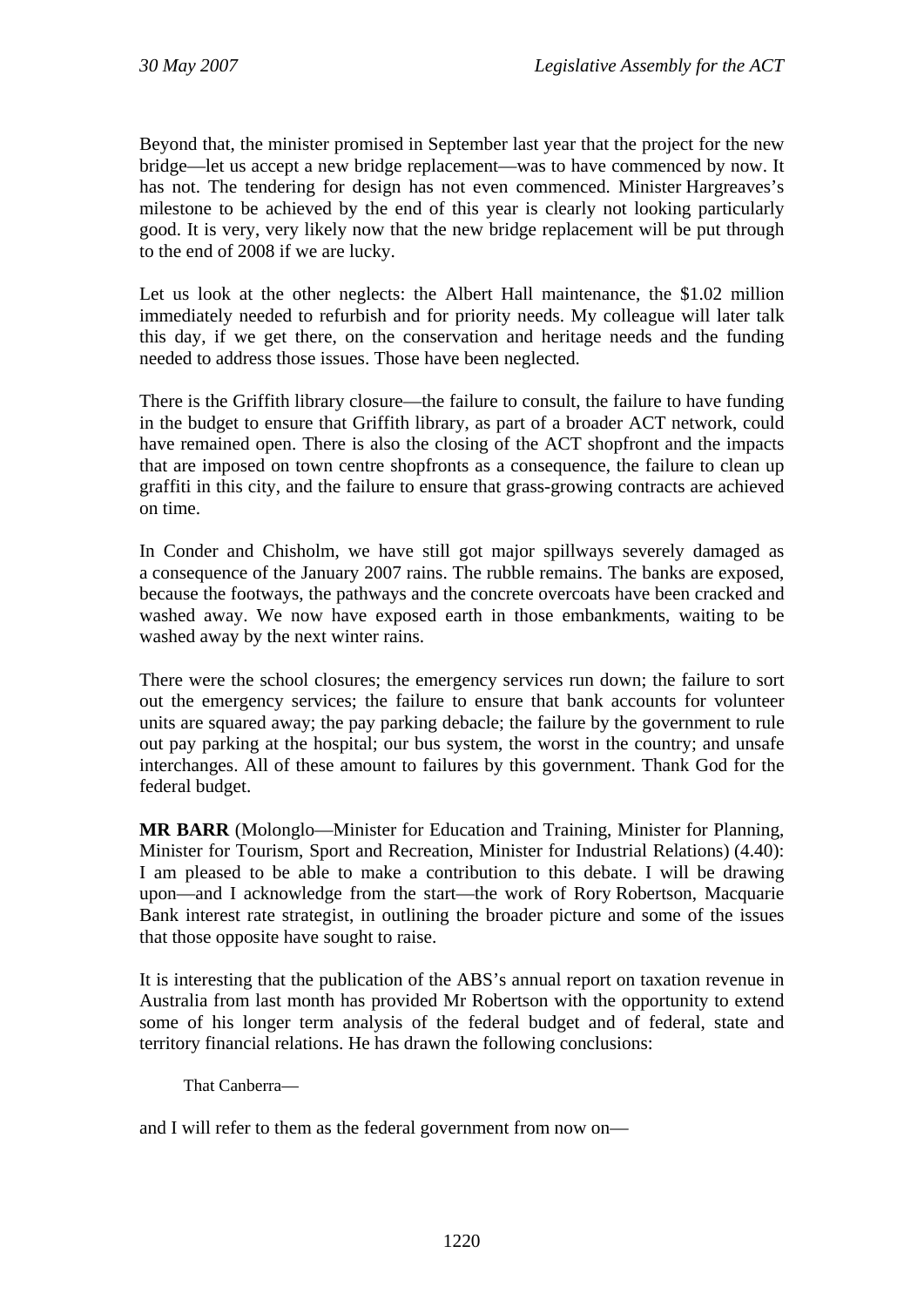in recent years has produced a series of sizeable Budget surpluses while also delivering income-tax cuts and solid growth in own-spending is well known—

and acknowledged. He goes on to say, though:

These surpluses would have been all the more impressive if, at the same time—

the federal government's—

tax/GDP ratio had been reduced and that financial assistance to the States—

and territories—

had been particularly generous, as is often suggested in Budget Papers and elsewhere.

However, Mr Robertson goes on:

Unscrambling the underlying Budget data, however, it is clear that—

the federal government's—

tax/GDP ratio has not fallen and in fact now stands at a multi-decade high. Meanwhile—

the federal government's—

effective funding of the States—

and territories—

remains as low as it has been in three decades.

He goes on to say:

While these two observations may be controversial, they are based on a straightforward interpretation of available published information.

According to the latest data produced by the ABS—

the federal government's—

tax/GDP ratio was 24.9% in 2005-06, the same as in 2004-05 … This is the highest "tax-take" recorded since at least 1961-62. Not that there's anything wrong with that; indeed, the only way to fund lots of spending and tax cuts while still producing sizeable Budget surpluses is to collect heaps of revenue in the first place.

The federal government for most of this century has collected more tax revenue and kept more of it for itself than ever before. Mr Robertson continued:

Looking at a century-long chart showing—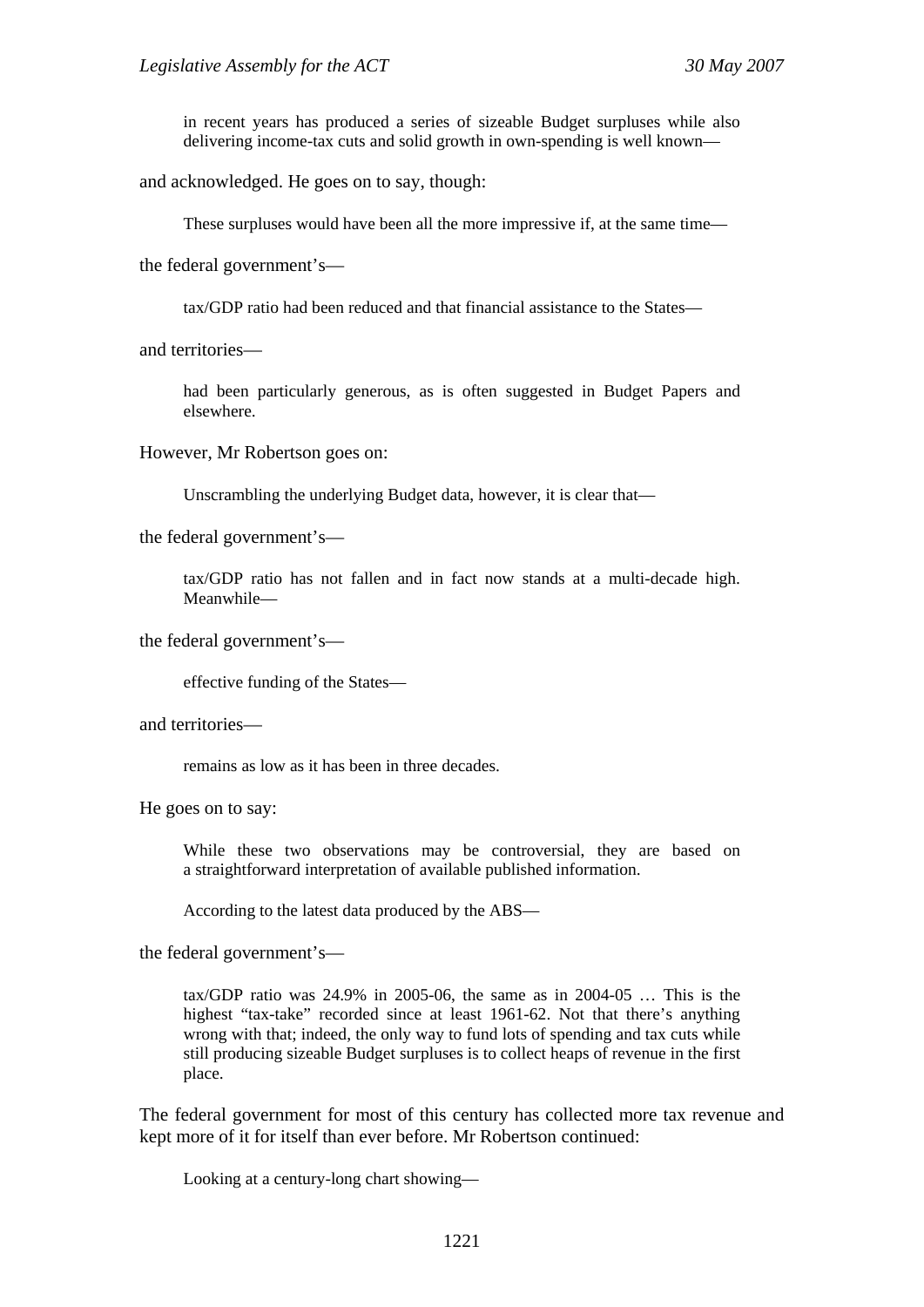the federal government's—

tax/GDP ratio since Federation in 1901 and overlaying it … with the latest four decades' worth of ABS data, it is fair to say that Treasurer Costello … holds the record as Australia's biggest-taxing Treasurer.

Recent record tax/GDP ratios would be less interesting if the Budget Papers did not show—

the federal government's—

tax-take … actually below its average of the past quarter of a century. Of course … tax-take hasn't slumped ... instead, … tax/GDP ratio and—

the federal government's—

regular claim of "no increase in the overall tax burden from its 1996-97 level" rely on—

what everyone and every economist and every statistician with any credibility says—

its unusual treatment of GST revenue.

He continued to say that the federal government:

chooses simply not to count in its Budget the 4% of GDP worth of GST revenue the ABS counts, arguing that the GST is a "State tax". The problem is that—

the federal government's—

splicing of its post-GST series to the pre-GST series to create its preferred long-run Budget history did not involve a joining of "like with like".

As Mr Robertson says:

Let's be clear upfront: the critical issue here is not whether the GST is recorded as a "State tax" or not, it's the need for any data series to be consistent over time to be credible. Any respectable tax/GDP measure must either count all tax collected by—

the federal government—

or present—

federal government's—

revenues net of taxes collected for State and local governments over the entire period.

 $So$ —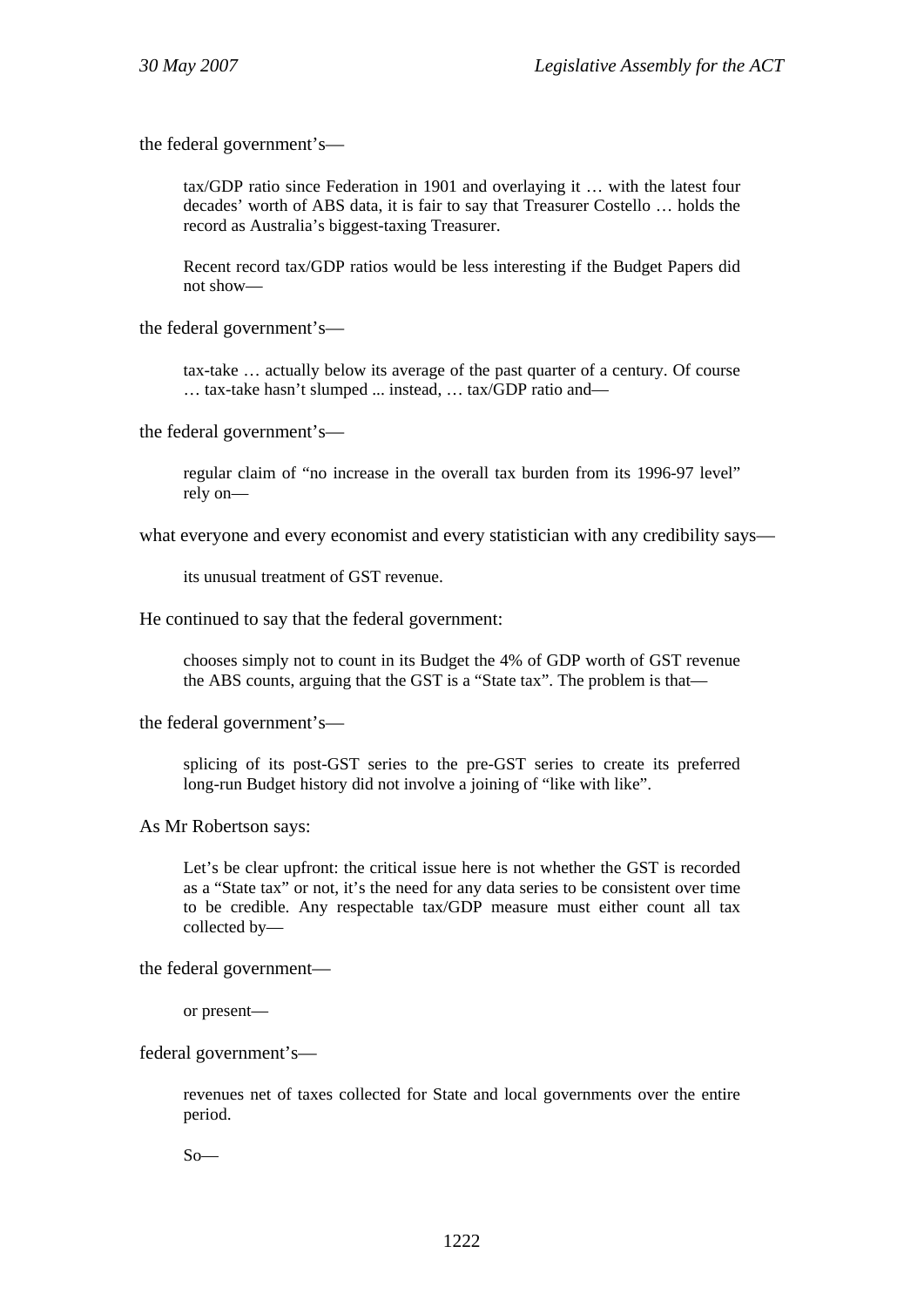the federal government—

since 2000-01 has calculated its Budget aggregates in a way that effectively excludes about 60% of the revenue it collects on behalf of the States—

and territories—

without applying a similar downsizing to the 5-7% of GDP worth of revenue collected and transferred to the States in earlier decades …

Despite much silly talk about GST "windfalls" and "free kicks"—

the federal government—

over the past decade has kept a very tight rein on transfers to the States—

and territories—

In any case, the net effect of ... GST-based tax reform on State budgets since 2000-01 is not widely understood. The introduction of the 10% GST (collecting 4% of GDP worth of revenue) has financed the abolition of … Wholesale Sales Tax—

as well as a variety of what were inefficient state and territory taxes, worth about 1.4 per cent of GDP. We have seen the ongoing reform of state and territory taxes. From the states' perspective, four per cent of GDP worth of GST revenue is provided to the states and territories, but all that does is offset the gap that was left by the abolition of the financial assistance grants and the managed drop in our own revenues through all of the state and territory taxes that have been abolished during this period. All that net GST revenue officially earmarked to replace state and territory revenue is simply money coming in in a different form. I again quote Mr Robertson:

When unscrambled, the evidence is that—

the federal government's—

tax-take is at all time highs, while its effective funding of State and local functions remains at a three-decade low ….

The extent to which—

the federal government—

understates its own record tax/GDP ratio while exaggerating its effective revenue-sharing with the States is important.

Armed with a more reliable sense of the underlying budget facts, the Australian people would be better placed to decide whether they support these current arrangements, but in the end the question boils down to: would the public prefer the next dollar of income tax collected by the federal government to be allocated to its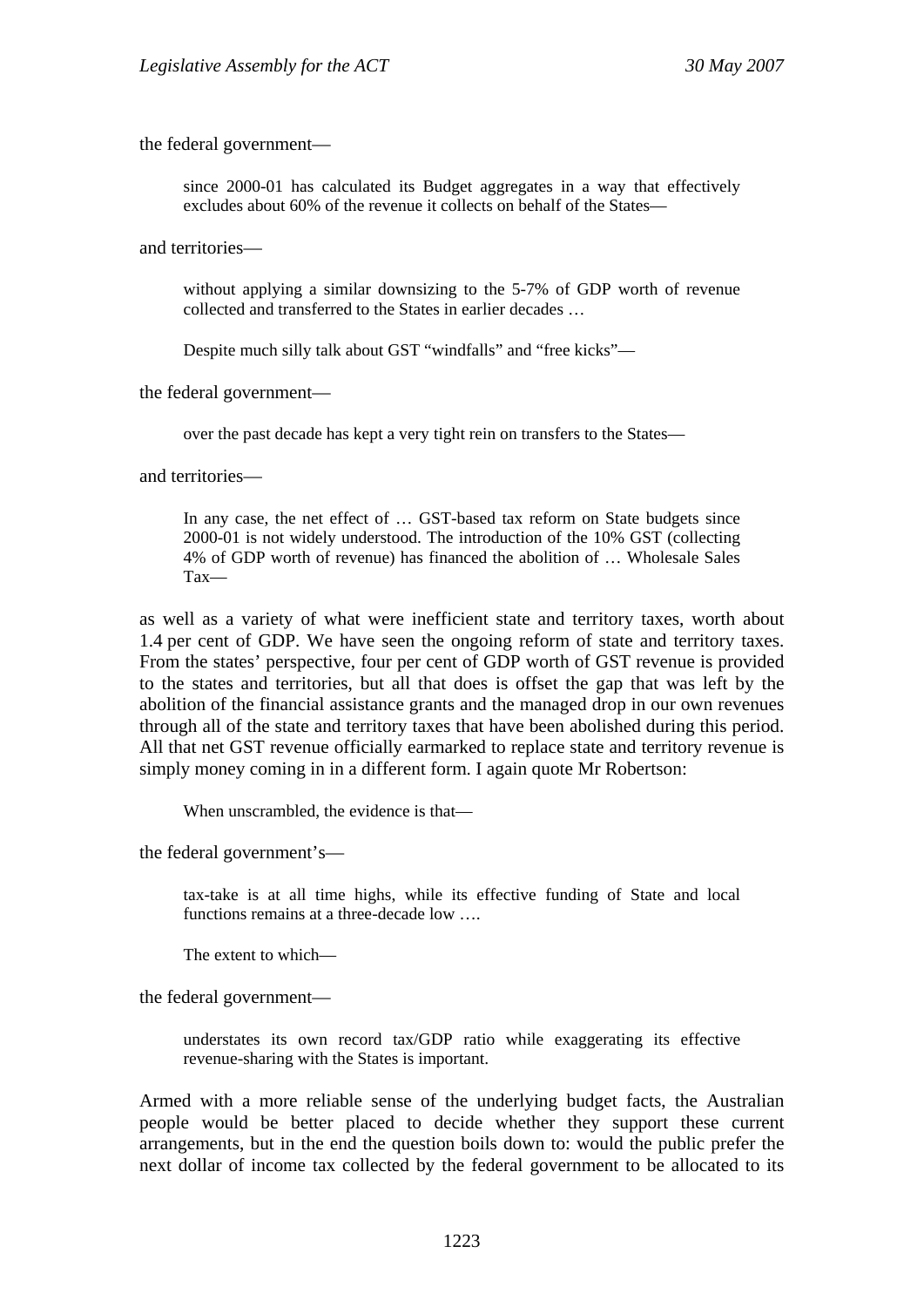future fund to cover pension costs of federal employees or to be allocated to state and local governments to better fund public schools, hospitals, police, public transport and the variety of other functions that we have heard from this side that need to be funded, and to help communities in Canberra and around the country keep those services up?

The federal government needs to rebuild the credibility of its budget aggregates by publishing longer term measures that are consistent over time. The important thing here is that the GST is attributed to the states and territories, and the commonwealth are choosing not to count it; they are not comparing like with like. It is not a reasonable assessment.

The points that those opposite seek to make about the wonders of Treasurer Costello's budget management—I referred to it in the debate yesterday—are jam-jar economics: "let us put some money in this jar, give it a label and say that that is good economic management". It is absolute rubbish. Anyone who delves deeply into the issues, such as Rory Robertson from the Macquarie Bank, a very reputable institution, sees the reality of the situation. Again, those opposite talk in the terms that they do about the need for government to be more efficient in its spending and then they go out and oppose every single measure to make government expenditure more efficient and to deal with savings in portfolio areas.

Mr Smyth in the debate earlier called me Andrew Scissorhands because I am prepared to have a look at how effectively we spend money in the portfolios that I have carriage of. I am then criticised for making spending reductions in those portfolios to improve efficiency and to be able to redirect resources away from administration into frontline services. We passed a piece of legislation yesterday, Mr Mulcahy, that did exactly that.

**Mr Mulcahy**: Where have I criticised you?

**MR BARR**: You have not, Mr Mulcahy. Mr Smyth, on the other hand, has. He is the ultimate in walking both sides of the street in any political debate. He is the one who says, "The government is wasteful, spending all the time." Then he criticises every single savings measure. In the portfolios where he shadows me, he does this consistently. He says, "We must use money more efficiently. We cannot possibly ever look at a budget and make some savings, because this would mean a terrible reduction." He goes on time after time. In general, this side of politics supports expenditure restraint—

**Mr Mulcahy**: Where have I said it?

**MR BARR**: Not you, Mr Mulcahy. Mr Smyth and his shadow ministers—the other ones, the ones that will no doubt cause you endless grief should you ever become Treasurer of the territory—have. That is an unlikely thing, but should it ever occur you had better watch some of your shadow ministerial colleagues. These are the people who walk both sides of the street on these issues. They are never prepared to support a serious reduction in and take a serious look at the administrative costs of government. They oppose every sensible reduction in government spending yet have the hide to claim that the government does nothing to reduce expenditure. *(Time expired.)*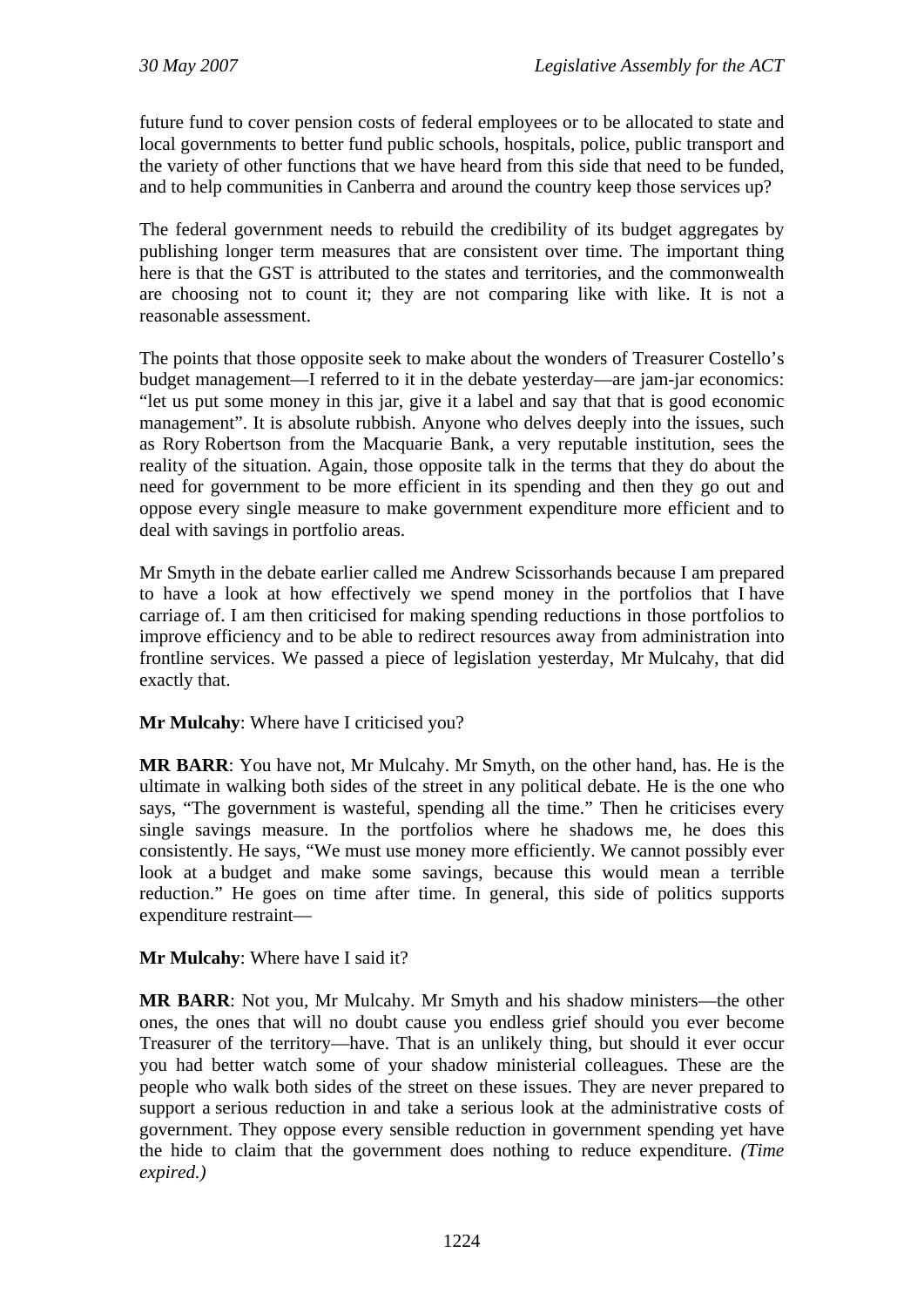**MR MULCAHY** (Molonglo) (4.50): Mr Speaker, I wish to speak to the amendment. I certainly enjoyed the rather obscure bow that was drawn by the Minister for Education and Training in a desperate attempt to try and put a measure of spin on GST that he and his friend in Sydney—

**Mr Barr**: You should ask John Stone about the GST.

**MR MULCAHY**: Apparently we have got John Stone as another great proponent of those views. It is amusing that despite the fact that Mr Stanhope was full of praise for the budget—although he wants to delete that from my motion—and despite the fact that he is full of praise for the generosity of the Howard government, particularly in relation to the GST windfalls that continue to save the neck of the territory government with its high-spending practices, the obscure line is presented to us that somehow we are all worse off under the Howard government. I am struggling to find who is worse off as a result of what the federal government has done. When I look at some of the things it has done, I really do struggle with those sorts of claims.

Student union fees will not be compulsory, and I know that will undermine a lot of Labor resources. I can understand the concern the Labor Party has about losing funds that were being siphoned into all sorts of causes. Of course, the minister, as a former treasurer of a student union, would know, as we all do, the way things operate in universities. I know that will be tough because I suppose funding federal demands and the like will now have to come from the union movement. However, the fact of the matter is that it is not unreasonable at all that students who want to use the services offered by student unions should pay for them.

It was extraordinary that Mr Stanhope, in speaking to this matter before he moved his amendment, started off on a positive note but then raised the alleged opportunities that had been missed. I am not surprised that, given the problems we are facing, he spoke about water infrastructure. He also raised the dental program issue in respect of which, despite clearly being a state responsibility, the commonwealth has again stepped into the breach. He mentioned early childhood education. He spoke about the National Convention Centre. At least there has been a solid initiative from this side of the Assembly on a proposal in respect of the National Convention Centre. Apart from there being a patch-up job down at the convention centre, we are waiting to hear what the minister for tourism is going to do about bringing conventions to Canberra, because that is where the premium money can be accessed. It is extraordinary that Mr Stanhope has put up an amendment that just basically praises his government instead of looking at the real substance of the motion that I put forward. For that reason the opposition will not support his amendment.

It is interesting to note that when he talked about supposed deficiencies in the budget, he glossed over the millions of dollars of commonwealth funding that is currently being blocked by the Steve Bracks's Victorian government. We first thought that this move was some political stunt to try to improve the outlay for Victoria, but it has now become an entrenched situation, to the enormous detriment of particularly those who are beneficiaries of the Murray-Darling basin. Of course, Canberra is the largest inland city that is impacted by the state of the Murray-Darling basin. However, the \$10 billion Howard government initiative in relation to work on this water system is being blocked by the Victorian Labor government.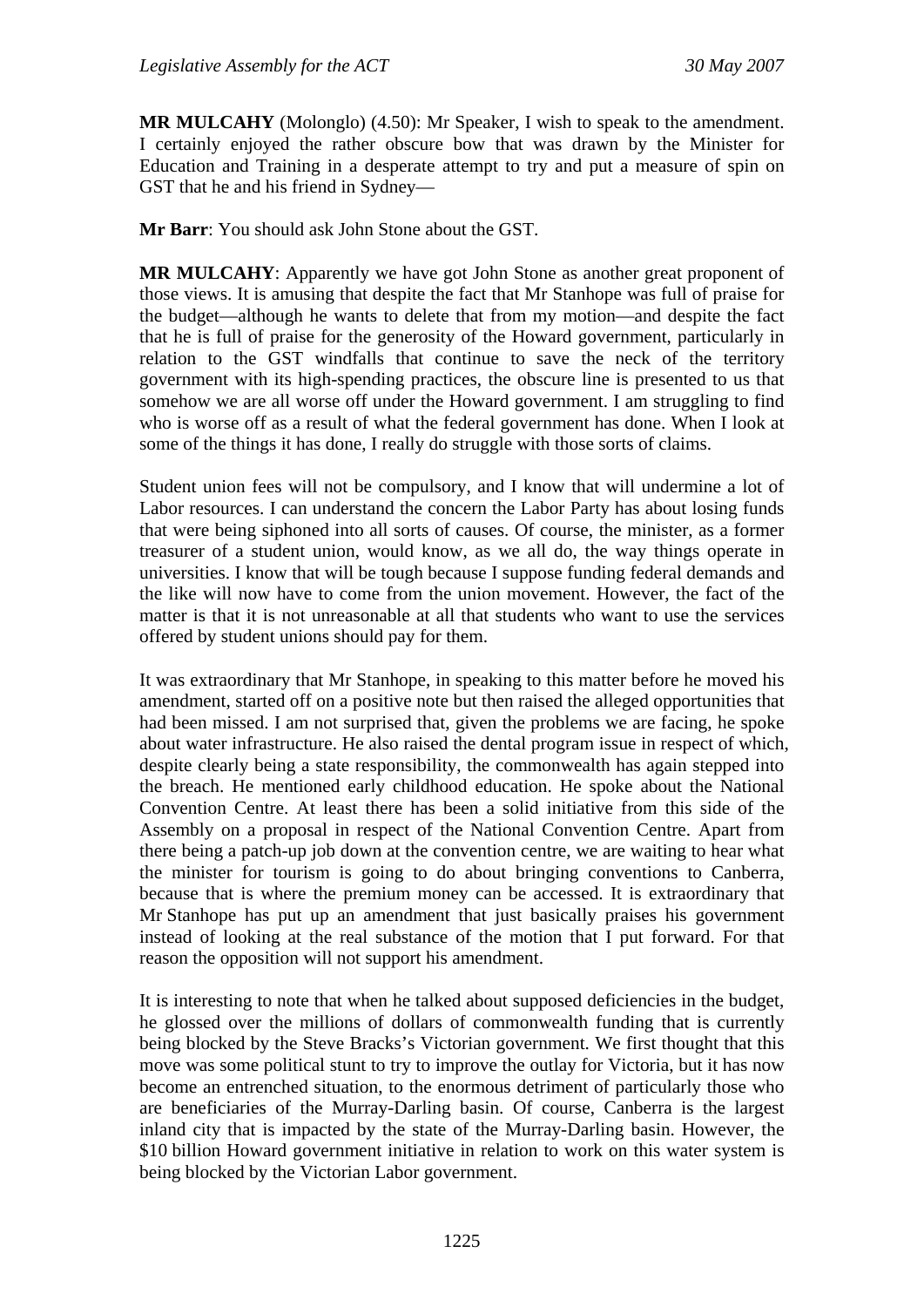It is worth mentioning that the new measures in the federal budget for dental care amount to some \$377 million over four years. They involve increased access to Medicare for patients with chronic dental issues and they also establish new dental schools to assist in the region. I share the Chief Minister's view that it would be wonderful if the proposed regional dental school were established in the capital territory. Hopefully, if we can build a better relationship with the commonwealth, maybe that is something that could be achieved.

It is worthy of note, bearing in mind the number of working families in this city, that the commonwealth has increased family payments for early childhood care. Childcare benefit rates have been increased by 10 per cent on top of indexation. The commonwealth has also converted the rebate into direct payment—

**MR SPEAKER**: Can we stray back to the original motion, Mr Mulcahy.

**MR MULCAHY**: Mr Speaker, I am speaking against the amendment. I am saying why I do not think this amendment, which seeks to delete all of the elements in my motion, ought to be supported. So it is worth noting the benefits that have been extended to the people of Australia and particularly the people of Canberra. The childcare rebate has in fact now been brought forward as a direct payment. Funding to childcare centres in respect of kids with high care needs has been increased to \$71 million over five years.

Mr Stanhope sought to convince the Assembly that his amendment should be supported on the basis that his economic management is sound and that things had performed well under the leadership of his administration. He wants to commend the territory government on its so-called "commitment to responsible financial management that will ensure the sustainable delivery of high quality services to the people of Canberra". He is obviously talking to a different set of people than those who contact my office, because if there is one message that comes through loud and clear it is the deterioration of the so-called services in Canberra. How we can have an amendment along these lines that proposes to endorse a supposed high quality of services—

**Mr Barr**: It is probably not the most representative sample of Canberrans you have ever seen.

**MR MULCAHY**: For the benefit of Mr Barr, I have taken up some 1,450 cases in the last 12 months. Those people seemed to be constantly complaining about deteriorating services in the territory matched only by an equal increase in the rate of taxation and charges. I hardly think this is a basis for endorsing the ACT government's commitment to responsible financial management.

The Chief Minister has released a ludicrous press statement. I can always tell when something silly is coming out of the Assembly when I see the Chief Minister looking this way after he has read a press release that he has grabbed from his press secretary. I think, "Here we go again. This is another one of these extraordinary, angry press releases." They cause no end of amusement amongst my colleagues and my staff. The Chief Minister talks about Mr Mulcahy's bedtime stories of the generosity of the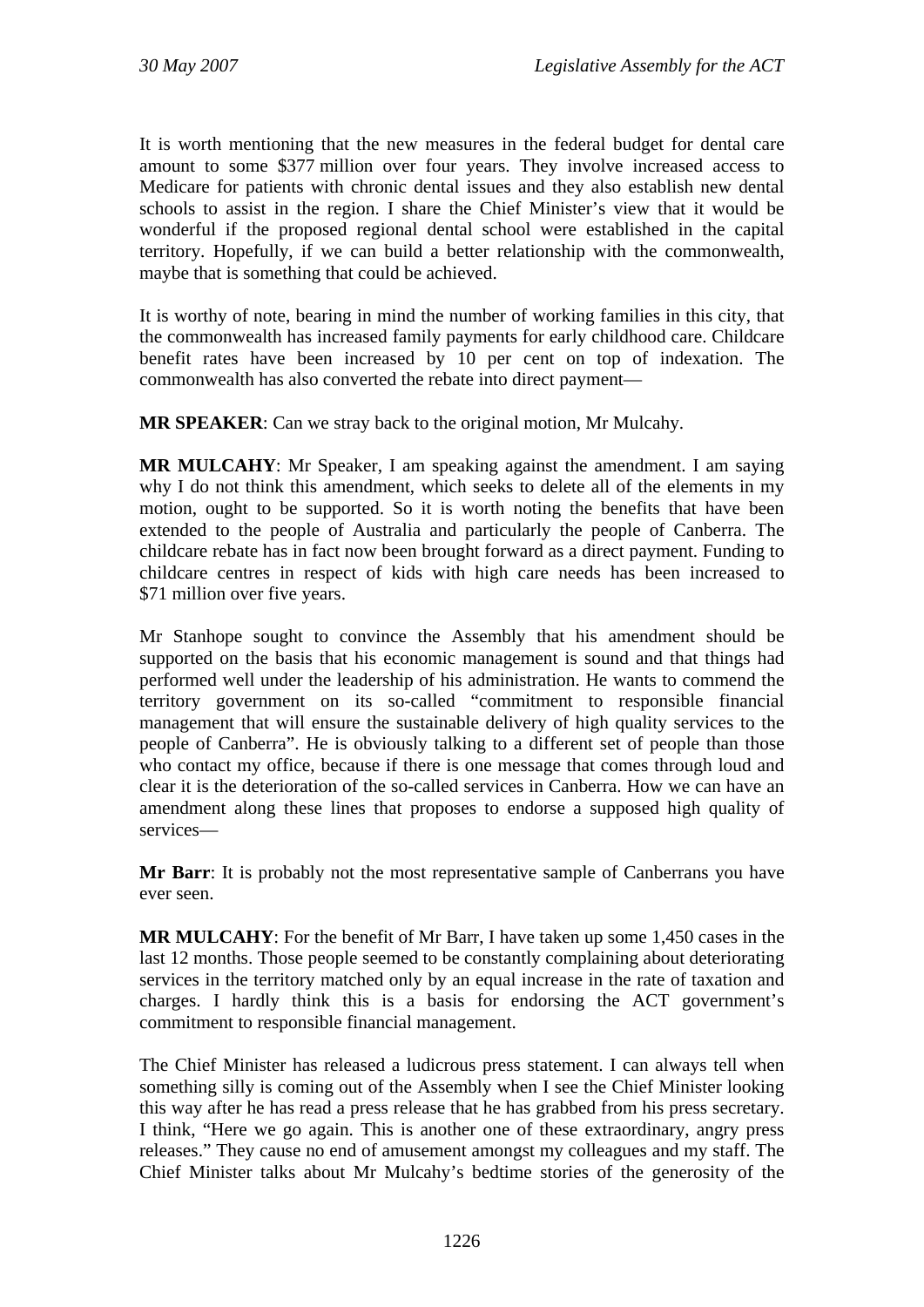commonwealth. But they are not bedtime stories; they are reality. I do not mind if Mr Stanhope feels that he has to put out rather silly releases if he needs to get something off his chest but I have to tell you that these angry statements, which contain some measure of hilarity, do not have any impact on me at all.

As we heard in his dissertation earlier today, Mr Stanhope continues to hang on to the notion that the government has always been in surplus. He bounces between AAS when it suits and GFS when it does not. Of course, we all know that the ACT government leapt into embracing GFS—last year I think he called it the general finance sector but they were then working on the terms; and I think they also called it the audit accounting standard and were trying to work on that. Maybe Mr Barr can help illustrate what those acronyms stand for.

If you look at his budget papers, it is interesting to note that under the GFS system, the one that the government was driven into accepting because Standard and Poor's said they just did not at all feel comfortable with the AAS presentation of accounts, you have a \$80.3 million negative outcome for the 2006-07 budget, a \$162.3 million negative outcome for 2005-06, and around a \$270 million negative outcome for 2004-05. So if Mr Stanhope wants to know about deficits, he can look at page 339 of budget paper No 3 in 2005-06. These figures will confirm the comments I have made publicly that he has attempted to step around.

It is looking like we are getting back into a surplus, thanks to the massive raft of taxes imposed on the people of Canberra—taxes such as the utilities tax that no other state in Australia has. So whilst on the one hand I welcome the fact that we are probably going to revert to surplus—I imagine next week—I am concerned about how we have got there. We have not got there through the sort of restraint that Mr Barr would favour of a bit of economic rationalism. We have got there through saying, "Let us just punish the people of Canberra. Hit them with a raft of taxes, slide in the WPI instead of CPI, and we will get the money in one way or another."

Question put:

That **Mr Stanhope's** amendment be agreed to.

The Assembly voted—

| Mr Barr      | Mr Hargreaves | Mrs Burke  | Mr Seselja |
|--------------|---------------|------------|------------|
| Mr Berry     | Ms MacDonald  | Mrs Dunne  | Mr Smyth   |
| Mr Corbell   | Ms Porter     | Dr Foskey  |            |
| Ms Gallagher | Mr Stanhope   | Mr Mulcahy |            |
| Mr Gentleman |               | Mr Pratt   |            |
|              |               |            |            |

Ayes 9 Noes 7

Question so resolved in the affirmative.

**MR DEPUTY SPEAKER**: The question now is that the motion, as amended, be agreed to.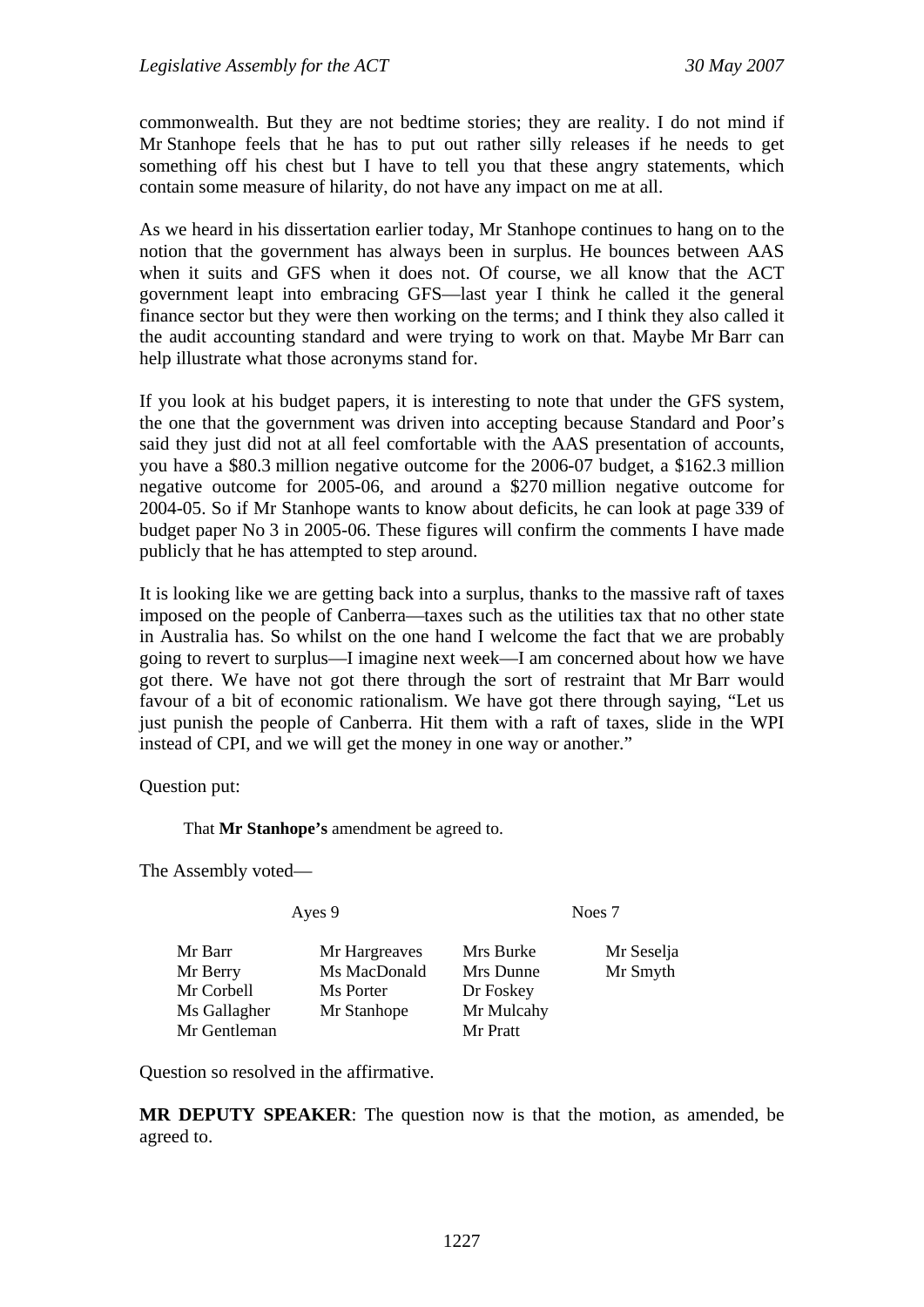**MR MULCAHY** (Molonglo) (5.05): I will make some further comments on this matter. I have done some very quick research in relation to the matters that Mr Barr raised, and I am told that in fact he does not have the correct figures. He has failed to take into account commonwealth collections in relation to revenue associated with alcohol, tobacco and fuel that, as a result of, I think, the 1996 X-rated video High Court case, reverts to the states. This accounts for another 0.7 to one per cent of GDP. Moreover, the total amount to the states has not changed from the long-running average.

I am sure Mr Barr will be pleased to know that under Hawke and Keating this dropped to about four per cent and that payments to the states since GST have averaged around 6.8 per cent of GDP, with a long-running average over a 20-year period at around 6.5 per cent. So back to school for the economic rationalist. Hopefully he will get this right. I will undertake, though, to get a more detailed analysis of those comments from Macquarie Bank. I will be happy to share those with the minister because I think he will find that his figures are off the mark.

I would like to go back to some of the remarks that were made earlier in the debate. Although I am always flabbergasted by the Greens' perspective on economic matters, they cause me no end of enjoyment. What I have discovered today from Dr Foskey's remarks is that, despite the statistics, we really have high unemployment. Where she is getting this information from—she must be using a crystal ball—is beyond me but apparently we have high levels of unemployment. The ABS is wrong, the Chief Minister is wrong in saying that he thought things were going pretty well, and the Howard government is wrong. In fact, according to the figures I have seen, the unemployment level is the lowest since 1974. But apparently, according to the Greens' perspective, there is a massive problem of unemployment.

We are told that we do not have a skills shortage. I have not met anybody in business in Australia who has not told me that they cannot get people to fill jobs. They are desperate. You can walk onto a building site in Canberra and, without a single qualification at the age of 18, get \$1,000 a week. Because it suits her line, Dr Foskey would have this Assembly believe that there is really high unemployment. But she cannot get up and praise the fact that what the commonwealth government has done has benefited all Australians; that it has helped reduce the tax burden on families, made this country more prosperous, made us one of the strongest economies in the world, created buoyant conditions in Western Australia and strengthened the investment that people have in their family home. Apparently it is all a disaster.

We were told by the Greens that you cannot have an economy without an environment, but the truth is you cannot protect the environment without a strong economy. Developing countries have the most pollution precisely because they do not have the resources to invest in environmental projects, and it is because of our economic strength that Australia is taking a leading role in the region to address environmental issues. For example, the Australian government in March announced that it had committed \$200 million to kick-start a world-leading initiative to significantly reduce global greenhouse gas emissions. Was there praise from the Greens, who claim to have an interest in this? No. All we had were churlish remarks from the senator on the hill. This money will help support new forest planting, limit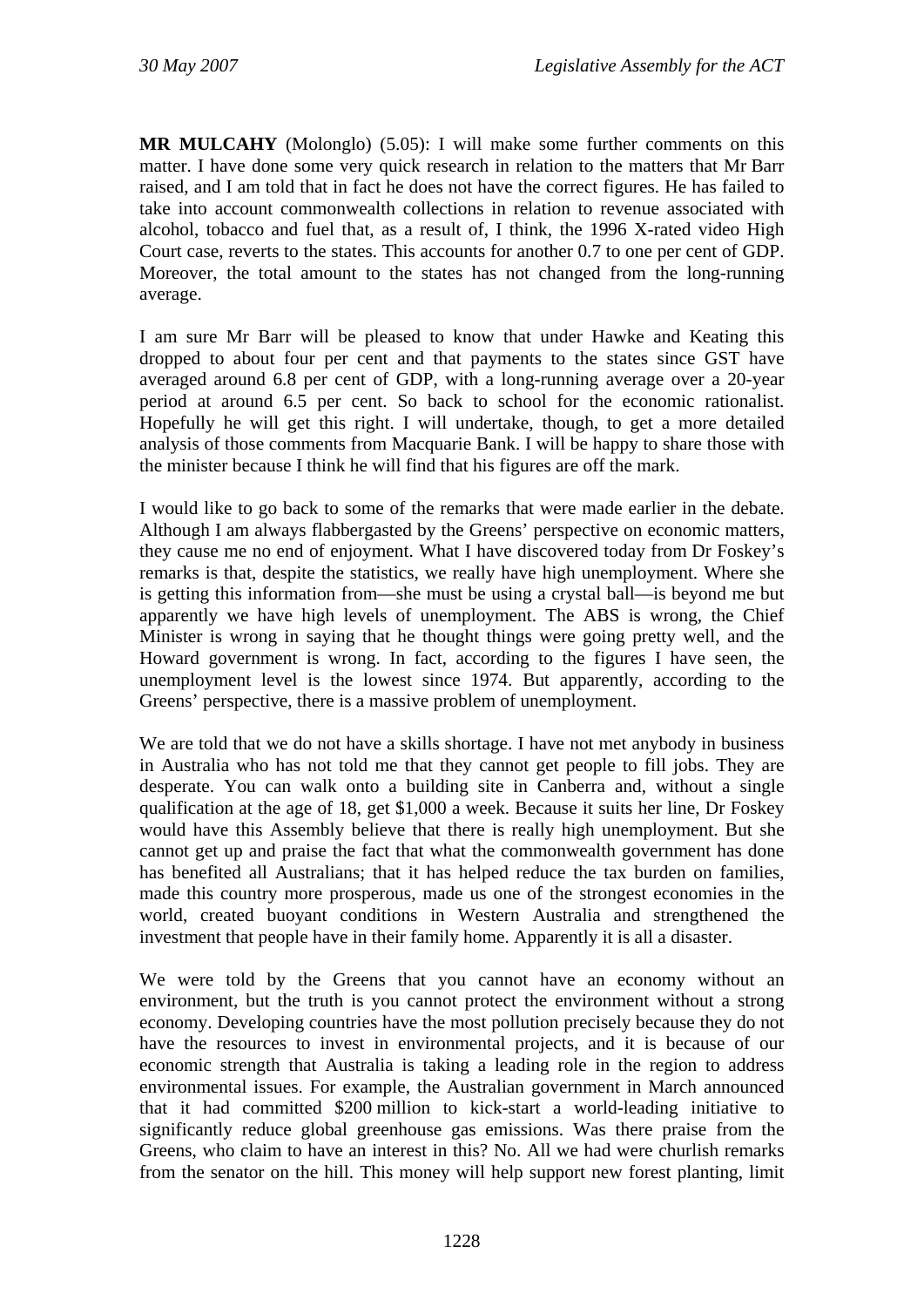the destruction of the world's remaining forests and promote sustainable forest management.

**Dr Foskey**: While we cut down all the Tasmanian ones?

**MR MULCAHY**: Dr Foskey asks, "While we chop down trees in Hobart or somewhere?" The fact of the matter is that we are making a major contribution, a major outlay, but the Greens cannot bring themselves to acknowledge it. They cannot bring themselves to acknowledge that we have strong employment in this country, that we have a buoyant economy and that people are enjoying their lives.

Dr Foskey has either got a terribly short memory or she was out of touch with reality in the eighties and nineties, when people experienced terrible times. During the eighties some people in business were so devastated by interest rates that they committed suicide. I have heard of many examples of this. Businesses went bankrupt in the early nineties. In Bay Street in Melbourne 30 out of 31 hotels went into bankruptcy. The impact on people's lives when their businesses fold because of high interest rates and because of poor economic management cannot be underestimated. The fact of the matter is that Dr Foskey has failed to recognise that Australia is experiencing an economic boom the likes of which we have never previously enjoyed. We are seeing lower levels of tax, we are seeing our kids in jobs and we are seeing people able to buy their own homes. Some credit ought to be given where credit is due.

As I said, the Chief Minister bounces between AAS and GFS accounting. This is a clever device because I can tell you that 99 per cent of the people in the ACT would not have the faintest clue what the differences are. But I think the Chief Minister knows full well what they are all about. So when it suits, he grabs a set of data that tries to make his government look good. It was not until Mr Quinlan eventually threw in the towel and left them with problems that they realised they had significant management issues in the ACT. He came to the reality that he had presided over the creation of some additional 2,000 jobs within the territory government that they could not afford. Of course, this territory government has been more than happy to collect an additional \$80 million in taxes, fees and fines this year from a population of 330,000.

We are told that we are living beyond our means but it is worth looking at how much our means have increased over the last few years. In 2007-08 the ACT will receive \$823 million from GST. I know Mr Barr does not think that is much and tells us we are going backwards, but according to my school of mathematics it is actually \$55 million more than last year and \$83 million more than we would have received under the previous system of assistance grants and inefficient territory taxes abolished under the intergovernmental agreement. When I get a chance to speak this weekend in another forum in Sydney about the intergovernmental agreement, I will certainly be advocating very strongly that state and territory governments that try and get around the IGA by sneaking in a raft of new taxes should have their allocations of GST revisited.

The people of Canberra are being fleeced. They are paying GST on their goods and services and were told that there would be tax relief. This territory government is double dipping on the people of Canberra. I am troubled when I look at the people it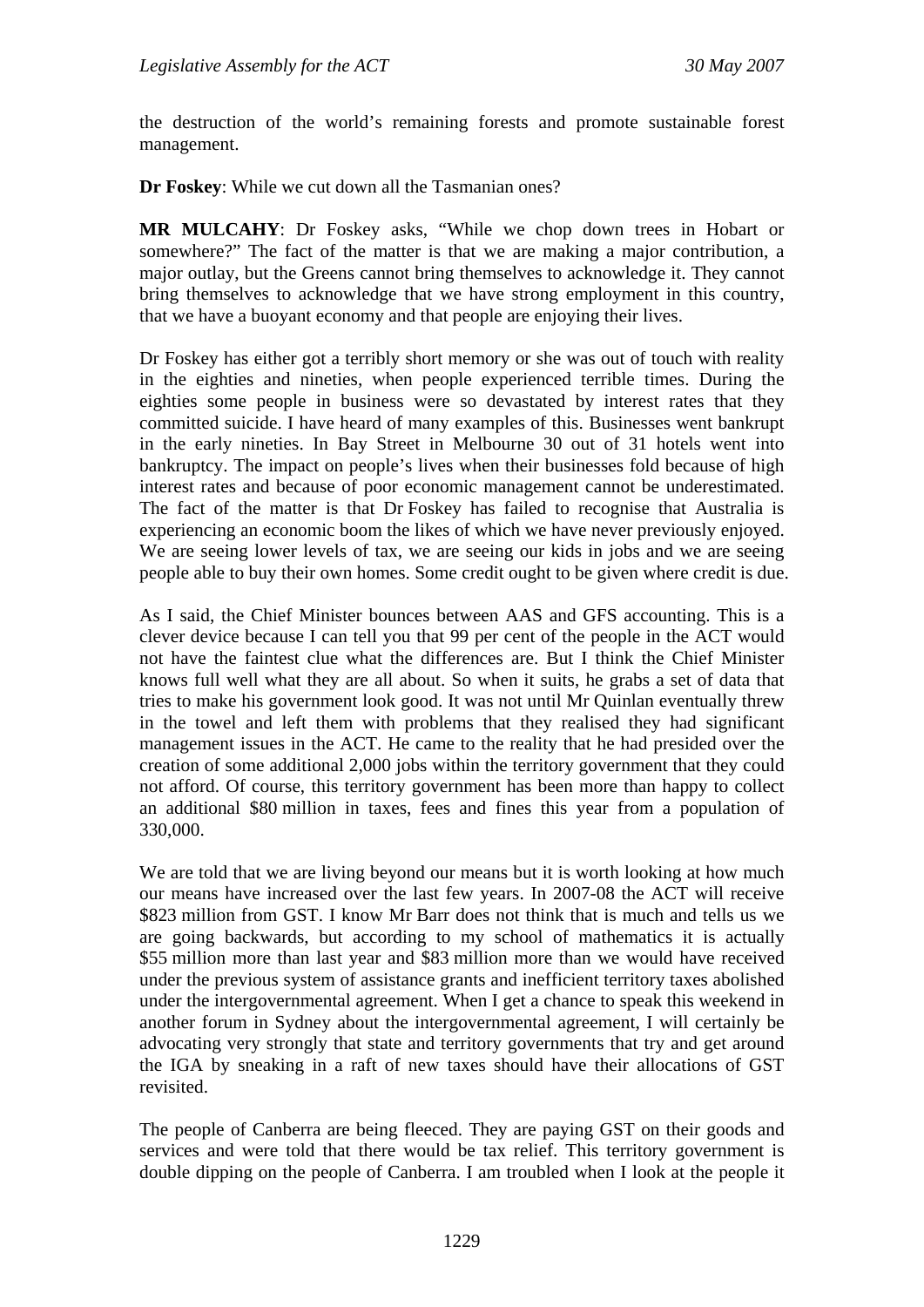is hurting. It is hurting families with kids and it is hurting superannuants. The opposition is concerned about these people.

What have the government done with the extra revenue of \$83 million? Clearly, they have not done too much. They have double dipped and are collecting more revenue from the people of Canberra. But where do we see the improvement in services? Mr Pratt went through a range of examples of the poor quality of services we are seeing, particularly in respect of urban infrastructure. Of course the people of Canberra are up in arms, wanting to know why their streets are deteriorating and why their footpaths are in such poor shape. Older people, particularly in the inner south and inner north, are experiencing injuries because of poor lighting. I get endless complaints from suburbs such as Campbell about urban infrastructure. The government taxes them more but they do not see their taxes passed on.

In even more critical areas, such as the hospital that Mr Smyth has pursued many times in this place, we see constant issues of standard of service. Over the Christmas-New Year period there was not one surgeon available in the Canberra hospital other than locums. This is a disgraceful state of affairs. A friend of mine who has cancer and was in hospital for surgery told me he was aghast at the situation. Although he needed emergency medical treatment, the locum was reluctant to operate because he was not based at the hospital and certainly was not part of the place.

These are real cases, not just esoteric things. They do not involve the creation of monuments or statues or even improvement to or the construction of roadways that may be able to be put off. These are things that impact on people's lives, and the people of Canberra rightfully expect the territory government to start performing at the level that the Australian government has nationally. The Australian government has put the interests of the people first and foremost while building up Australia as a globally competitive country. The ACT government has overspent year in, year out and has failed to deliver quality services to its people. It is regrettable that, of course, the government will not admit this as we move towards the eve of the new budget.

Motion, as amended, agreed to.

## **Australian electoral system**

#### **MS MacDONALD** (Brindabella) (5.15): I move:

That this Assembly:

(1) notes:

- (a) the amendments made to the Commonwealth Electoral Act 1918 by the Electoral and Referendum Amendment (Electoral Integrity and Other Measures) Act 2006 will disenfranchise thousands of eligible voters in our community;
- (b) the Howard Government's enrolment changes are unnecessary and are likely to weaken Australia's electoral system;
- (c) the direct impact these changes will have on the ACT's electoral roll; and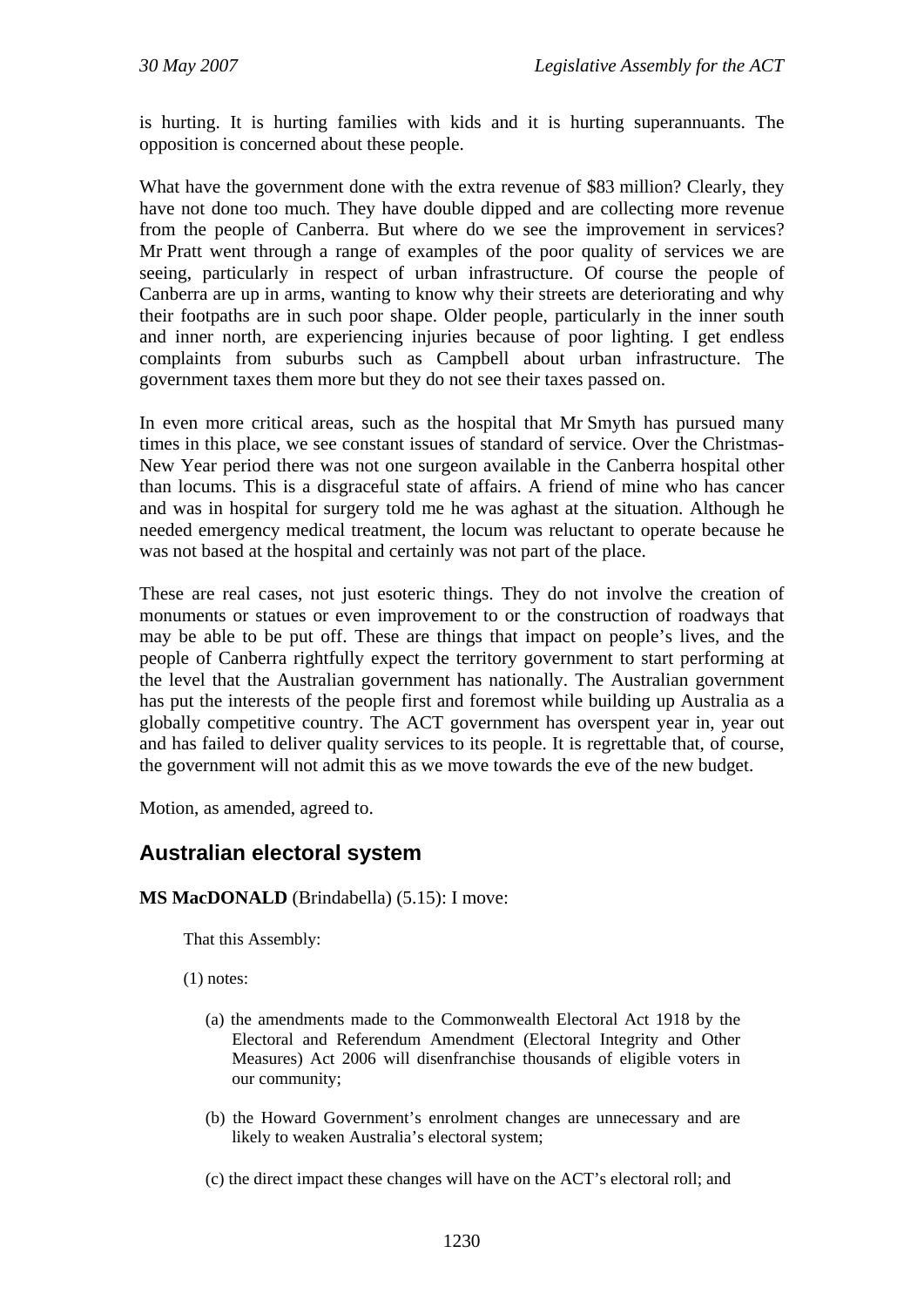- (d) the importance of a strong electoral system which has as many eligible voters enrolled as possible in order to maintain trust in the electoral system by the electorate; and
- (2) requests the Chief Minister write to the Federal Minister, Gary Nairn MP, expressing the concern of this Assembly at the negative impact these changes will have.

It is fitting that we are debating this motion today, as this week is Enrol to Vote week, an initiative of the Australian Electoral Commission. Enrol to Vote week is aimed at getting 17 and 18-year-old Australian students on the electoral roll before this year's federal election. This is the first year the initiative has been held. It is now necessary because the Howard government's enrolment changes mean that if a person is not on the rolls when the writs for the federal election are issued they may lose their democratic right to vote.

The Howard government's electoral changes, which were delayed several times, took effect on 16 April this year and are all about making it harder for Australians to vote but easier for corporations and the wealthy to donate to political parties in secret. These changes came about by the Howard government enacting the most far-reaching changes to the Commonwealth Electoral Act since the reforms of the 1980s. The Howard government changes which, as we know, include the early closure of the electoral roll and looser requirements for the disclosure of party finances have been part of the government's agenda for many years. They were finally able to ram them through when the government gained control of the Senate.

In December 2005, the Electoral and Referendum Amendment (Electoral Integrity and Other Measures) Bill 2005 was introduced into the House of Representatives. This bill was the result of the government supported recommendations of the report of the Joint Standing Committee on Electoral Matters on the 2004 federal election. During 2005, the committee held an inquiry into the 2004 elections, taking submissions, holding hearings and listening to witnesses all over Australia.

In late 2005, the coalition majority on the committee brought down their majority report. They recommended a series of radical changes to the Commonwealth Electoral Act, including to close the electoral rolls on the day the election writs were issued, rather than after five working days, as has been the law since 1984; to require all applicants for enrolment, re-enrolment or who wish to change their enrolment details to verify their identity with photographic or documentary identification; to require those wishing to cast a provisional vote to produce photographic identification; and to reduce the level of transparency of donations to political parties by raising the disclosure threshold to \$10,000 and raising the tax deductibility threshold.

The Labor members of the committee wrote a minority report opposing every one of the recommendations, arguing that they would make it more difficult for Australians to enrol and cast their ballot. They also argued that it would be easier for individuals and corporations to make secret donations to political parties. Some might say, of course, that the Labor opposition would say that, but I note that Senator Andrew Murray was a member of this committee, and while he supported the report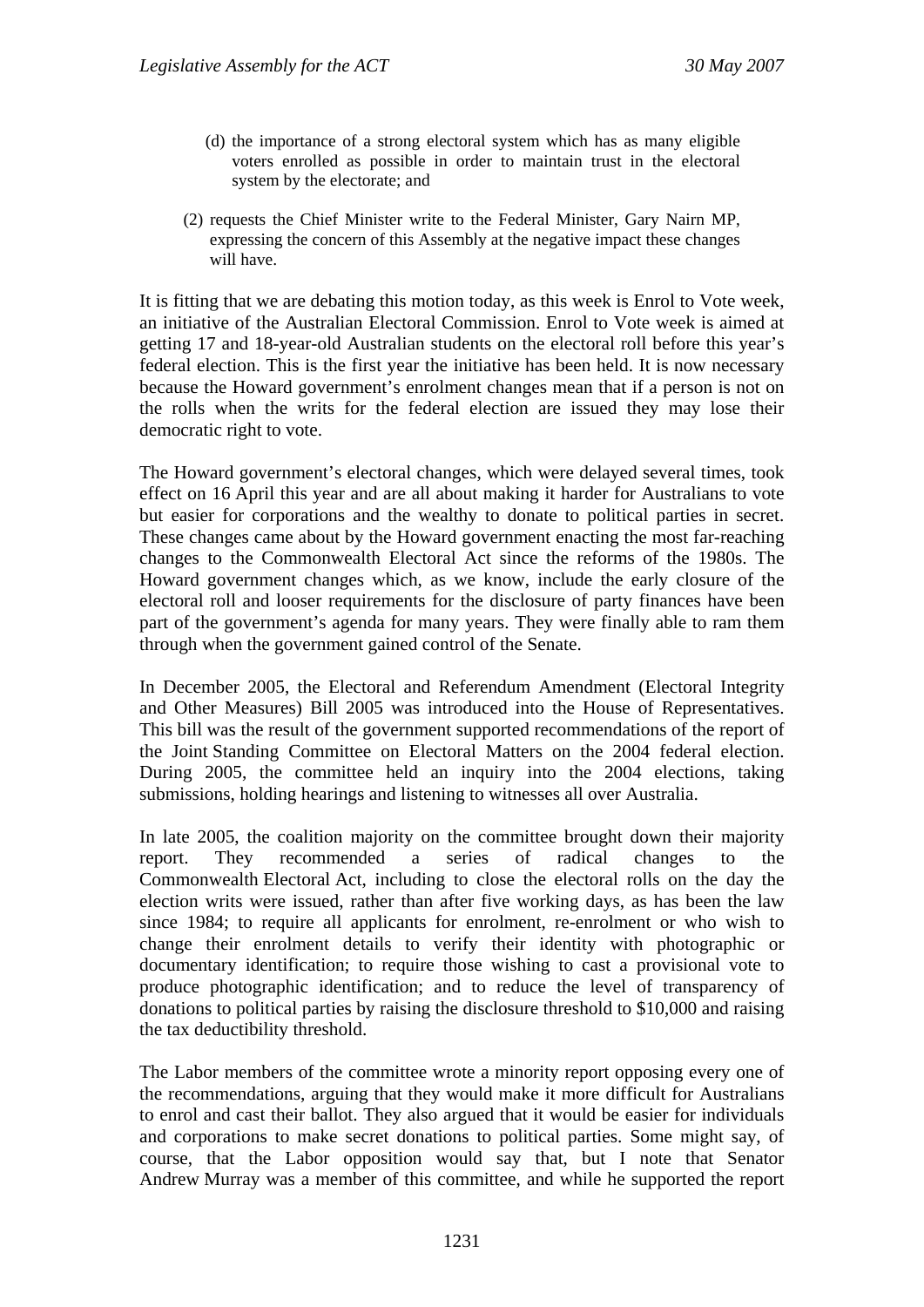as a whole he did not support five recommendations, including recommendation No 4, which concerns the early closure of the rolls.

The Howard government ignored these objections and in June 2006 the Electoral Referendum Amendment (Electoral Integrity and Other Measures) Act 2005 was passed by the Senate. Only government MPs supported the bill, with everyone else in the parliament—Labor, the Democrats, the Greens, Family First and the house's three independents voting against it. There is no doubt that this act will disenfranchise thousands of eligible voters in our community.

According to the Australian Electoral Commission, in the first week of the 2004 election campaign, 423,000 people enrolled to vote for the first time or changed their details. Of these, almost 79,000 first-time voters enrolled in the seven days after the election was called. This act will disenfranchise most of those 79,000 people, a high proportion of whom would be young people and new migrants. A large number of the rest of the 423,000 people will also miss out because they will not have the opportunity to change their details. People who have moved house more often and the homeless will be particularly affected.

For the past decade the Howard government has tried to remove the right of all prisoners to vote but has been prevented by the Senate. However, since taking control of the Senate, the government rammed through the act, and the new law has also removed the right of all prisoners to vote. I know that there are some within our community who would say, "What is the big deal? If you have gone to prison, you should not have the right to vote." I am sorry, but I do not agree with that. There are strong reasons why we should be making sure that we keep those who are incarcerated involved in society as much as possible so that when they do re-enter society they become fully participating members of society and do not end up back in prison.

The Howard government's enrolment changes are completely unnecessary and will significantly weaken Australia's electoral system. What then is the Howard government's agenda in amending the Commonwealth Electoral Act? The former Special Minister of State, Senator Eric Abetz, said these new laws were necessary as a measure to improve the integrity of Australia's electoral system by reducing the opportunities for electoral fraud. However, Senator Abetz has openly admitted that there is not, and has never been, any evidence to show that any election outcome in the history of our country has been affected by fraud.

The Joint Standing Committee on Electoral Matters had previously conducted an investigation into the integrity of the electoral roll in 2001. The AEC testified that it had compiled a list of all cases of enrolment fraud for the decade 1990 to 2001. Seventy-one—or about one per 200,000—cases of fraud were revealed. Between 1990 and 2001 there were five federal elections and a referendum at each of which about 12 million people voted. So if you total that up, it comes to about 72 million votes. The 71 known cases of false enrolment therefore amounted to less than one vote per million.

Senator Abetz and the current Special Minister of State, Gary Nairn, claim these new measures are necessary to prevent electoral fraud, but our country has a level of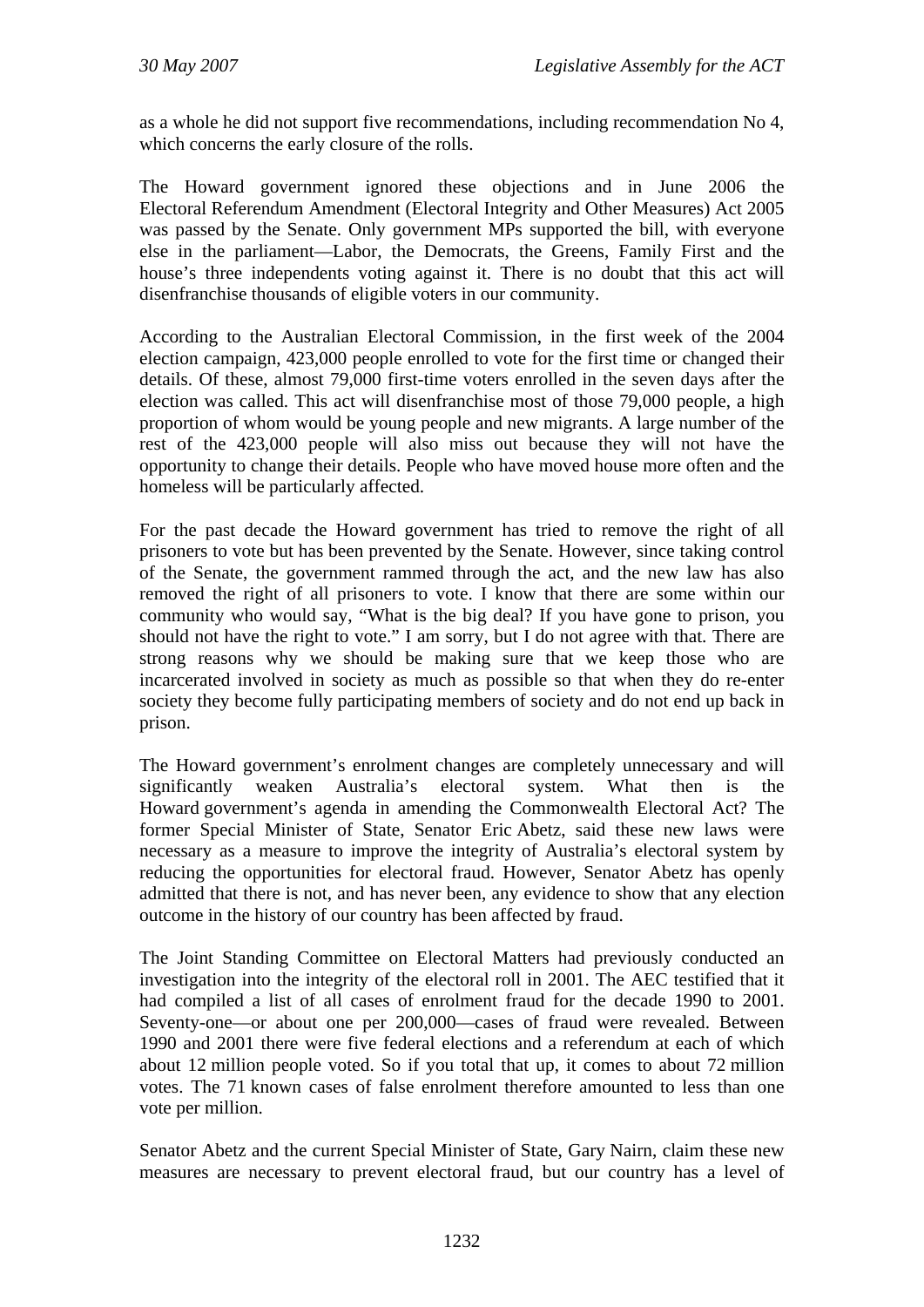electoral integrity which few other countries in the world can match. In fact, I would say in this regard we are the envy of the world.

When we look at exactly what changes these new laws will make, the Howard government's motivation becomes clear. It wants to disenfranchise thousands of eligible voters for its own partisan self-interest. Perhaps the most significant change, and the one that will have the most far-reaching consequences, is the earlier closure of the roll.

As Australia does not have fixed date elections at a federal level, the Prime Minister is able to call an election without any warning. This means that if a resident is not enrolled the day the writs are issued, they have to be in a position to enrol that day or they will miss out. In other words, they need to be in the position where they can drop everything and go and enrol. This is completely unreasonable.

Closing the electoral roll for most new enrolees on the day the writs are issued and only giving existing enrolees three days to correct their details is likely to disenfranchise many young people who are unaware that an election may be called. Obviously, all of us in this place are political junkies. We know that a federal election is going to occur this year. But the majority of people out there in society do not pay attention. They do not really care until the election is actually called. That is the fact of the matter.

Both Senator Abetz and Mr Nairn suggest that the Liberal Party has no partisan interest in preventing young people from voting because the 2004 Australian Electoral Study, or the AES, showed that 41 per cent of young people under 25 voted Liberal and only 32 per cent voted Labor. However, both members failed to mention that the AES also showed a big jump in the percentage of young people voting Green. As we know, 17 per cent, and the major proportion of Green preferences, flow back to Labor. The government has clearly calculated that the majority of those who will be disadvantaged by the enrolment provisions of the act will be potential non-Liberal voters.

For more than 150 years Australia has been an innovator in progressive reform and democratic processes, and in electoral reform we have always been a world leader. Many other countries have looked to us when they were designing or reforming their electoral processes, and that is only right as we have a history of free and fair elections and a system that has supported that. However, our open electoral system is now greatly diminished because of these changes.

As I said earlier, the Electoral and Referendum Amendment (Electoral Integrity and Other Measures) Act 2005 is all about making it harder to vote but easier to donate to political parties. The act has increased the declarable limit for disclosure of political donations from \$1,500 to \$10,000. This is a huge jump in the limit required before donation details must be made public. This means massive sums of money will go into party coffers without the public knowing. Estimates showed that more than 80 per cent of all donations would disappear from public view. If the law had been in effect in the 2003-04 financial year, over \$12 million across all major parties would have vanished from public scrutiny.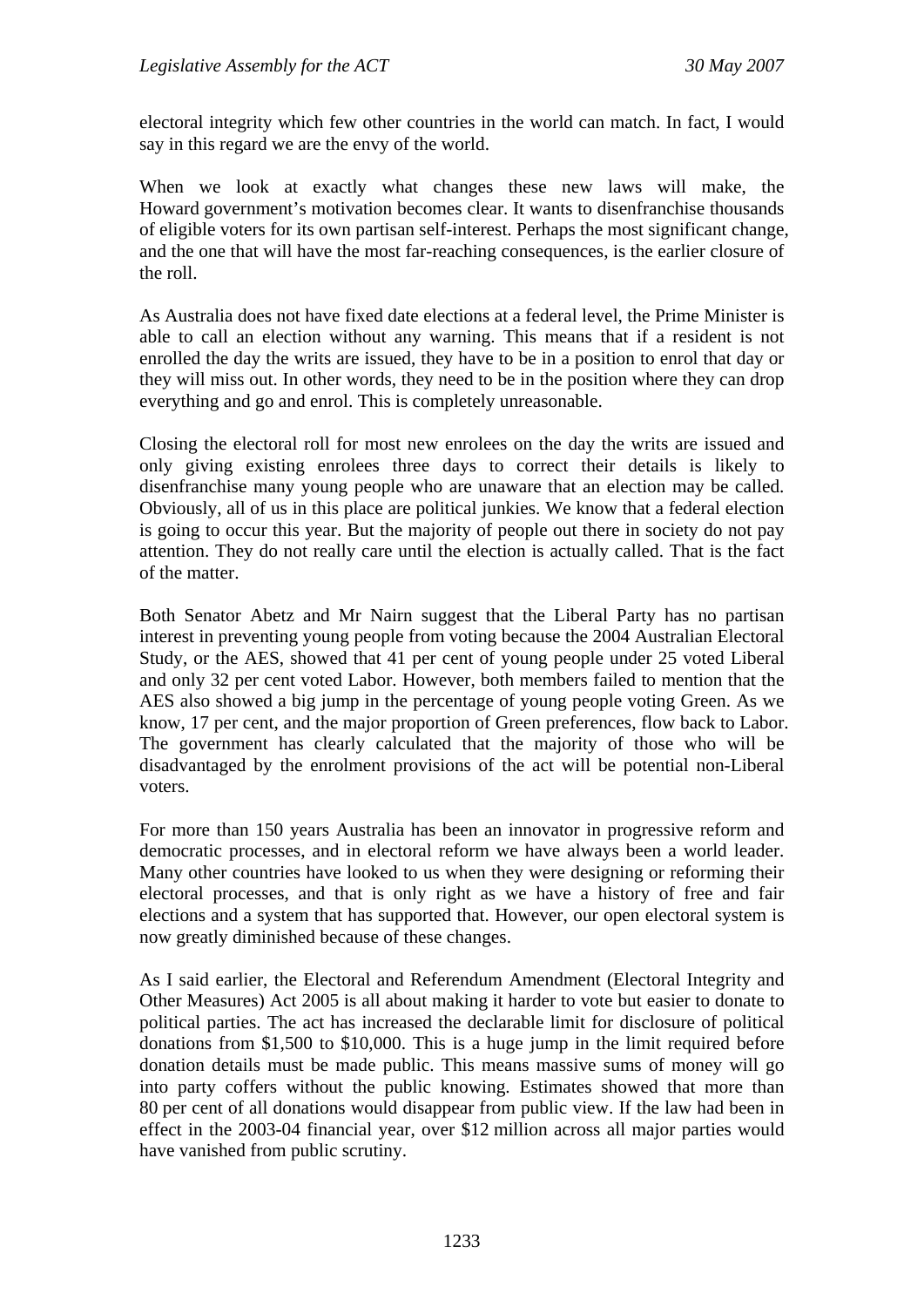I am happy to place on the record here and now that I, as a member of the Labor Party, think that this is wrong. It is important that you have public scrutiny of the major donations that go through so that you can actually say where the money is coming from when you go to the polls. I do not want to see the system that occurs overseas where we do not know who is actually donating to the major political parties. I do not want to see that happen. In the *Canberra Times* of 27 March 2006, political lecturer Norm Kelly wrote:

The Government has also argued that a higher disclosure threshold would encourage more people to take part in the political process. This argument is nonsensical, as there is no reason why this target group of people should not be contributing under the existing system. Unless, of course, they believe that they have something to gain, such as political favours, from making larger contributions.

Those contributions would be made without the scrutiny of public disclosure. A loophole in the law means that because of the structure of some Australian political parties a donor could give \$10,000 to each of the party's state, territory and federal bodies, a total of \$90,000 a year, and still remain anonymous.

Increasing tax deductibility for political donations from \$100 to \$1,500 will also have a major effect on the electoral system. The government estimates that this additional tax relief to political donors will cost the Australian taxpayers \$22.5 million over the next four years. Surely there are far better things the Howard government could be spending taxpayers' money on, such as health, education, roads and the environment. I am sure there are plenty more that we could think of.

At the 2005-06 annual report hearings held in November last year, the ACT Electoral Commissioner, Mr Phil Green, told the legal affairs committee that the Howard government's electoral reforms will impact the ACT in a number of ways, including the way the Electoral Act is structured, and that the Assembly will have to amend the act to stop this from happening. Mr Green went on to say:

Typically, hundreds of thousands of people take advantage of that week to update their enrolment or to enrol for the very first time. Because the Commonwealth is cutting that period short, there will be no doubt some people will miss out who would otherwise have corrected their enrolment. The fact that our election is a year after the Commonwealth election will mean, quite possibly, that our roll will not be in as good a shape as it might have been if people were correctly enrolled after the Commonwealth election.

If Australia had fixed election dates at a federal level, perhaps the impact would not be so great. But there is no doubt that the lack of fixed terms, in conjunction with the early closing of the electoral roll, creates the potential to damage democracy. These changes represent a backward step in terms of political equality and an inclusive political nation.

There is little doubt these reforms will have far-reaching consequences not only for the people of the ACT but for all Australians. I believe we need to protest against these laws. That is why this motion requests the Chief Minister to officially write to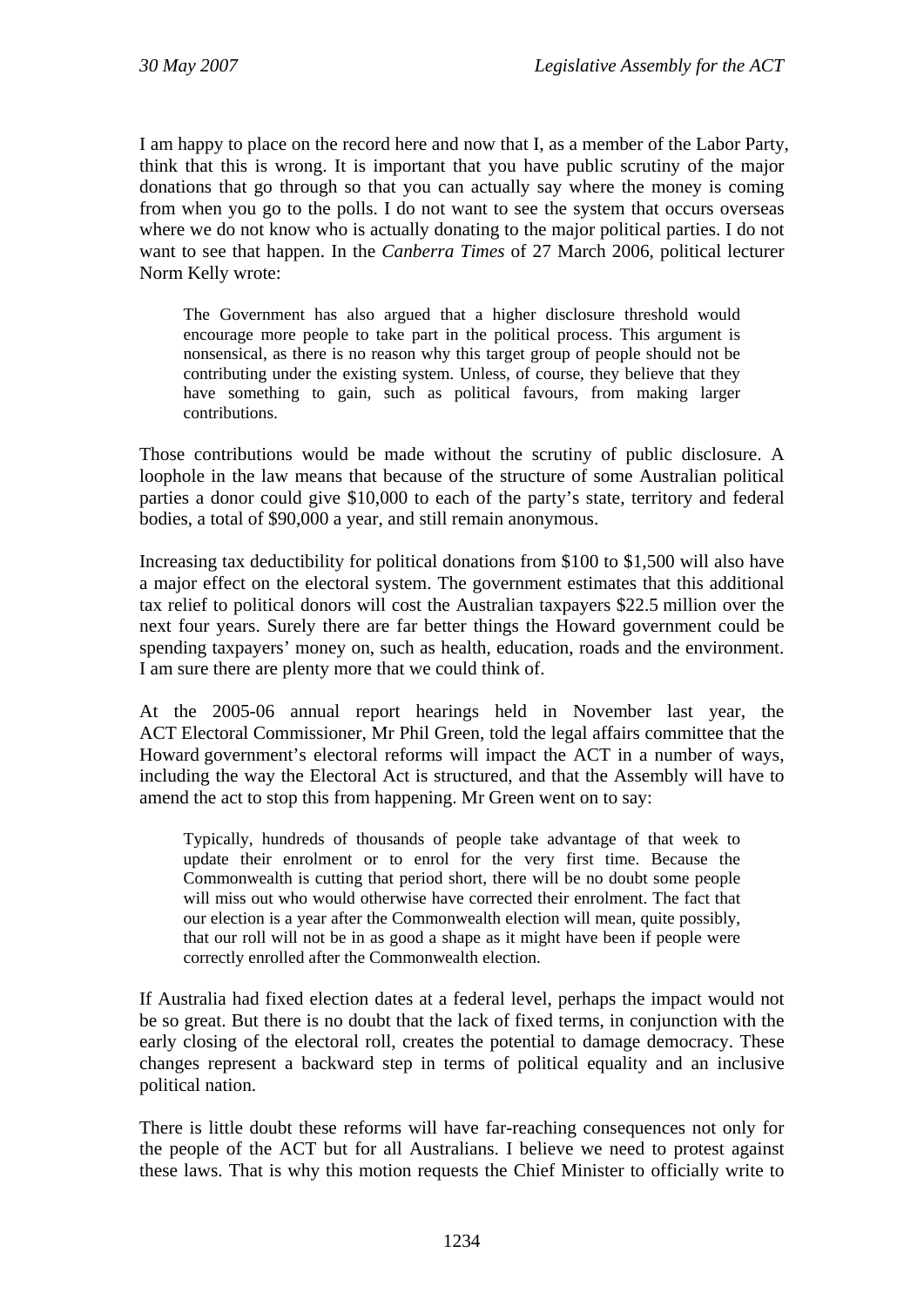the Special Minister of State, Gary Nairn, outlining our objections and expressing our concern about the negative effect these laws will have on the community.

Further, it is important that members in this place encourage their constituents to enrol or change their details as early as possible in order that they do not get caught out by the new laws. This country has a history that everyone who is eligible to vote has the right to vote. That right should not be taken away from them by the Howard government's regressive and unjust electoral laws. I commend this motion to the Assembly.

**MR CORBELL** (Molonglo—Attorney-General, Minister for Police and Emergency Services and Minister for Planning) (5.30): Thank you, Mr Speaker.

**Mr Seselja**: Mr Speaker, the normal practice is to go from side to side.

**MR SPEAKER**: Everyone will get a turn.

**Mr Seselja**: Not 15 minutes—

**MR CORBELL**: The Commonwealth Electoral and Referendum Amendment (Electoral Integrity and Other Measures) Act 2006 was passed by the commonwealth parliament—

**Mr Seselja**: That is disgraceful!

**MR SPEAKER**: Order! If you think it is disgraceful, Mr Seselja, just move a dissent motion. Do not interject like that and draw into question the chair's rulings.

**MR CORBELL**: Thank you, Mr Speaker. This act amended the Commonwealth Electoral Act 1918 to make far-reaching changes to Australia's electoral laws. The changes made by the electoral integrity act included significant changes to the electoral enrolment process, including the removal of the seven-day grace period for the close of the electoral rolls and a requirement to provide extra proof of identity when enrolling. The electoral integrity act also deprived all prisoners of the right to vote for federal elections, although the act had the effect of granting the right to enrol and vote for ACT elections to all prisoners eligible to enrol in the ACT.

The electoral integrity act also significantly reduced the transparency of the federal political process by raising the threshold amount at which the identity of donors and political parties and other political participants have to be disclosed to above \$10,000. While this issue is not directly related to today's motion, it will no doubt be the subject of debate in this place at a later time.

As the ACT's electoral enrolment scheme is directly linked to the federal enrolment provisions by virtue of the joint roll arrangement between the ACT and the commonwealth, the changes made to the commonwealth enrolment provisions will have a direct impact on the ACT's own electoral processes. To give more detail around that, the changes that affect the ACT's enrolment scheme include introducing a three-tier enrolment scheme in which electors must provide proof of identity by listing their driver's licence number or, if they do not have a driver's licence, showing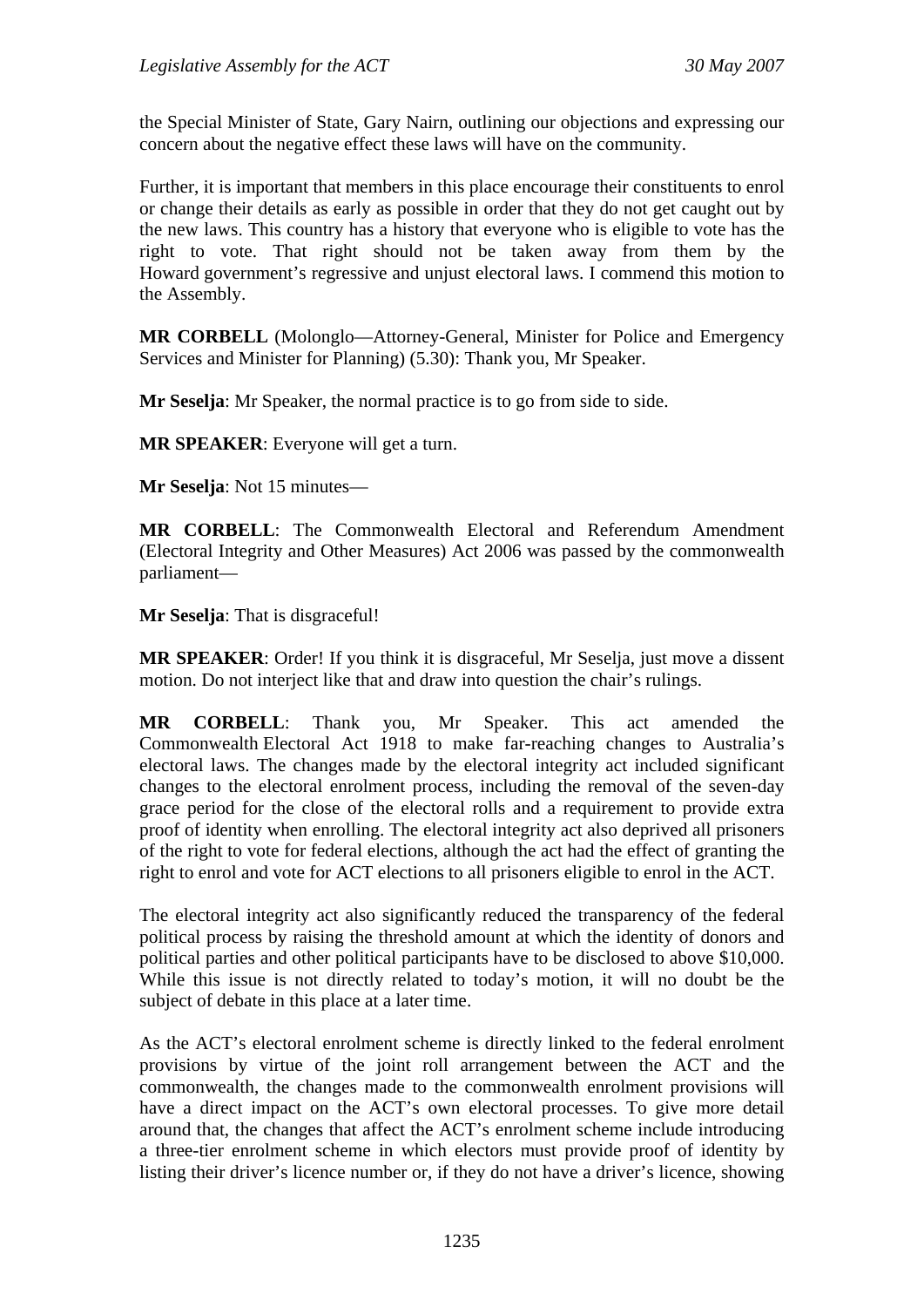a prescribed witness a prescribed identity document or, if they do not have any of these documents, by having their identity verified by two people who have known them for at least one month; removing the right to vote at federal elections from all eligible persons serving a prison sentence but extending the right to enrol to all prisoners who are Australian citizens 18 or over, the effect of which is to automatically allow all eligible prisoners in the ACT to enrol and vote for ACT Legislative Assembly elections; extending commonwealth demand powers for electoral purposes to all state and territory agencies which the commonwealth intends to use to demand access to driver's licence data and prisoner records of all jurisdictions; and closing the roll for federal elections to new enrolments and re-enrolments on the day of the issue of the writs and closing the roll for updating enrolments three working days later.

The Chief Minister has already written to the Special Minister of State, Mr Nairn, about these issues. On 15 January this year, the Chief Minister advised Mr Nairn:

The ACT government is concerned that the commonwealth's recent changes might lead to a reduction in the integrity of the electoral roll. The new proof of identity requirements will place obstacles in the way of enrolment for several classes of people, including young people, frequent movers, Indigenous Australians, people who do not own property or a vehicle, and people in remote areas. The new arrangements for closing the rolls for new enrolments and re-enrolments on the day of issue of the writs for a federal election are also likely to lead to the disenfranchisement of many electors. I urge the commonwealth to take steps to ensure that Australian citizens are not disenfranchised by these changes.

To its credit, the Australian Electoral Commission has been taking steps to encourage people to update their electoral enrolment, and this week, 28 May to 1 June, is Enrol to Vote week, with school students aged 17 and 18 being actively encouraged to get on the roll before the federal election due later this year. This is something the AEC has always done. I am advised that the AEC has also been conducting doorknocks and mail-outs throughout the year to update the roll, and this does assist in increasing the number of accurate enrolments here in the ACT.

I am sure all members would give their wholehearted support to the AEC's efforts to encourage enrolment, particularly of 17 and 18-year-olds; nevertheless it remains a concern that the commonwealth's changes will still place obstacles in the way of securing an ongoing, accurate electoral roll. Of particular concern is the proposal to close the rolls on the day of the issue of the writs. The question has to be asked: why would the commonwealth want to make it more difficult to allow people to vote? Why would they create more red tape and put that in the way of people wanting to vote? We hear from the Liberal Party all the time that we have got to remove the burden of red tape and administrational bureaucracy from business, but when it comes to the issue of people's fundamental right to vote, they want to make it more difficult, not less so.

It is important to note that the early close of the roll for federal elections will not directly affect ACT elections, as our rolls close under the ACT's Electoral Act one week after the start of the pre-election period. But we do use a joint roll, and what that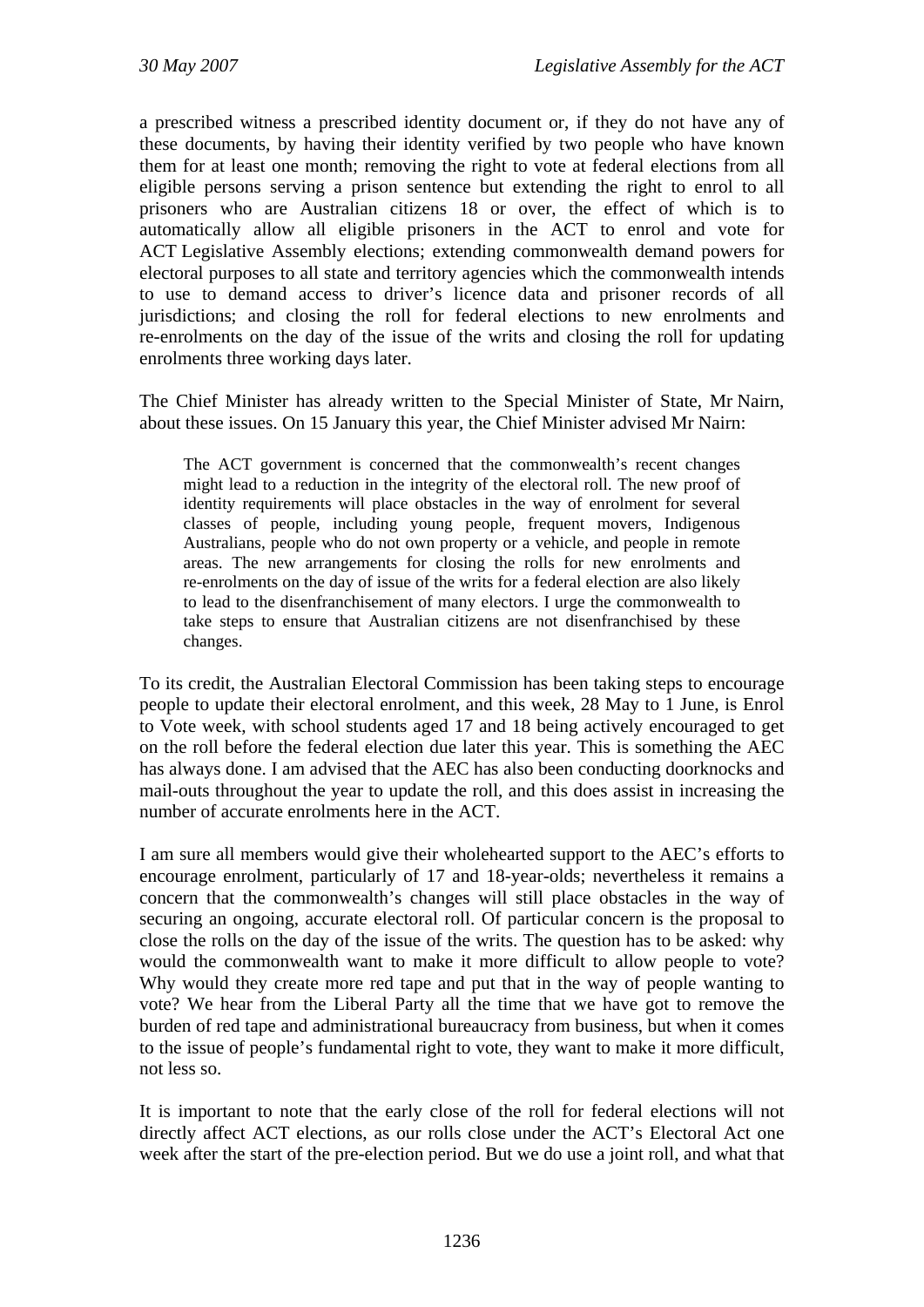means is that some people may not have their details up to date and may result in those people being ineligible to vote.

The motion before the Assembly today notes that the commonwealth changes to the electoral enrolment provisions will disenfranchise thousands of eligible voters in our community. First of all, the changes effectively remove the seven-day roll close period that was introduced after the 1983 election when previously the rolls closed on the day of the issue of the writs. At that election the rolls were closed the day after the election was announced, breaking a longstanding convention that a decent gap was left between when the election date was officially announced and when the writs were issued.

While it is not possible to say how many eligible electors were disenfranchised as a result in 1983, since the seven-day close of roll period has been introduced, it has been typical that hundreds of thousands of electors enrol or change their enrolment during that seven-day period. For example, in 1993, during that close of roll period, that seven-day period, there were 160,700 new enrolments. About half the total population of the ACT enrolled for the first time nationally during that election campaign and they enrolled during that seven-day period. There were 296,000 other changes to the roll, updating the information. Again, almost two-thirds of the population of this city nationally updated their details in that seven-day period after the election was called, but during that seven-day period.

The federal government claims that closing the roll on the day of the issue of the writs to new enrolments should not disenfranchise electors, as enrolling and updating enrolment is compulsory. That just belies human nature. It is a well-known fact that many people leave enrolling and updating their enrolment until the last minute, and that is despite campaigns that the AEC and politicians and political parties run encouraging and reminding people of their obligations to keep their enrolments up to date and to enrol for the first time when they are eligible to vote.

At the 2004 election, the most recent federal election, 78,908 first-time electors enrolled, and 255,000 electors updated their enrolment in the seven-day close of roll period. Most of the first time electors would have been young people. So, in answer to an earlier interjection from Mr Smyth across the chamber, that is what the problem is. The problem is that these changes effectively impact on the enrolment of 79,000 new electors who have previously—and history shows consistently—enrolled in the seven-day period after the federal election is called. Why should those people be disenfranchised? Why should they be denied the right to vote, which is effectively what these changes mean? And why should another quarter of a million people be required to stand up in a queue for the three days that is allowed at all the electoral offices across the country to update their details rather than being able to do it over a more reasonable period of time? Why? What is to be gained from this?

The Liberals argue that it is all about electoral fraud, that there are major issues with electoral fraud which these changes will address. Let us turn to the issue of fraud prevention. Several inquiries have examined whether any such fraud on any significant scale has been occurring in federal elections. Even though the seven-day close of roll period has been in place for federal general elections and numerous federal by-elections and many state and territory elections, these inquiries have failed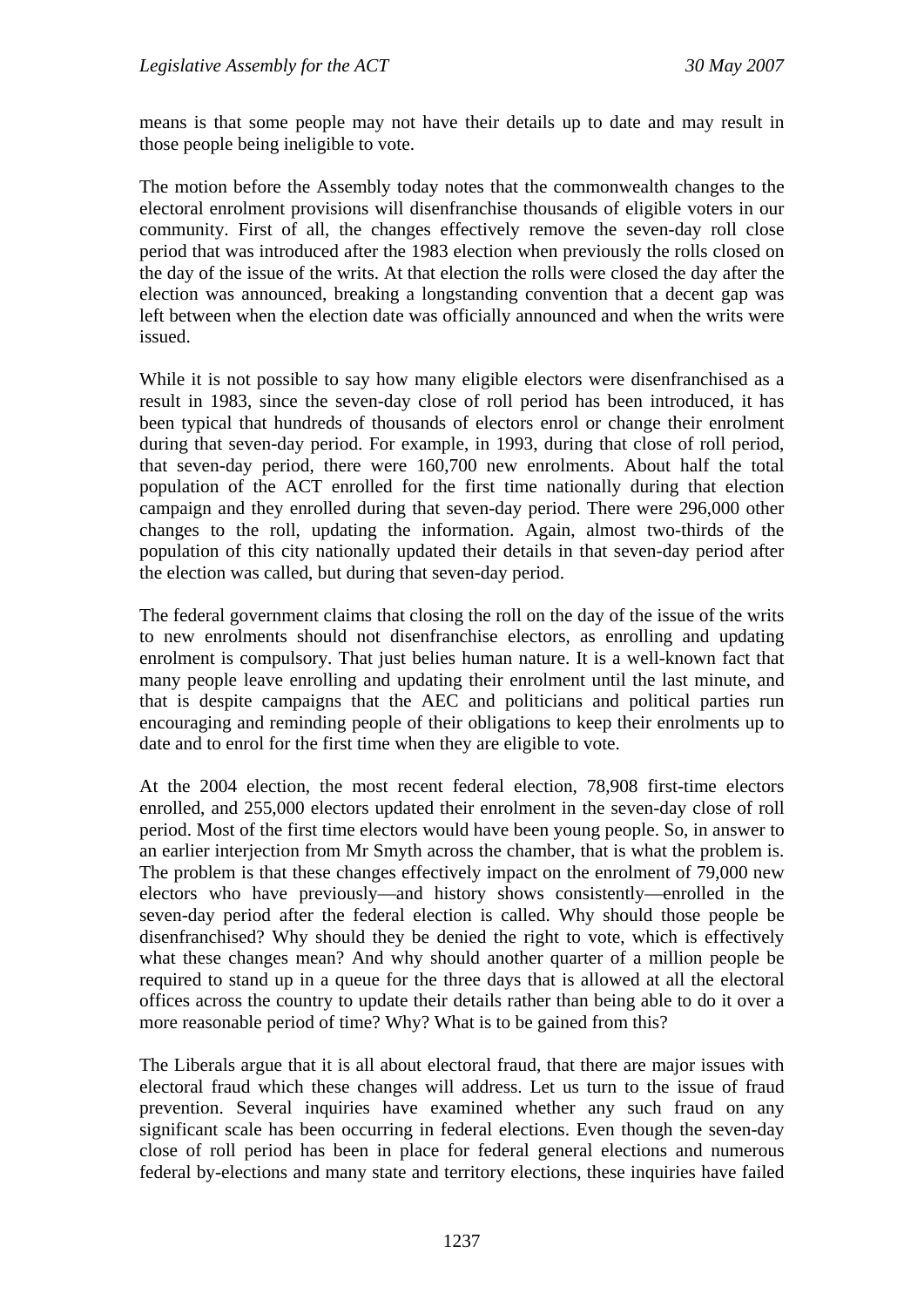to expose any significant fraud arising from the delay in the close of the roll, or indeed in the enrolment process generally.

Instead, supporters of moves to tighten the enrolment process have pointed to the potential to fraudulently enrol in the absence of any evidence of actual fraud in numbers sufficient to affect an election. So because they cannot demonstrate any evidence of any significant fraud, they have instead said that it is possible that there would be fraud—despite the fact there is no evidence to support that claim—and therefore these changes must be made.

Clearly, this is not a tenable argument by those opposite. Thankfully, this early closing of the federal roll will not directly affect ACT elections. In the ACT our own Electoral Act provides for the close of the roll, and we have fixed term elections. Our roll close date is known well in advance. In fact, we know today that the roll will close for the next ACT election on 19 September 2008.

However, the state of the electoral roll for ACT elections is very significantly connected to the health of the national electoral roll. If many thousands of people miss out on enrolling for the 2007 federal election, they may also miss out on being correctly enrolled for the 2008 ACT election. While the ACT Electoral Commission will conduct an advertising campaign in 2008, this will not reach those people interstate that may have left the ACT but have remained on the ACT roll because they did not update their federal enrolment. A related issue of great concern is the changes that have been made to applications for electoral enrolment which were introduced on 16 April this year. For some people the process of enrolling has just got a whole lot harder.

The three-tiered system which I mentioned earlier applies to all eligible electors. Previously the process was simple. A witness verifying a person's signature and identity was required by all those who wished to enrol to vote. Now new measures are in force. You have to have a driver's licence. You must state the number when you apply to enrol. If you do not have a driver's licence you must show some other specified documentary proof of identity to a list of eligible witnesses. If you have no documentary proof, two people who have known you for more than a month must sign the roll. This enrolment model relies on people being able to produce up-to-date identity documents before a specified authority.

For many people this process has made the act of enrolling much more difficult than the previous scheme. There is also a discriminatory element here that disadvantages those significant numbers of people who do not have a driver's licence or other identity documents. It is likely that this enrolment model will place obstacles in the way of enrolment for several classes of people, obviously young people, people who move between places of residence frequently, Indigenous people, people who do not own property, people who do not own a vehicle and obviously people at a national level in remote areas.

Why should these people be denied the right to vote? It is almost as though those opposite want to go back to the days when, to vote, you had to own property; to be elected to parliament you had to be a property owner. It harks back to the old-fashioned, antiquated and autocratic views which conservative parties in Australia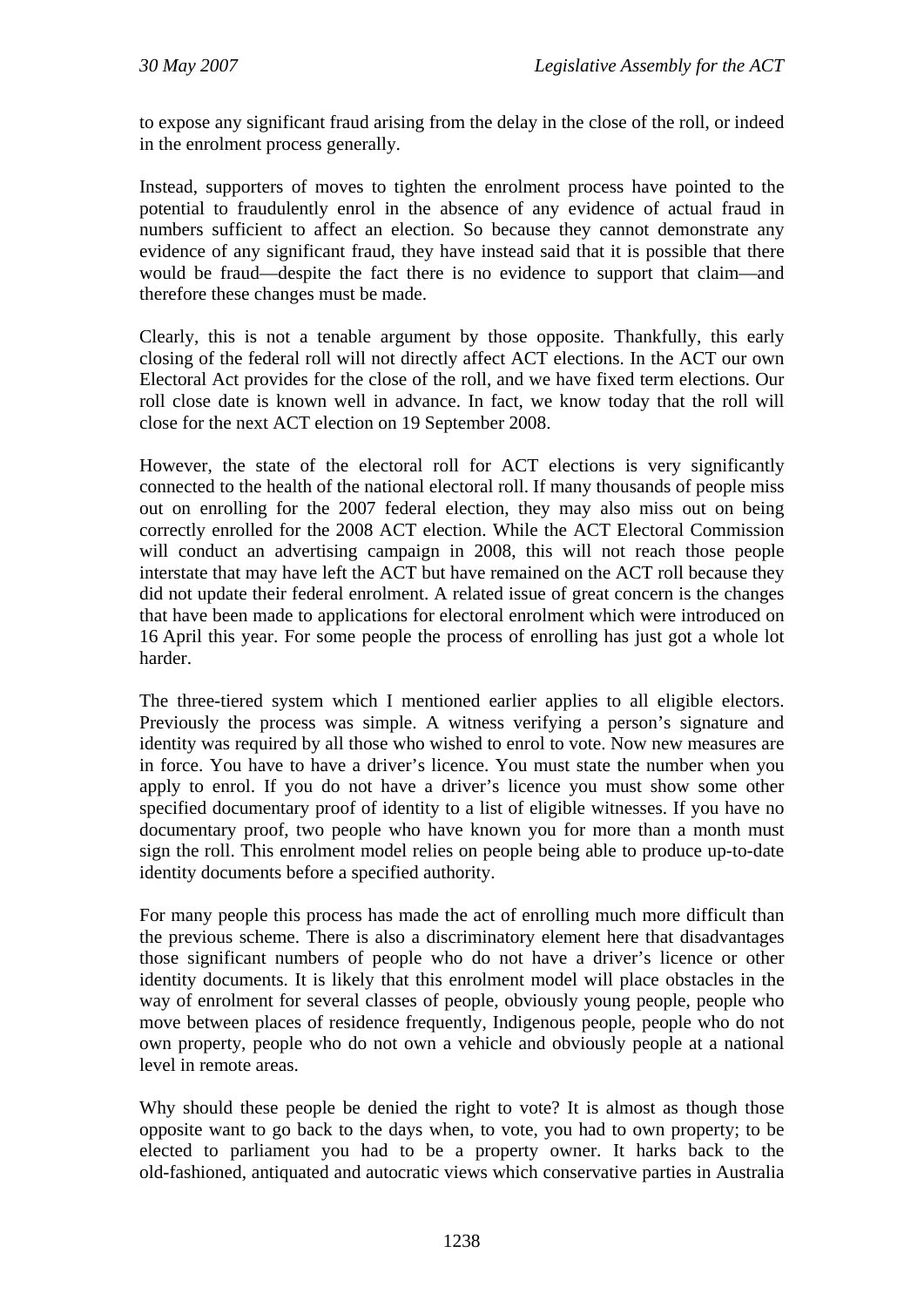have held for long periods of time. It is almost as though they want to hark back to those days in the future. You have to own property; you have to have property entitlement. Why should you have to have property entitlement? Why should you have to own a vehicle? All of these things are incredibly bad.

I commend Ms MacDonald on bringing this motion to the attention of the Assembly. I draw to the attention of those members opposite significant concerns raised with these proposals.

**MR SMYTH** (Brindabella) (5.45): Mr Speaker, yet again we have before us a motion from Ms MacDonald that really lacks intellectual substance. The whole case is predicated on the words "may", "could", "potential" and "likely". This place has placed a great deal of store over a great deal of time in early intervention: get in early, get people to do things correctly, make sure you get it right, give people time. That is what the federal government have done. They have come up with a system. They have said, "Yes, we are going to tighten up the time frames at the end of the process, but we are going to be ahead of the game."

The irony is that we are discussing this motion in Enrol to Vote Week. Yes, in the federally funded, federally advertised and federally rolled out Enrol to Vote Week, we are discussing a motion saying that it is going to be hard to vote. We had Mr Corbell saying, "Why should these people be denied the right to vote?" Nobody is being denied the right to vote. We are asking them to get on the roll through a different process, and processes change all the time. The stench of electoral corruption is often attached to the Labor Party. I think of Mike Kaiser and the report recently in Queensland and of the things Peter Beattie said after the 2000 election. Perhaps we should be tightening things up.

For those who can vote and are eligible, the process is not onerous. That you have to produce some ID as to who you are to get on the electoral roll does not seem to be a great hurdle. If you want to get a passport, it is much harder than that. If you want to get a Medicare card, it is much harder than that. All we are simply asking is that you show some ID so that we can get the roll right. That, Mr Speaker, is not an unreasonable process.

The great fear that is trotted out is that there is the potential to disenfranchise young people. I understand that members of this place will be going to schools—I think I am lined up to go to a school in Brindabella—to encourage young people to vote. So there we are doing our civic duty as MLAs. Federal members, no doubt, will be out there in their schools with the forms and saying, "Sign up now so that we can put you on the roll so that when you become 18 you will be activated." We are getting out in front of the game, and what do we get from the Labor Party? Again, we get the climate of fear and talk about the importance of a strong electoral system. We have still got a strong electoral system.

As to the direct impact these changes will have on the ACT electoral roll, I waited for a case to be made by Mr Corbell. As he said, we have a fixed date, we know what that fixed date is next year and people have now got until 19 September to enrol. What is the difficulty with that, Mr Corbell? I am sure you will be out there spruiking hard and encouraging people to get on the electoral roll because you agree with the process of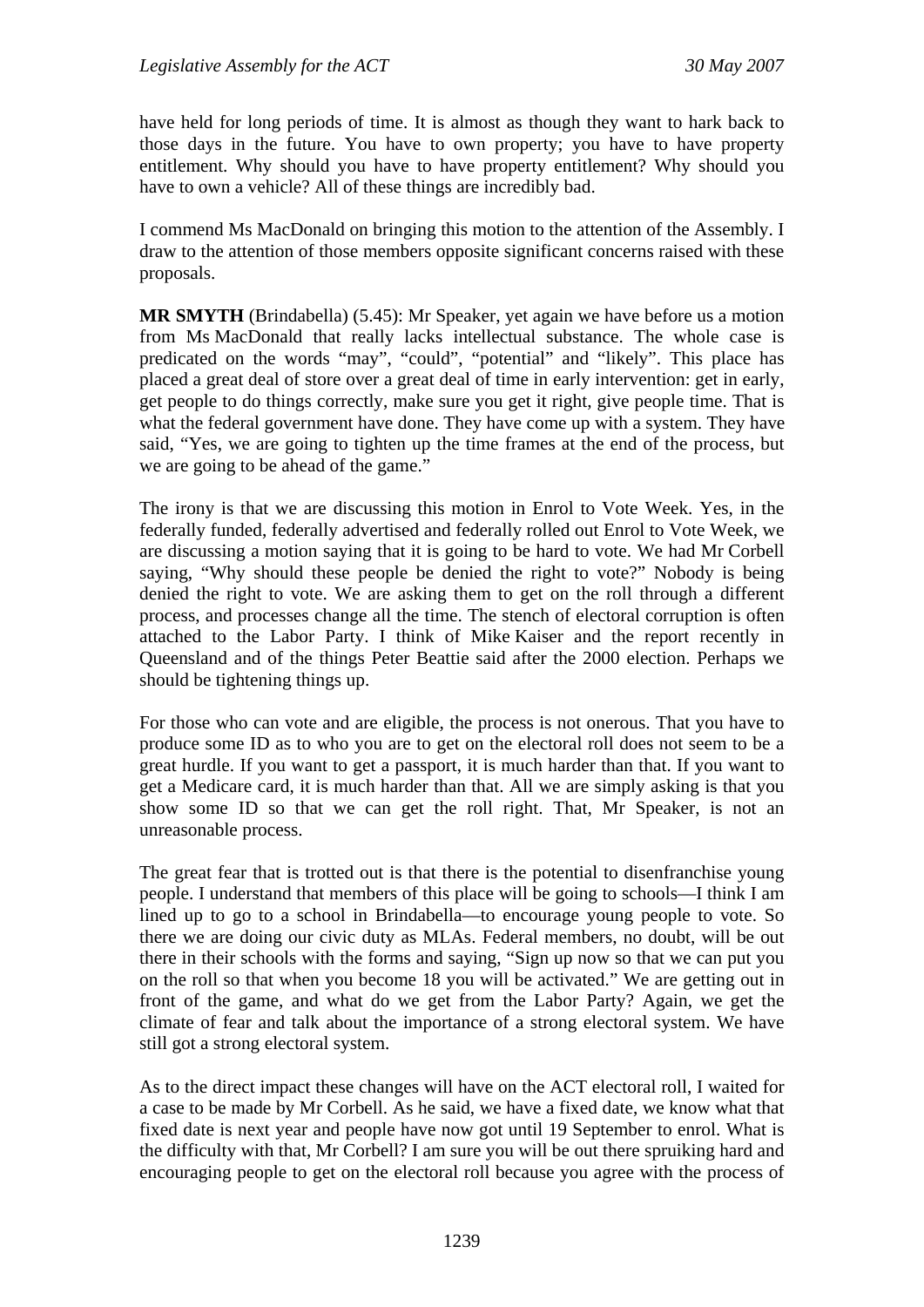voting. This is just absolute fluff and it is the sort of thing we come to expect from Ms MacDonald.

Ms MacDonald's motion says that the Howard government's enrolment changes are unnecessary and are likely to weaken the Australian electoral system. Mr Speaker, do you feel weakened? Do you see democracy in the country shaking? Like very few others in this world, we have had strong and continuous democracy in this country. These reforms will not damage that. They have the potential to strengthen that. Yes, you are right: other countries look at our electoral system. That is because we reform it and we keep ahead of the game to keep corruption out, and that is what these reforms will do.

We had Ms MacDonald speaking about the potential of negative impacts. The word "potential" was used a lot. There is a lot of fear and fluff out there; fear and loathing in Canberra, not in Las Vegas, Mr Speaker. The whole point is that they are unhappy with the changes. The changes went through a parliament, a democratically elected parliament, and were approved by that parliament. This is simply an endorsement of the electoral process. You might not like that, you might not like what they do, but let's not get up here and make this sort of noise.

The amendments to the Commonwealth Electoral Act are sensible. People now have to provide identity when they enrol or when they update their enrolment. You need to provide identity in some cases, if you are young or young-looking, to get into a pub. It is more onerous to get into a pub or a nightclub than it used to be to get on the electoral roll. I think that we should value the right to be on the electoral roll, that we should safeguard it, that we should make it so, and that we should encourage people to get onto to the roll and encourage them to get onto it early.

**Mr Corbell**: Are there any significant problems with the roll? The parliamentary committee found no significant evidence.

**MR SMYTH**: I am surprised at the Attorney-General. Perhaps he should read the act. I thought people had an obligation to be on the roll. In fact, there might even be a penalty for not being on the roll. If you have changed your address within a certain time, you are meant to change it on the electoral roll. There may be a penalty for not doing that. That is probably a breach of the act. But we are not talking about that. No, we do not want to talk about that. We do not want to talk about the existing act and we do not want to talk about people's noncompliance with it. We have got a bee in our bonnet because it may, it might, it could, it has the potential to or it is likely to disenfranchise somebody. That is the argument: it may, could, might, has the potential or is likely. It is as though the Labor Party have just opened up a thesaurus and said, "How do we object to this? We come up with all the words that could lead to something. We are not sure what, but we will say it anyway."

People now have to provide identity when they enrol. That is not unreasonable. That is to prevent electoral fraud such as we saw in Queensland in 2000. Indeed, Premier Peter Beattie wanted to introduce similar amendments in Queensland, until the federal government introduced them federally. Members opposite are against those. They will work in Queensland, but they will not work for the country. Think about the Peter Beattie Labor Party approach, with memories of Mike Kaiser and the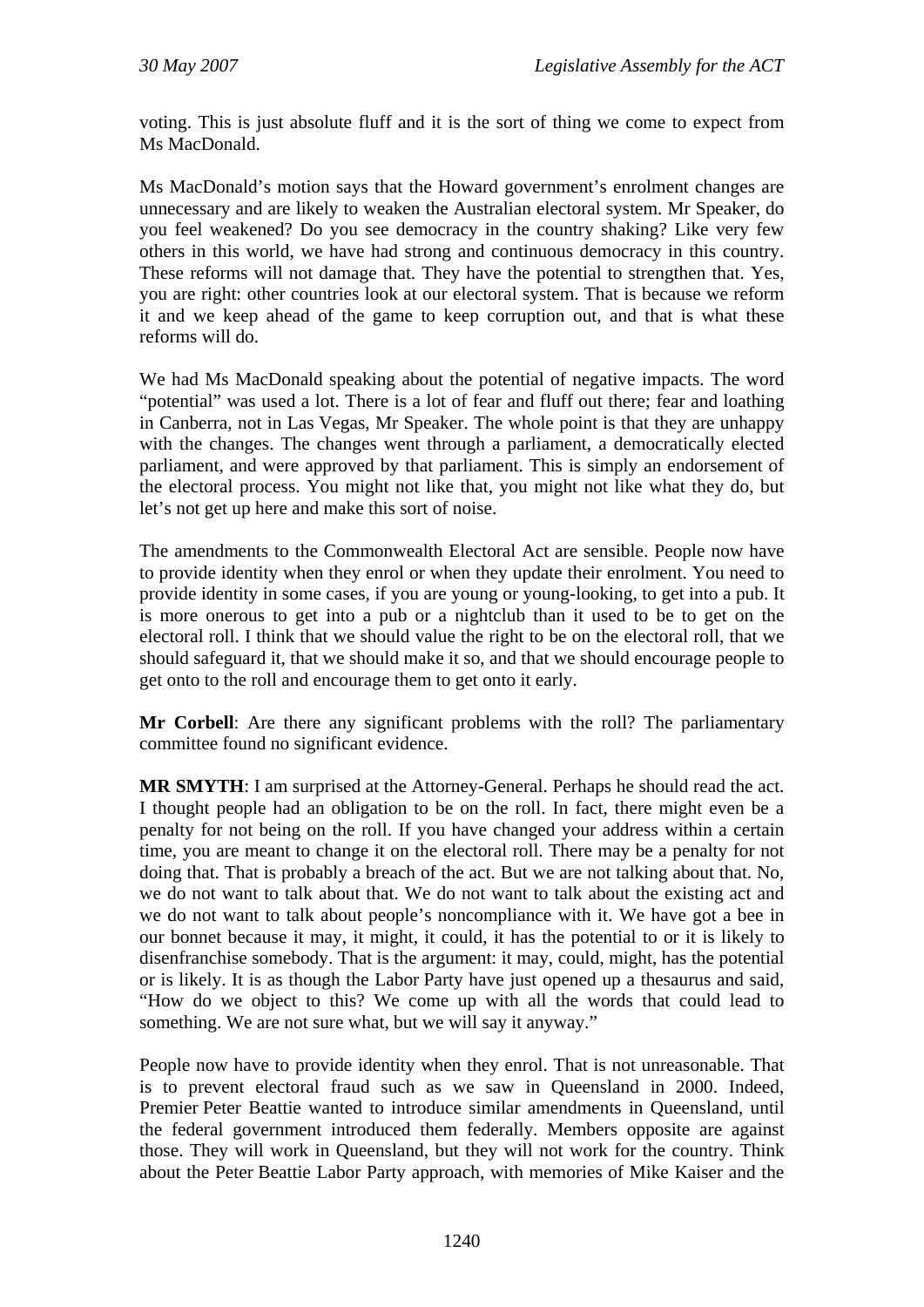electoral roll in Queensland. You can hear the objections from those who are afraid of exposure.

If you want to cast a provisional vote, you will now have to provide proof of identity. Why is that unfair? I have heard no logical argument about how that will disenfranchise someone. How is that unfair? The period allowed for the closure of the roll has been changed. Periods of allowance change all the time. That will allow the electoral commission more time to prepare itself for the election, given that there are already penalties in the act for not being enrolled or not having changed your address. I have not heard a concrete argument from those opposite that says that it will do anything at all concretely to undermine democracy, and I will not, because this is just standard fear-mongering.

**Mr Corbell**: Seventy-nine thousand electors. A quarter of a million electors updated their details.

**MR SMYTH**: Mr Corbell talks about 79,000 new voters. They are out there. They are in the schools this week, Mr Corbell. We have just had a brochure put in letterboxes by the ACT government and it is really funny. It speaks of a new curriculum framework for ACT schools and essential learning achievements. What is No 21? What should students learn in the new curriculum framework for ACT schools under the essential learning achievements? No 21 states, "Understands and values what it means to be a citizen within a democracy."

If they understand and value what it means to be a citizen in a democracy, surely those kids would have gone out and enrolled anyway. They would have done it. I could not wait to enrol. I know my kids could not wait to enrol. I know lots of people who could not. But we have addressed that fear, an unfounded fear. We cite the numbers. We throw the numbers around here. We are very easy on the numbers.

For the first time, we have a federal government which is out there actively encouraging and helping people to enrol to vote. It is out there actively helping and encouraging them, getting in early, early intervention, making sure that people get on the roll, making sure that people understand their obligation, telling people how they can participate, challenging, asking people to get it right and get it right now. But no, that is not good enough. They get out the lexicon and go back to the old words "may", "could", "potential" and "likely." If you have not got an argument, if you cannot actually speak to the issue, you go for the fear. Voting is a central process in our democratic system of government and it should be kept free of fraud. It must be kept free of fraud, and that is what the federal government is doing.

There have been some changes. Electoral advertising has to be authorised in line with all other types of advertising. I am not sure how you can object to that. How can you object to having all forms of advertising treated equally? We have heard from the Chief Minister so many times about equity, equality and how we want things to be equal. One of the things that the act as it is now does is to make sure that electoral advertising has to be authorised in line with all other types of advertising. Are we against that part as well? Are we going to object to electronic advertising being treated in a different way? Are we? No, they are mute on that side. Ms MacDonald raised the question of the threshold being lifted to \$10,000. For somebody in a party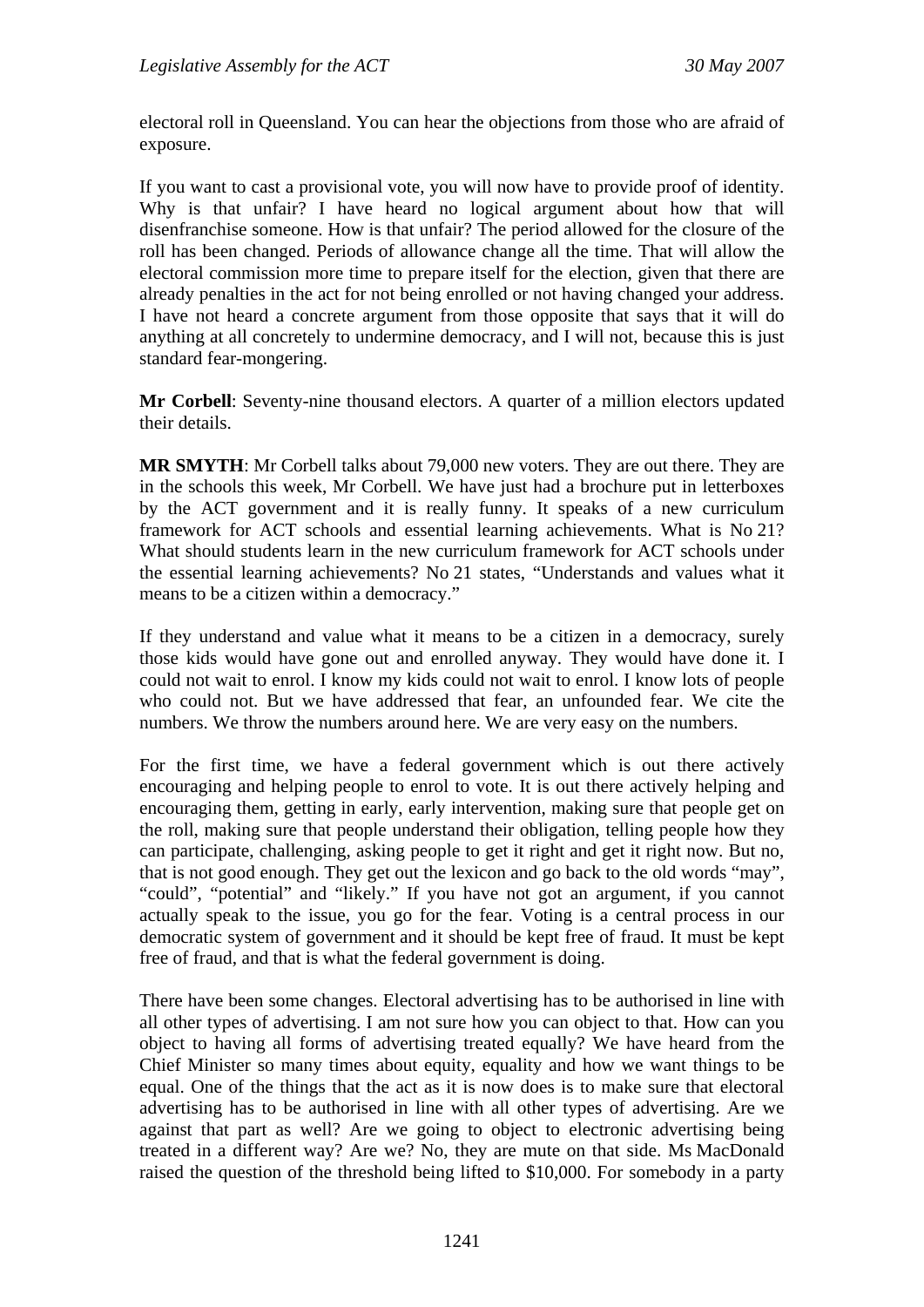who votes in this place on poker machines with a direct conflict of interest as a recipient of cash at every election, and enormous amounts of cash—

**Mr Corbell**: Mr Speaker, I take a point of order. That is an imputation against Ms MacDonald and it should be withdrawn.

**MR SMYTH**: In what way is it an imputation to say that the Labor Party benefits from poker machines?

**Mr Corbell:** He is suggesting that Ms MacDonald—

**MR SMYTH**: Oh, you don't benefit from poker machines!

**Mr Corbell**: No, the imputation is that donations received by the Australian Labor Party—

**MR SMYTH**: Paul Osborne had the integrity to stand aside. He understood the conflict of interest.

**Mr Corbell**: The point of order, Mr Speaker, is that that is an imputation against the member's behaviour.

#### **MR SMYTH**: How?

**Mr Corbell**: That the member votes a certain way because she, and all other members of the Labor Party, receive, indirectly, support from the Canberra Labor Club, which has money from poker machines. Mr Speaker, it is an imputation. It is a quite improper imputation and the member should be asked to withdraw the imputation.

**MR SMYTH**: Speaking to the point of order, Mr Speaker: on numerous occasions—

**Mr Corbell**: You do not have the call, Mr Smyth; I do. Sit down.

**MR SMYTH**: Neither do you. You are not in charge of the Assembly, Mr Corbell.

**MR SPEAKER**: Mr Corbell has the call.

**Mr Corbell**: I have the call. Sit down, Mr Smyth.

**MR SMYTH**: Oh, Mr Corbell! What will you do? I am scared.

**Mr Corbell**: I have the call.

**MR SPEAKER**: Order! Mr Smyth, give Mr Corbell a go. This is not a debate, by the way.

**Mr Corbell**: Mr Speaker, I am drawing your attention, despite Mr Smyth's interjections, to the fact that it is an improper imputation. Such improper imputations are disorderly and he should be asked to withdraw for the pathetic, snivelling and childish comment that it was.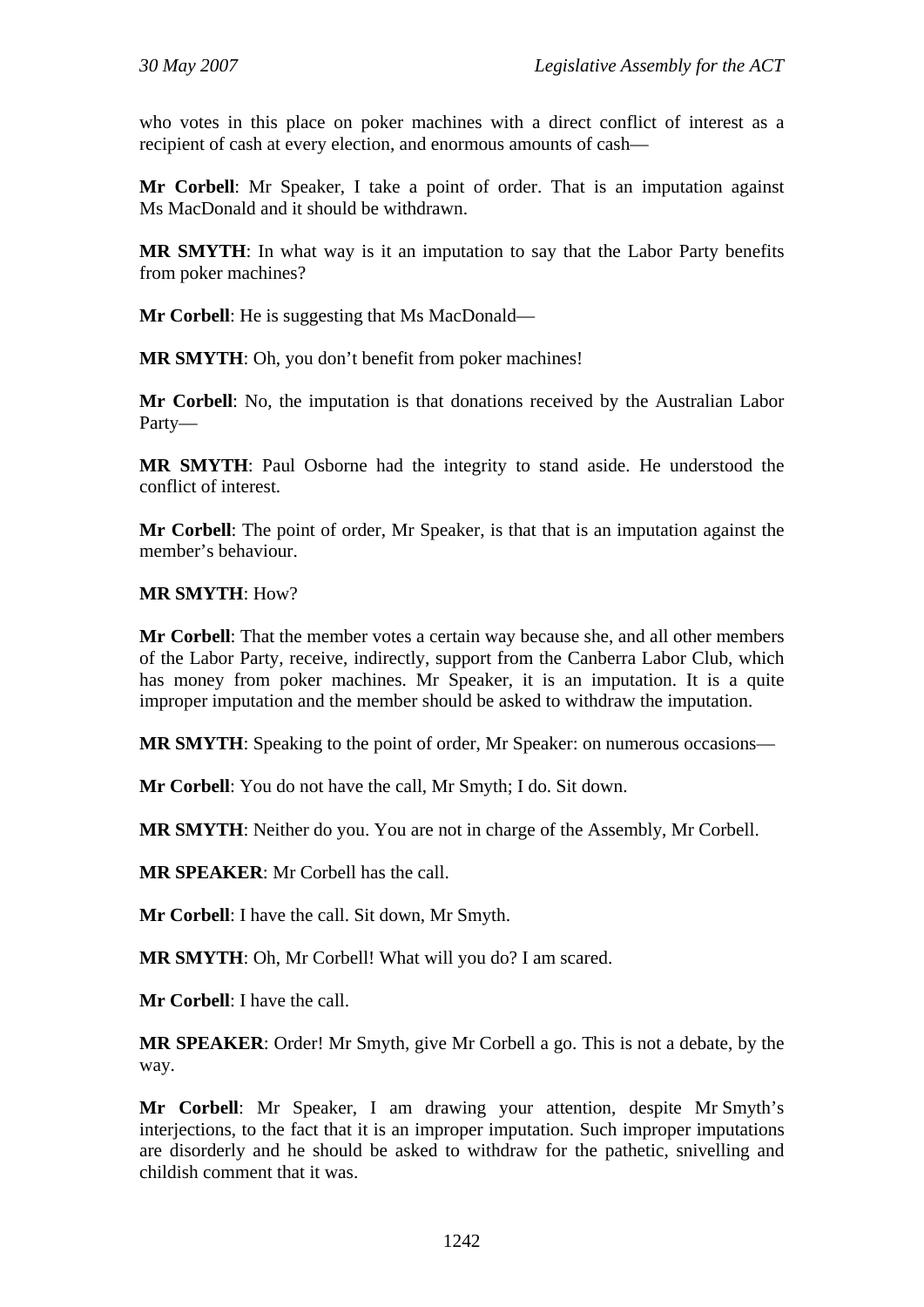**MR SMYTH**: Mr Speaker, I simply wish to point out that Mr Osborne made this point very clear and refused to vote on matters that involved poker machines.

**MR SPEAKER**: No, you did not. I heard you clearly, Mr Smyth. You said that there was a clear conflict of interest. Those are matters under standing order 156 which can only be resolved by the Assembly, so I would ask you withdraw that.

**MR SMYTH**: Mr Speaker, I withdraw.

**DR FOSKEY** (Molonglo) (5.57): In the two minutes that are left to me, I will point out some things that perhaps will add to the debate, rather than repeating points. Given that a lot of work was put into this speech, I do want to put some things on the record.

It really saddens me that the amendments that Ms MacDonald refers to are going to affect mostly those people who are already unfamiliar with the processes. It almost seems as though they have been deliberately targeted—new Australians, young people, rural Australians. These changes will make it harder than ever for them to contribute. If the government genuinely values their vote, it would make the process easier, more flexible and more straightforward. Voting is not a privilege, it is a right, and it should be treated as such. I could be cynical enough as to say that you could see these changes as making voting voluntary by default, but I do not suppose we could do that patently and obviously, could we?

It is ironic that we are discussing this motion today, as yesterday, as members will remember, in the adjournment debate I delivered a speech reminding them of the 40-year anniversary of a referendum that opened up Australian democracy by giving the right to Aboriginal people to vote, yet here we are today discussing amendments to the Commonwealth Electoral Act that will only alienate and disaffect exactly those people whose voting is at the moment not easily done. That is being cynical. How can Mr Smyth stand there and say that this is about reducing fraud? I am surprised that he, with his small "l" liberal connections, is an apologist for the federal government and is actually trying to explain that this is a good thing. It is a backward step for democracy in Australia.

*At 6.00 pm, in accordance with standing order 34, the debate was interrupted and the resumption of the debate made an order of the day for the next sitting. The motion for the adjournment of the Assembly was put.* 

## **Adjournment Reconciliation Week**

**MR GENTLEMAN** (Brindabella) (6.00): Today, I would like to talk about Reconciliation Week. Reconciliation Week coincides with two significant dates that pave the way for reconciliation, the first being the 1967 referendum and the second being the watershed Mabo decision in 1992, which overturned the legal fiction of terra nullius and recognised the native title rights of Aboriginal and Torres Strait Islander people.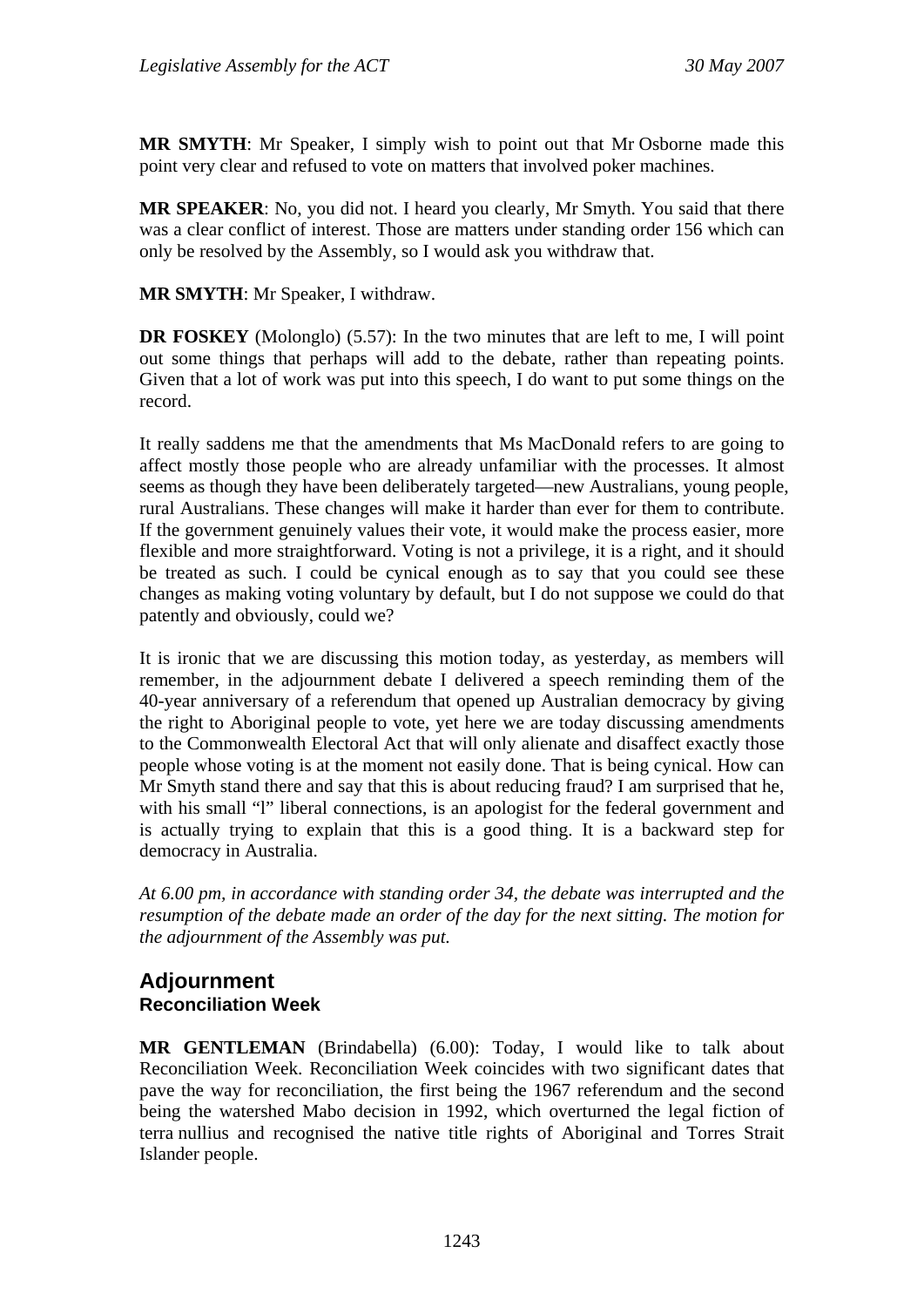Despite these events, we still do not have any formal recognition of Aboriginal and Torres Strait Islander people as the first Australians, nor any official apology for the injustices inflicted on our indigenous people since colonisation. Reconciliation has both symbolic and practical implications which would better address issues of indigenous disadvantage in health, education, housing, employment and civic participation.

The acknowledgment of past wrongs is integral to moving forward as a nation. Every Australian state has said sorry. However, in the absence of an official apology from the federal government, how are we going to truly rebuild relationships with our indigenous people and have policies in place that adequately address their needs?

The Howard government is more than happy to identify with the ANZACs and past sporting heroes such as the PM's beloved Don Bradman, but he does not feel that he should apologise for the decisions of previous public servants that administered Australia's very misguided policies towards indigenous Australians, particularly the stolen generation. The PM argues that, since he was not personally involved, why should he apologise for such acts?

In the adjournment debate last night we had Dr Foskey discussing the 1967 referendum, and she has mentioned it again tonight. While that was a significant step towards reconciliation in that it removed two sections of the constitution which discriminated against Aboriginals, I would like to talk about another significant event we are reminded of during Reconciliation Week; that is, the 10th anniversary of the *Bringing them home* report.

The *Bringing them home* inquiry was established in order to raise the general public's awareness of the official policies that resulted in the forcible removal of indigenous children. This recognition was seen as integral if any progress was going to be made in addressing the needs of victims and their families. However, sadly, of the 54 recommendations made in the report, 35 have been ignored. The recommendations need to be implemented if we are to have any hope of ameliorating the issues our indigenous people face.

A recent World Health Organisation report into indigenous health argued that, until the government publicly acknowledged the role of Aboriginal people's stress, alienation, discrimination and lack of control, progress would not be made. The same report also concluded that Aboriginal people are the unhealthiest indigenous people of all the developed nations and are almost 100 years behind other Australians.

The federal government boasted in its recent budget that it had increased funding for indigenous Australians. However, these funds are usually one-off programs that are not sustainable. Also, to put it in perspective, how little the federal government is concerned about indigenous issues is illustrated by the fact that the federal government has committed just over \$135 million over four years for Aboriginal health, while committing \$123 million to the ludicrous citizenship test which was introduced today in the federal parliament. If we are to adequately address the problems that indigenous communities face, a lot more money needs to be committed and the recommendations implemented.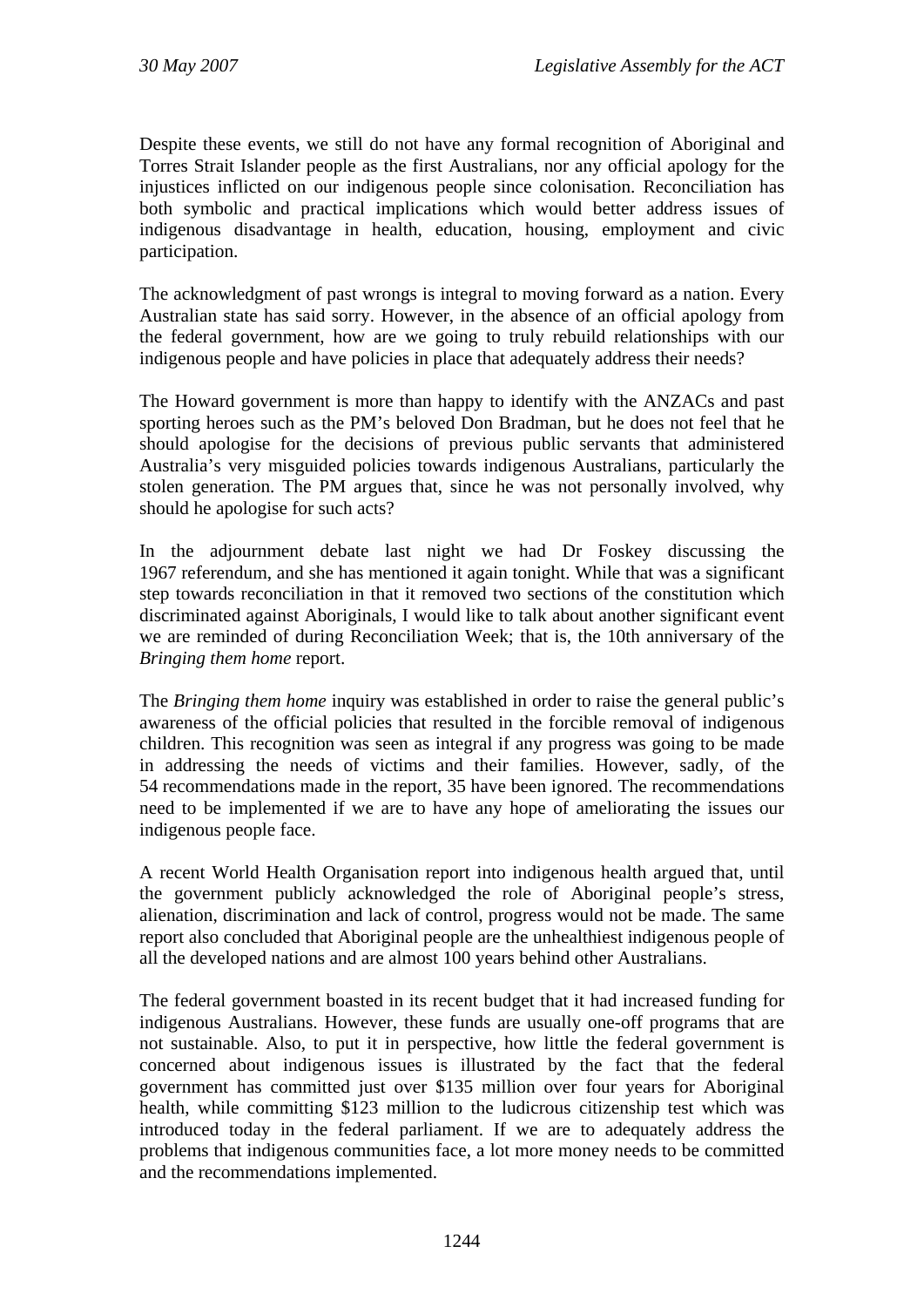Furthermore, I would like to criticise the comments made in today's *Canberra Times* about Lowitja O'Donoghue by a former Minister for Aboriginal Affairs, Peter Howson. Peter Howson argued that she had no basis for her claim to have been stolen since it was her father who gave permission for her to be taken away from her mother. In fact, there was no such choice. A detailed interview with Lowitja O'Donoghue in 1993 in the SBS's *Australian Biography* series revealed that her mother had heavily resisted attempts by authorities to take her and her two elder sisters away.

She knew little of her father, only that he was an Irishman and a station manager at Granite Downs in the north-west of South Australia. Her father also had a wife and family in Adelaide. It would be little wonder that he wanted to shirk his responsibility for Lowitja and her sisters. However, there is no evidence that he had any role in it and it was the United Aborigines Mission which persuaded her mother that it would be best for her children to be brought up at the mission's home for children at Quorn.

Mr Speaker, it is ridiculous to suggest that indigenous people were not adversely affected by the removal from their people and their traditional land and stripped of their languages and culture. On the 10th anniversary of *Bringing them home*—*(Time expired.)*

### **John Flynn memorial School changes—transitional payments**

**MRS DUNNE** (Ginninderra) (6.05): There has been a lot of talk about brass and bronze memorials to various people around the place in the last couple of weeks. We had the bronze memorial commemoration to Al Grassby and then in our electorate this week we saw the disappearance of the brass plaque commemorating John Flynn—Flynn of the Inland—from outside Flynn primary school.

This brass plaque and the plinth on which it was mounted, which was etched with the word "Flynn", was the work of the National Memorials Committee and was put up under the auspices of the NCDC in 1980 to commemorate the 100th birthday of John Flynn. It says, amongst other things, "This plaque was erected on this centenary to commemorate the work of John Flynn"—in the formation of the flying doctor service—"after whom this suburb, Flynn, was named and this school—Flynn primary school—was named."

In the course of the last week or so, the brass plaque has gone missing. The brass plaque was removed without any notification to any of the residents. People walking past noticed it to be missing. At successive times, the—

**Mr Corbell**: Imagine if we had not removed it. If we had not removed it, you would have criticised us for not protecting it. It is just absurd.

**MR SPEAKER**: Order! Mrs Dunne has the floor.

**MRS DUNNE**: The plinth has been infilled, and on various occasions it has had a number of coats of paint applied to it, the latest one being white. None of this was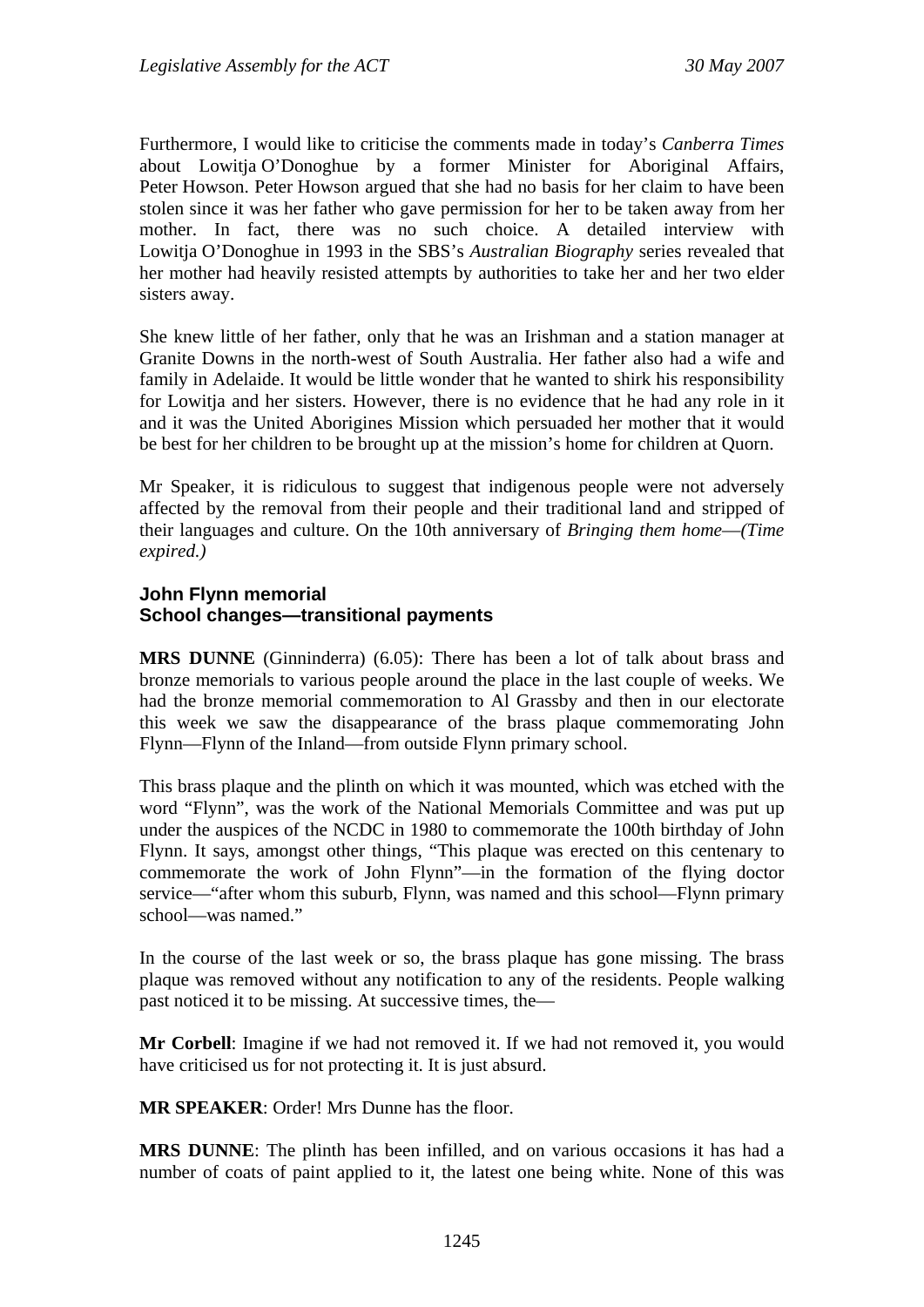done in consultation with the National Memorials Committee, under whose auspices it was put up. It would have been a courtesy to anybody, but especially to the National Memorials Committee, which was not consulted on the removal of this plaque.

If they were just taking away the plaque for safekeeping, why would they want to infill the plinth on which it stands and obliterate the name "Flynn" from the plinth? Surely that is not a matter of restoration. If it is really about preserving brass plaques so that they are not vandalised, why do we not take down all the brass plaques—like the one at the Florey shops that commemorates the 100th birthday of Howard Florey—in case somebody walks past and vandalises them one night?

This is an act of complete neglect and complete disregard for the people of Flynn by this Stanhope government.

**Mr Corbell**: The Florey shops are not closed, Mrs Dunne. I do not know if you noticed, but the school is closed now.

### **MR SPEAKER**: Order, Mr Corbell!

**MRS DUNNE**: Mr Speaker, you can see how sensitive they are, because Mr Corbell—

**Mr Corbell**: No, it is just such a stupid argument.

**MR SPEAKER**: Order! Mr Corbell! Cease interjecting.

**MRS DUNNE:** —seeks to interject to talk me down, as he wants to do on any occasion. I want to know, and the people of Flynn want to know, where the plaque is and why the minister for education claims to have the plaque when the responsibility for the building rests not with the department of education but with the property group in territory and municipal services. I and my constituents want to at least see it so that we can be assured that it still exists and that somebody has not lost it in the first instance.

We also want to see that plaque restored immediately. There was no consultation on the removal of the plaque. It shows complete lack of respect for the person who is commemorated there—a complete lack of respect for the memory of and testament to the Royal Flying Doctor Service and a complete lack of respect for my constituents in Flynn, who are having their suburb name obliterated so that we can wipe out the Stanhope government's history of closing their school, it would seem.

I turn to another matter relating to Flynn parents. Mr Pratt asked a question in relation to transitional payments today. There were Flynn parents who sent their children to the Charnwood-Dunlop school this year after Flynn closed down who could not obtain the form to apply for transitional payments from the school—the school that they were going to. The Charnwood-Dunlop school could not provide that form. It was up to other parents in the Flynn parent group to pass on the form to parents who had moved their children to the Charnwood-Dunlop school. It took literally months for some of those parents to receive their \$750. That issue was raised only after all parents had received it. At the request of parents it was not raised beforehand because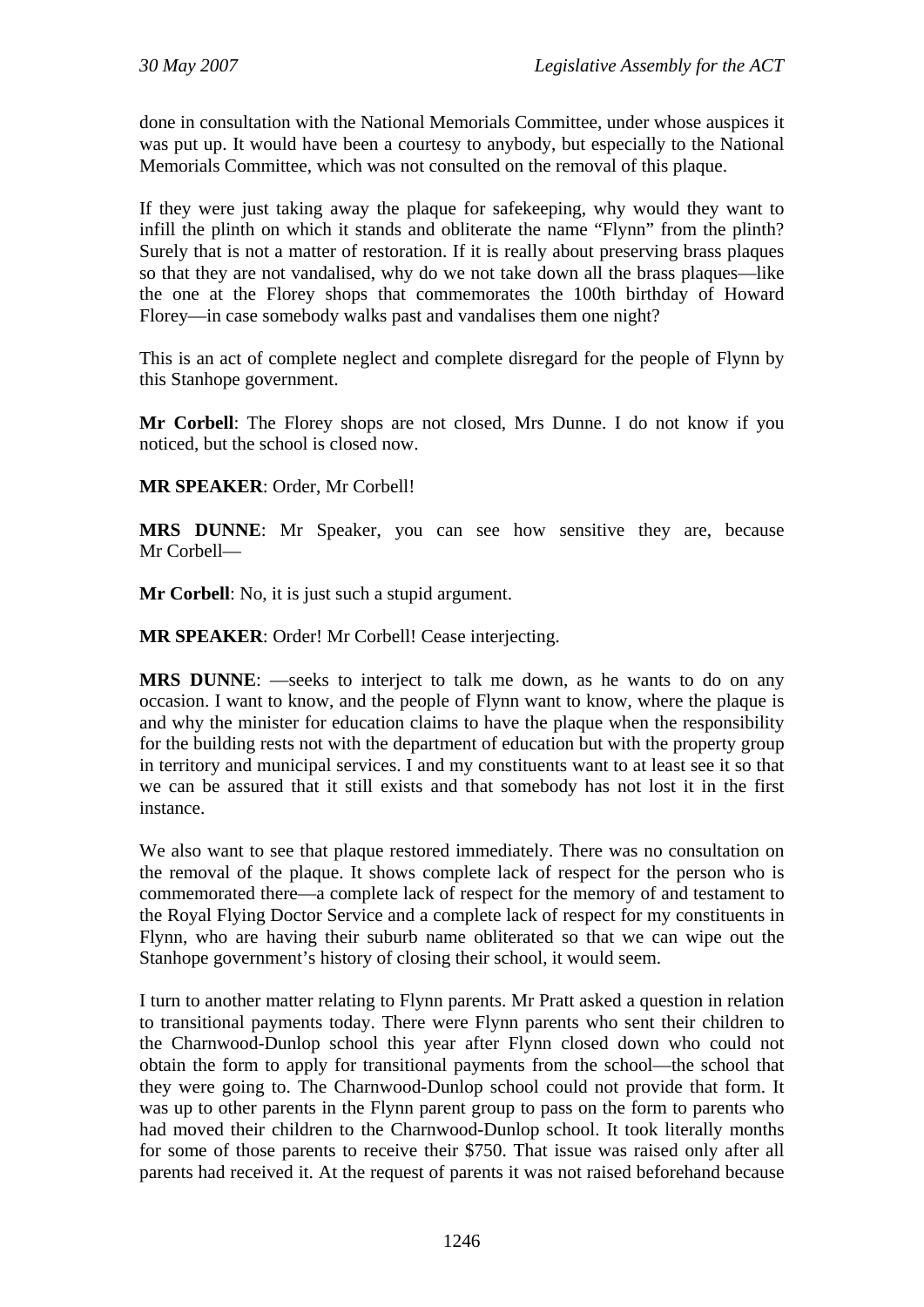they feared not receiving the money at all. It was an unconscionable delay. It was not helped by the school authorities, who would not provide these parents with the simple forms that were required.

The people of Flynn are starting to say to me, and I am sure they are saying it to you, Mr Speaker, "What is it about this government? Are they picking on us? We cannot get at the money that we are entitled to. They take away simple memorials that we worked hard for and we have nothing to show for it—no school, no community."

### **Albert Hall**

**DR FOSKEY** (Molonglo) (6.10): With some other members here, I attended a public meeting that was held at Albert Hall last week. Tonight, I thought I would put on the record a number of resolutions that were adopted by that meeting. The first of those was—

**Mrs Dunne**: Mr Speaker, I have a point of order. This is on the program for debate today. Is this anticipating debate which may arise next Wednesday?

**MR SPEAKER**: It will not be, because it is not on the notice paper after today and it is not programmed for debate today.

**Mrs Dunne**: It is on today's program and it is on the notice paper. I am just wondering whether this anticipates debate.

**DR FOSKEY:** It is unlikely to come up before August. That is quite a long way away and I believe it is covered by the standing orders.

**MR SPEAKER**: It will not come up today. The administration and procedure committee will determine when it will come up. It would not be likely to come up for some time unless it was programmed into next week, and I am not sure whether it will be. I cannot anticipate that.

**Mrs Dunne**: Okay.

**DR FOSKEY**: I have to wonder if members want it to come up at all.

**MR SPEAKER**: I think it is reasonable for the member to raise it.

**DR FOSKEY**: Okay. The resolutions were as follows:

- (1) That relevant Federal and ACT Government ministers set up a joint body with equal community representation to report/advise on planning and management to ensure a sustainable future for the Albert Hall Heritage Precinct and guarantee sufficient community use of the Precinct for civic and cultural purposes.
- (2) That the NCA withdraw DA 53 and commence fresh planning and consultation processes for Albert Hall Precinct pending establishment of a new joint body.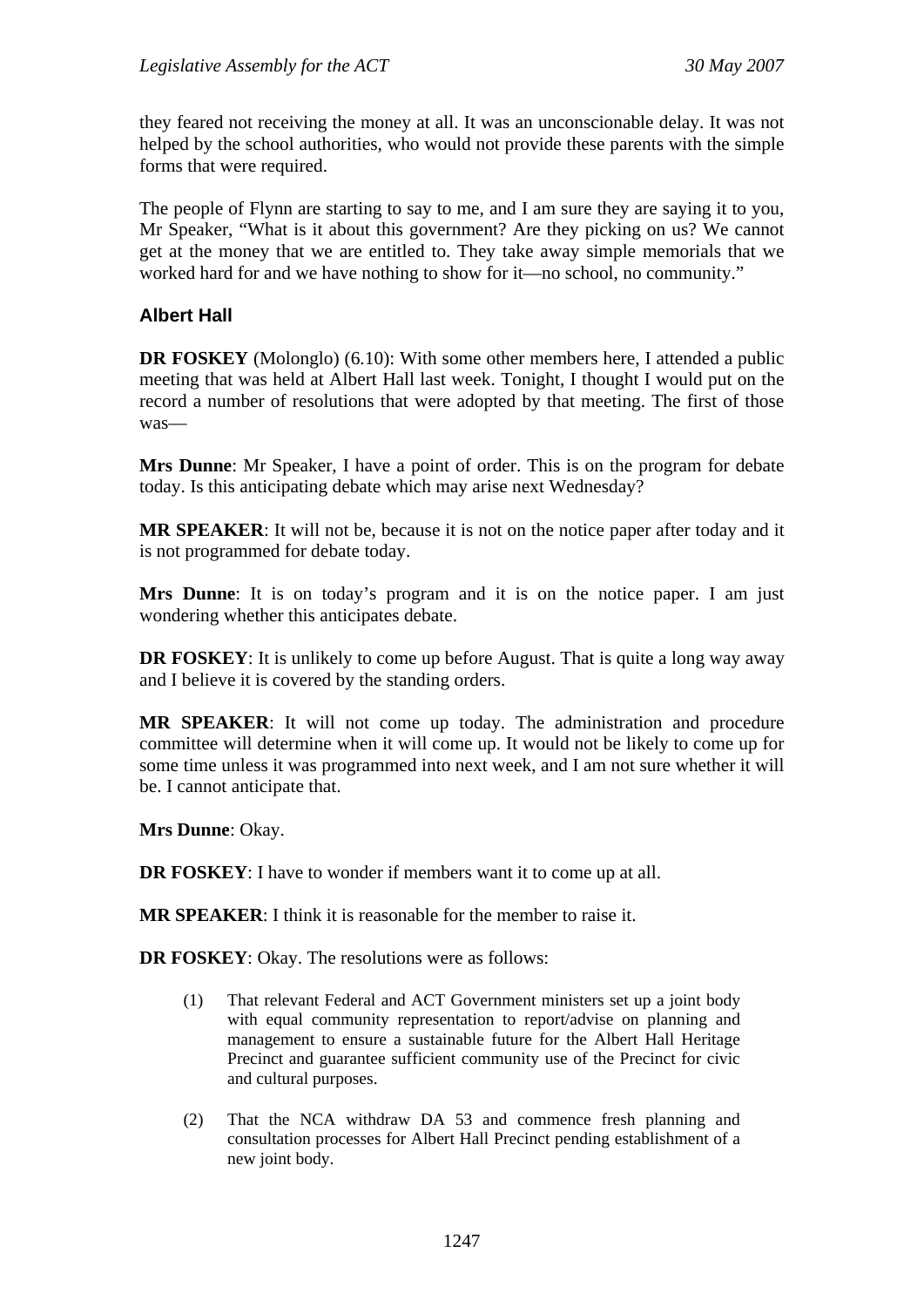- (3) That this meeting empower the organising group to set up a committee to promote the implementation of these resolutions.
- (4) That this meeting request the ACT Minister for Planning to convey two messages to the Government:
	- a. this meeting's disappointment that the Government did not send a representative competent to comment on the tender process; and
	- b. a request that the Government abort the current tender process and not re-open tenders until the planning future for the Albert Hall Precinct had been clarified.
- (5) That the plan resulting from Resolution 1 honour the principles spelt out by Walter Burley Griffin for the planning of the National Capital.
- (6) That this meeting considers any plan for the Precinct ensure that Albert Hall remains a public asset under public management.
- (7) That the meeting express disappointment that the Minister for Territories is not present and has not been present at any of the Albert Hall precinct meetings.

There have been two problems with the processes to date. One is that the NCA and the ACT government appear to be acting independently of each other; the other is that there has been and is likely to be no real partnership with interested members of our community. It is quite wrong to underestimate the significance of this building and the importance of establishing an open process to decide its future. The public reaction first to the NCA's proposed variation of the National Capital Plan and then to the ACT government's management strategy makes that clear.

I note that the ACT government is writing to the Commonwealth asking that the Albert Hall be put on the national heritage list. If that is successful, it is reasonable to think that it would influence both the opportunities and the responsibilities of its managers. It would also, I imagine, be likely to attract federal funding at different times.

I understand that the ACT government might have thought that it was handling the problem effectively but, events having overtaken the process, I think we can see that it is not. To embark on a tender process in order to engage a business as manager of the hall before the NCA has finalised any variation to the National Capital Plan and before the matter of heritage listing is finalised can do nothing but create problems. This is further complicated by the proposal to make the winning tenderer pay for capital works. Members of the Assembly would be aware of the problems that emerge when private operators make capital investments in community assets. The Phillip pool is a recent example of this. Private investment in the site saw the establishment of an ice-skating rink and decisions on the future management of the facility by its owner—*(Time expired.)*

Debate interrupted.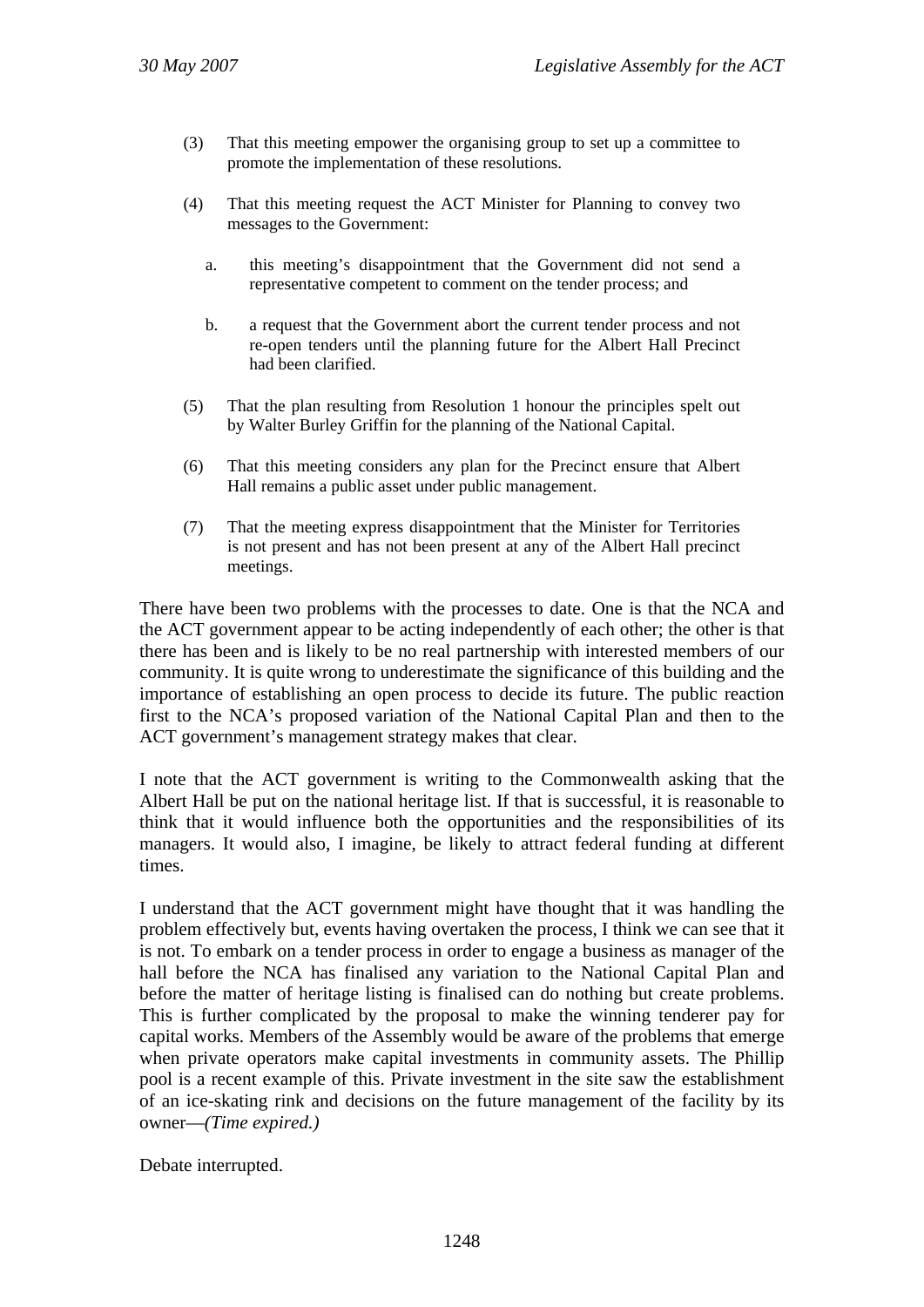# **Papers**

**MR BARR** (Molonglo—Minister for Education and Training, Minister for Planning, Minister for Tourism, Sport and Recreation, Minister for Industrial Relations) (6.15): Mr Speaker, during question time I undertook to table, by the end of sittings today, policies in relation to countering bullying, harassment and violence in ACT public schools. I table the following documents:

Policies in ACT schools, prepared by the Department of Education and Training—

Appropriate use of mobile telephones. Countering bullying, harassment and violence in ACT public schools. Countering racism in ACT public schools. Countering sexual harassment in ACT public schools. Providing safe schools P-12.

# **Adjournment**

Debate resumed.

### **John Flynn memorial**

**MR CORBELL** (Molonglo—Attorney-General, Minister for Police and Emergency Services) (6.15): I want to briefly comment on the issues around the plaque at Flynn primary school. It strikes me as a somewhat curious debate, Mr Speaker, because—

**Mrs Dunne**: So you've got it?

**MR CORBELL**: No, I do not. I simply want to make the observation that I can imagine the outrage from those opposite if the memorial had been vandalised. What if someone had decided that it needed to be painted over or cleaned up? Imagine Mr Pratt there with his bottle of hydrochloric acid and his rubber gloves. He might have completely obliterated the thing in an attempt to remove what he felt was graffiti. He would have been there with his rubber gloves and bottle of hydrochloric—

**Mr Pratt**: The only rubber gloves you will ever see, mate, will be on the wrong end of you know where.

**MR CORBELL**: I do not want to ever come near you when you have got rubber gloves on, Mr Pratt.

**MR SPEAKER**: Order! Relevance.

**MR CORBELL**: It is entirely relevant. The issue, of course, is that the Liberal opposition would have been the first to jump on the wagon and ask why the ACT government did not take steps to protect this memorial. That is what the government has done. The Florey shops seem to be a somewhat strange analogy, because the Florey shops are actually open. People are using them and going past every day.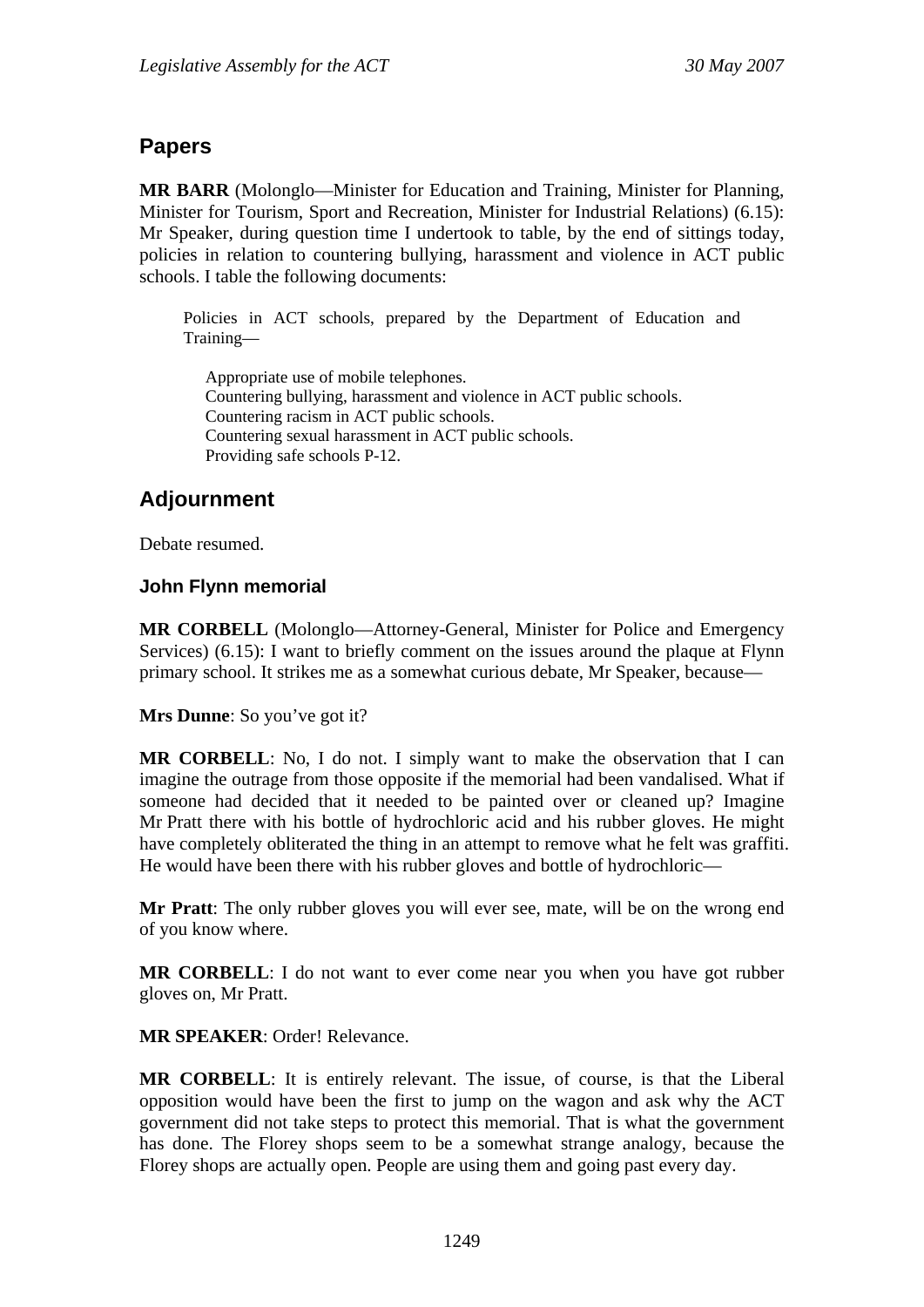There is this issue about casual surveillance, Mr Speaker. The school is closed. It is entirely reasonable that the government simply makes sure that significant items in former school sites—whether they are inside or outside those sites—are properly protected until decisions can be made about how they can be used in the long term.

It is in everyone's interests that the plaque and memorial to John Flynn are maintained in the long term and are again on public display so that we can commemorate in an ongoing way the achievements of a significant Australian. It is not unreasonable to take steps, in the short term, to ensure that valuable items are protected from vandalism on what are currently vacant school sites. That is exactly what we have done. The hypocrisy from those opposite would have been even clearer if we had not taken steps to address this matter.

### **Industrial relations Water—recycling**

**MR MULCAHY** (Molonglo) (6.19): I want to talk on a couple of items tonight in the time available. First, I want to revisit and remind members of a topic that is near and dear to you, Mr Speaker, and me, and that is industrial relations. In this climate where there is enormous debate about industrial relations at a federal level, we should not forget the fact that the ACT intervened in a High Court challenge brought by the states against the WorkChoices legislation in a matter that was heard between 4 and 11 May 2006. It is now a matter of public record that that action was unsuccessful.

The ruling served to underline that the territory was pursuing a wrong priority. Putting aside the merits of the WorkChoices legislation, it could be strongly argued, based on the High Court's ruling, that it should not have been contested in the first place. The ACT, under the self-government act, does not have the same powers as the states to set industrial relations law. Therefore, even if the states had been successful in their action, the federal government could have ensured that the WorkChoices legislation remained in operation within the ACT. The ACT's participation in the case was unnecessary, superfluous and clearly designed to grandstand on the issue of industrial relations rather than achieve any tangible gain for the people of Canberra.

And what was the cost? Mr Stanhope keeps asking where the Liberals will save money. Here is yet another example. We heard many cited earlier today. On 19 April, in reply to a question without notice, taken on notice, the Chief Minister and then Attorney-General stated that the anticipated final cost to the ACT was \$95,000 and that, to that point, prior to the case having been heard, already \$33,512.75 had been spent. Costs were awarded to the federal government, so the ACT may well have had to contribute a share of this amount. A High Court decision—

**Mr Corbell**: They have not pursued them.

**MR MULCAHY**: Mr Corbell, the Attorney-General, assures us that they have not had to contribute any more. But even if they have outlaid whatever that final figure was, it certainly was money that could be better employed in pursuing the needs of the ACT community.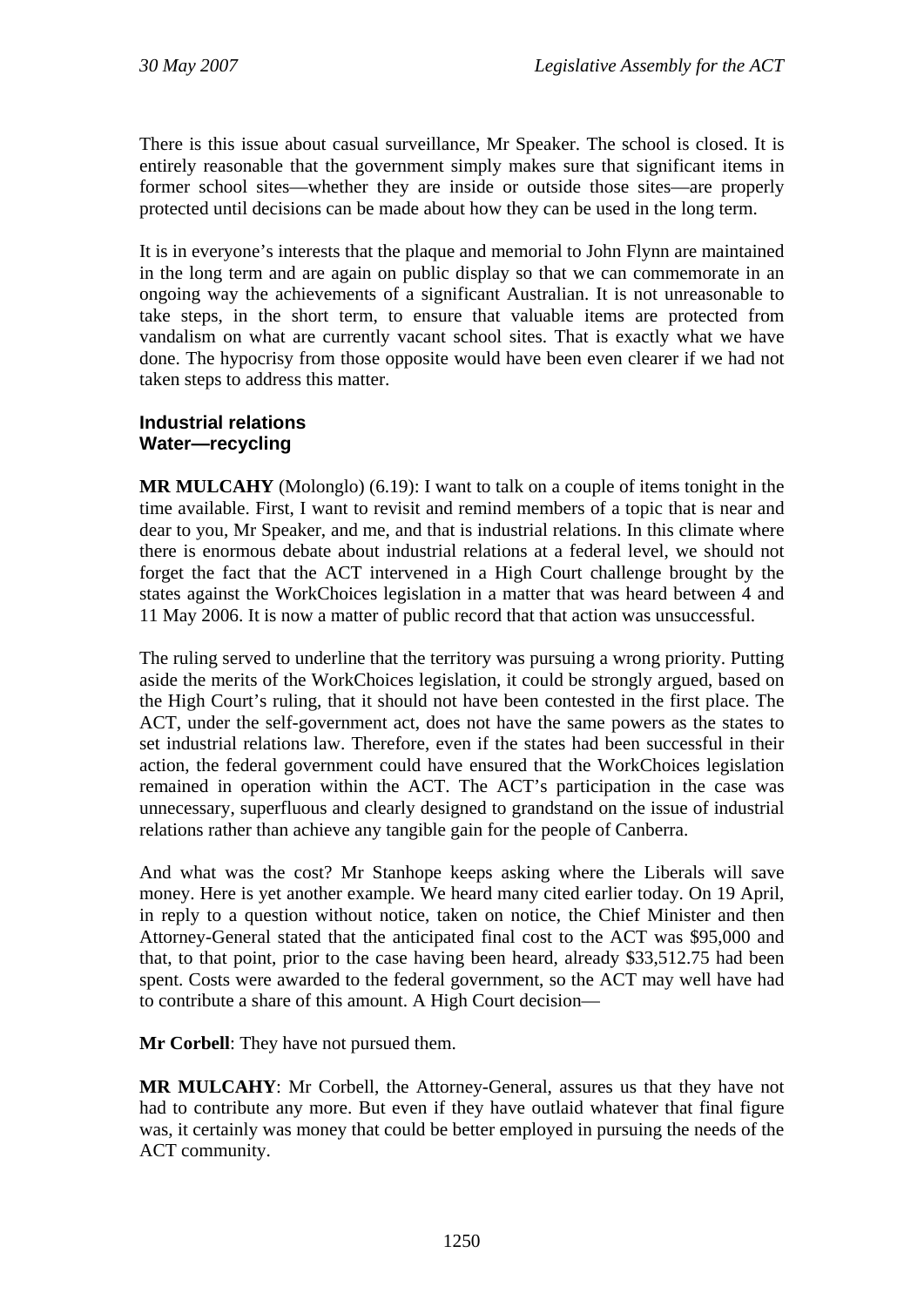The High Court's decision was greeted very favourably by, amongst others, the business community. Heather Ridout, chief executive of the Australian Industry Group, said:

For national companies operating across state borders this will be a very important decision because they will have a consistent approach to their workplace regulation ... across borders, so it does provide that clarity ...

Peter Anderson, from the Australian Chamber of Commerce and Industry, noted:

For our economy it means that the Commonwealth Parliament has sufficient constitutional powers not just to create a national industrial relations system but also to ensure that there is management of our national economy where law and regulation is needed.

It is worth reminding ourselves of that rather futile exercise in buying into that case.

Turning to my second item, in the remaining time I just want to place on record the value I experienced by visiting Singapore last week with the Actew Corporation, and I appreciated the opportunity extended by the Chief Minister on this occasion, despite the fact that we spend most of our lives firing rockets back and forth across this place and in the media.

The visit was informative. It strengthened my level of confidence in the systems in place in Singapore in terms of water treatment. We inspected a range of recycling plants as well as a major desalination plant. We saw facilities which had high standards in terms of public health and were constructed on a reasonably sound economic basis. Admittedly, they have vastly lower labour costs there. Mr Gentleman will be sorry to hear about that, but they would be obviously significant variables in this environment. I was impressed by their commitment to high standards of health, but they have been happy to embrace recycled water. They will be increasing their total supply of water from recycled sources up to 10 per cent within the next several years. Their primary use for recycled water is still for computer wafer production requirements. That requires water of an even more pure standard than that used for drinking purposes.

During the visit I was appreciative of having the assistance of someone with specialist qualifications in waste water—Ms Amanda Wenhlowskyj, who is a resident of Singapore but formerly worked for the EPA in Victoria—at no cost to the ACT taxpayer. I appreciated the agreement of Actew Corporation for her to be part of the delegation. She is preparing detailed notes for me to examine more thoroughly on the basis of all the meetings we held. It was productive and worth while and I was pleased with the opportunity to be part of it.

## **ACTION bus service**

**MR PRATT** (Brindabella) (6.24): I rise tonight to talk about my concern re the safety of our bus interchanges, the safety of our buses and safety for ACTION staff and bus drivers in general. Mr Speaker, I want to bring to your attention that to my knowledge, as reported to me by members who work in the area, at least three bus drivers have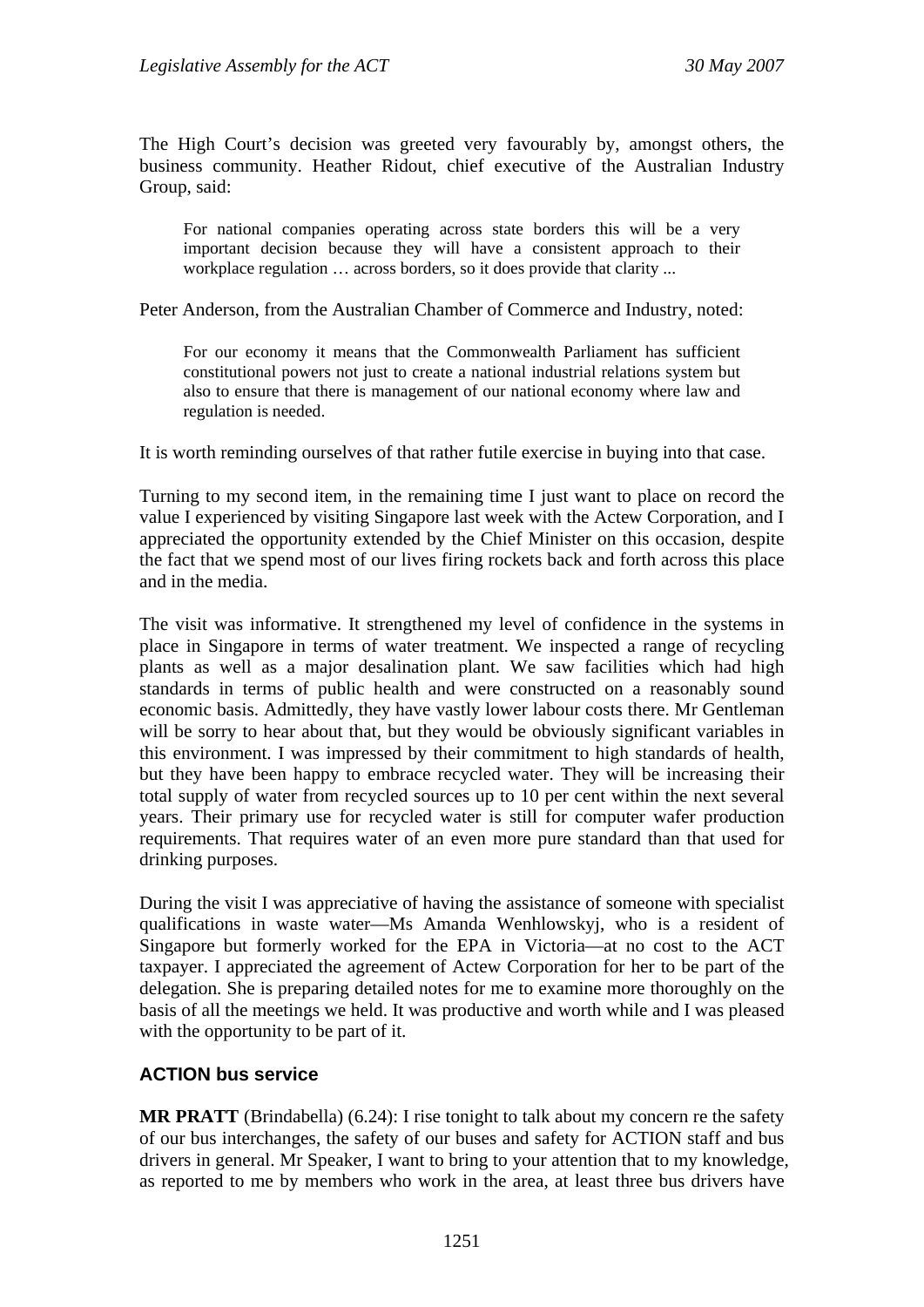been injured in recent weeks in assaults. There have been six major incidents—violent incidents—at Woden interchange alone. In response to a question on notice, I got an indication that there have been at least four ACTION staff injured this year, 2007, although that does not quite sit with other information that I have.

Disturbingly, too, I notice that, commensurate with this increasing violence in bus interchanges, there is constant concern by members of the public and ACTION staff that they do not see a police presence in the interchanges. They wish to see more of a police presence. They also wish to see a more targeted, perhaps undercover, operation, to see if people can be apprehended who are religiously and regularly hanging around interchanges begging for money, which then leads to intimidation, which then leads to theft when these things do not occur.

Let me mention a couple of answers I got in response to a question on notice about this particular area. I asked:

How many assaults on passengers and/or ACTION staff have been reported in 2007 to date …

It is interesting to see that in the answer four staff are identified, but nobody has any detail on or data for the number of passengers. I find it disturbing that ACTION cannot tell us, and does not know, the number of passengers who may have been hurt in reportable incidents.

Another question was:

How many assault and violent offenders were arrested, detained and subsequently charged for offences at each of the interchanges in (a) 2004, (b) 2005 and (c) 2006 …

The answer was:

This information is not provided to, or kept, by ACTION.

I find this rather peculiar. Why have the police not provided that information to ACTION? If ACTION supposedly collects, from the transport officers at each interchange, on a daily basis, the number of incidents and data about incidents which have occurred, why do they not know the outcome? Why do they not know the outcome of police action or court action? And so on.

If I had time, I would read a few more questions and give you a number of answers which indicate the same sort of pattern. I will leapfrog down to the last one:

What are the details of police call out assistance and routine patrol arrangements that currently exist between ACTION and ACT Policing for each interchange.

The answer states:

Police attend through the normal procedures of being notified … Routine patrol arrangements are a matter for Police.